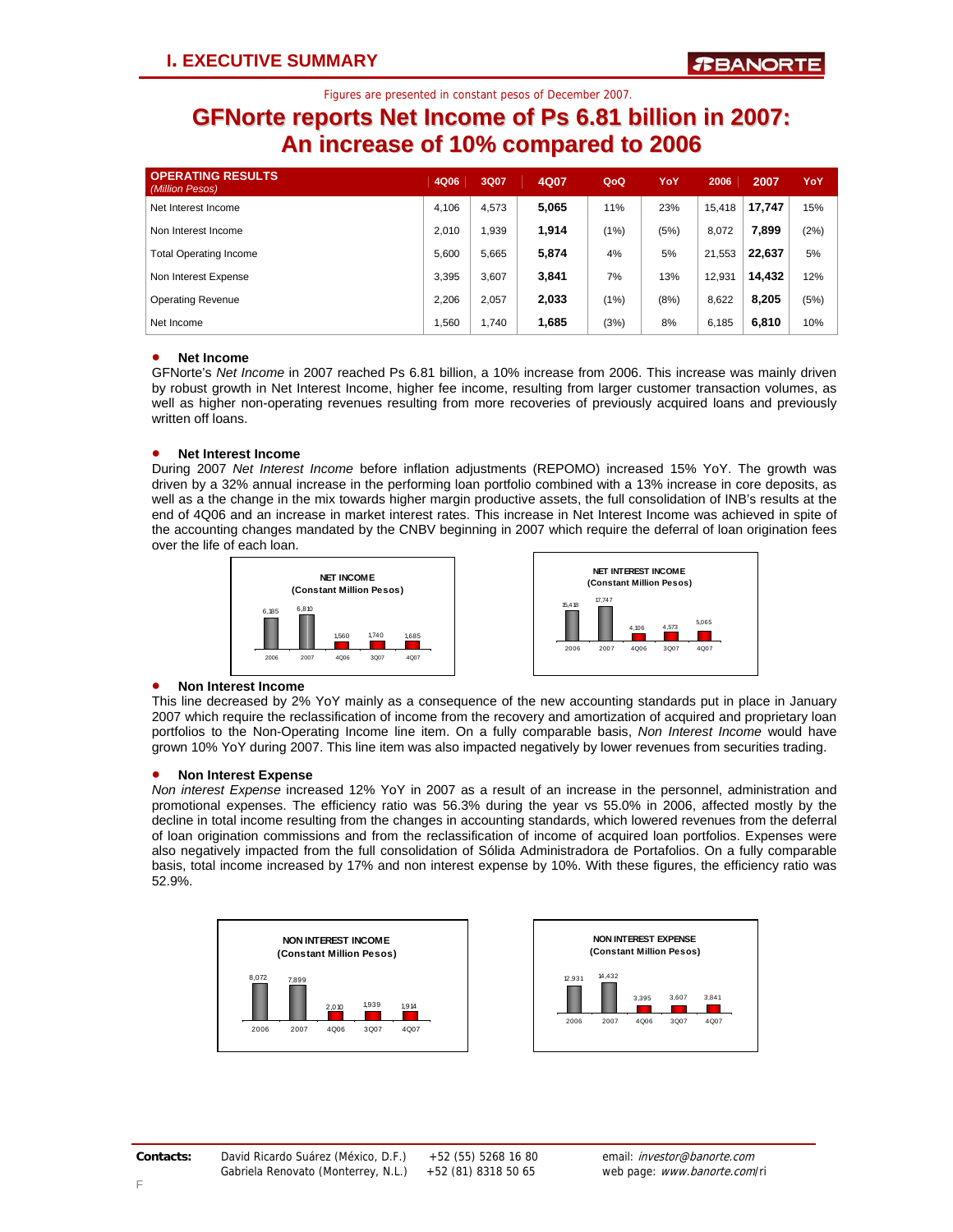*\* NOTE: Careful consideration should be taken when comparing 2007 results vs previous periods as new accounting standards and regulations issued by the National Banking and Securities Commission (CNBV) in 2006 went into effect in January of 2007. Reported 2007 figures are not fully comparable with previous periods. Where applicable, GFNorte has provided pro-forma comparisons.* 

| <b>INCOME STATEMENT AND BALANCE</b><br><b>SHEET HIGHLIGHTS - GFNorte</b><br>(Million Pesos) | 4Q06    | 3Q07    | 4Q07    | QoQ   | YoY    | 2006    | 2007    | <b>YoY</b> |
|---------------------------------------------------------------------------------------------|---------|---------|---------|-------|--------|---------|---------|------------|
| <b>Income Statement</b>                                                                     |         |         |         |       |        |         |         |            |
| Net Interest Income after REPOMO                                                            | 3,931   | 4,435   | 4,881   | 10%   | 24%    | 15,069  | 17,384  | 15%        |
| Non Interest Income                                                                         | 2,010   | 1,939   | 1,914   | (1%)  | (5%)   | 8,072   | 7,899   | (2%)       |
| <b>Total Operating Income</b>                                                               | 5,941   | 6,374   | 6,795   | 7%    | 14%    | 23,141  | 25,283  | 9%         |
| Non Interest Expense                                                                        | 3,395   | 3,607   | 3,841   | 6%    | 13%    | 12,931  | 14,432  | 12%        |
| Provisions                                                                                  | 341     | 709     | 921     | 30%   | 170%   | 1,588   | 2,645   | 67%        |
| <b>Operating Revenue</b>                                                                    | 2,206   | 2,057   | 2,033   | (1%)  | (8%)   | 8,622   | 8,205   | (5%)       |
| Non Operating Income (Expense)                                                              | (12)    | 527     | 382     | (28%) | 3,382% | 208     | 1,867   | 798%       |
| Taxes                                                                                       | (756)   | (806)   | (694)   | (14%) | (8%)   | (3,255) | (3,293) | 1%         |
| Subsidiaries & Minority Interest                                                            | 122     | (38)    | (36)    | (5%)  | (130%) | 610     | 31      | (95%)      |
| Net Income                                                                                  | 1,560   | 1,740   | 1,685   | (3%)  | 8%     | 6,185   | 6.810   | 10%        |
|                                                                                             |         |         |         |       |        |         |         |            |
| <b>Balance Sheet</b>                                                                        |         |         |         |       |        |         |         |            |
| Assets Under Management                                                                     | 545,528 | 590,647 | 596,287 | 1%    | 9%     | 545,528 | 596,287 | 9%         |
| <b>Total Assets</b>                                                                         | 243,345 | 279,248 | 287,928 | 3%    | 18%    | 243,345 | 287,928 | 18%        |
| Perfoming Loans                                                                             | 147.361 | 176,631 | 193,638 | 10%   | 31%    | 147,361 | 193,638 | 31%        |
| Past Due Loans                                                                              | 2,138   | 2,739   | 2,893   | 6%    | 35%    | 2,138   | 2,893   | 35%        |
| <b>Total Loans</b>                                                                          | 149,498 | 179,369 | 196,531 | 10%   | 31%    | 149,498 | 196.531 | 31%        |
| Total Loans (Net)                                                                           | 145,831 | 175,745 | 192,745 | 10%   | 32%    | 145,831 | 192,745 | 32%        |
| <b>Acquired Collection Rights</b>                                                           | 3,755   | 3,861   | 3,660   | (5%)  | (3%)   | 3,755   | 3,660   | (3%)       |
| <b>Total Loans</b>                                                                          | 149,586 | 179,606 | 196.406 | 9%    | 31%    | 149,586 | 196,406 | 31%        |
| <b>Total Liabilities</b>                                                                    | 214.796 | 245,399 | 253,127 | 3%    | 18%    | 214,796 | 253,127 | 18%        |
| <b>Demand Deposits</b>                                                                      | 99,026  | 96,824  | 111.080 | 15%   | 12%    | 99,026  | 111.080 | 12%        |
| <b>Time Deposits</b>                                                                        | 76.954  | 86,011  | 92,227  | 7%    | 20%    | 76,954  | 92,227  | 20%        |
| Equity                                                                                      | 28,550  | 33,849  | 34,801  | 3%    | 22%    | 28,550  | 34,801  | 22%        |

| <b>FINANCIAL RATIOS - GFNorte</b>                                                                                                                                                                                                                                                                                                                                                                                                                                                                                                                                                                                                                                                                                                                                                                                                                                                                                                                                                                                                                                                                       | 4Q06   | 3Q07   | 4Q07   | QoQ        | <b>YoY</b>  | 2006   | 2007   | <b>YoY</b>  |  |
|---------------------------------------------------------------------------------------------------------------------------------------------------------------------------------------------------------------------------------------------------------------------------------------------------------------------------------------------------------------------------------------------------------------------------------------------------------------------------------------------------------------------------------------------------------------------------------------------------------------------------------------------------------------------------------------------------------------------------------------------------------------------------------------------------------------------------------------------------------------------------------------------------------------------------------------------------------------------------------------------------------------------------------------------------------------------------------------------------------|--------|--------|--------|------------|-------------|--------|--------|-------------|--|
| <b>Profitability:</b>                                                                                                                                                                                                                                                                                                                                                                                                                                                                                                                                                                                                                                                                                                                                                                                                                                                                                                                                                                                                                                                                                   |        |        |        |            |             |        |        |             |  |
| NIM before REPOMO (1)                                                                                                                                                                                                                                                                                                                                                                                                                                                                                                                                                                                                                                                                                                                                                                                                                                                                                                                                                                                                                                                                                   | 7.9%   | 7.7%   | 8.2%   | $0.5$ pp   | $0.3$ pp    | 7.7%   | 7.6%   | $(0.1)$ pp  |  |
| NIM after Provisions(2)                                                                                                                                                                                                                                                                                                                                                                                                                                                                                                                                                                                                                                                                                                                                                                                                                                                                                                                                                                                                                                                                                 | 6.9%   | 6.3%   | 6.4%   | $0.1$ pp   | $(0.5)$ pp  | 6.8%   | 6.3%   | $(0.5)$ pp  |  |
| <b>ROE</b> (3)                                                                                                                                                                                                                                                                                                                                                                                                                                                                                                                                                                                                                                                                                                                                                                                                                                                                                                                                                                                                                                                                                          | 23.4%  | 22.3%  | 20.6%  | $(1.7)$ pp | $(2.8)$ pp  | 24.9%  | 22.6%  | $(2.3)$ pp  |  |
| <b>ROA (4)</b>                                                                                                                                                                                                                                                                                                                                                                                                                                                                                                                                                                                                                                                                                                                                                                                                                                                                                                                                                                                                                                                                                          | 2.7%   | 2.6%   | 2.4%   | $(0.2)$ pp | $(0.3)$ pp  | 2.8%   | 2.6%   | $(0.2)$ pp  |  |
|                                                                                                                                                                                                                                                                                                                                                                                                                                                                                                                                                                                                                                                                                                                                                                                                                                                                                                                                                                                                                                                                                                         |        |        |        |            |             |        |        |             |  |
| <b>Operation:</b>                                                                                                                                                                                                                                                                                                                                                                                                                                                                                                                                                                                                                                                                                                                                                                                                                                                                                                                                                                                                                                                                                       |        |        |        |            |             |        |        |             |  |
| Efficiency Ratio (5)                                                                                                                                                                                                                                                                                                                                                                                                                                                                                                                                                                                                                                                                                                                                                                                                                                                                                                                                                                                                                                                                                    | 55.5%  | 55.4%  | 55.0%  | $(0.4)$ pp | $(0.5)$ pp  | 55.0%  | 56.3%  | $1.3$ pp    |  |
| Efficiency Ratio (6)                                                                                                                                                                                                                                                                                                                                                                                                                                                                                                                                                                                                                                                                                                                                                                                                                                                                                                                                                                                                                                                                                    | 55.5%  | 51.9%  | 51.5%  | $(0.4)$ pp | $(4.0)$ pp  | 55.0%  | 52.9%  | $(2.1)$ pp  |  |
| Operating Efficiency Ratio (7)                                                                                                                                                                                                                                                                                                                                                                                                                                                                                                                                                                                                                                                                                                                                                                                                                                                                                                                                                                                                                                                                          | 5.9%   | 5.3%   | 5.4%   | $0.1$ pp   | $(0.5)$ pp  | 5.9%   | 5.4%   | $(0.5)$ pp  |  |
| Liquidity Ratio (8)                                                                                                                                                                                                                                                                                                                                                                                                                                                                                                                                                                                                                                                                                                                                                                                                                                                                                                                                                                                                                                                                                     | 63.2%  | 55.5%  | 49.0%  | $(6.5)$ pp | $(14.2)$ pp | 63.2%  | 49.0%  | $(14.2)$ pp |  |
|                                                                                                                                                                                                                                                                                                                                                                                                                                                                                                                                                                                                                                                                                                                                                                                                                                                                                                                                                                                                                                                                                                         |        |        |        |            |             |        |        |             |  |
| <b>Asset Quality:</b>                                                                                                                                                                                                                                                                                                                                                                                                                                                                                                                                                                                                                                                                                                                                                                                                                                                                                                                                                                                                                                                                                   |        |        |        |            |             |        |        |             |  |
| Past Due Loan Ratio (w/o Fobaproa)                                                                                                                                                                                                                                                                                                                                                                                                                                                                                                                                                                                                                                                                                                                                                                                                                                                                                                                                                                                                                                                                      | 1.4%   | 1.5%   | 1.5%   |            | $0.1$ pp    | 1.4%   | 1.5%   | $0.1$ pp    |  |
| Coverage Ratio (9)                                                                                                                                                                                                                                                                                                                                                                                                                                                                                                                                                                                                                                                                                                                                                                                                                                                                                                                                                                                                                                                                                      | 171.6% | 132.3% | 130.9% | $(1.4)$ pp | (40.7) p    | 171.6% | 130.9% | $(40.7)$ pp |  |
| 1) NIM= Annualized Net Interest Margin before REPOMO / Average Earnings Assets.<br>2) NIM= Annualized Net Interest Margin adjusted by Loan Loss Provisions / Average Earnings Assets.<br>3) Annualized earnings as a percentage of the average quarterly equity over the period.<br>4) Annualized earnings as a percentage of the average quarterly assets over the period.<br>5) Non Interest Expense / (Total Operating Income - Repomo Margin + Loan Loss Provisions)<br>6) Comparable figure to 2006, with out taking into consideration the new accounting standards.<br>7) Annualized Non Interest Expense / Average Total Assets.<br>8) Liquid Assets / Liquid Liabilities (Liquid Assets = Cash and due from Banks + Negotiable Instruments + Securities held for sale, Liquid Liabilities = Demand Deposits + Loans from banks and other<br>organizations with immediate call option + short term loans from banks.<br>9) The coverage ratio decreases on an annual basis due to the new accounting standards, which required the reversal of excess reserves registered at the close of 4Q06. |        |        |        |            |             |        |        |             |  |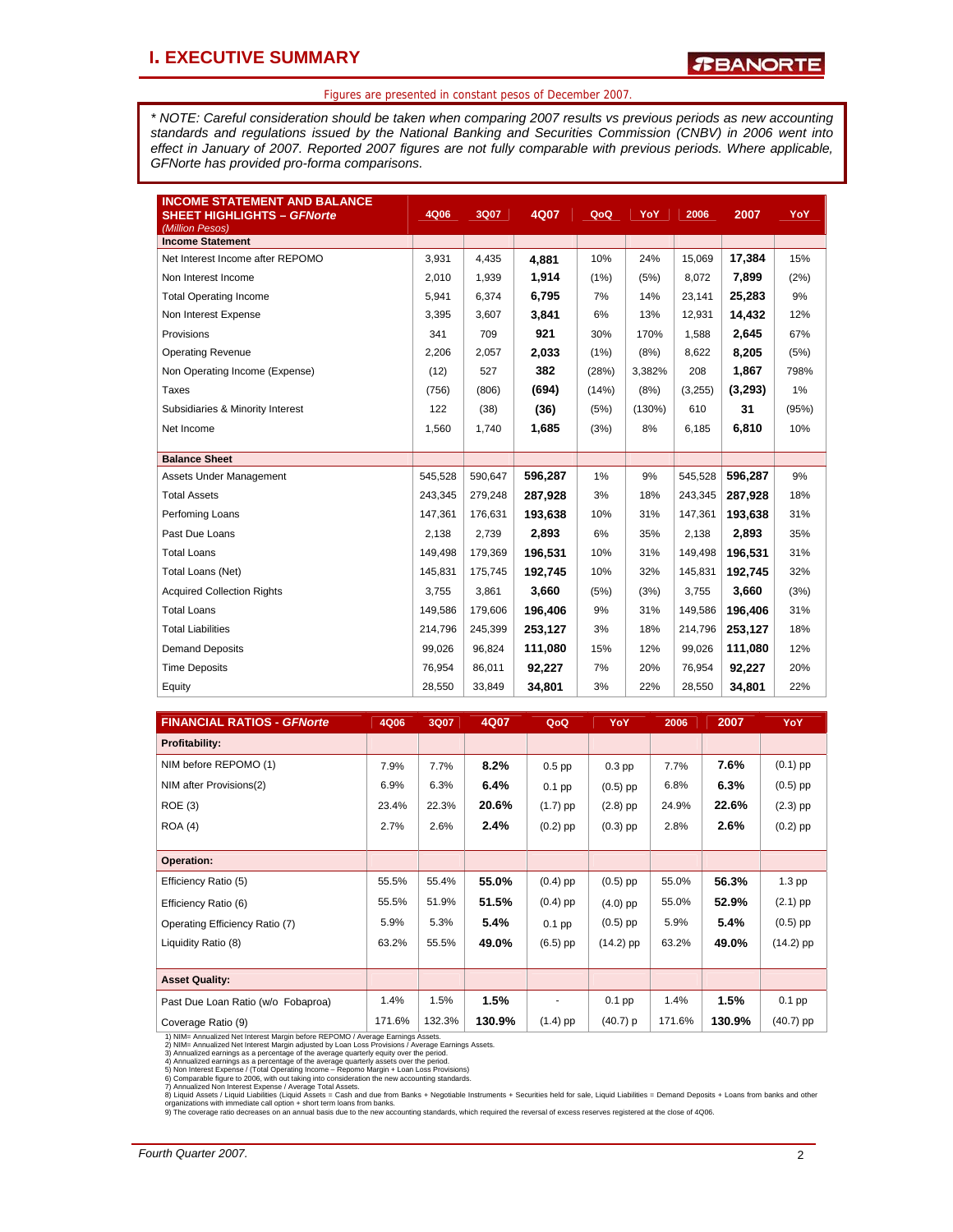## **I. EXECUTIVE SUMMARY**

Figures are presented in constant pesos of December 2007.

| <b>SUBSIDIARIES</b><br>(Million Pesos)                                                                                                            | 4Q06           | 3Q07                     | 4Q07  | QoQ            | YoY            | 2006  | 2007                    | YoY                      |
|---------------------------------------------------------------------------------------------------------------------------------------------------|----------------|--------------------------|-------|----------------|----------------|-------|-------------------------|--------------------------|
| <b>Banking Sector</b>                                                                                                                             | 1.417          | 1.545                    | 1,496 | (3%)           | 6%             | 5.180 | 5,889                   | 38%                      |
| Banco Mercantil del Norte (1)                                                                                                                     | 1,417          | 1,545                    | 1,496 | (3%)           | 6%             | 4.279 | 5,889                   | 14%                      |
| Banco del Centro                                                                                                                                  |                |                          |       |                |                | 901   |                         | $(100\%)$                |
|                                                                                                                                                   |                |                          |       |                |                |       |                         |                          |
| <b>Brokerage House</b>                                                                                                                            | 77             | 72                       | 90    | 26%            | 17%            | 191   | 288                     | 51%                      |
|                                                                                                                                                   |                |                          |       |                |                |       |                         |                          |
| <b>Long Term Savings</b>                                                                                                                          | 5              | 66                       | 65    | (2%)           | 1.200%         | 545   | 388                     | (29%)                    |
| Retirement Funds (Afore)                                                                                                                          | (13)           | 28                       | 21    | (27%)          | 258%           | 53    | 82                      | 53%                      |
| Insurance                                                                                                                                         | 32             | 44                       | 49    | 11%            | 54%            | 168   | 170                     | $1\%$                    |
| Annuities                                                                                                                                         | (14)           | (6)                      | (5)   | (18%)          | (63%)          | 323   | 136                     | (58%)                    |
|                                                                                                                                                   |                |                          |       |                |                |       |                         |                          |
| <b>Other Finance Companies</b>                                                                                                                    | 60             | 55                       | 66    | 19%            | 10%            | 256   | 271                     | 6%                       |
| Leasing                                                                                                                                           | 26             | 29                       | 31    | 10%            | 20%            | 122   | 140                     | 15%                      |
| Factoring                                                                                                                                         | 22             | 23                       | 31    | 31%            | 37%            | 92    | 107                     | 17%                      |
| Warehousing                                                                                                                                       | 3              | 3                        | 4     | 14%            | 20%            | 11    | 15                      | 34%                      |
| Bonding                                                                                                                                           | 8              |                          | ۰     | $\overline{a}$ | $(100\%)$      | 30    | 9                       | (71%)                    |
|                                                                                                                                                   |                |                          |       |                |                |       |                         |                          |
| <b>Microlending (Pronegocio)</b>                                                                                                                  | $\overline{4}$ | $\overline{2}$           | (23)  | (1, 149%)      | (717%)         | 23    | (30)                    | (232%)                   |
|                                                                                                                                                   |                |                          |       |                |                |       |                         |                          |
| <b>Holding Company</b>                                                                                                                            | (3)            | $\overline{\phantom{a}}$ | (9)   | $\overline{a}$ | $\blacksquare$ | (9)   | $\overline{\mathbf{4}}$ | $\overline{\phantom{a}}$ |
|                                                                                                                                                   |                |                          |       |                |                |       |                         |                          |
| <b>Total Net Income</b>                                                                                                                           | 1,560          | 1.740                    | 1.685 | (3%)           | 8%             | 6.185 | 6.810                   | 10%                      |
| 96.11% owned by GFNorte as of 2Q06. Since 3Q06 97.06% owned by GFNorte. On August of 2006 Banorte merged Bancen.<br>1)<br>$N.C. = Non Comparable$ |                |                          |       |                |                |       |                         |                          |

| <b>SHARE DATA</b>                      | 4Q06    | 3Q07    | 4Q07    | QoQ  | YoY   | 2006    | 2007    | YoY   |
|----------------------------------------|---------|---------|---------|------|-------|---------|---------|-------|
| Earnings per Share (Pesos)             | 0.77    | 0.86    | 0.83    | (3%) | 8%    | 3.06    | 3.37    | 10%   |
| Dividends per Share (2) (Pesos)        | 0.376   |         | 0.45    |      | 20%   | 0.375   | 0.45    | 20%   |
| Dividend Payout (Recurrent net income) | 15%     |         | 15%     |      |       | 15%     | 15%     |       |
| Book Value per Share (1) (Pesos)       | 13.42   | 15.97   | 16.42   | 3%   | 22%   | 13.42   | 16.42   | 22%   |
| Shares Outstanding (2) (Millions)      | 2.018.3 | 2.018.3 | 2.018.3 |      |       | 2,018.3 | 2.018.3 |       |
| Price (Pesos)                          | 42.25   | 42.92   | 45.08   | 5%   | 7%    | 42.25   | 45.08   | 7%    |
| P/BV (Times)                           | 3.15    | 2.69    | 2.75    | 2%   | (13%) | 3.15    | 2.75    | (13%) |
| Market Cap (Millions of Dollars)       | 7.858   | 7.926   | 8.341   | 5%   | 6%    | 7.858   | 8.341   | 6%    |

1) Excluding Minority Holdings.

2) The shares outstanding increased from 504.6 millions to 2,018.6 millions in 4Q05 as a result of a stock dividend of 4 new shares for each outstanding share.

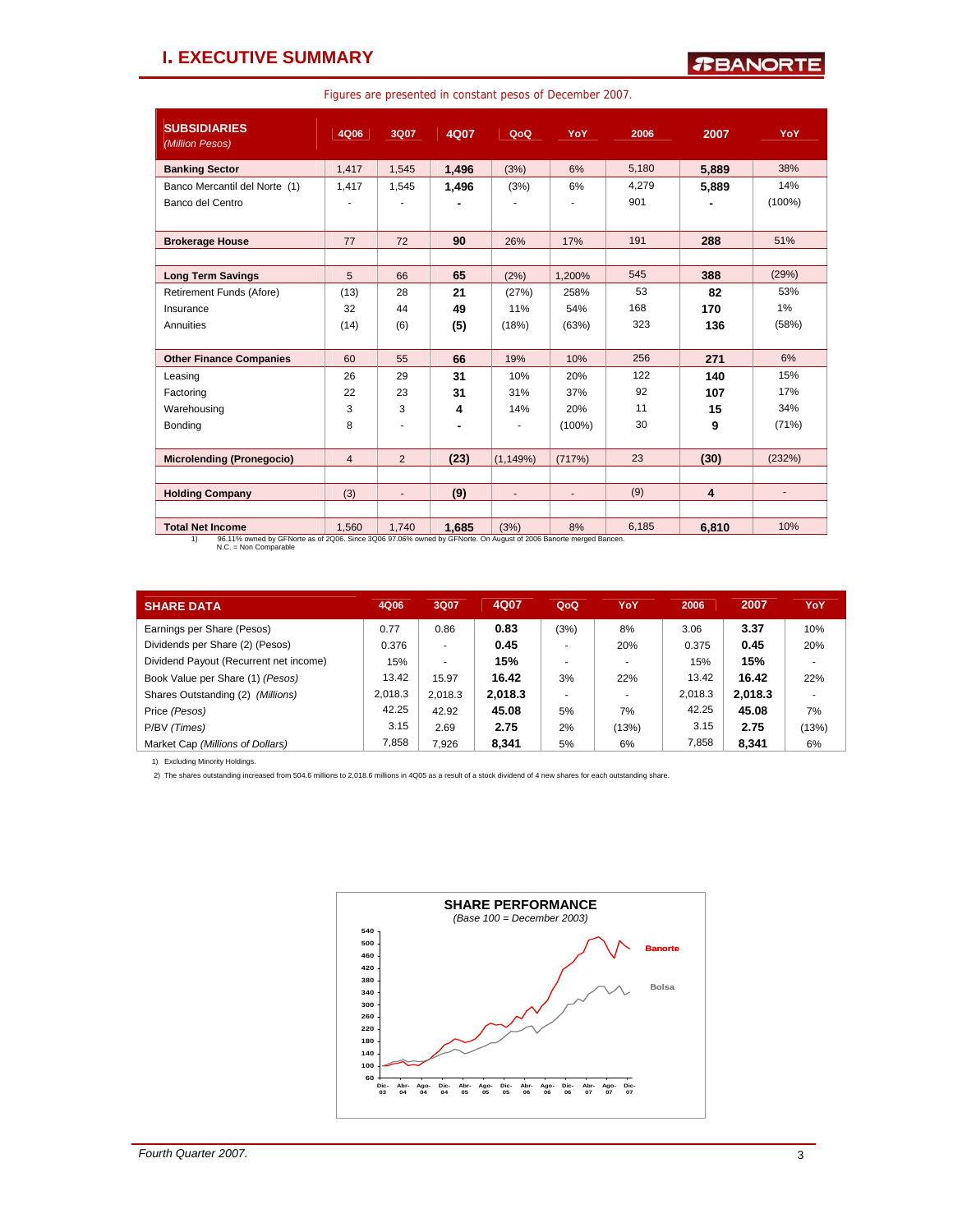## **RECENT EVENTS**

## • **INNOVATIVE SECURITIZATION OF STATE AND MUNICIPAL GOVERNMENT LOANS**

In November, Banorte successfully completed an innovative issuance of securities backed by a package of loans to Mexican States and Municipalities for a total of Ps 5,565 million. This transaction, the first of its kind, is part of a 5-year program totaling up to Ps 25 billion. It is also the largest securitization of State and City loans, and was rated mxAAA by Standard and Poor's and Aaa.mx by Moody's.

## • **ACQUISITION OF THE REMMITANCE COMPANY MOTRAN SERVICES, INC.**

In order to strengthen Banorte/Uniteller's position in California, the most important market for remittances in the U.S., Banorte completed the acquisition of 100% of Motran Services, Inc., a remittance company based in Los Angeles, California, with an investment of USD 3 million. The transaction closed in December 2007.

## • **AGREEMENT WITH MEXICO CITY'S GOVERNMENT**

Last November, the CEO of Grupo Financiero Banorte and the Mayor of Mexico City signed an agreement to create "Banorte - Mexico City Migrant Worker Program ". The program is intended to help Mexican migrant workers in the United States with a special money transfer card called "UniTeller - Mexico City". Their families in Mexico City will receive the "Enlace Express - Ciudad de Mexico" debit card to save and receive commissionfree money transfers across Banorte's branch and Telecom's network. As an additional benefit for Mexican migrant workers in the U.S., Banorte will offer commission-free money transfers to Banorte accounts in Mexico for Inter National Bank Account holders.

## • **AGREEMENT WITH ISSSTE**

Last December, Grupo Financiero Banorte was the first financial institution in the country to sign an agreement with the housing agency for public employees (FOVISSSTE) for their 2008 Mortgage Financing Program. The mortgages will be provide under a co-financing mechanism, with a minimum loan value of Ps 300,000 and 5 to 30 year terms

### • **MINISTRY OF ECONOMY SME AWARD**

On November 9, the Ministry of the Economy (SE) recognized Grupo Financiero Banorte with the "SME 2007" award for its continous efforts supporting the SME sector.

## • **LAUNCH OF "EMPUJE NEGOCIOS-VISA" CREDIT CARD FOR SME's**

"Empuje Banorte" is a new concept especially designed for SMEs in order to satisfy their financial needs with comprehensive services that includes loans, payroll services, checking accounts, investments and electronic banking. The "Empuje Negocios - Visa" credit card integrates this comprehensive services platform and is designed for companies with receivables of at least Ps 25,000 a month. Through this card, companies will receive exclusive services including strategic legal, tax, accounting, business, labor, civil and penal counseling free of charge by phone or online. The authorization process takes only 72 hours and they can have access to a credit line of up to Ps 200,000.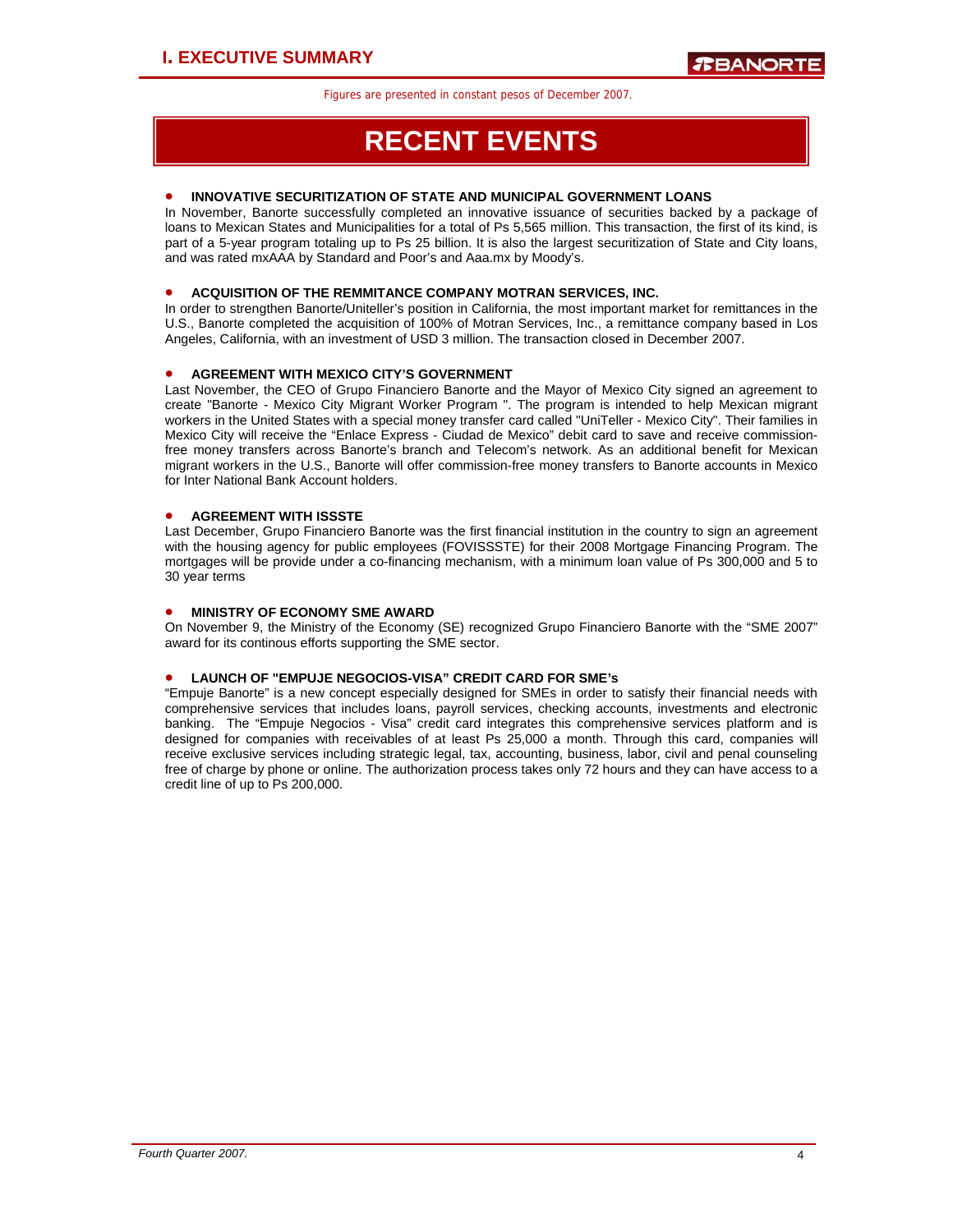## **GRUPO FINANCIERO BANORTE**

| <b>NET INTEREST INCOME</b><br>(Million Pesos) | 4Q06    | 3Q07    | 4Q07    | QoQ      | YoY      | 2006    | 2007    | YoY        |
|-----------------------------------------------|---------|---------|---------|----------|----------|---------|---------|------------|
| Interest Income                               | 9.313   | 10.391  | 11.105  | 7%       | 19%      | 36.064  | 40,336  | 12%        |
| Interest Expense                              | 5.371   | 5.898   | 6.140   | 4%       | 14%      | 21.238  | 22,838  | 8%         |
| Loan Fees Charged                             | 206     | 80      | 99      | 24%      | (52%)    | 764     | 248     | (68%)      |
| Fees Paid (1)                                 | 43      |         |         |          |          | 172     | ٠       | $(100\%)$  |
| Net Interest Income before REPOMO             | 4.106   | 4.573   | 5.065   | 11%      | 23%      | 15,418  | 17.747  | 15%        |
| <b>Average Earning Assets</b>                 | 208.592 | 237.178 | 248.252 | 5%       | 19%      | 199,496 | 233.746 | 17%        |
| Net Interest Margin before REPOMO (2)         | 7.9%    | 7.7%    | 8.2%    | $0.5$ pp | $0.3$ pp | 7.7%    | 7.6%    | $(0.1)$ pp |

1) Fees Paid, As a result of new accounting standards by the CNBy∨ that went into effect as of January 2007 these fees were reclasificated into Other Fees Paid in Non Interest Income.<br>2) NIM = Annualized Net Interest Marg

## • **Net Interest Income**

During 2007 *NII* before inflation adjustments (REPOMO) increased 15% YoY, as a result of 32% annual growth in the performing loan portfolio and a 13% increase in core deposits. This growth was achieved in spite of the implementation of new accounting standards, effective as of January 2007, which require that loan origination fees be deferred throughout the life of the loan, instead of being fully reflected at the time they are originated. This reduction in NII was partially offset by the full consolidation of INB's results at the end of 4Q06. On a fully comparable basis, NII rose 20% YoY during 2007. On a quarterly basis, NII also increased by 11% vs. 3Q07, as a consequence of a 10% growth in loans, specially in higher margin segments like consumer and commercial loans, as well as an increase of 15% in demand deposits.

The Net Interest Margin (NIM) decreased slightly from 7.7% to 7.6% on a yearly basis due to the following factors: 1) The deferral of commissions as due to the changes in accounting standards, 2) An increase in lower-margin assets, such as corporate and government loans, and 3) Incorporation of the INB portfolio that has lower NIM compared to Banorte's. These effects were partially offset by two 25 bp increases in Banxico's benchmark funding rate, first in April and then in October 2007, which had a positive effect in the yield of variable interest rate loans.

On a quarterly basis, NIM increased from 7.7% in 3Q07 to 8.2% in 4Q07 as a result of the following: 1) Growth of 5% in higher yielding productive assets driven by robust growth in all loan segments, including consumer and commercial loans; and 2) The 25 bp increase in Banxico's benchmark funding rate in late October which translated into higher market interest rates; the 28 day Cetes averaged 7.3581% in 4Q07 vs. 7.1985% in 3Q07.

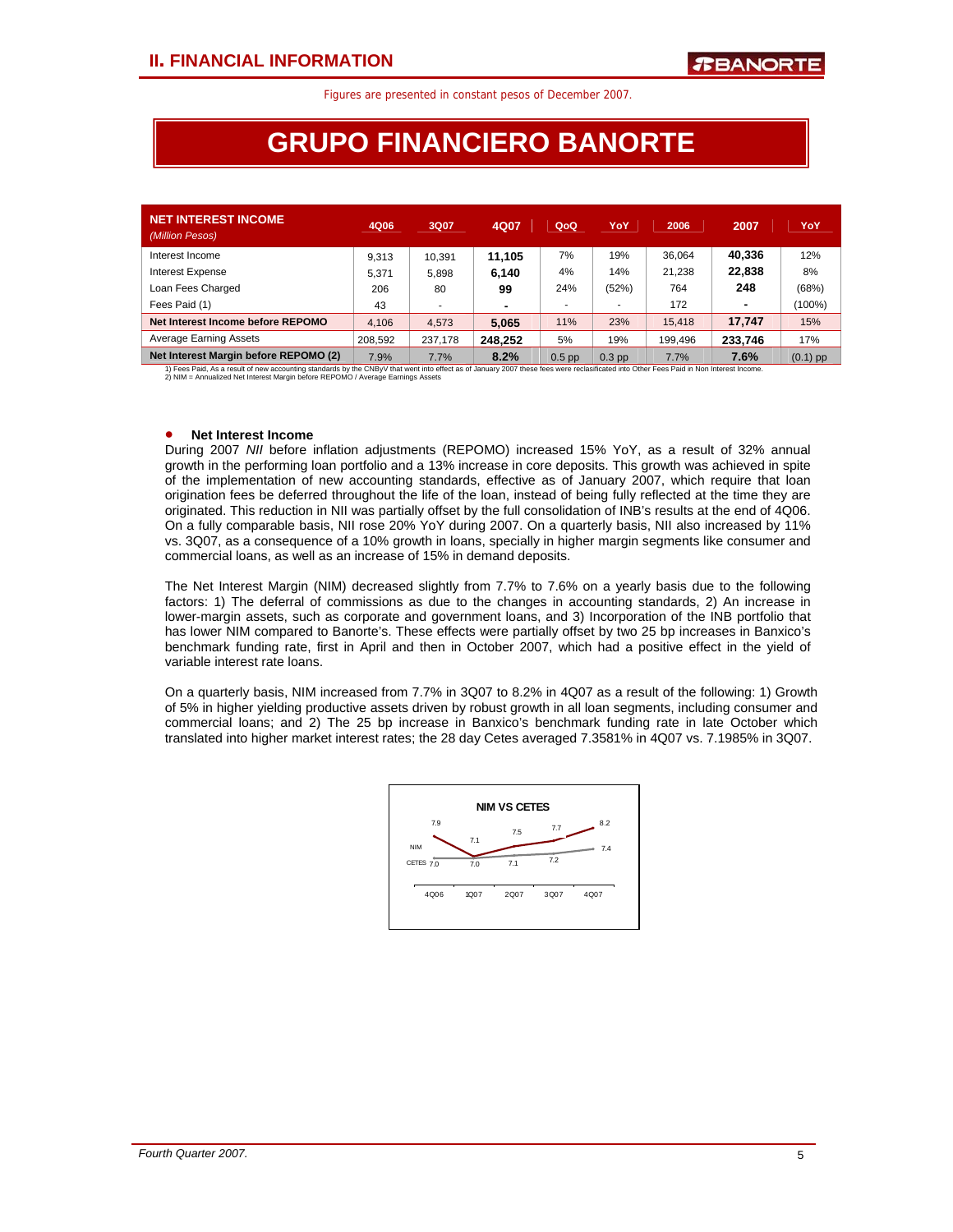## **II. FINANCIAL INFORMATION**

## **TEANORT**

| <b>NON INTEREST INCOME</b><br>(Million Pesos) | <b>4Q06</b>    | 3Q07           | 4Q07  | QoQ    | YoY       | 2006  | 2007  | <b>YoY</b> |
|-----------------------------------------------|----------------|----------------|-------|--------|-----------|-------|-------|------------|
| <b>Fees charged on Services</b>               | 1,897          | 1,913          | 2,140 | 12%    | 13%       | 7,876 | 7,693 | (2%)       |
| <b>Fund Transfers</b>                         | 63             | 55             | 56    | 1%     | $(11\%)$  | 241   | 229   | (5%)       |
| <b>Account Management Fees</b>                | 260            | 239            | 254   | 6%     | (2%)      | 1,001 | 976   | (3%)       |
| Fiduciary                                     | 76             | 67             | 74    | 11%    | (3%)      | 274   | 270   | (2%)       |
| Income from Real Estate Portfolios (1)        | 270            | 120            | 160   | 34%    | (41%)     | 1,710 | 575   | (66%)      |
| <b>Electronic Banking Services</b>            | 227            | 245            | 258   | 5%     | 14%       | 837   | 944   | 13%        |
| <b>Credit Card Fees</b>                       | 449            | 553            | 599   | 8%     | 34%       | 1,561 | 2,132 | 37%        |
| Fees from IPAB (2)                            | 2              | (1)            | 4     | 607%   | 85%       | 26    | 4     | (64%)      |
| Fees charged by Afore                         | 192            | 272            | 253   | (7%)   | 32%       | 1,044 | 993   | (5%)       |
| Other Fees Charged (3)                        | 359            | 364            | 482   | 32%    | 34%       | 1,182 | 1,571 | 33%        |
| <b>Fees Paid on Services</b>                  | 337            | 274            | 309   | 13%    | (8%)      | 1,586 | 1,086 | (32%)      |
| Fund transfers                                | $\overline{4}$ | $\overline{4}$ | 4     | 4%     | 3%        | 16    | 17    | 7%         |
| Other Fees Paid                               | 197            | 271            | 305   | 13%    | 55%       | 733   | 1,069 | 46%        |
| Expenses from Real Estate Portfolios (1)      | 136            |                |       |        | $(100\%)$ | 837   |       | $(100\%)$  |
| <b>Net Fees</b>                               | 1,560          | 1,639          | 1,831 |        | 17%       | 6,290 | 6,607 | 5%         |
|                                               |                |                |       | 12%    |           |       |       |            |
|                                               |                |                |       |        |           |       |       |            |
| <b>Trading Income</b>                         | 450            | 300            | 83    | (72%)  | (82%)     | 1,782 | 1,292 | (27%)      |
| Foreign Exchange                              | 125            | 94             | 125   | 33%    | ÷         | 443   | 448   | $1\%$      |
| Securities - Realized Gains                   | 414            | 124            | (38)  | (130%) | (109%)    | 1,443 | 517   | (64%)      |
| Securities - Unrealized Gains                 | (90)           | 82             | (4)   | (105%) | (95%)     | (104) | 327   | 415%       |
| <b>Non Interest Income</b>                    | 2,010          | 1,939          | 1,914 | (1%)   | (5%)      | 8,072 | 7,899 | (2%)       |

Figures are presented in constant pesos of December 2007.

1) Since 1Q07, it only reflects Income from recoveries and amortizations of Real Estate Portfolios. Up to 4Q06, it also included Income from recoveries and amortization of Acquired Portfolios.

2) Includes Fees received by Recovery Banking and by the Bank.

3) It includes fees from letters of credit, from transactions with pension funds, warehousing services, financial advisory services and securities trading by the Brokerage House, among other.

#### • **Non Interest Income**

*Non Interest Income* decreased 2% YoY in 2007 mainly as a result of the reclassification of recovery banking income from acquired and proprietary loan portfolios to the Other Income line due to the implementation of new accounting standards, as well as lower securities' trading gains due to a difficult environment in financial markets, especially in 4Q07. By category, the changes are explained by the following factors:

| NON INTEREST INCOME<br>(Million Pesos)               | 4Q06  | 3Q07  | 4Q07  | QoQ    | YoY    | 2006  | 2007  | YoY   |
|------------------------------------------------------|-------|-------|-------|--------|--------|-------|-------|-------|
| Services                                             | .424  | .520  | 1.666 | 10%    | 17%    | 5.391 | 6.028 | 12%   |
| Recovery                                             | 136   | 119   | 164   | 38%    | 21%    | 900   | 580   | (36%) |
| Foreign Exchange                                     | 125   | 94    | 125   | 33%    |        | 443   | 448   | $1\%$ |
| Trading (Securities - Realized and Unrealized Gains) | 325   | 207   | (42)  | (120%) | (113%) | 1.339 | 844   | (37%) |
| Non Interest Income                                  | 2.010 | 1.939 | 1.914 | (1%)   | (5%)   | 8,072 | 7,899 | (2%)  |

## • **Service Fees**

*Fees* increased 12% YoY, driven by a 37% increase in Credit Card fees resulting from a larger volume of cards placed (709,000 in 2007 vs. 518,000 in 2006), as well as 33% growth in Other Fees Charged and 13% increase in Electronic Banking Services due to a pick up in transactions in ATM's, internet and POS terminals.

#### • **Recovery**

This line decreased 36% YoY as a result of the implementation of new accounting standards effective as of January 2007 that require the reclassification of recovery income from acquired and proprietary loan portfolios from "Non Interest Income" to the "Non Operating Income" line. Income from recoveries or amortization of Acquired Real Estate Portfolios remains booked in the Non Interest Income line. The decline in recovery banking income is also explained by the reduction of net fees from the Serfin portfolio, as a result of the sale by IPAB of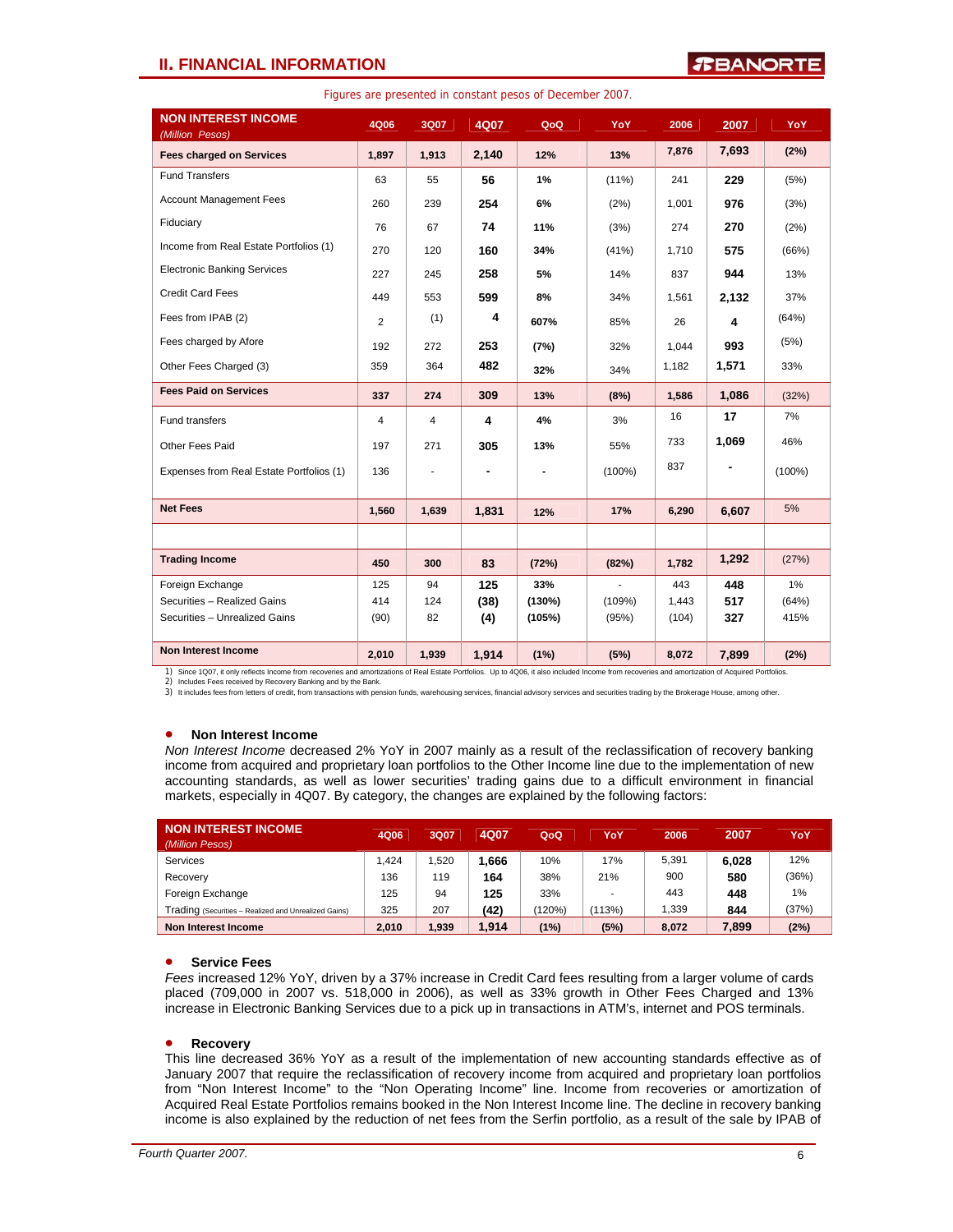this portfolio through an auction process carried out in 1Q06. On a quarterly basis, Recovery Banking income increased 38% QoQ as a result of the efforts to optimize the real estate recovery business and to increased activity in investment projects. At the end of 2007, a total of Ps 2.49 billion was invested in these projects, twice the amount invested at the close of 2006, with greater diversification in terms of geography, project type, partners and sectors.

## • **Foreign Exchange**

*Foreign Exchange* revenues rose by 1% YoY in 2007 and 33% QoQ in 4Q07 given the greater volume of transactions with our customers.

### • **Trading:**

*Trading* Income fell 37% YoY in 2007 due to a complicated market environment during the year given an upward shift and sharp steepening in the yield curve, Banco de Mexico's more restrictive monetary policy and an increase in inflationary expectations at the end of the year. On a quarterly basis, Trading Income declined 120% due to the impact on mark-to-market valuations resulting from the above-mentioned steepening of the yield curve which was exacerbated by the turmoil in global markets.

| <b>Non Interest Expense</b>             | 4Q06  | 3Q07  | 4Q07  | QoQ  | YoY  | 2006   | 2007   | YoY     |
|-----------------------------------------|-------|-------|-------|------|------|--------|--------|---------|
| (Million Pesos)                         |       |       |       |      |      |        |        |         |
| Personnel Expenses                      | 1.272 | 1.418 | 1.480 | 4%   | 16%  | 4.967  | 5.723  | 15%     |
| + Professional Fees                     | 252   | 215   | 292   | 36%  | 16%  | 858    | 944    | 10%     |
| + Administrative and Promotion Expenses | 1.081 | 1.216 | 1.274 | 5%   | 18%  | 4.061  | 4.742  | 17%     |
| + Rents, Depreciation & Amortization    | 451   | 402   | 429   | 7%   | (5%) | 1.760  | 1.636  | $(1\%)$ |
| + Taxes other than income tax           | 168   | 144   | 169   | 17%  | 1%   | 602    | 613    | 2%      |
| + Contributions to IPAB                 | 171   | 212   | 196   | (8%) | 14%  | 684    | 774    | 13%     |
| = Non Interest Expense                  |       |       |       |      |      |        |        |         |
|                                         | 3.395 | 3.607 | 3.841 | 6%   | 13%  | 12.931 | 14.432 | 12%     |

### • **Non Interest Expense**

The 12% YoY growth in *Non Interest Expense* during 2007 was mainly due to a 17% increase in Administration and Promotional Expenses required to promote deposit products, expand the Credit Card business and the costs related to point redemptions in the Banorte Rewards program. Personnel Expenses rose 15% due to the staffing of new branches and the extension of service hours in existing branches, as well as by higher medical service expenses due to the increase in beneficiaries. Personnel expenses were also pressured by the annual adjustments in salaries and related benefits (additional year-end monthly payment required by law, paid vacations, tax obligations and pension fund). Professional Fees paid rose 10% YoY due to consulting activity related to various business lines and the elaboration of credit reports related to loan recoveries and commercial activities. Leases, Depreciations and Amortizations fell 7% due to the amortization of various projects. Other Taxes rose 2% YoY given a higher payment of Value Added Taxes. Contributions to the IPAB increased 13% YoY driven by the higher level of Deposits.

On a quarterly basis, expenses rose 6% in 4Q07 due to an increase in Personnel Expenses from staffing 28 new branches and higher Administration Expenses related to the promotion of products. Professional Fees Paid rose 36% QoQ due to expenses related to increased loan recovery volumes, while Other Taxes rose 17% due to higher Value Added Tax payments.

| <b>NON OPERATING INCOME</b><br>(EXPENSE) NET<br>(Million Pesos) | 4Q06  | 3Q07  | 4Q07  | QoQ   | YoY       | 2006  | 2007  | YoY   |
|-----------------------------------------------------------------|-------|-------|-------|-------|-----------|-------|-------|-------|
| <b>Non Operting Income</b>                                      | 217   | 689   | 762   | 11%   | 251%      | 1,127 | 2.835 | 152%  |
| <b>Other Revenues</b>                                           | 121   | 282   | 181   | (36%) | 50%       | 402   | 800   | 99%   |
| Foreign Exchange                                                |       |       |       |       |           |       |       |       |
| Recoveries                                                      | 86    | 397   | 530   | 34%   | 516%      | 513   | 1.857 | 262%  |
| Repomo - Other Revenues                                         | 10    | 5     |       | 40%   | (30%)     | 18    | 18    |       |
| Warehousing                                                     |       | 5     | 44    | 780%  | 100%      | 194   | 160   | (18%) |
|                                                                 |       |       |       |       |           |       |       |       |
| <b>Non Operating Expense</b>                                    | (229) | (162) | (380) | 135%  | 66%       | (920) | (969) | 5%    |
| Other Expenses                                                  | (64)  | (39)  | (148) | 279%  | 131%      | (355) | (413) | 16%   |
| Foreign Exchange                                                |       |       |       |       |           |       |       |       |
| Repomo - Other Expenses                                         | (165) | (118) | (189) | 60%   | 15%       | (371) | (396) | 7%    |
| Warehousing                                                     |       | (5)   | (44)  | 780%  | $(100\%)$ | (194) | (160) | (18%) |
|                                                                 |       |       |       |       |           |       |       |       |
| Non Operating Income (Expense), net                             | (12)  | 527   | 382   | (28%) | (3,283%)  | 208   | 1,867 | 798%  |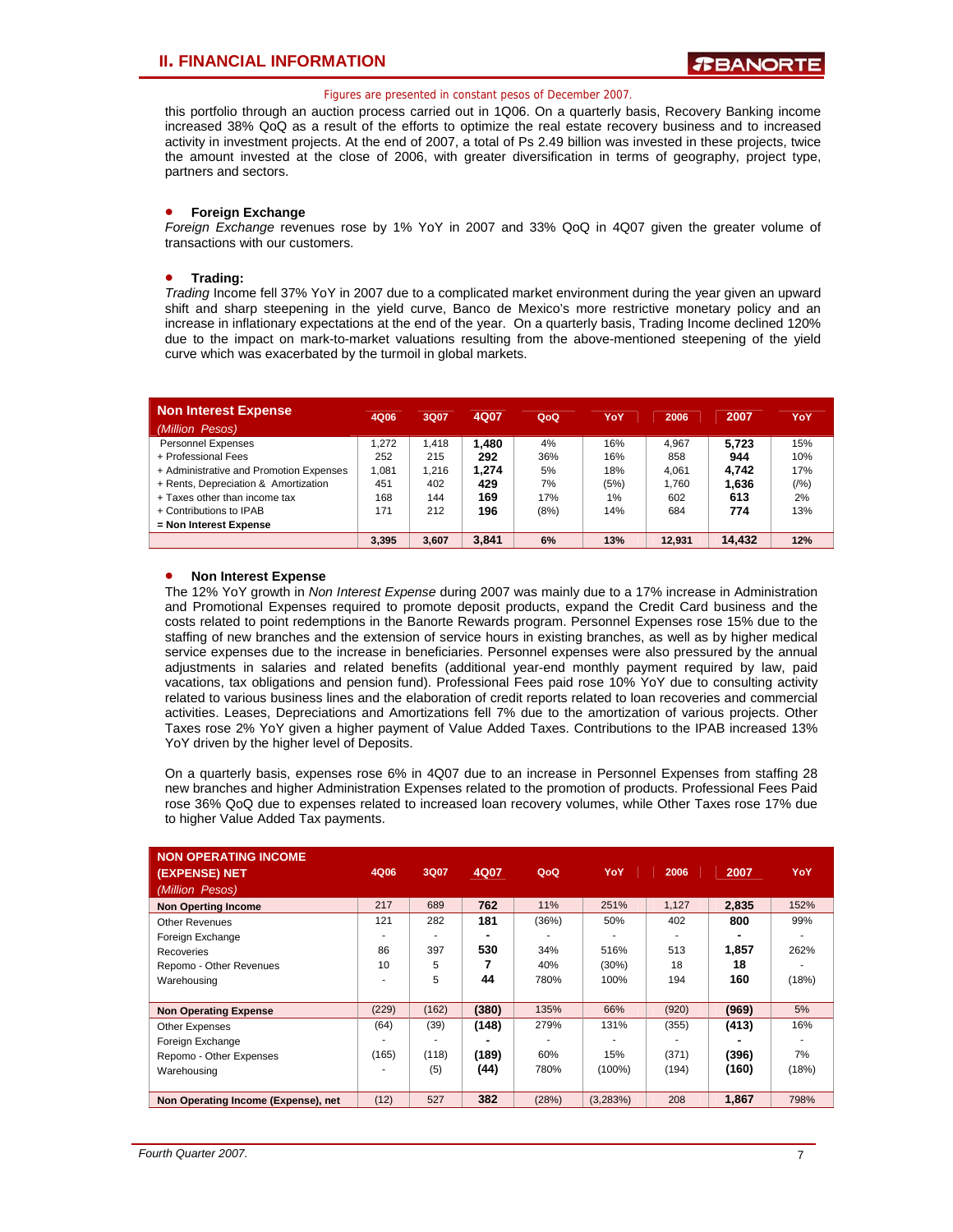#### • **Non Operating Income (Expense)**

Revenues in 2007 were Ps \$1.867 billion, a 798% YoY increase due to several factors:

- ¾ *Other Revenues:* The reclassification of Ps 775 million in income from recoveries of acquired and proprietary loan portfolios that were previously booked as Non Interest Income; the recovery of Ps 598 million in previously written-off proprietary loans and the cancellation of Ps 88 million in creditors.
- ¾ *Other Expenses:* A reduction in the reserves required for contingencies and a decline in expenses related to commercialization of clients' inventories at the Warehousing Company.

On a fully comparable basis, i.e. applying the new accounting standards to the results of 2006, *Net Non Operating Income* decreased 18% YoY during 2007.

On a QoQ basis, net *Non Operating Income* was 28% lower than 3Q07 due to the increase in *Other Expenses* derived from higher reserve creation related to estimates for accounts receivable over 90 days past due, increased fraud-related charges, the downward negative adjustment in the value of acquired goods, and a higher Repomo charge resulting from a pick up in inflation during the quarter.

| <b>Capitalization</b><br>(Million Pesos) | 4Q06    | <b>1Q07</b> | <b>2Q07</b> | 3Q07    | 4Q07    | QoQ        | YoY        |
|------------------------------------------|---------|-------------|-------------|---------|---------|------------|------------|
| Tier 1 Capital                           | 22.338  | 21.435      | 23.321      | 25.578  | 24.942  | (2%)       | 12%        |
| Tier 2 capital                           | 9.357   | 9.708       | 9,252       | 9.087   | 8.767   | (4%)       | (6%)       |
| <b>Net Capital</b>                       | 31.695  | 31.144      | 32.573      | 34.665  | 33.710  | (3%)       | 6%         |
| Credit Risk assets                       | 131.803 | 134.326     | 149.467     | 160.954 | 173.505 | 8%         | 32%        |
| Net Capital/ Credit Risk Assets          | 24.0%   | 23.2%       | 21.8%       | 21.5%   | 19.4%   | $(2.1)$ pp | $(4.6)$ pp |
| Total Risk Assets (1)                    | 182.681 | 195.387     | 213.925     | 233.094 | 244.321 | 5%         | 34%        |
| Tier <sub>1</sub>                        | 12.2%   | 11.0%       | 10.9%       | 11.0%   | 10.2%   | $(0.8)$ pp | $(2.0)$ pp |
| Tier <sub>2</sub>                        | 5.1%    | 5.0%        | 4.3%        | 3.9%    | 3.6%    | $(0.3)$ pp | (1.5) pp   |
| <b>Capitalization Ratio</b>              | 17.4%   | 15.9%       | 15.2%       | 14.9%   | 13.8%   | $(1.1)$ pp | $(3.6)$ pp |

(1) Includes Market Risks. Without inter-company eliminations. (\*) The capitalization ratio of the last period reported is estimated.

#### • **Capitalization**

At the end of 4Q07, the *Capitalization Ratio* was 13.8% considering credit and market risks, and 19.4% considering only credit risks. Tier 1 capital ratio was 10.2% and Tier 2 stood at 3.6%. The *capitalization ratio* for 4Q07 was 360 bp lower than in 4Q06 as a result of the growth in Risk Assets, mainly the loan portfolio, and to pre-payments of debt obligations. On a quarterly basis, capitalization dropped 110 bp to 13.8% in 4Q07 from 14.9% in 3Q07 due to an increase in Total Risk Assets as a result of accelerated loan growth during the quarter, the dividend paid on October 15 and to the pre-payment in November of non-convertible subordinated obligations issued on November 28, 2002.

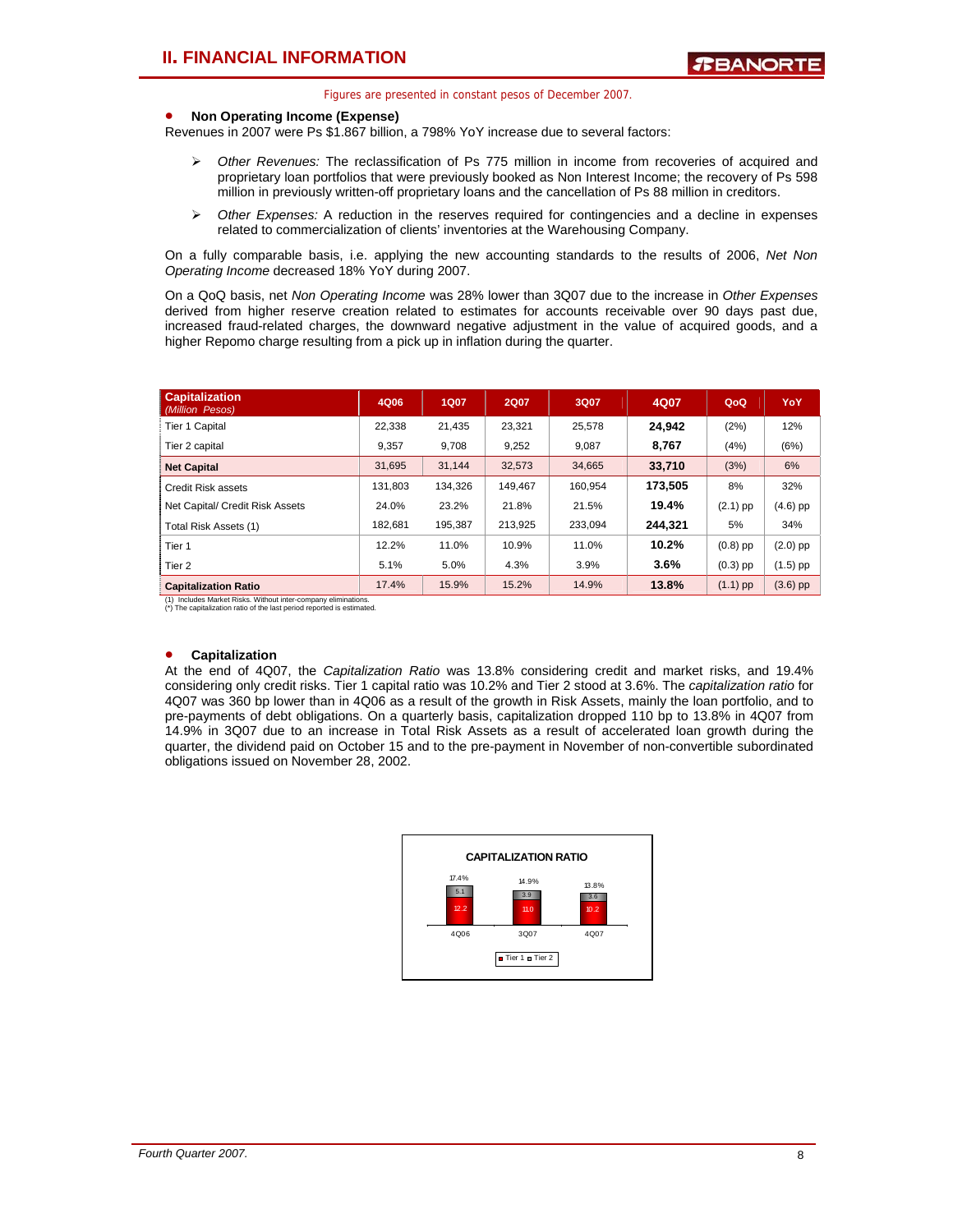| <b>DEPOSITS</b><br>(Million Pesos)     | 4Q06    | 3Q07    | 4Q07    | QoQ  | YoY  |
|----------------------------------------|---------|---------|---------|------|------|
| Non Interest Bearing Demand Deposits   | 37.278  | 37.117  | 43.803  | 18%  | 18%  |
| Interest Bearing Demand Deposits (1)   | 61.227  | 59.718  | 67.303  | 13%  | 10%  |
| <b>Total Demand Deposits (2)</b>       | 98.504  | 96.835  | 111.106 | 15%  | 13%  |
| Time Deposits - Retail                 | 55,967  | 62.428  | 63.639  | 2%   | 14%  |
| <b>Core Deposits</b>                   | 154,471 | 159,263 | 174.745 | 10%  | 13%  |
| Money Market (3)                       | 21,029  | 24.067  | 28,780  | 20%  | 37%  |
| <b>Banking Sector's Total Deposits</b> | 175.500 | 183.330 | 203.525 | 11%  | 16%  |
| <b>GFNorte's Total Deposits (4)</b>    | 175.434 | 182.824 | 203.298 | 11%  | 16%  |
| <b>Third Party Deposits</b>            | 138,386 | 149.144 | 136,988 | (8%) | (1%) |
| <b>Total Assets Under Management</b>   | 313.886 | 332.474 | 340.513 | 2%   | 8%   |

Total Assets Under Management<br>
1) Includes Debit Cards.<br>
2) Excludes PD-B cash management checking accounts for loan portfolios managed from Banpais and Bancen. The balances of these accounts in 4006, 3007 and 4007 were<br>
2

## • **Total Deposits**

Total *Deposits* at the end of the year were Ps 203,298 million, a 16% YoY increase driven by a 13% growth in Core Deposits. One of the main drivers in deposits was the expansion of our branch network, which increased by 57 new branches over the last 12 months. During this period, Banorte's deposits grew above the industry average. For 4Q07, Total Deposits rose 11% QoQ driven by growth in all segments, especially in Demand and Money Market Deposits.

## • **Demand and Time Deposits**

During 2007, Banorte's *Demand Deposits* grew 13% YoY and *Time Deposits* increased 14% YoY. These growth rates can be attributed to the continuous promotional campaigns of Banorte's product offering, especially the Enlace checking account, Sumanomina payroll account, Suma Ahorro savings accounts and the Pagamás promissory note. Core deposit growth was also driven by an expansion of 6% in our distribution network, especially in Mexico City. These initiatives translated into an increase of 13% in account openings or more than 1 million new accounts in the year. Core deposits increased by 10% QoQ due to an acceleration in account openings, especially Suma Ahorro accounts, and also to higher average balances in time deposits.

## • **Money Market Deposits**

*Money Market Deposits* increased 37% YoY driven by greater business volumes by our corporate and government clients, offsetting a decline in deposits by individuals that have migrated to other products, such as mutual funds. On a quarterly basis, these deposits increased by 20% vs. 3Q07 as a result of successful efforts to attract more funds from our customer base.

## • **Third Party Deposits**

*Third Party Deposits* fell 1% YoY vs. 2006 and 8% QoQ vs. 3Q07, due to the lower issuance of short term paper that is distributed with other intermediaries.

## • **Assets Under Management**

*AUM* totaled Ps 340,513 million at the end of 2007, an 88% increase vs. 2006 and 2% higher than 3Q07. Growth was driven by an increase in Total Deposits and in assets managed by the brokerage house, mutual funds and the retirement savings unit (AFORE).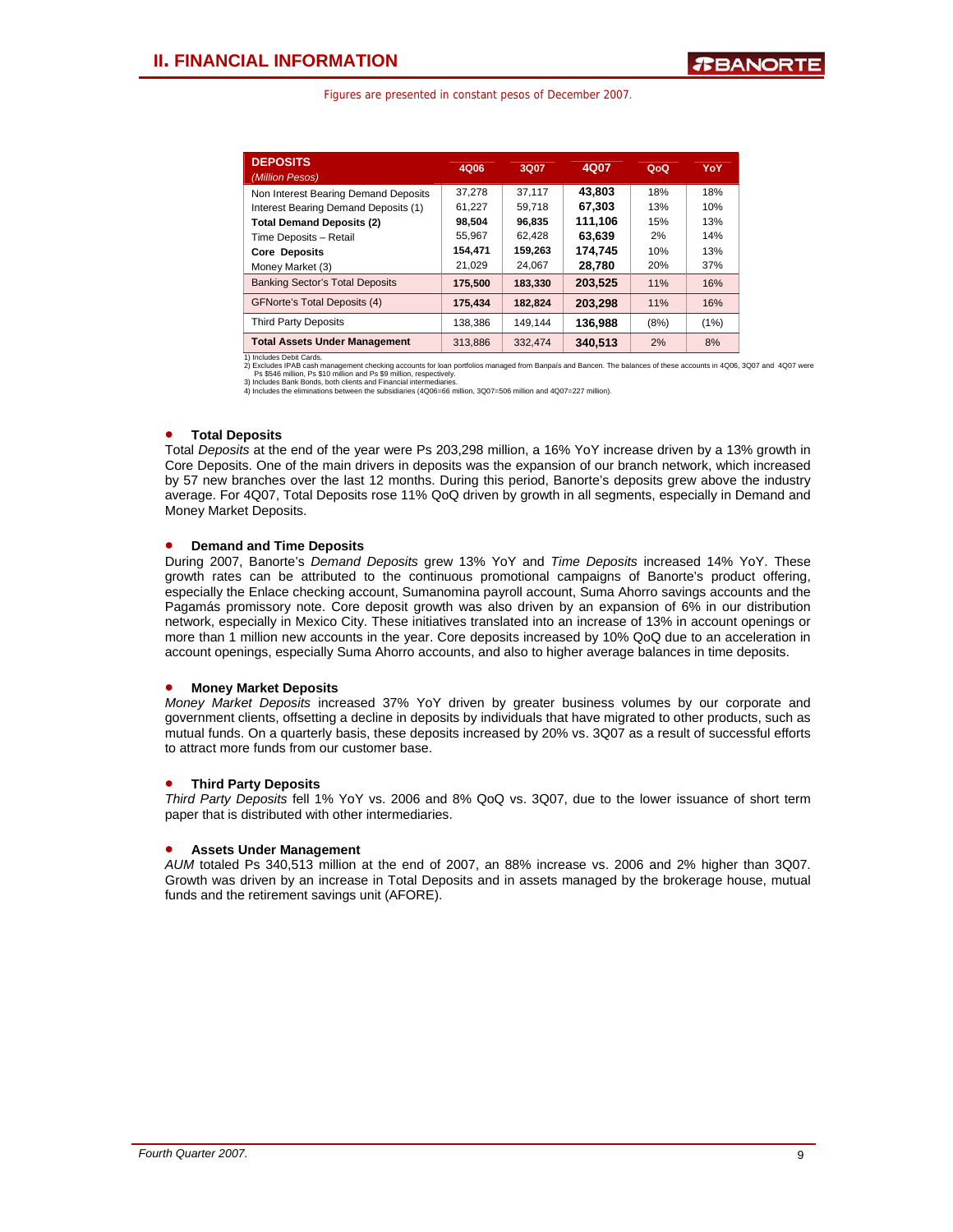| <b>PERFORMING LOAN PORTFOLIO</b><br>(Million Pesos) | 4Q06    | 3Q07    | 4Q07    | QoQ   | YoY   |
|-----------------------------------------------------|---------|---------|---------|-------|-------|
| Commercial                                          | 60.790  | 67.854  | 74.538  | 10%   | 23%   |
| Consumer                                            | 49.010  | 58.906  | 63.320  | 7%    | 29%   |
| Corporate                                           | 24,988  | 30,780  | 36,686  | 19%   | 47%   |
| Government                                          | 11.192  | 17.867  | 17.948  | $-$ % | 60%   |
| <b>Sub Total</b>                                    | 145,982 | 175,407 | 192.491 | 10%   | 32%   |
| Recovery Banking                                    | 1.377   | 1.223   | 1.147   | (6%)  | (17%) |
| Total                                               | 147.360 | 176.631 | 193.638 | 10%   | 31%   |

| <b>PERFORMING CONSUMER LOAN</b><br><b>PORTFOLIO</b> | 4Q06   | 3Q07   | 4Q07   | QoQ  | YoY  |
|-----------------------------------------------------|--------|--------|--------|------|------|
| (Million Pesos)                                     |        |        |        |      |      |
| Mortgages                                           | 27.510 | 33,087 | 36.096 | 9%   | 31%  |
| Car Loans                                           | 6,580  | 6.986  | 7.229  | 3%   | 10%  |
| Credit Cards                                        | 9.842  | 12.788 | 13.882 | 9%   | 41%  |
| Payroll                                             | 5,080  | 6.046  | 6,113  | 1%   | 20%  |
| <b>Consumer Loans</b>                               | 49,010 | 58,906 | 63,320 | 7%   | 29%  |
| (Million Pesos)                                     | 4Q06   | 3Q07   | 4Q07   | QoQ  | YoY  |
| <b>IPAB Loans</b>                                   |        | ۰      | -      |      |      |
| Past Due Loans                                      | 2,138  | 2,739  | 2,893  | 6%   | 35%  |
| Loan Loss Reserves                                  | 3.668  | 3.624  | 3.786  | 5%   | 3%   |
| <b>Acquired Rights</b>                              | 3.755  | 3.861  | 3.660  | (5%) | (3%) |

### • **Total Performing Loans**

In 2007, the *Performing Loan Portfolio* increased 31% YoY from Ps 147,360 million to Ps \$193,638 million, and 32% excluding the loan portfolio managed by the Recovery Bank. On a QoQ basis, the performing loan portfolio increased by 10% net of the securitization of Ps \$5.565 billion in government loans, and 13% including it.

All business segments of the loan portfolio continue showing robust growth rates, driven by higher overall credit demand, the initiatives implemented to improve the bank's credit product offering and the efforts by the various business units to increase loan placements. The growth rates by segments was:

- ¾ **Commercial:** The portfolio grew 23% YoY in '07 and 10% QoQ in 4Q07 due to a targeted campaign to SME's (Empuje Banorte) rolled out mainly through the branch network and a specialized sale force recently created for this segment.
- ¾ **Consumer and Mortgage:** The 29% YoY and 7% QoQ growth in loans to individuals was driven by dynamic growth in every segment:
	- ⋅ *Mortgage Loans:* The 31% YoY and 9% QoQ growth were driven by successful initiatives to increase originations, such as the new product "Mas por Menos", the agreements signed with various home developers, the expansion to other distribution channels such as mortgage brokers and the opening of additional service centers to developers (CAP's). As a result, 18,075 new loans were placed in the last 12 months and 5,349 during  $4Q07$ . Banorte finished the year ranking  $2^{nd}$ amongst banks place in terms of new loan originations.
	- **Credit Cards:** The book expanded by 41% YoY and 9% QoQ, driven by increased product placements through different distribution channels (telemarketing and direct mail), more loans placed at the branch network, a record year in acquisitions through the balance transfer program "Ya Bajale" (Ps \$3 billion), the rolling out of new products (Mujer Banorte, Tarjeta Inmediate, Platinum, Empuje Negocios), the enhancement of existing products and to the development of the existing portfolio through special campaigns, promotions and commercial alliances.
	- ⋅ *Payroll Loans* They increased by 20% YoY and 1% QoQ as a result of new initiatives such as direct mailings with pre-authorized loans to recurring customers, unemployment insurance, improvements to loan origination process through the CREa project (digital files for electronic loan authorizations), the introduction of pay day advances, loan disbursements through the ATM network, efforts to attract and retain payrolls, as well as to penetrate our existing client base in Suma and other payroll accounts. In 2007, 265,269 new payroll loans and 32,004 personal loans were placed.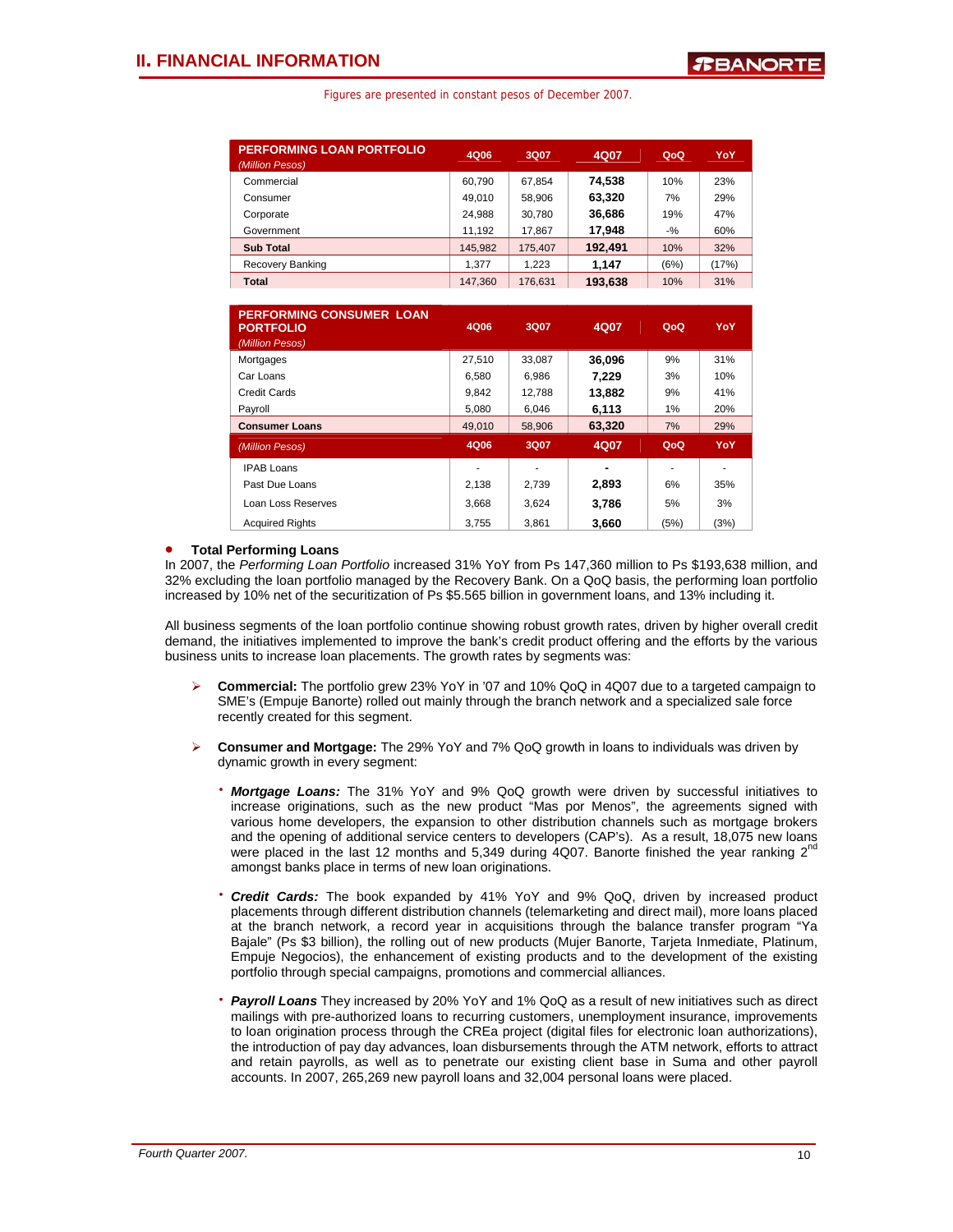• **Car Loans:** This segment expanded 10% YoY and 3% QoQ driven by new initiatives such as direct mailings to payroll customers and an increase in the sales force. Also, loan originations were supported by the new features that were added to this product last year, such as longer maturities and lower interest rates, as well as constant promotional campaigns carried out throughout the year in order to increase penetration in this segment. A total of 37,033 new loans were originated in '07.

¾ **Corporate:** The loan portfolio grew 47% YoY and 19% QoQ due to a pickup in loan demand by local corporates throughout the year, new strategies to attract clients, the origination of some bridge loans in 2Q07 and a loan reclassification of one of our major clients in the automotive sector.

¾ **Government:** The portfolio increased 60% YoY and was flat QoQ, although the growth was 32% QoQ when the securitized loans last November are included. Loan placements were driven by the efforts carried out by the area recently created dedicated to this segment in order to attract new clients and address the financial needs of current clients, as well as a reactivation in credit demand as a result of the new administrations taking office at the federal, state and local level throughout 2007.

¾ **IPAB Notes:** The IPAB promissory notes were paid in full in 2Q06 for the amount of Ps 178 million.

### • **Past Due Loans**

The *PDL* ratio at the end of 2007 was 1.5%, the same level registered at the end of 3Q07, and slightly higher from the level of 1.4% at the end of 4Q06. Past Due Loans increased by 35% YoY in 2007 and 6% QoQ in 4Q07, mainly as a consequence of the bank's strategy to increase its presence in the credit card segment. The pick up in credit card delinquencies is mainly driven by the maturing of the 2006 and 2007 vintages, which are the largest originations in the bank's history. In this aspect, the PDL ratio in credit cards is currently 5.6%, which compares favorably to a 6.7% average in the system.

| <b>PAST DUE LOAN VARIATIONS</b><br>(Million Pesos) |                                                  |       |  |  |  |  |  |
|----------------------------------------------------|--------------------------------------------------|-------|--|--|--|--|--|
| <b>Balance as of September 2007</b>                |                                                  | 2,693 |  |  |  |  |  |
|                                                    | Transfer from Performing Loans to Past Due Loans | 1,943 |  |  |  |  |  |
|                                                    | Renewals                                         | (31)  |  |  |  |  |  |
|                                                    | <b>Cash Collections</b>                          | (324) |  |  |  |  |  |
|                                                    | <b>Discounts</b>                                 | (8)   |  |  |  |  |  |
|                                                    | Charge Offs                                      | (594) |  |  |  |  |  |
|                                                    | Foreclosures                                     | (13)  |  |  |  |  |  |
|                                                    | Transfer from Past Due Loans to Performing Loans | (779) |  |  |  |  |  |
|                                                    | Foreign Exchange Adjustments                     | 6     |  |  |  |  |  |
| <b>Balance as of December 2007</b>                 |                                                  | 2,893 |  |  |  |  |  |

| <b>RISK RATING OF PERFORMING LOANS - GFNorte</b><br>(Million Pesos) |              |                           |                 |                  |              |  |  |  |  |  |  |  |  |
|---------------------------------------------------------------------|--------------|---------------------------|-----------------|------------------|--------------|--|--|--|--|--|--|--|--|
|                                                                     |              | <b>LOAN LOSS RESERVES</b> |                 |                  |              |  |  |  |  |  |  |  |  |
| <b>CATEGORY</b>                                                     | <b>LOANS</b> | <b>COMMERCIAL</b>         | <b>CONSUMER</b> | <b>MORTGAGES</b> | <b>TOTAL</b> |  |  |  |  |  |  |  |  |
| Α                                                                   | 58,639       | ٠                         | 123             | 119              | 242          |  |  |  |  |  |  |  |  |
| A <sub>1</sub>                                                      | 77,767       | 354                       |                 |                  | 354          |  |  |  |  |  |  |  |  |
| A <sub>2</sub>                                                      | 51,158       | 486                       |                 |                  | 486          |  |  |  |  |  |  |  |  |
| B                                                                   | 5,441        | 0                         | 164             | 142              | 306          |  |  |  |  |  |  |  |  |
| <b>B1</b>                                                           | 5,890        | 118                       |                 |                  | 118          |  |  |  |  |  |  |  |  |
| B <sub>2</sub>                                                      | 409          | 22                        |                 |                  | 22           |  |  |  |  |  |  |  |  |
| B <sub>3</sub>                                                      | 748          | 84                        |                 |                  | 84           |  |  |  |  |  |  |  |  |
| C                                                                   | 857          | 0                         | 283             | 72               | 354          |  |  |  |  |  |  |  |  |
| C <sub>1</sub>                                                      | 146          | 31                        |                 |                  | 31           |  |  |  |  |  |  |  |  |
| C <sub>2</sub>                                                      | 101          | 41                        |                 |                  | 41           |  |  |  |  |  |  |  |  |
| D<br>E                                                              | 1,236<br>556 | 50                        | 653<br>90       | 187<br>227       | 890<br>552   |  |  |  |  |  |  |  |  |
|                                                                     |              | 235                       |                 |                  |              |  |  |  |  |  |  |  |  |
| <b>Total</b>                                                        | 202,948      |                           |                 |                  |              |  |  |  |  |  |  |  |  |
| Not Classified                                                      | (90)         |                           |                 |                  |              |  |  |  |  |  |  |  |  |
| Exempt                                                              | 97           |                           |                 |                  |              |  |  |  |  |  |  |  |  |
| <b>Total</b>                                                        | 202,956      | 1,420                     | 1,313           | 746              | 3,480        |  |  |  |  |  |  |  |  |
| <b>Reserves</b>                                                     |              |                           |                 |                  | 3,786        |  |  |  |  |  |  |  |  |
| <b>Surplus (Deficit)</b>                                            |              |                           |                 |                  | 306          |  |  |  |  |  |  |  |  |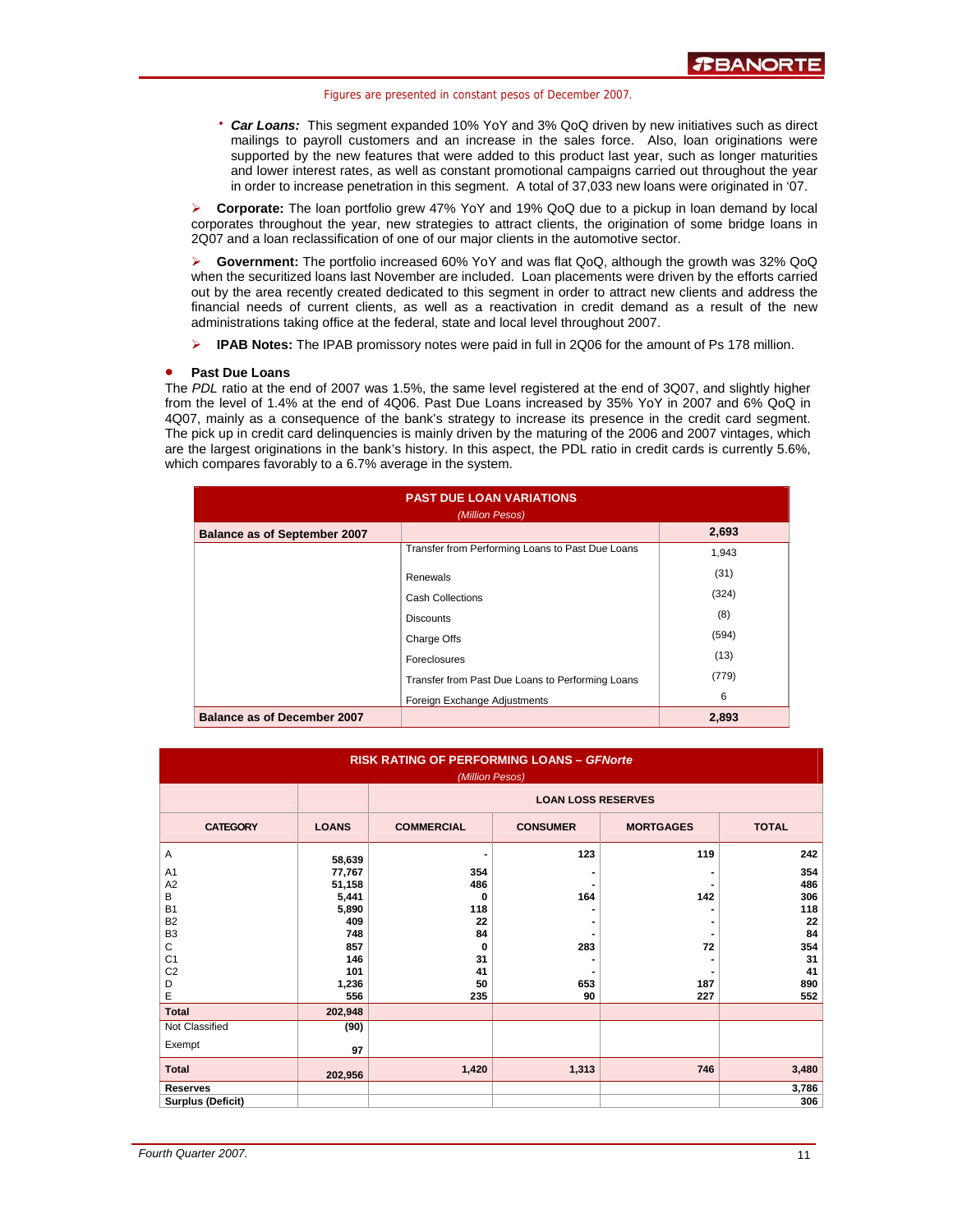**Notes:**<br>1.- The rating of loans and the reserves created correspond to the last day referred in the Balance Sheet until December 31<sup>\*1</sup>, 2007.<br>2.-The loan portfolio is rated according to the rules issued by the Ministry o

| <b>LOAN LOSS RESERVES</b><br>(Million Pesos)      | 4Q07  |
|---------------------------------------------------|-------|
| <b>Previous Period Ending Balance</b>             | 3,624 |
| Provisions charged to results                     | 909   |
| <b>UDIS</b> trusts                                | 6     |
| <b>Other Concepts</b>                             | (8)   |
| Elimination of Excess Reserves charged to results | (6)   |
| Charge offs and discounts:                        |       |
| Commercial Portfolio                              | (68)  |
| Consumer Portfolio                                | (468) |
| Mortgage Portfolio                                | (110) |
| Foreclosed assets                                 | (16)  |
|                                                   | (662) |
| Cost of debtors support programs                  | (27)  |
| Valuation and Others                              | (51)  |
| <b>Loan Loss Reserves at Period End</b>           | 3,786 |

## • **Loan Loss Reserves**

At the end of 4Q07, the balance of this account was Ps \$3,786 million, a slight increase compared to 3Q07. The main variations came from a higher level of Provisions for Loan Loss Reserves being charged against results (Ps \$909 million), as well as the use of Ps \$662 million in charge-offs and discounts and Ps \$86 million in other concepts.

### • **Requirements for Loan Loss Reserves**

The 67% YoY increase in provision charges at the end of 2007 was driven by vigorous growth in the loan portfolio, which translates into higher initial reserve requirements abiding to current regulation. Additionally, the Past Due Loan portfolio in consumer loans has increased, particularly in credit cards, which has required higher level of provisions.

It is important to note that as of 1Q07, as a result of the new accounting standards established by the CNBV, it is no longer possible to create excess reserves, as was common practice in previous years, in addition to those resulting from the risk rating process of the loan portfolio. If any excess reserves exist at the end of any given quarter, they must be reversed in the following quarter.

In light of this, throughout the year, the quarterly provision charges in the P&L have been fully determined by the loan portfolio risk rating process, which is done parametrically according to missed payments for consumer, mortgage and commercial loans under 900,000 UDIS (inflation linked units of accounts or its equivalent), and by the individual rating process based on the Internal Risk Rating methodology certified by the CNBV for commercial loans over 900,000 UDIS or its equivalent.

Even though Past Due Loans have increased in some occasions faster than the rate of provisioning, the provisions created every quarter strictly adhere to the rules established by the CNBV under the new accounting standards.

As a result of the new criteria for creating provisions, the reserve coverage has been decreasing every quarter in 2007, but at a much slower rate during 4Q07. This is a transitory phenomenon that will tend to stabilize in 2008 once the loan loss reserve balances become fully comparable with the previous periods.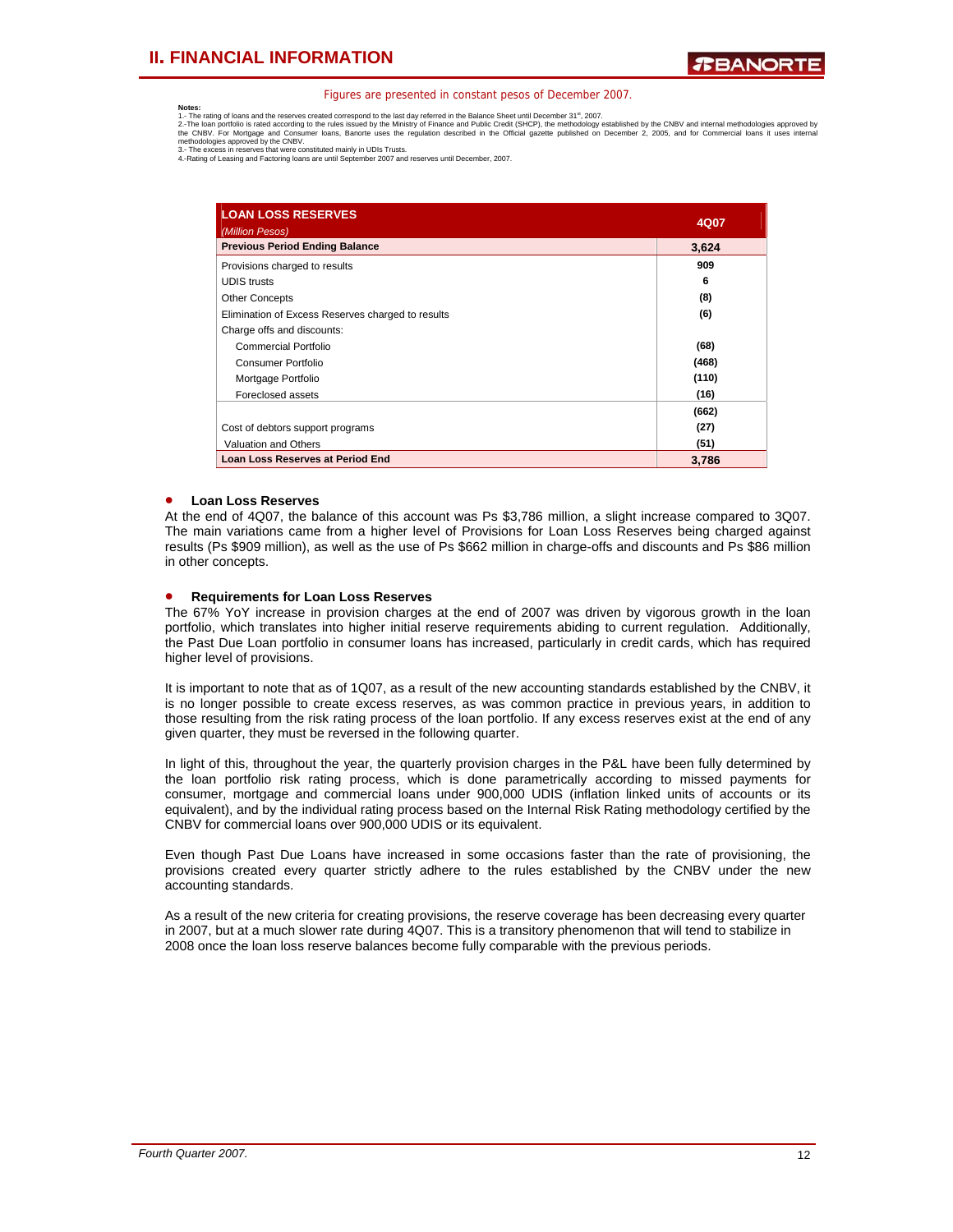## **BANKING SECTOR**

| <b>INCOME STATEMENT &amp; BALANCE SHEET</b><br><b>HIGHLIGHTS- Banking Sector</b><br>(Million Pesos) | 4Q06    | 3Q07    | 4Q07    | QoQ   | YoY    | 2006    | 2007    | YoY  |
|-----------------------------------------------------------------------------------------------------|---------|---------|---------|-------|--------|---------|---------|------|
| <b>Income Statement</b>                                                                             |         |         |         |       |        |         |         |      |
| Net Interest Income after Repomo                                                                    | 3,822   | 4,334   | 4,695   | 8%    | 23%    | 14,596  | 16,888  | 16%  |
| Loan Losses and Loss Sharing Provisions                                                             | 330     | 696     | 900     | 29%   | 172%   | 1,569   | 2,588   | 65%  |
| Non Interest Income                                                                                 | 1,547   | 1,443   | 1,408   | (2%)  | (9%)   | 6,253   | 5,929   | (5%) |
| Non Interest Expense                                                                                | 2,963   | 3,272   | 3,408   | 4%    | 15%    | 11,333  | 12,945  | 14%  |
| Non Operating Income (Expense), Net                                                                 | (5)     | 541     | 411     | (24%) | 9,003% | 229     | 1,903   | 733% |
| Pre-Tax Income                                                                                      | 2,070   | 2,349   | 2,206   | (6%)  | 7%     | 8,176   | 9,187   | 12%  |
| Net Income                                                                                          | 1,447   | 1,621   | 1,563   | (4%)  | 8%     | 5,383   | 6,151   | 14%  |
|                                                                                                     |         |         |         |       |        |         |         |      |
| <b>Balance Sheet</b>                                                                                |         |         |         |       |        |         |         |      |
| Performing Loan Portfolio                                                                           | 141,956 | 169,573 | 185,538 | 9%    | 31%    | 141,956 | 185,538 | 31%  |
| Deposits                                                                                            | 176,046 | 183,340 | 203,534 | 11%   | 16%    | 176,046 | 203,534 | 16%  |
|                                                                                                     |         |         |         |       |        |         |         |      |

### • **Net Interest Margin**

The *Net Interest Margin* before Loan Loss Provisions increased 16% YoY, driven by a 31% growth in Total Performing Loans and a 13% increase in Core Deposits. This was achieved in spite of the negative impact on commissions charged for loan originations stemming from new accounting standards which require that the recognition of loan origination commissions in the P&L must be deferred throughout the life of the loan.

## • **Non Interest Income**

*Non Interest Income* declined 5% YoY due to a 36% reduction in Recovery Banking Fees resulting from the reclassification of recovery income from acquired and proprietary loan portfolios to the Non Operating Income line as required by the new accounting standards that came into effect in January 2007.

## • **Non Interest Expense**

*Non Interest Expenses* increased 14% versus 2006 due to higher Personnel, Promotional and Advertising expenses, as a result of the branch expansion program, extended service hours in some branches, an increase in transactionality and the efforts to place a larger number of products.

## • **Non Operating Income, Net**

Increased 733% vs 2006 as a result of the reclassification of income from acquired and proprietary loan portfolios from the Non-Interest Income line into this line, as required by the new accounting standards which came into effect in January 2007.

## • **Net Income**

The bank's accumulated *Profits* (100%, including the Afore through the equity participation method) totaled Ps \$6.151 billion, 14% higher than 2006, driven mainly by higher interest margins and increased non-operating income.

## • **Loan Loss Reserves**

The *Loan Loss and IPAB Provisions* grew 65% YoY, as a result of the growth in the loan portfolio and the consequential increase in past-due loans in consumer loans, especially in credit cards.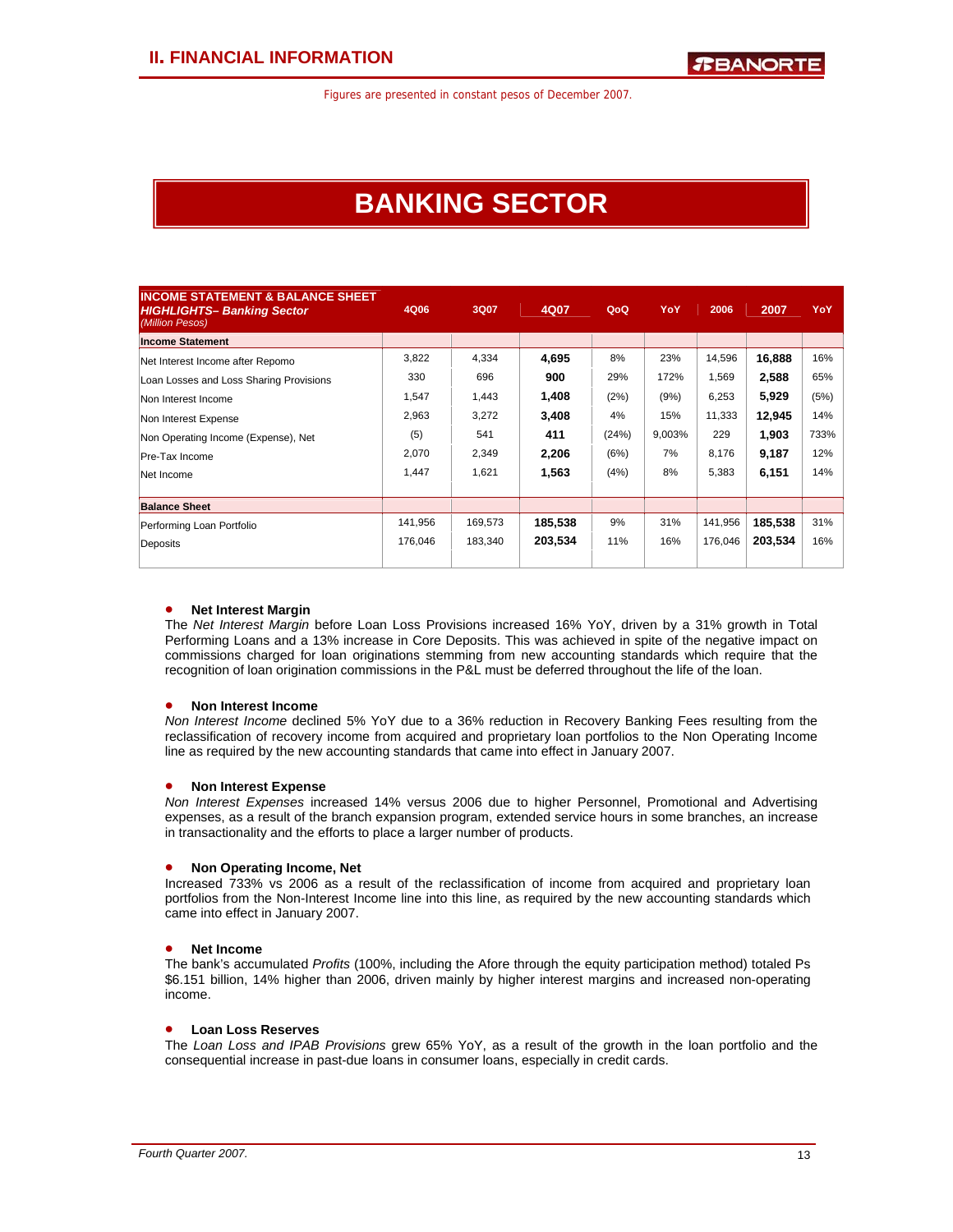| Figures are presented in constant pesos of December 2007. |  |  |  |  |  |  |  |
|-----------------------------------------------------------|--|--|--|--|--|--|--|
|-----------------------------------------------------------|--|--|--|--|--|--|--|

| <b>FINANCIAL RATIOS - Banking Sector</b><br>(Million Pesos) | 4Q06   | 3Q07   | 4Q07   | QoQ        | YoY         | 2006   | 2007   | YoY         |
|-------------------------------------------------------------|--------|--------|--------|------------|-------------|--------|--------|-------------|
| Profitability                                               |        |        |        |            |             |        |        |             |
| NIM(1)                                                      | 7.8%   | 7.7%   | 8.1%   | $0.4$ pp   | $0.3$ pp    | 7.7%   | 7.6%   | $(0.1)$ pp  |
| ROE(2)                                                      | 24.5%  | 22.7%  | 20.9%  | $(1.8)$ pp | $(3.6)$ pp  | 24.1%  | 22.4%  | $(1.7)$ pp  |
| ROA (3)                                                     | 2.6%   | 2.4%   | 2.3%   | $(0.1)$ pp | $(0.3)$ pp  | 2.5%   | 2.4%   | $(0.1)$ pp  |
| <b>Operation</b>                                            |        |        |        |            |             |        |        |             |
| Efficiency Ratio (4)                                        | 53.9%  | 55.7%  | 54.6%  | $(1.1)$ pp | $0.7$ pp    | 53.7%  | 56.1%  | 2.4 pp      |
| Operating Efficiency Ratio (5)                              | 5.4%   | 5.0%   | 5.0%   | ٠          | $(0.4)$ pp  | 5.4%   | 5.1%   | $(0.3)$ pp  |
| Liquidity Ratio (6)                                         | 64.6%  | 57.5%  | 50.7%  | $(6.8)$ pp | $(13.9)$ pp | 64.6%  | 50.7%  | $(13.9)$ pp |
| <b>Asset Quality</b>                                        |        |        |        |            |             |        |        |             |
| Past Due Loan Ratio (w/o Fobaproa)                          | 1.4%   | 1.5%   | 1.5%   | ٠          | $0.1$ pp    | 1.4%   | 1.5%   | $0.1$ pp    |
| Coverage Ratio                                              | 175.7% | 136.1% | 135.1% | $(1.0)$ pp | $(40.6)$ pp | 175.7% | 135.1% | $(40.6)$ pp |
| Growth (7)                                                  |        |        |        |            |             |        |        |             |
| Performing Loans (w/o Fobaproa/IPAB) (8)                    | 20.0%  | 28.1%  | 31.2%  | 3.1 pp     | 11.2 pp     | 20.0%  | 31.2%  | 11.2 pp     |
| <b>Core Deposits</b>                                        | 23.7%  | 20.3%  | 13.1%  | $(7.2)$ pp | $(10.6)$ pp | 23.7%  | 13.1%  | $(10.6)$ pp |
| <b>Total Deposits</b>                                       | 18.5%  | 18.9%  | 16.0%  | $(2.9)$ pp | $(2.5)$ pp  | 18.5%  | 16.0%  | $(2.5)$ pp  |
| Capitalization                                              |        |        |        |            |             |        |        |             |
| Net Capital/ Credit Risk Assets                             | 24.0%  | 21.5%  | 19.4%  | $(2.1)$ pp | $(4.6)$ pp  | 24.0%  | 19.4%  | $(4.6)$ pp  |
| <b>Total Capitalization Ratio</b>                           | 17.4%  | 14.9%  | 13.8%  | $(1.1)$ pp | $(3.6)$ pp  | 17.4%  | 13.8%  | $(3.6)$ pp  |

1) NIM= Annualized Ret interest Margin before REPOMO / Average Earnings Assets.<br>2) Annualized earnings as a percentage of the average quarterly equity over the period.<br>3) Annualized earnings as a percentage of the average



| <b>Banorte USA</b><br>(Million Pesos) | 4Q06   | 3Q07   | 4Q07   | QoQ   | YoY   | 2006   | 2007   | YoY   |
|---------------------------------------|--------|--------|--------|-------|-------|--------|--------|-------|
| <b>Banorte USA</b>                    |        |        |        |       |       |        |        |       |
| Net Income                            | 11     | 53     | 17     | (68%) | 55%   | 11     | 112    | 918%  |
| Performing Loans                      | 8.828  | 10.582 | 10.776 | 2%    | 22%   | 8.828  | 10.776 | 22%   |
| Past Due Loans                        | 100    | 46     | 83     | 80%   | (17%) | 100    | 83     | (17%) |
| Deposits                              | 15.295 | 14.074 | 15,318 | 9%    | $-$ % | 15.295 | 15,318 | $-$ % |
| Stockholder's Equity                  | 3.188  | 3,803  | 3,847  | $1\%$ | 21%   | 3.188  | 3,847  | 21%   |

Net income was Ps 112 million in 2007, driven by higher net interest income propelled by a 22% increase in performing loans. NIM was 4.4% at the end of 2007, the efficiency ratio was 41.6%, ROE was 21.5% and the PDL ratio was 0.8%.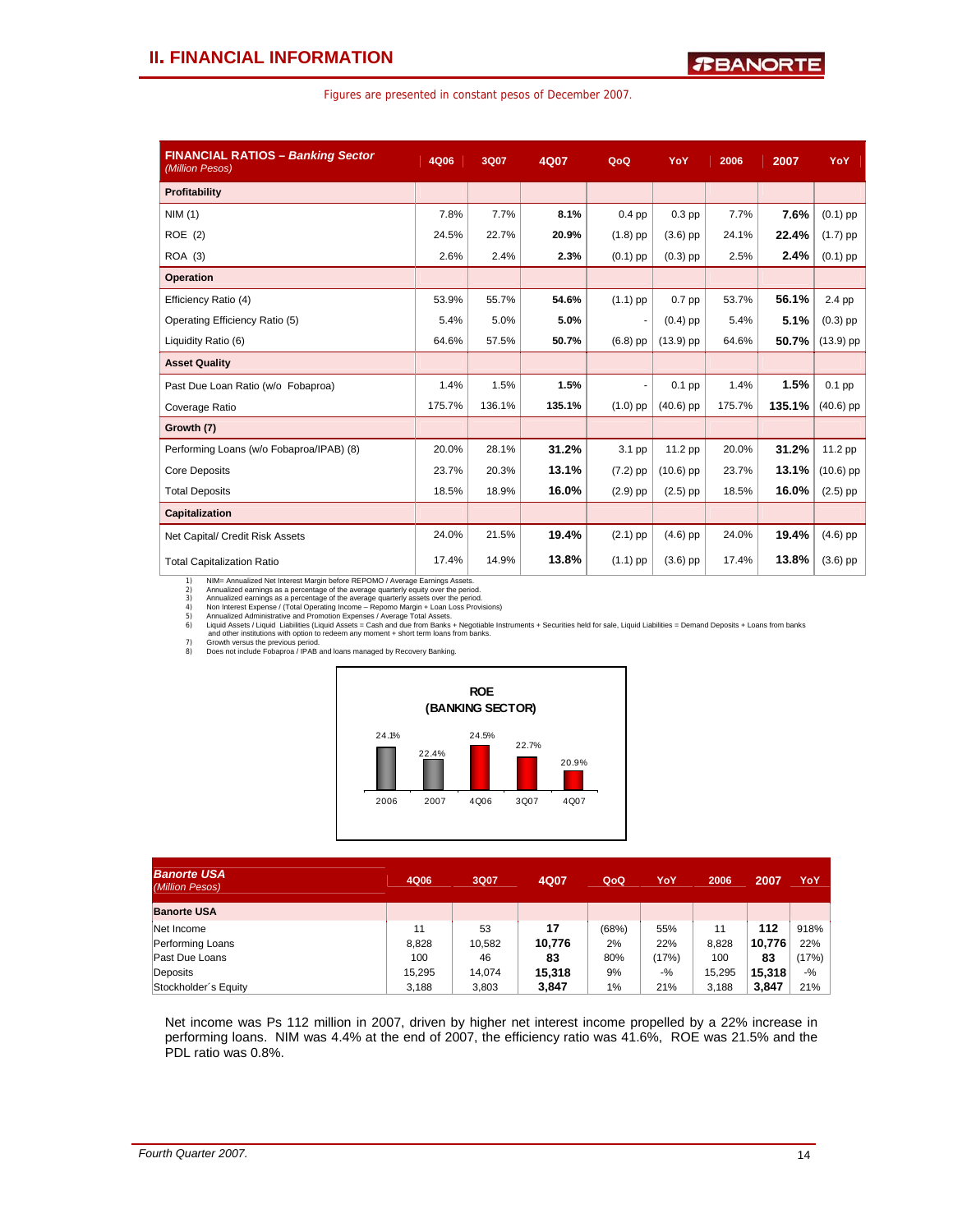## **RECOVERY BANKING**

| <b>INCOME STATEMENT HIGHLIGHTS - Recovery</b><br><b>Banking</b><br>(Million Pesos) | 2006  | 2007  | YoY       |
|------------------------------------------------------------------------------------|-------|-------|-----------|
| Net Interest Income                                                                | (49)  | (201) | 310%      |
| Loan Loss Provisions                                                               | 4     | 17    | 325%      |
| Non Interest Income                                                                | 1.304 | 1,090 | (16%)     |
| Non Interest Expense                                                               | 620   | 819   | 32%       |
| Non Operating Income (Expense), net                                                |       | 1,059 | 100%      |
| Pre-tax Income & Subsidiaries                                                      | 630   | 1.112 | 77%       |
| Income Tax & Profit Sharing                                                        | 128   | 346   | 170%      |
| Undistributed Earnings of Subsidiaries                                             | 212   | ۰     | $(100\%)$ |
| <b>Net Income</b>                                                                  | 715   | 766   | 7%        |

As of 1Q07, the financial information of Sólida Administradora de Portafolios is consolidated in Banorte according to the new accounting standards that went into effect in January 2007.

| <b>ASSETS UNDER</b><br><b>MANAGEMENT</b>    | 4Q07   | <b>ACCOUNTING IN THE</b><br><b>BALANCE SHEET</b> | <b>ACCOUNTING IN THE</b><br><b>INCOME STATEMENT</b> |
|---------------------------------------------|--------|--------------------------------------------------|-----------------------------------------------------|
| (Million Pesos)                             |        |                                                  |                                                     |
| <b>Fobaproa-IPAB Portfolios:</b>            |        |                                                  |                                                     |
| <b>Banking Sector</b>                       | 1,424  | Off balance trusts                               | Fees charged to FOBAPROA                            |
| Serfin                                      |        | <b>Serfin Trust</b>                              | Fiduciary                                           |
| Repossessed assets                          | 70     | Off balance trusts                               | Fees charged to Fobaproa and Fiduciary              |
|                                             | 1.494  |                                                  |                                                     |
| Loans purchased to IPAB and to Other Banks: |        |                                                  |                                                     |
|                                             | 36,313 | Sólida Asset Management and<br>Banorte           | Non Interest Income (Banorte)                       |
| <b>Banking Sector Portfolio:</b>            |        |                                                  |                                                     |
| <b>Banking Sector</b>                       | 15,357 |                                                  |                                                     |
| Repossessed assets                          | 7,804  | Banorte's Portfolio                              | Net Interest Income                                 |
|                                             | 23,161 | Banorte's Repossessed assets                     | Other Revenues and Expenses                         |
| <b>Total</b>                                | 60.969 |                                                  |                                                     |

- During 4Q07, there were no asset acquisitions by the Recovery Banking business.
- Total equity invested by Sólida in investment projects at the end of 2007 was Ps \$2.486 billion, 109% higher when compared to the balance of Ps \$1.195 billion at the end of 2006. These investments include 24 projects nationwide.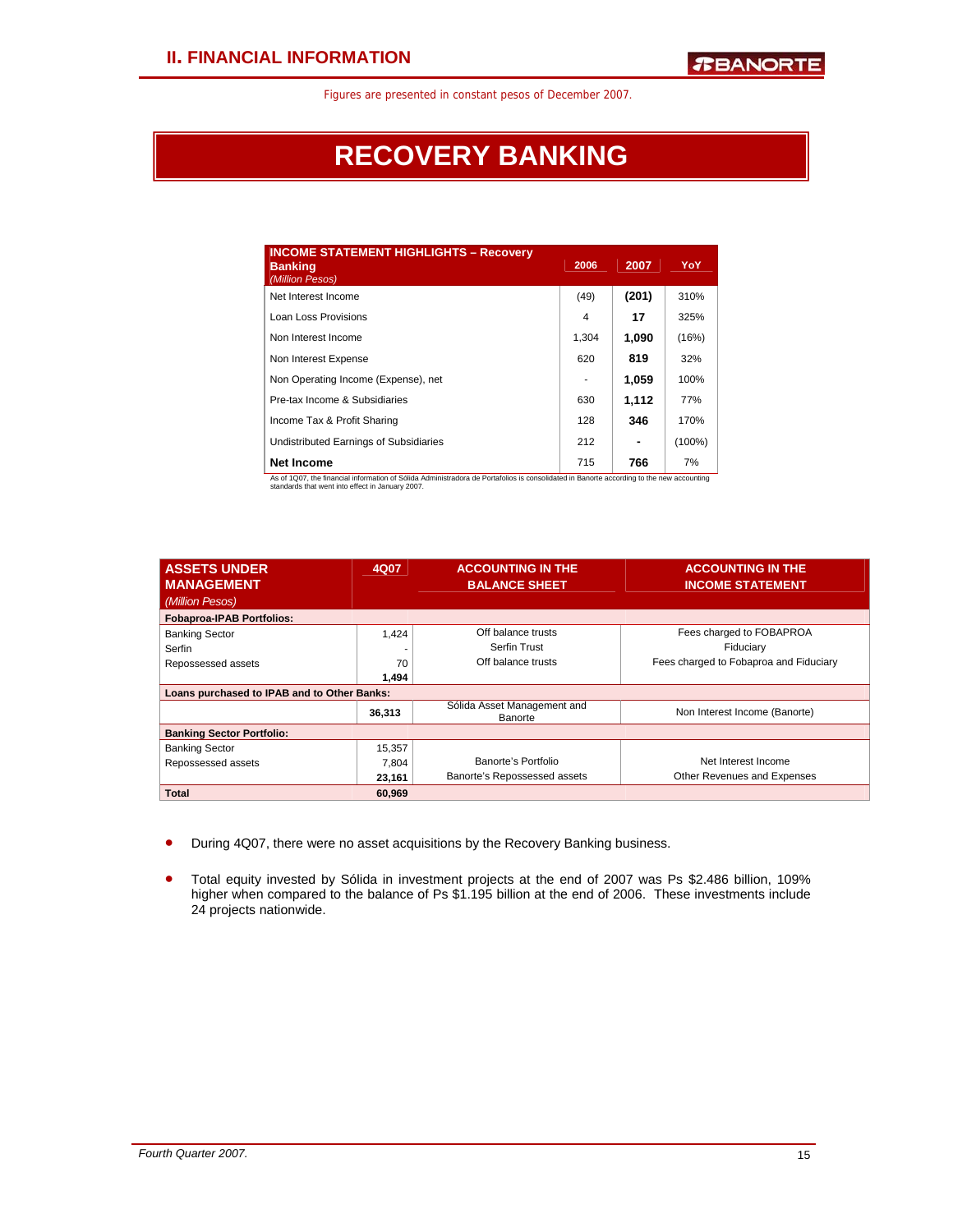## **BROKERAGE SECTOR**

| <b>Brokerage Sector</b><br>(Million Pesos) | 4Q06    | 3Q07    | 4Q07    | QoQ               | YoY      | 2006    | 2007    | YoY               |
|--------------------------------------------|---------|---------|---------|-------------------|----------|---------|---------|-------------------|
| <b>Brokerage House</b>                     |         |         |         |                   |          |         |         |                   |
| Net Income                                 | 77      | 72      | 90      | 26%               | 17%      | 191     | 288     | 51%               |
| Stockholder's Equity                       | 736     | 931     | 1,020   | 10%               | 39%      | 736     | 1,020   | 39%               |
| Assets Under Management                    | 169,373 | 185,691 | 180.972 | (3)%              | 7%       | 169,373 | 180,972 | 7%                |
| Total Assets                               | 971     | 1.206   | 1.333   | 11%               | 37%      | 971     | 1,333   | 37%               |
| <b>ROE</b>                                 | 43.7%   | 32.0%   | 37.0%   | 5.0 <sub>pp</sub> | (6.7) pp | 29.2%   | 33.2%   | 4.0 <sub>pp</sub> |
| <b>Net Capital</b>                         |         |         |         |                   |          |         |         |                   |
| Net Capital                                | 616     | 724     | 807     | 12%               | 31%      | 616     | 807     | 31%               |

## • **Brokerage House**

## **Net Income**

During 2007, *Net Income* was Ps \$288 million, a 51% increase YoY. This was mainly driven by a greater profitability of the investment banking operations, higher revenues in equities, the efforts to increase the yield on client's deposits, a shift in customer's portfolios toward higher-margin structured products and improved cost absorption.

## **Mutual Funds**

At the end of 2007, *Mutual Fund* products continued to show positive results, driven by an improvement in returns, the expansion of the family of funds, a strong promotional campaign and broader distribution through the bank's branch network. At the close of 2007, AUM were Ps \$36,409 million. Fixed income funds grew by 32% YoY and equity funds rose 73% YoY, both above the industry average growth rate.

## **Assets Under Management**

At the end of 4Q07, Assets Under Management totaled Ps \$181 billion, a 7% YoY increase, as a result of the successful efforts of all brokerage house's business units to increase it.

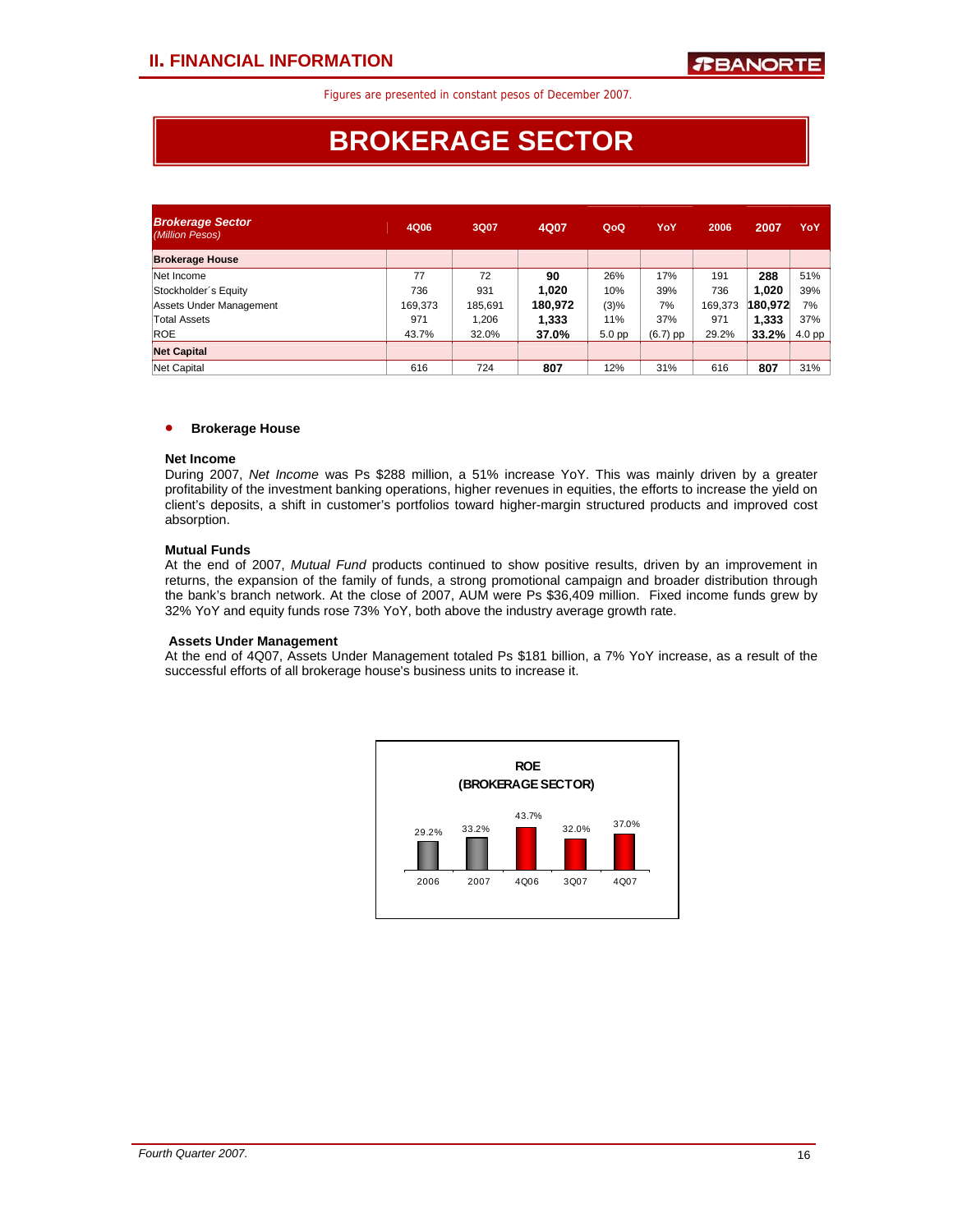## **LONG TERM SAVINGS**

| <b>LONG TERM SAVINGS</b><br>(Million Pesos) | 4Q06       | 3Q07   | 4Q07   | QoQ        | YoY    | 2006   | 2007   | YoY        |
|---------------------------------------------|------------|--------|--------|------------|--------|--------|--------|------------|
| <b>Afore</b>                                |            |        |        |            |        |        |        |            |
| Net Income                                  | (26)       | 57     | 42     | (27%)      | 258%   | 104    | 165    | 59%        |
| Equity                                      | 1,016      | 921    | 963    | 5%         | (5%)   | 1,016  | 963    | (5%)       |
| <b>Total Assets</b>                         | 1,092      | 1,084  | 1,102  | 2%         | 1%     | 1,092  | 1,102  | 1%         |
| <b>AUM (SIEFORE)</b>                        | 52,266     | 56,213 | 58,131 | 3%         | 11%    | 52,266 | 58,131 | 11%        |
| <b>ROE</b>                                  | $(10.3)\%$ | 22.9%  | 17.7%  | $(5.2)$ pp | 28 pp  | 10.5%  | 16.4%  | 5.9 pp     |
| <b>Insurance</b>                            |            |        |        |            |        |        |        |            |
| Net Income                                  | 63         | 87     | 97     | 11%        | 54%    | 330    | 334    | 1%         |
| Equity                                      | 1,612      | 1,731  | 1,827  | 6%         | 13%    | 1,612  | 1,827  | 13%        |
| Total Assets                                | 8,235      | 10,114 | 10,864 | 7%         | 32%    | 8,235  | 10,864 | 32%        |
| <b>Technical Reserves</b>                   | 5,732      | 7,462  | 7,612  | 2%         | 33%    | 5,732  | 7,612  | 33%        |
| Premiums sold                               | 1,470      | 1,858  | 2,076  | 12%        | 41%    | 7,490  | 8,660  | 16%        |
| <b>ROE</b>                                  | 16.1%      | 22.0%  | 21.8%  | $(0.2)$ pp | 5.7 pp | 22.8%  | 20.1%  | $(2.7)$ pp |
| <b>Annuities</b>                            |            |        |        |            |        |        |        |            |
| Net Income                                  | (28)       | (12)   | (10)   | (18%)      | (63%)  | 633    | 266    | (58%)      |
| Equity                                      | 979        | 1,132  | 1,121  | (1%)       | 15%    | 979    | 1,121  | 15%        |
| <b>Total Assets</b>                         | 8,866      | 10,559 | 11,083 | 5%         | 25%    | 8,866  | 11,083 | 25%        |
| <b>Technical Reserves</b>                   | 7,806      | 9,198  | 9,767  | 6%         | 25%    | 7,806  | 9,767  | 25%        |
| Premiums sold                               | 284        | 662    | 643    | (3%)       | 126%   | 1,031  | 2,211  | 115%       |
| <b>ROE</b>                                  | $(11.1\%)$ | (4.4%) | (3.7%) | $0.7$ pp   | 7.4 pp | 87.2%  | 24.3%  | (62.9) pp  |

## • **Afore**

l

The Afore reported *Profits* of Ps \$165 million (51% correspond to GFNorte), a 59% YoY increase despite a complex competitive and changing regulatory environment. During 2007, revenues were affected by aggressive competition and the elimination of commissions for deposits throughout the year. Nevertheless, this was offset by a substantial reduction in total costs, especially those related to sales as a result of fewer account transfers and improved control by the authorities to eliminate improper transfers.

In this aspect, measures were taken to eradicate improper balance transfers and a new variable compensation mechanism for the sales force was implemented in order to improve the quality of accounts being transferred. As a result, the average balance of accounts transferred increased from \$31,891 pesos in 2006 to \$59,740 pesos in 2007. At the close of 4Q07, there were a total of 3,281,580 affiliates, representing an 8.52% market share in total number of affiliates and 10.3% in certified accounts.

In spite of a stronger competitive environment, Banorte achieved an 11% YoY increase in AUM vs. 10% average growth for the industry, ranking third in terms of annual growth among the major AFORES in the system. In 2007, a consolidation process began in the industry with acquisitions involving ING-Santander and Metlife-Actinver. Nonetheless, Banorte finished the year with a market share in AUM of 7%, ranking 6<sup>th</sup> in terms of AUM at the end of November 2007.

## • **Insurance Company**

*Net Profits* obtained by this business unit were Ps \$334 million in 2007 (51% correspond to GFNorte), 1% higher than those registered in 2006. The insurance company was able to sustain its level of profitability in spite of a difficult pricing environment, as well as an increase in claim related costs, especially in the auto sector and in collective life policies.

The company is being consolidated as one of the major operators in the market, retaining accounts with large clients and opening new insurance sales channels. The premiums issued rose by 16% with respect to 2006, totaling Ps \$8.66 billion. Technical reserves were Ps \$7.612 billion, growing by 33% vs. 2006.

## • **Annuities**

*Net Income* was Ps 266 million in 2007 (51% correspond to GFNorte), 58% lower than in 2006 as a consequence of a reduction in non recurring revenues booked in 2006 and early 2007 from the sale of held to maturity positions in fixed income securities, combined with, the depletion of tax loss carry forwards that were used in order to optimize the returns from these market related transactions. There was also an effort to attract more profitable customers

It was record year in terms of premiums, which rose by 115% YoY to over Ps \$2.2 billion. The company currently ranks 2<sup>nd</sup> industry wide in terms of the number of premiums sold. The company is the leader in terms of the number of pensions managed with 40% of the market. Sales costs were reduced by more than 40% and quality filters were implemented in order to increase the value of the company.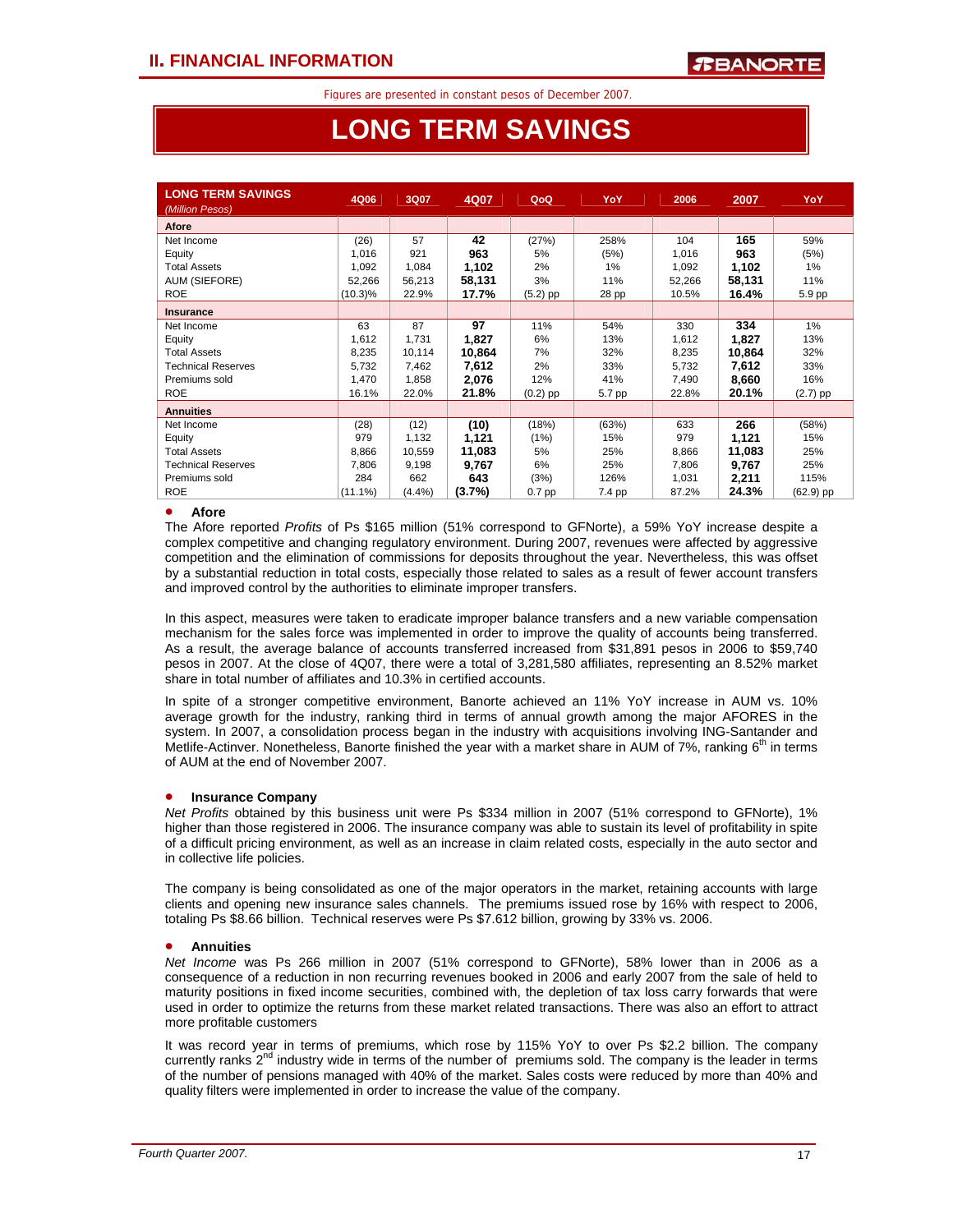



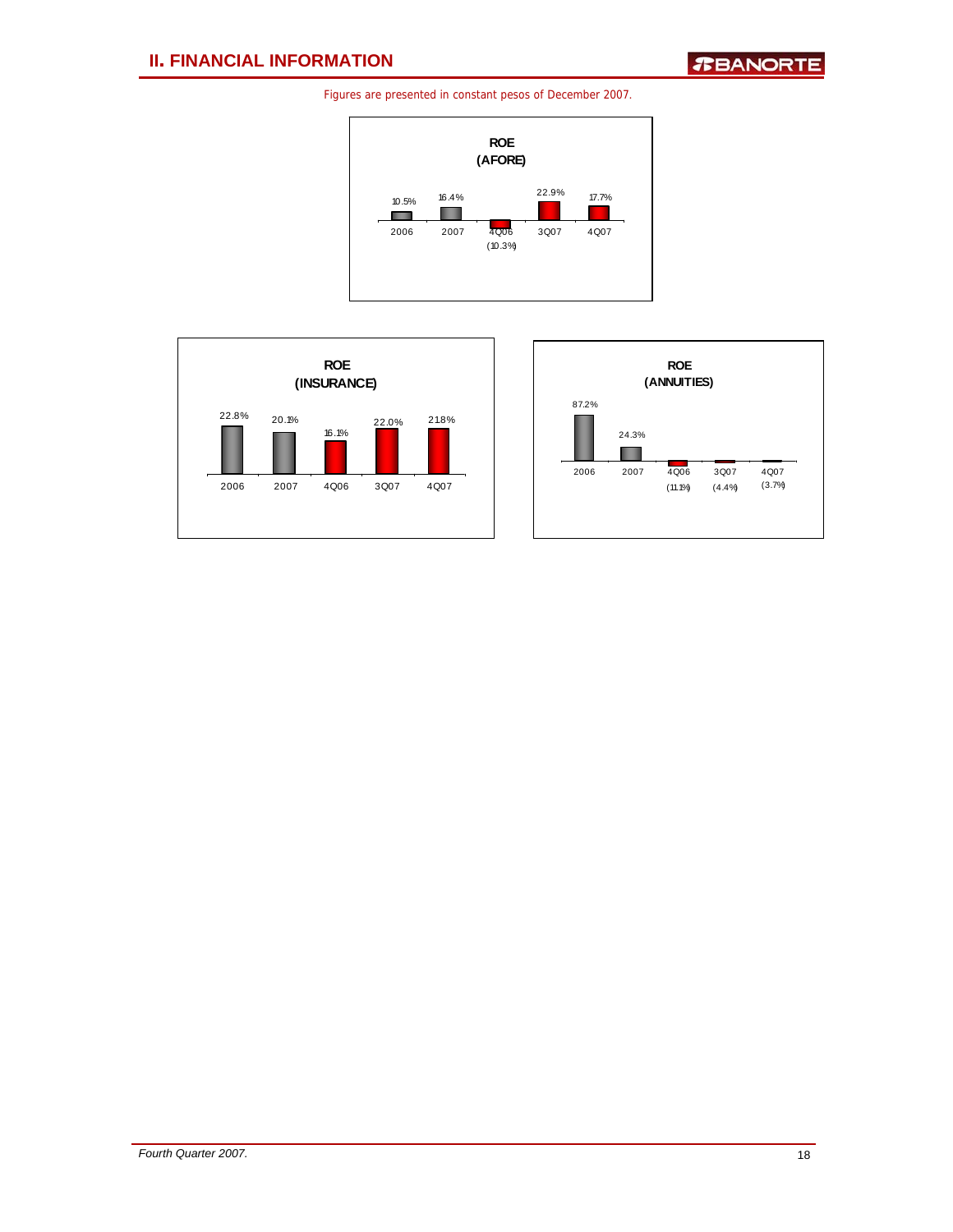## **OTHER FINANCE COMPANIES**

| <b>OTHER FINANCE</b><br><b>COMPANIES</b> | 4Q06  | 3Q07  | 4Q07  | QoQ      | YoY      | 2006  | 2007  | YoY        |
|------------------------------------------|-------|-------|-------|----------|----------|-------|-------|------------|
| (Million Pesos)<br>Leasing               |       |       |       |          |          |       |       |            |
| Net Income                               | 26    | 29    | 31    | 10%      | 20%      | 122   | 140   | 15%        |
| Equity                                   | 421   | 466   | 500   | 7%       | 19%      | 421   | 500   | 19%        |
| Loan Portfolio (1)                       | 3,419 | 3,666 | 4,658 | 27%      | 36%      | 3.419 | 4,658 | 36%        |
| Past Due Loans                           | 23    | 5     | 12    | 129%     | (46%)    | 23    | 12    | (46%)      |
| Loan Loss Reserves                       | 44    | 13    | 13    | 2%       | (70%)    | 44    | 13    | (70%)      |
| <b>Total Assets</b>                      | 3,407 | 3,668 | 4,821 | 31%      | 41%      | 3,407 | 4,821 | 41%        |
| <b>ROE</b>                               | 25.6% | 23.6% | 25.9% | $2.3$ pp | $0.3$ pp | 33.9% | 29.9% | $(4.0)$ pp |
| <b>Factoring</b>                         |       |       |       |          |          |       |       |            |
| Net Income                               | 22    | 23    | 31    | 31%      | 37%      | 92    | 107   | 17%        |
| Equity                                   | 445   | 461   | 491   | 7%       | 10%      | 445   | 491   | 10%        |
| Loan Portfolio                           | 4.289 | 5,820 | 7,564 | 30%      | 76%      | 4,289 | 7,564 | 76%        |
| Past Due Loans                           | 18    | 18    | 25    | 39%      | 37%      | 18    | 25    | 37%        |
| Loan Loss Reserves                       | 29    | 25    | 20    | (23%)    | (32%)    | 29    | 20    | (32%)      |
| <b>Total Assets</b>                      | 4.448 | 5,841 | 7,626 | 31%      | 71%      | 4,448 | 7,626 | 71%        |
| <b>ROE</b>                               | 20.5% | 19.5% | 25.6% | 6.1 pp   | 5.1 pp   | 22.9% | 22.7% | $(0.2)$ pp |
| Warehousing                              |       |       |       |          |          |       |       |            |
| Net Income                               | 3     | 3     | 4     | 14%      | 20%      | 11    | 15    | 34%        |
| Equity                                   | 123   | 100   | 101   | 1%       | (17%)    | 123   | 101   | (17%)      |
| Inventories                              | 84    | 9     | 7     | (27%)    | (92%)    | 84    | 7     | (92%)      |
| <b>Total Assets</b>                      | 174   | 125   | 140   | 12%      | (19%)    | 174   | 140   | (19%)      |
| <b>ROE</b>                               | 10.5% | 11.7% | 15.1% | 3.4 pp   | 4.6 pp   | 9.4%  | 12.8% | 3.4 pp     |

 $(1)$  Includes the portfolio of assets under pure leasing registered in property, plant and equipment.

## • **Leasing**

The Leasing Company reported *Net Profit* of Ps \$140 million in 2007, 15% higher than 2006. Profitability was driven by a 36% YoY growth in the loan portfolio and income resulting from the sale of equipment due to the completion of pure leasing contracts.

The Past Due Loan Ratio was 0.3% at the end of 2007 and past due loans were fully reserved at 100%. In terms of size of the loan portfolio, the company currently ranks  $2<sup>nd</sup>$  among the 27 Leasing Companies in the industry.

At the end of 2007, the Capitalization Ratio was 14.0%, considering total risk assets of Ps \$3.58 billion.

## • **Factoring**

During 2007, *Profits* were Ps \$107 million, 17% higher YoY, driven by an increase in the loan portfolio and the liberation of reserves due to an improvement in the credit quality of the loan portfolio during the year. The balance of the loan portfolio at the end of 2007 was Ps \$7.564 billion.

The year-end Past Due Loan balance was Ps \$25 million, which is equivalent to a PDL ratio of 0.3%. Currently, the company ranks first among 10 factoring companies in the industry in terms of volume of transactions.

At the end of 2007, the Capitalization Ratio was 7.7% considering total risk assets of Ps \$6.38 billion.

## • **Warehousing**

*Net Income* was Ps \$15 million, 34% higher than 2006. This growth was due to an increase in warehousing services, via the issuing of certificates of deposit that are used as guarantees in secured loans, as well as loans to other financial institutions. It currently ranks sixth among the 20 Leasing Companies in terms of profitability.

At the end of 2007, the Capitalization Ratio was 7.2% considering Ps \$1.54 billion of Total Risk Asset Certificates.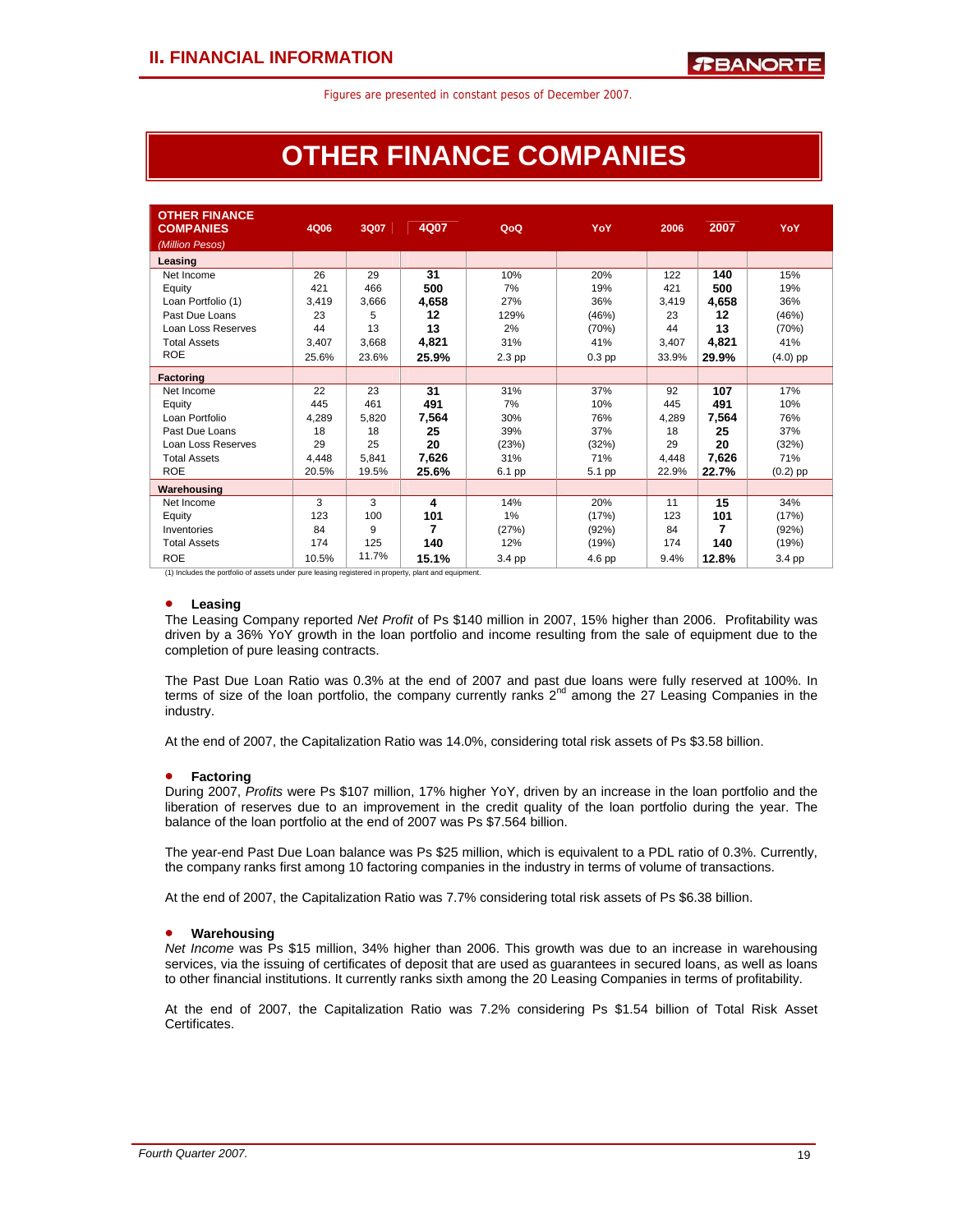





## **SOFOL PRONEGOCIO**

| <b>MICROLENDING-</b><br><b>PRONEGOCIO</b><br>(Million Pesos) | 4Q06  | 3Q07  | 4Q07     | QoQ          | YoY        | 2006  | 2007    | YoY         |
|--------------------------------------------------------------|-------|-------|----------|--------------|------------|-------|---------|-------------|
| Net Income                                                   | 4     | 2     | (23)     | $(1, 140\%)$ | (717%)     | 23    | (30)    | (232%)      |
| Equity                                                       | 81    | 74    | 51       | (31%)        | (37%)      | 81    | 51      | (37%)       |
| Loan Portfolio                                               | 635   | 675   | 585      | (13%)        | (8%)       | 635   | 585     | (8%)        |
| Non Performing Loans                                         | 60    | 104   | 112      | 8%           | 88%        | 60    | 112     | 88%         |
| Loan Loss Reserves                                           | 18    | 32    | 46       | 43%          | 160%       | 18    | 46      | 160%        |
| Total Assets                                                 | 678   | 733   | 653      | $(11\%)$     | (4%)       | 678   | 653     | (4%)        |
| <b>ROE</b>                                                   | 18.7% | 11.9% | (146.0%) | (157.9) pp   | (164.7) pp | 32.5% | (41.8%) | $(74.3)$ pp |

## • **Pronegocio**

During 2007, the microlending unit reported a *Net Loss* of Ps \$30 million, vs. a Ps \$23 million gain in 2006. This is mainly due to higher reserve requirements resulting from a deterioration in asset quality, as well as higher expenses associated with efforts to reduce employee turnover.

Past Due Loans at the end of 2007 stood at Ps \$112 million, which translates into a PDL ratio of 19.1%. The Reserve Coverage ratio was 41% (equivalent to 205% considering the 80% guarantee provided by Nafin on these loans). At the close of the year, Pronegocio had 97 branches.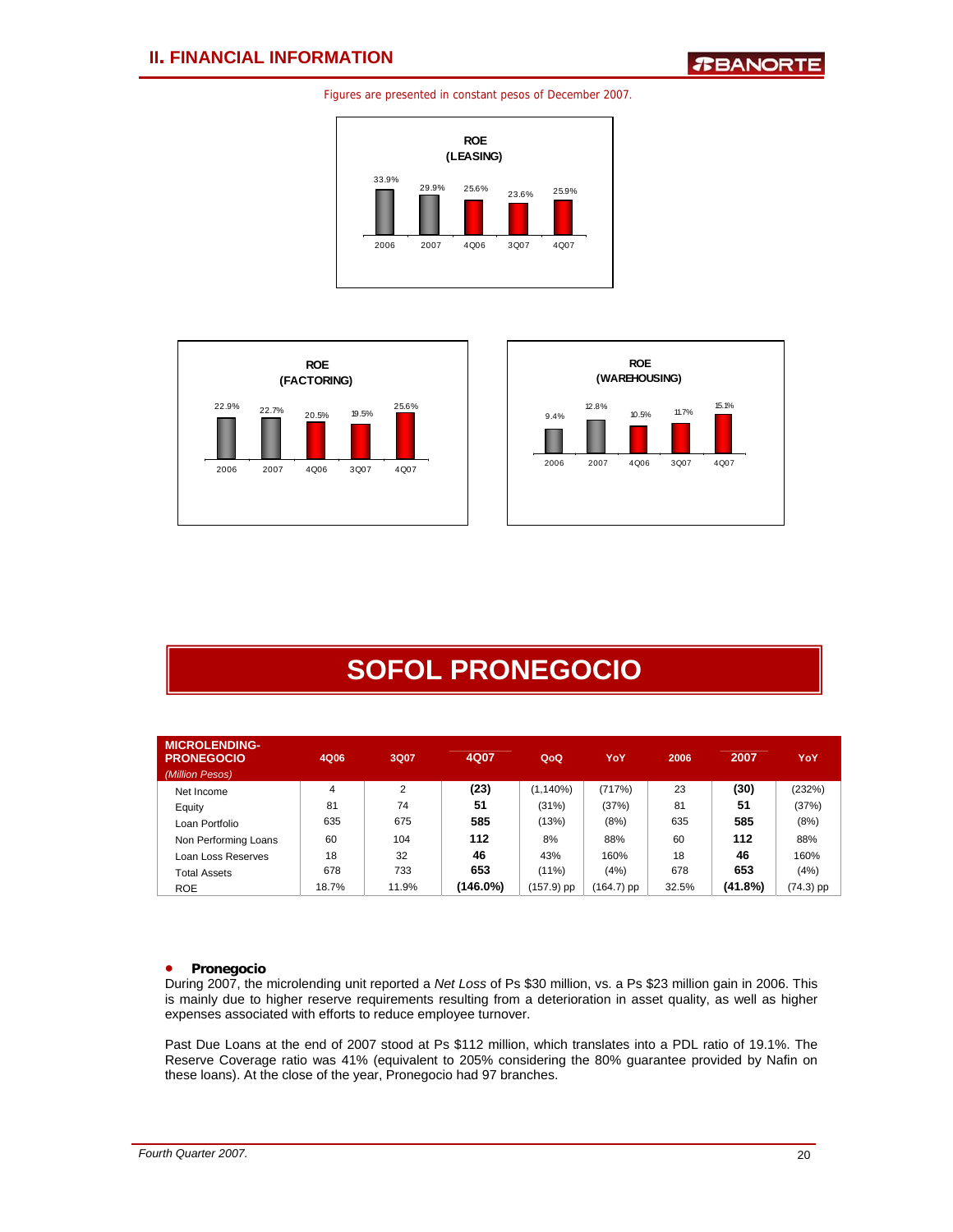## **RATINGS**

|                      |                             |                | <b>International Ratings</b>       |                    |
|----------------------|-----------------------------|----------------|------------------------------------|--------------------|
| <b>Rating Agency</b> | Rated<br><b>Institution</b> | Rating         | Category                           | Date               |
|                      |                             | Stable         | Outlook                            |                    |
|                      |                             | $C-$           | <b>Modest Financial Strength</b>   |                    |
|                      | Banorte                     | Baa1           | Foreign long - term bank deposits  |                    |
| Moody's              |                             | $P-2$          | Foreign short- term bank deposits  | December.          |
|                      |                             | $A-2$          | Local long - term bank deposits    | 2007               |
|                      |                             | $P-1$          | Local short- term bank deposits    |                    |
|                      |                             | Positive       | Outlook                            |                    |
|                      |                             | BBB-           | Long term foreign issuer credit    |                    |
| Standard & Poors     | Banorte                     | BBB-           | Long term local currency deposits  |                    |
|                      |                             | $A-3$          | Short term foreign issuer credit   | September,         |
|                      |                             | $A-3$          | Short tem local issuer credit      | 2007               |
|                      |                             | Stable         | Outlook                            |                    |
|                      |                             | <b>BBB</b>     | Long Term Foreign currency         |                    |
|                      | Banorte                     | <b>BBB</b>     | Long Term Local currency           |                    |
|                      |                             | F <sub>2</sub> | <b>Short Term Local Currency</b>   |                    |
| Fitch                | Grupo                       | F <sub>3</sub> | <b>Short Term Foreign Currency</b> | September,<br>2007 |
|                      | Financiero<br>Banorte       | С              | Individual - Foreign Currency      |                    |
|                      |                             | 3              | <b>Support Rating</b>              |                    |
|                      |                             | 55             | <b>Support Rating</b>              |                    |

|                           |                                 |                                                      | <b>Domestic Ratings</b>                                                                                                              |                    |
|---------------------------|---------------------------------|------------------------------------------------------|--------------------------------------------------------------------------------------------------------------------------------------|--------------------|
| <b>Rating Agency</b>      | Rated<br><b>Institution</b>     | Rating                                               | Category                                                                                                                             | Date               |
| Fitch                     | <b>Banorte</b>                  | $F1 + (mex)$<br>AA (mex)<br>$F1 + (mex)$<br>AA (mex) | Short term counterparty risk<br>Long term counterparty risk<br>Short term CD's and Term Deposits<br>Long term CD's and Term Deposits | September,<br>2007 |
|                           | Arrendadora y<br>Factor Banorte | AA (mex)<br>$F1 + (mex)$                             | <b>Medium and Long Term</b><br><b>Short Term</b>                                                                                     | May, 2007          |
| Moody's Domestic<br>Scale | Banorte                         | Aaa.mx<br>$MX-1$                                     | <b>Long Term Deposits</b><br><b>ShortTerm Deposits</b>                                                                               | May, 2007          |
|                           | Arrendadora<br>Banorte          | Aaa.mx                                               | <b>Issue Rating in Domestic Scale</b>                                                                                                | May, 2007          |
|                           | Factor<br>Banorte               | Aaa.mx                                               | <b>Issue Rating in Domestic Scale</b>                                                                                                | May, 2007          |
| <b>Other Ratings</b>      |                                 |                                                      |                                                                                                                                      |                    |
| Fitch                     | Sólida                          | AAFC1-(mex)                                          | <b>Financial Asset Administrator</b>                                                                                                 | September,<br>2007 |
|                           | Seguros Banorte<br>Generali     | AA- (mex)                                            | <b>Insurance Financial Strength</b>                                                                                                  | August, 2002       |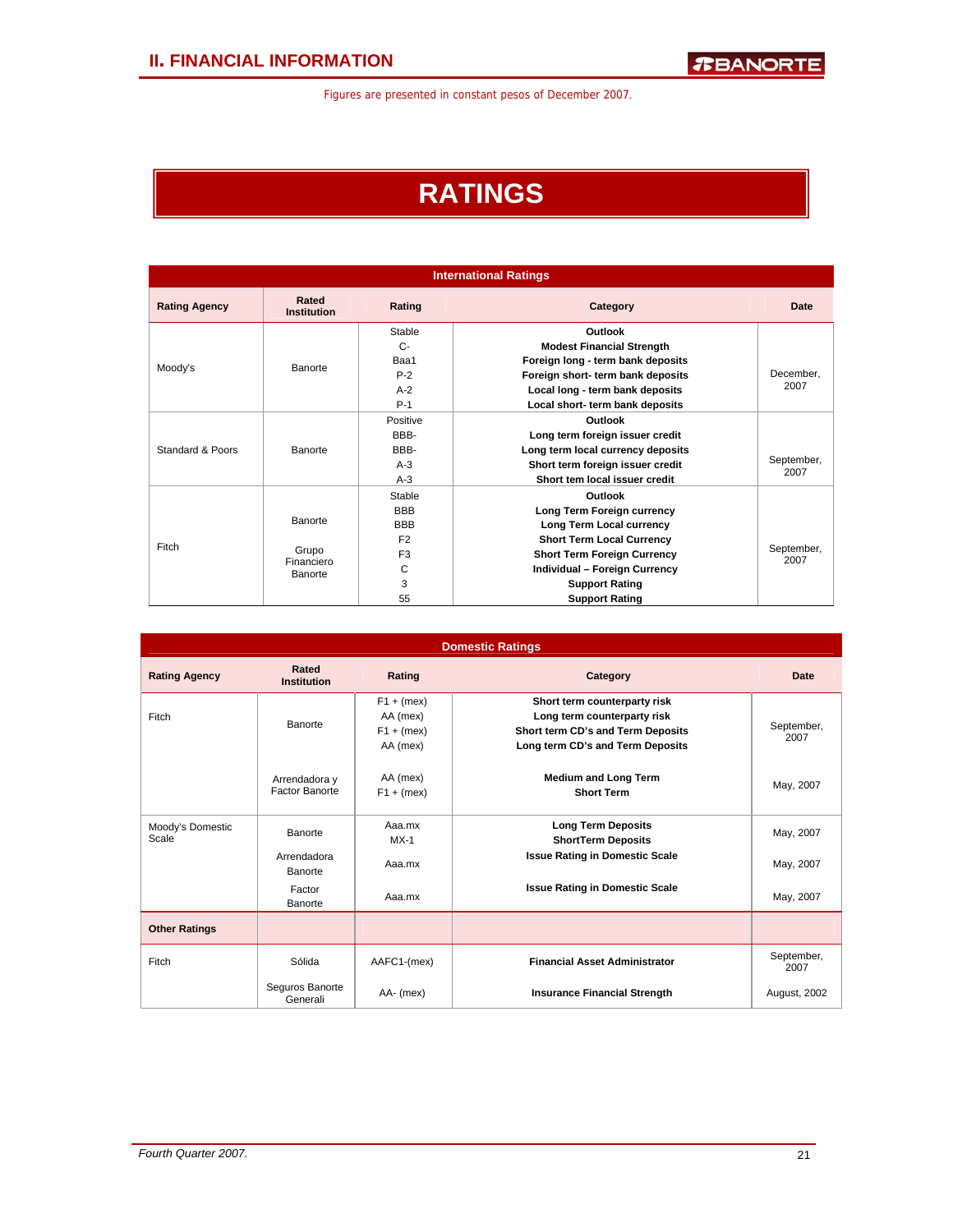## **INFRASTRUCTURE**

| <b>INFRASTRUCTURE</b> | 4Q06   | 3Q07   | 4Q07   |
|-----------------------|--------|--------|--------|
| <b>Employees</b>      | 15,929 | 17,218 | 17,348 |
| Banking Sector (1)    | 13,362 | 14,023 | 14,344 |
| Other Sectors         | 2,567  | 3,195  | 3,004  |
| Branches (2)(3)       | 994    | 1,023  | 1,051  |
| <b>INB</b>            |        |        | 18     |
| Pronegocio            |        |        | 97     |
| ATM's                 | 3,140  | 3,513  | 3,674  |

(1) Includes INB since 4Q06 and Uniteller since 1Q07. (2) Includes banking modules and remote teller windows. Excludes 1 branch located in Cayman Island.

- As part of the Branch Expansion Program, during 2007, 57 new branches were opened, of which 24 branches are in Mexico City. In addition, 10 relocations and 8 refurbishments were carried out during that period.
- The original branch expansion program for 2007 contemplated 29 openings. Nonetheless, since new branches are reaching the breakeven point sooner than anticipated, the decision to expand the original plan was taken. The original budget for the branch expansion program in 2007 remained unchanged, since the number of relocations and refurbishments, that were contemplated for the year, was reduced.
- 80 new branches will be opening in 2008, while 20 more are targeted for expansion, refurbishment and relocation. Additionally, 600 new ATMs will be installed.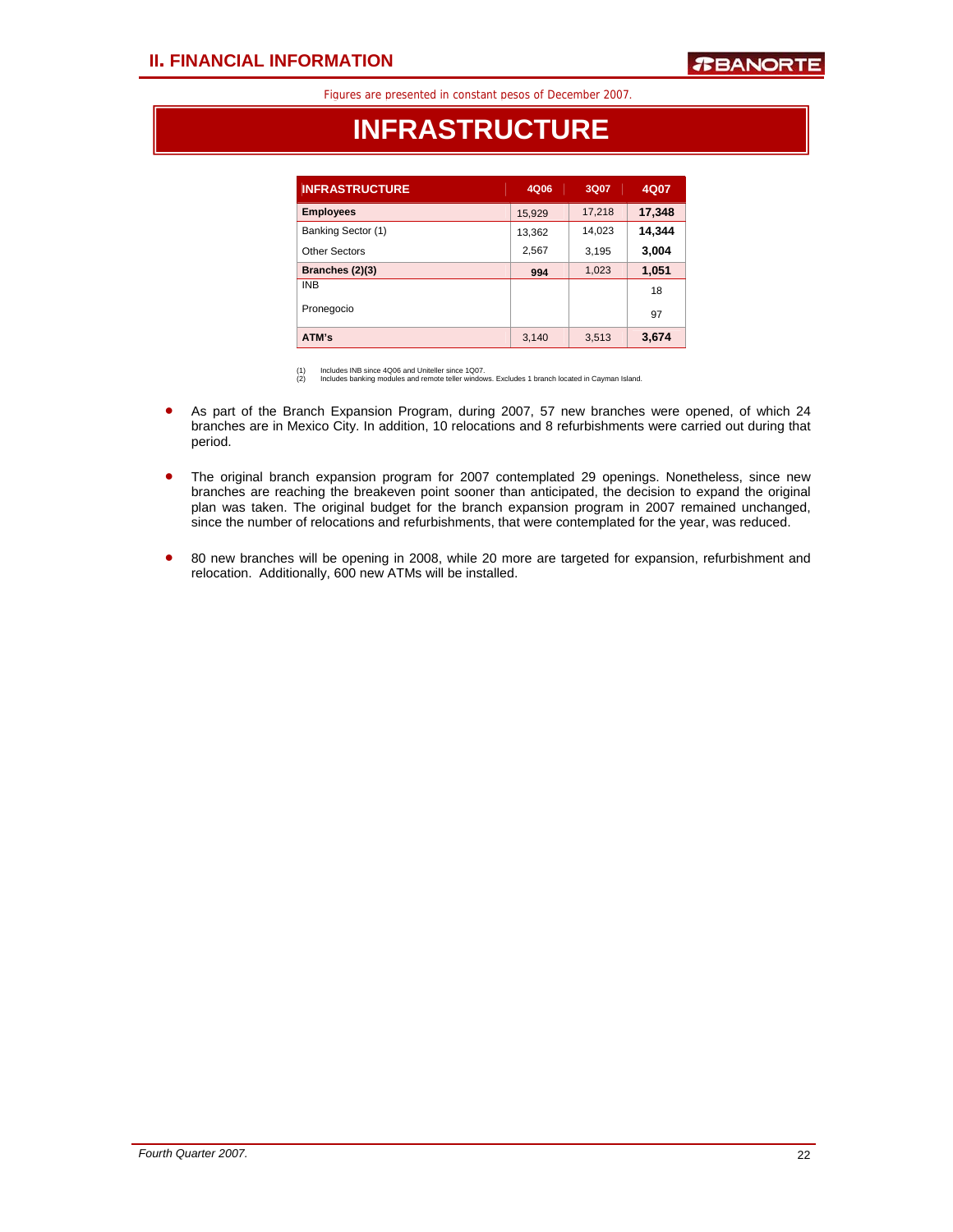# **ANNEXES**

1. GROUP´S GENERAL INFORMATION

2. SUMMARY OF RESULTS AND FINANCIAL **STATEMENTS** 

3. ACCOUNTING CHANGES AND REGULATIONS

4. LOAN PORTFOLIO SALES TO SOLIDA ADMINISTRADORA DE PORTAFOLIOS

5. NOTES TO THE GROUP´S FINANCIAL STATEMENTS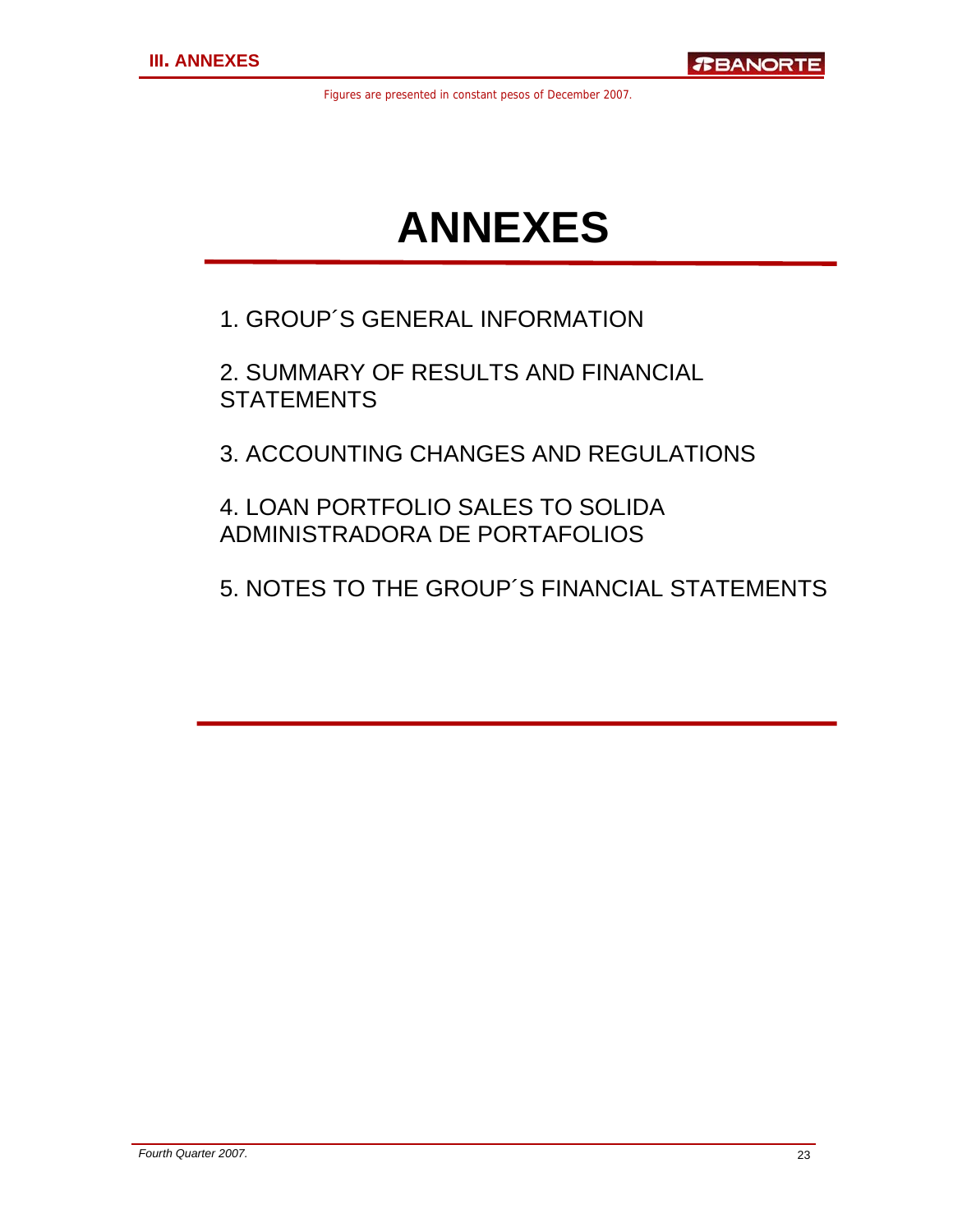## **GROUP'S GENERAL INFORMATION**

| <b>GFNorte Ownership of Subsidiaries</b> | 4Q07    |
|------------------------------------------|---------|
| Banco Mercantil del Norte (1)            | 97.06%  |
| <b>Brokerage House</b>                   | 99.99%  |
| Retirement Funds - Afore (2)             | 51.00%  |
| Insurance                                | 51.00%  |
| Annuities                                | 51.00%  |
| Leasing                                  | 99.99%  |
| Factor                                   | 99.99%  |
| Warehouse                                | 99.99%  |
| Mcrocredit Unit - Pronegocio             | 99.99%  |
| Banorte USA (2)                          | 100.00% |

1) As a resukt of merging Bancen on August 2006.. 2) Subsidiary of Banco Mercantil del Norte. Banorte USA owns 100% of Uniteller and 70% of INB.

| <b>Holding Company Capital Structure</b> |                                           |  |  |  |  |  |  |
|------------------------------------------|-------------------------------------------|--|--|--|--|--|--|
| <b>Number of Shares</b>                  | <b>SERIE O</b><br>As of December 31, 2007 |  |  |  |  |  |  |
| Number of Shares Outstanding             | 2,018,347,548                             |  |  |  |  |  |  |
| Shares held in the bank's Treasury       | $\blacksquare$                            |  |  |  |  |  |  |

|                                     | <b>Group Officers</b>                            |
|-------------------------------------|--------------------------------------------------|
| <b>NAME</b>                         | <b>CURRENT POSITION</b>                          |
| Luis Peña Kegel                     | <b>Chief Executive Officer</b>                   |
| <b>BUSINESS UNITS</b>               |                                                  |
| Luis Fernando Orozco                | Managing Director - Asset Recovery               |
| Carlos Garza                        | Managing Director - Banorte USA                  |
| Jesús Garza Martínez                | Managing Director - Commercial Banking           |
| Antonio Ortiz Cobos                 | Managing Director - Corporate & SME Banking      |
| Miquel Javier Huller Grignola       | Managing Director - Consumer Products            |
| Manuel Sescosse Varela              | Managing Director - Government Banking           |
| Fernando Solís Soberón              | Managing Director - Long Term Savings            |
| Alejandro Valenzuela del Río        | Managing Director - Treasury and Capital Markets |
|                                     |                                                  |
| <b>STAFF</b>                        |                                                  |
| Alma Rosa Moreno                    | Managing Director - Administration               |
| Román Martínez Méndez               | Managing Director - Audit                        |
| Joaquín López Doriga López Ostolaza | Managing Director - Corporate Affairs            |
| Sergio García Robles Gil            | <b>Chief Financial Officer</b>                   |
| Eduardo Sastre de la Riva           | Managing Director - Institutional Relations      |
| Aurora Cervantes Martínez           | Managing Director - Legal                        |
| Carla Juan Chelala                  | Managing Director - Marketing                    |
| Prudencio Frigolet Gómez            | Managing Director - Operations and Technology    |
| Gerardo Coindreau Farías            | Managing Director - Risk Management              |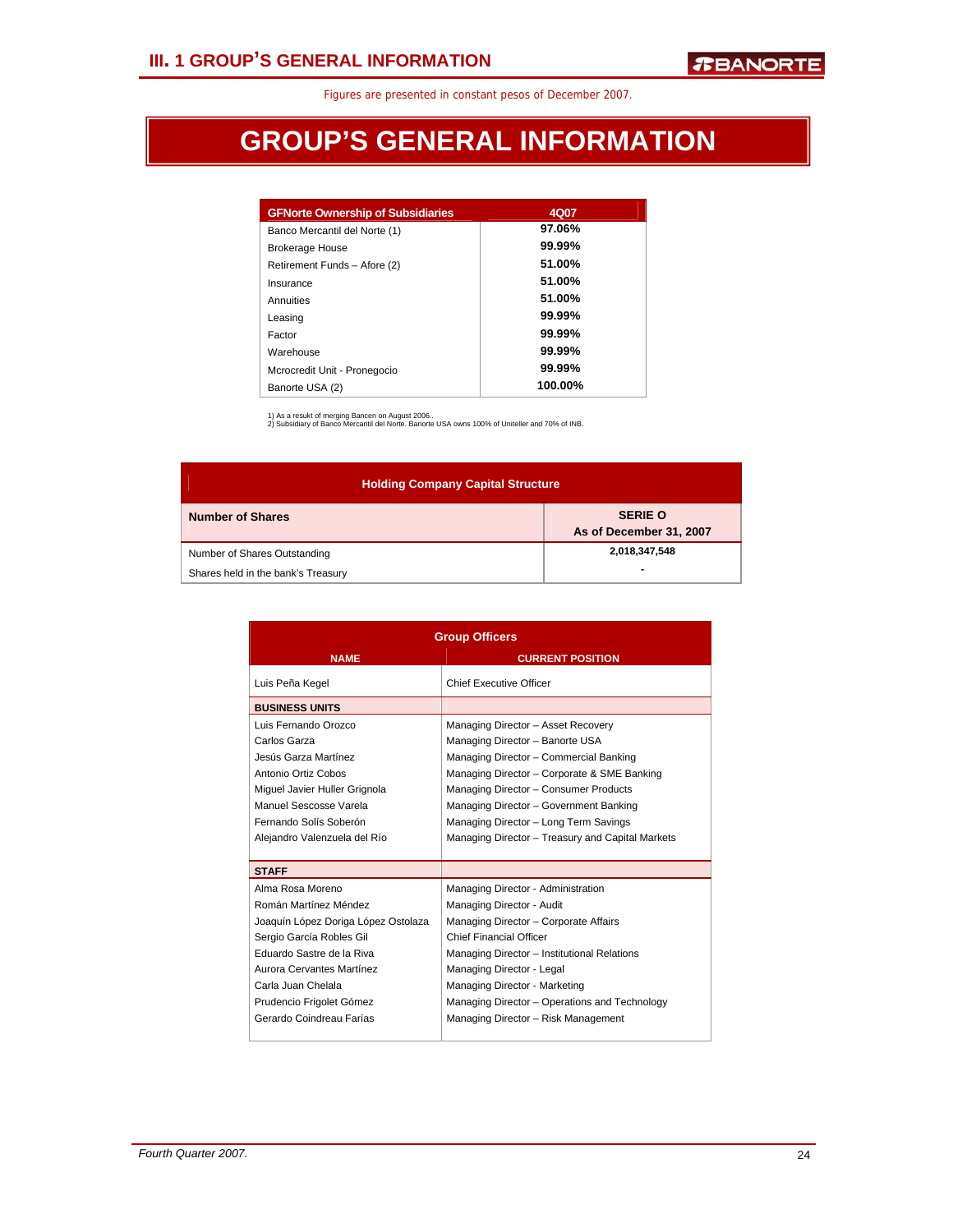## **SUMMARY OF RESULTS**

**Grupo Financiero Banorte** announced its results for the year 2007, reporting a net profit of Ps 6.810 billion, which is 10% higher than in 2006. GFNorte's annualized ROE for the period was 23%, while the ROA was 2.6%.

The Banking Sector contributed with 86% of the Group's profits, totaling Ps \$5.889 billion in 2007; 14% higher than in 2006. During the period, there was an increase in recurrent income produced by traditional banking activities, due to the growth in the loan portfolio and in core deposits.

During 2007 net interest income before monetary adjustments (REPOMO) increased 15% YoY, as a result of a 32% annual growth in the performing loan portfolio and a 13% increase in core deposits. The net interest margin averaged 7.6%, even with a 68% decrease in fees charged on loan originations resulting from the new accounting standards that became effective last January, which require the recognition of this income throughout the life of the loan rather than at the moment it is originated.

As a result of an important increase in transactionality and the placement of new products, service Fees grew 12% YoY. Credit Card fees grew 37% as a result of more card placements vs. the same period in 2006, as well as a 13% increase in Electronic Banking Services.

Non Interest Expense in 2007 was 12% higher YoY due to staffing, the incorporation of INB, the expansion of the branch network and an increase in expenses relative to higher business volumes, especially the expansion of the Credit Card business.

The efficiency ratio was 56% at the end of 2007, 1 percentage point higher than in 2006. This is explained in part by the branch expansion program, but mainly by the new accounting standards which required the deferral of origination fees throughout the life of the loan, the consolidation of Sólida Administradora de Portfolios and the reclassification of non interest income to non-operating income from loan recoveries. On a comparable basis, the efficiency ratio was 53%.

Total deposits, excluding third-party accounts, reported a balance of Ps \$203.298 billion at the end of 2007, a 16% YoY increase, driven by increases of 13% in Demand Deposits and 14% in Time Deposits. This growth was a result of opening 57 new branches during 2007, the permanent promotional campaigns of deposit products and a greater acceptance of the "PagaMás", an investment product that offers attractive returns. Moreover, Money Market Deposits grew by 37% during the year.

Loans continue to show a substantial expansion driven by higher credit demand industry-wide and the bank's efforts to improve its array of products. At the close of 2007, performing loans grew by 32% YoY, closing with a balance of Ps \$192.491 billion. Commercial loans increased by 23% in the last twelve months to Ps \$74,538 million. Corporate loans closed at Ps \$36.686 billion for a 47% increase, while government loans reached Ps \$17.948 billion, a growth of 60%. During the fourth quarter, Banorte Ps securitized \$5.565 billion in government loans.

Consumer loans continued to grow steadily during the period. This segment represents 33% of total performing loans. Credit Card loans rose 41% in the last twelve months, reaching a balance of Ps \$13.882 billion. Payroll and personal loans grew 20% in real terms with a balance of Ps \$6.113 billion, Personal Loans, which are grouped in this line, reached a balance of Ps 1,336 million. Car Loans closed with a balance of Ps \$7.229 billion for a 10% YoY increase, while mortgage loans continued to trend upwards, reaching a balance of Ps \$36.096 billion, equivalent to a 31% annual increase.

The past due loan ratio in 2007 was 1.5%, one of the lowest in the industry, The balance of Past Due Loans at yearend was Ps \$2.893 billion. The yearly increase is due to the bank's strategy to increase its participation in less bancarized segments of the population. The loan loss reserve coverage was 131%.

The Long-term Saving Sector, consisting of the Afore, Insurance and Annuities companies, reported a profit of Ps \$388 million in 2007. Other Finance Companies, which consist of Leasing, Factoring and Warehousing, reported profits of Ps \$271 million, a 6% YoY increase. The Brokerage Sector posted a Ps \$288 million profit during 2007, a 51% YoY increase.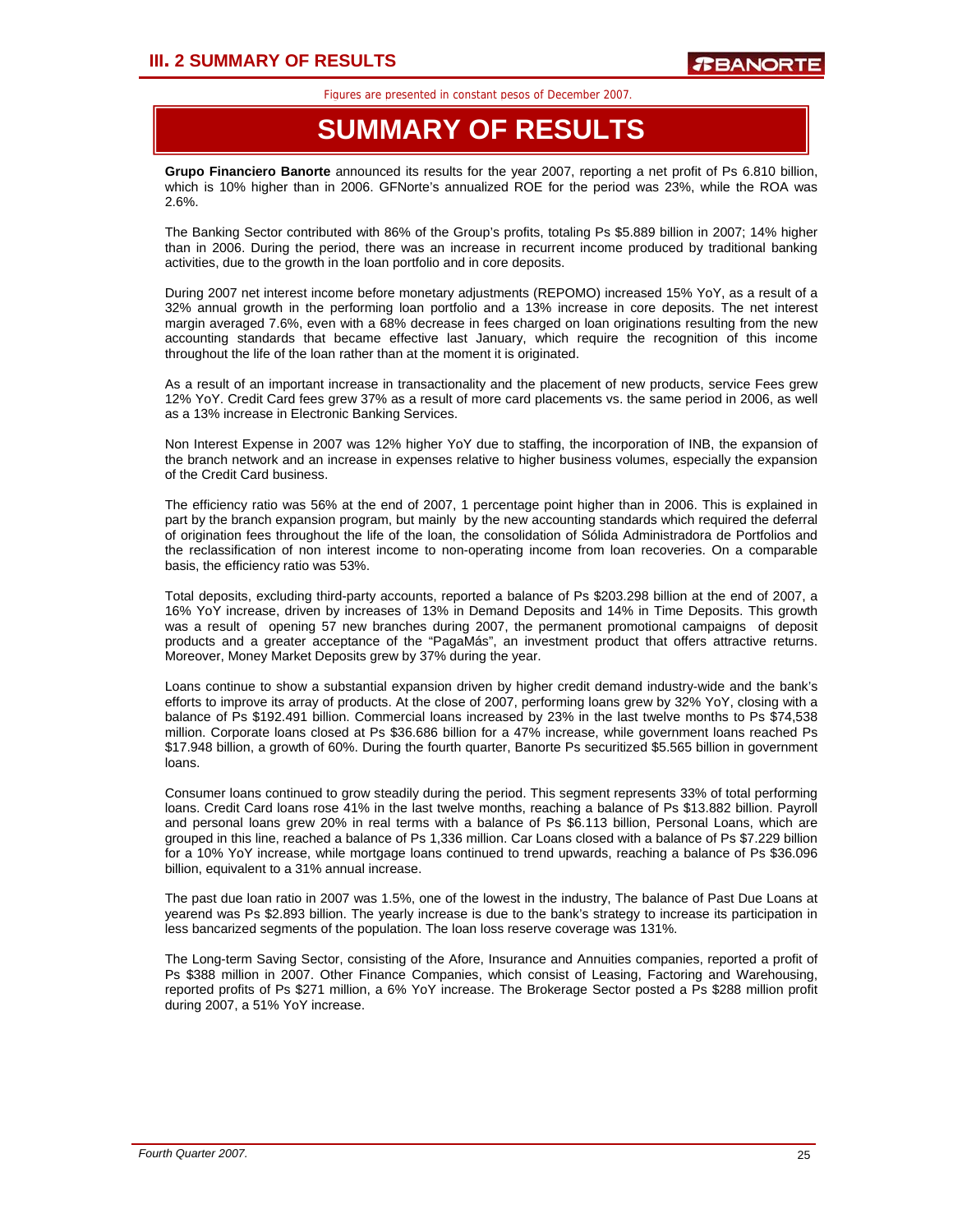## **HOLDING**

| <b>Holding - INCOME</b><br><b>STATEMENT</b> (Million Pesos) | <b>1Q06</b> | <b>2Q06</b> | <b>3Q06</b> | 4Q06  | Accum.<br>2006 | <b>1Q07</b> | <b>2Q07</b> | 3Q07  | 4Q07  | Accum.<br>2007 |
|-------------------------------------------------------------|-------------|-------------|-------------|-------|----------------|-------------|-------------|-------|-------|----------------|
| Income Subsidiaries & Other                                 | 1.462       | 1.567       | 1.601       | 1.563 | 6.192          | 1.652       | 1.720       | 1.740 | 1.694 | 6.806          |
| Interest Income                                             | 2           |             | 2           |       | Ⴌ              |             | 4           | 6     |       | 15             |
| Interest Expense                                            |             |             |             |       |                |             |             |       |       |                |
| Fees & Tariffs                                              |             |             |             |       |                |             |             |       |       |                |
| Trading Income                                              |             |             |             |       |                |             |             |       |       |                |
| <b>Monetary Position REPOMO</b>                             | (1)         |             | (1)         | (1)   | (4)            |             |             | (3)   | (5)   | (8)            |
| <b>Total Operating Income</b>                               | 1,462       | 1,568       | 1.601       | 1.562 | 6.194          | 1.652       | 1.725       | 1,742 | 1.694 | 6.813          |
| Admin & Promotion Expense                                   |             |             |             |       |                |             |             |       |       |                |
| Operating Income                                            | 1,461       | 1,567       | 1,601       | 1.561 | 6,190          | 1.651       | 1.724       | 1,741 | 1.691 | 6.806          |
| Non Operating Income                                        |             |             |             |       |                | 19          |             |       |       | 19             |
| Non Operating Expense                                       | (1)         | ۰           | (1)         | ٠     | (2)            | (1)         | ٠           | (1)   | (1)   | (2)            |
| Non Operating Income, net                                   | (1)         |             | (1)         | ٠     | (2)            | 18          |             | (1)   | (1)   | 17             |
| <b>Pre-tax Income</b>                                       | 1,460       | 1,567       | 1.600       | 1.561 | 6,189          | 1.669       | 1,724       | 1,741 | 1,690 | 6.823          |
| Income Tax & Profit Sharing                                 |             |             |             | 2     |                | Ⴌ           |             |       |       | 13             |
| Tax on Assets                                               |             |             |             |       |                |             |             |       |       |                |
| Deferred Income Tax & PS                                    |             |             | (1)         |       |                |             |             | (1)   |       |                |
|                                                             |             |             |             |       | 3              | 6           |             |       |       | 13             |
| <b>Profit from Cont Ops</b>                                 | .459        | 1,566       | 1.600       | 1.560 | 6,185          | 1,663       | 1,722       | 1.740 | 1.685 | 6.810          |
| Extraordinary Items, net                                    |             | ۰           | ٠           | ٠     | ٠              |             | ٠           | ٠     |       |                |
| <b>Total Net Income</b>                                     | 1.459       | 1.566       | 1.600       | 1.560 | 6.185          | 1.663       | 1,722       | 1.740 | 1.685 | 6.810          |

| <b>Holding - BALANCE SHEET</b><br>(Million Pesos)                          | <b>1Q06</b>      | <b>2Q06</b>      | 3Q06                     | 4Q06             | <b>1Q07</b>      | <b>2Q07</b>      | 3Q07             | 4Q07     |
|----------------------------------------------------------------------------|------------------|------------------|--------------------------|------------------|------------------|------------------|------------------|----------|
| <b>ASSETS</b>                                                              |                  |                  |                          |                  |                  |                  |                  |          |
| Cash & Due from Banks                                                      | 84               | 42               | 94                       | 42               | 57               | 210              | 451              | 188      |
| <b>Investment in Securities</b>                                            |                  |                  |                          |                  |                  |                  |                  |          |
| Sundry Debtors & Other Accts Receivable, net                               | 11               | 11               | 11                       | 12               | 167              | 11               | 11               | 11       |
| Real Estate, Furniture & Equipment, net                                    |                  |                  |                          |                  |                  |                  |                  |          |
| <b>Investments in Subsidiaries</b>                                         | 23,650           | 24,638           | 26,074                   | 26,997           | 28,051           | 29,865           | 31,744           | 32,912   |
| <b>Deferred Taxes</b>                                                      |                  |                  | $\Omega$                 | 0                |                  |                  | 1                | 0        |
| Goodwill                                                                   | 40               | 40               | 39                       | 37               | 36               | 36               | 35               | 34       |
| Other Assets, Deferred Charges & Intangibles                               | $\overline{2}$   | 1                | ä,                       |                  | $\overline{2}$   | 1                |                  | ٠        |
| <b>TOTAL ASSETS</b>                                                        | 23,787           | 24,731           | 26,218                   | 27,089           | 28,312           | 30,123           | 32,242           | 33.144   |
| <b>LIABILITIES</b>                                                         |                  |                  |                          |                  |                  |                  |                  |          |
| Due to Banks & Correspondents                                              | ۰                |                  |                          |                  | ٠                |                  |                  |          |
| Income Tax & Profit Sharing                                                |                  |                  |                          |                  |                  |                  |                  |          |
| Other Accounts Payable                                                     | 1                | 1                | 1                        | 1                | 5                | 4                | 5                | 10       |
| <b>Deferred Taxes</b>                                                      |                  | $\blacksquare$   |                          |                  |                  |                  |                  |          |
| <b>TOTAL LIABILITIES</b>                                                   | 1                | 1                | $\overline{1}$           | $\overline{1}$   | 5                | 4                | 5                | 10       |
| <b>STOCKHOLDER'S EQUITY</b>                                                |                  |                  |                          |                  |                  |                  |                  |          |
| Paid-in Capital                                                            | 12,023           | 12,018           | 12,020                   | 12,020           | 12,020           | 12,020           | 12,016           | 12.020   |
| Premium of Share Subscription & Issuance                                   | 1,858            | 1,859            | 1,863                    | 1,863            | 1,863            | 1,863            | 1,863            | 1,863    |
| Subordinated Convertible Debt                                              |                  | ٠                | $\overline{\phantom{a}}$ |                  |                  |                  |                  |          |
| <b>Subscribed Capital</b>                                                  | 13,882           | 13,877           | 13,882                   | 13,882           | 13,882           | 13,882           | 13,878           | 13.882   |
| <b>Capital Reserves</b>                                                    | 1,826            | 2,093            | 2,140                    | 2,140            | 2,446            | 2,442            | 2,407            | 2,452    |
| <b>Retained Earnings</b>                                                   | 17,513           | 17,210           | 17,209                   | 16,417           | 22,297           | 22,297           | 22,296           | 21,379   |
| Surplus (Deficit) from Valuation of Securities                             |                  |                  |                          |                  |                  |                  |                  |          |
| Results from Conversions of Foreign Ops                                    |                  |                  |                          |                  |                  |                  |                  |          |
| Surpluss (Deficit) in Capital Restatement                                  | (6, 375)         | (6,396)          | (6, 394)                 | (6,380)          | (6,378)          | (6,375)          | (6,376)          | (6, 380) |
| Results of Non Monetary Fixed Assets                                       |                  |                  |                          |                  |                  |                  |                  |          |
| Results of Non Monetary Investment Assets                                  | (4, 518)         | (5,079)          | (5, 245)                 | (5, 156)         | (5,603)          | (5,512)          | (5,094)          | (5,009)  |
| Adjustmens in the Employees' Liabilities                                   |                  |                  |                          |                  |                  |                  |                  |          |
| Net Income                                                                 | 1,459            | 3,025            | 4,625                    | 6,185            | 1,663            | 3,385            | 5,125            | 6,810    |
|                                                                            |                  |                  |                          |                  |                  |                  |                  |          |
| <b>Earned Capital</b>                                                      | 9.905            | 10,853           | 12,335                   | 13,206           | 14,425           | 16,237           | 18,359           | 19.252   |
| <b>Total Stockholder's Equity</b><br><b>TOTAL LIABILITIES &amp; EQUITY</b> | 23,786<br>23,787 | 24,730<br>24,731 | 26,217<br>26,218         | 27,088<br>27,089 | 28,307<br>28,312 | 30,119<br>30,123 | 32,237<br>32,242 | 33,135   |

| <b>Holding - MEMORANDUM ACCOUNTS</b><br>(Million Pesos) | 1Q06  | 2006  | 3006  | 4006  | 1007  | 2007  | 3Q07  | 4Q07  |
|---------------------------------------------------------|-------|-------|-------|-------|-------|-------|-------|-------|
| Securities held under Custody                           | 3.971 | 3.977 | 3.930 | 3.858 | 3.812 | 3.827 | 3.780 | 3.716 |
| <b>Other Registration Accounts</b>                      |       |       |       |       |       |       |       |       |
|                                                         | 3.971 | 3.977 | 3.930 | 3.858 | 3.812 | 3.828 | 3.780 | 3,717 |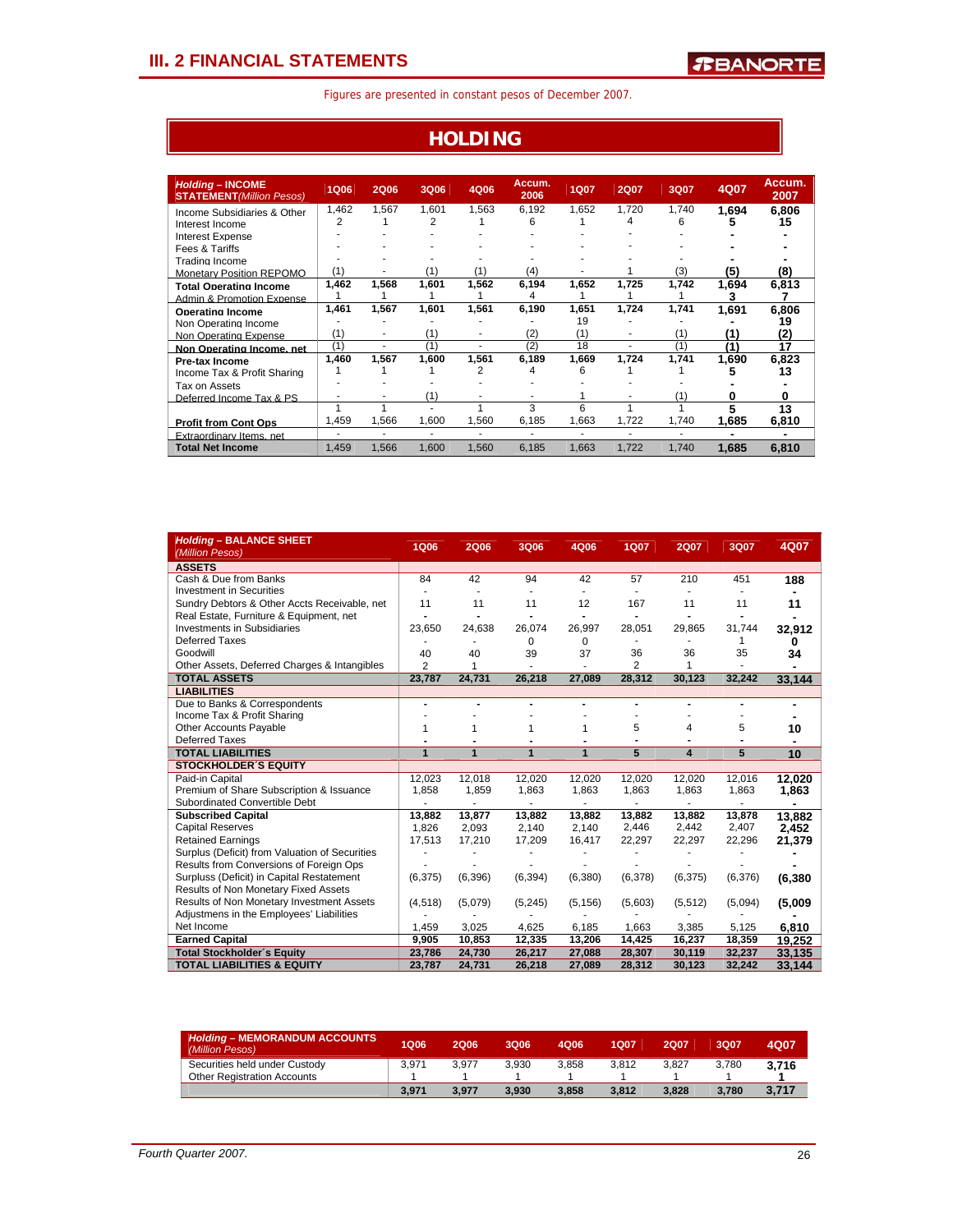## **GRUPO FINANCIERO BANORTE**

| <b>GFNorte - INCOME STATEMENT</b><br>(Million Pesos)                | <b>1Q06</b>           | <b>2Q06</b>                     | 3Q06                     | 4Q06                     | Accum.<br>2006 | 1Q07                     | <b>2Q07</b>    | 3Q07                     | 4Q07         | Accum.<br>2007 |
|---------------------------------------------------------------------|-----------------------|---------------------------------|--------------------------|--------------------------|----------------|--------------------------|----------------|--------------------------|--------------|----------------|
| Interest Income                                                     | 9,198                 | 8,711                           | 8.842                    | 9,313                    | 36,064         | 9,080                    | 9,760          | 10,391                   | 11,105       | 40,336         |
| Interest Expense                                                    | 5,719                 | 5,135                           | 5,013                    | 5,371                    | 21,238         | 5,217                    | 5,582          | 5,898                    | 6,140        | 22,838         |
| Loan Fees Charged                                                   | 159                   | 205                             | 194                      | 206                      | 764            | 23                       | 45             | 80                       | 99           | 248            |
| <b>Fees Paid</b>                                                    | 42                    | 40                              | 48                       | 43                       | 172            | $\overline{\phantom{a}}$ | $\blacksquare$ | $\blacksquare$           |              |                |
| Net Interest Income (NII)                                           | 3,596                 | 3,742                           | 3.975                    | 4,106                    | 15,418         | 3,886                    | 4,223          | 4,573                    | 5,065        | 17,747         |
| Monetary Adjustment (Repomo) to margins                             | (78)                  | 21                              | (118)                    | (174)                    | (349)          | (65)                     | 24             | (138)                    | (184)        | (363)          |
| <b>NII after Repomo</b>                                             | 3,518                 | 3,762                           | 3,857                    | 3,931                    | 15,069         | 3,821                    | 4,247          | 4,435                    | 4,881        | 17,384         |
| Preventive Provisions for Loan Losses                               | 378                   | 453                             | 383                      | 341                      | 1,555          | 261                      | 754            | 709                      | 921          | 2,645          |
| Loan Loss Sharing Provisions Fobaproa                               | 18                    | 14                              |                          |                          | 33             | ä,                       |                |                          |              |                |
| <b>NII Adjusted for Credit Risk</b>                                 | 3,122                 | 3,295                           | 3,474                    | 3,590                    | 13,481         | 3,559                    | 3,493          | 3,726                    | 3,960        | 14,738         |
| <b>Fund Transfers</b>                                               | 55                    | 61                              | 62                       | 63                       | 241            | 60                       | 58             | 55                       | 56           | 229            |
| <b>Account Management</b>                                           | 240                   | 248                             | 253                      | 260                      | 1,001          | 242                      | 241            | 239                      | 254          | 976            |
| Fiduciary                                                           | 59                    | 68                              | 71                       | 76                       | 274            | 64                       | 65             | 67                       | 74           | 270            |
| Income from Real Estate Portfolios                                  | 642                   | 458                             | 341                      | 270                      | 1,710          | 116                      | 180            | 120                      | 160          | 575            |
| <b>Electronic Banking Services</b>                                  | 188                   | 207                             | 216                      | 227                      | 837            | 213                      | 229            | 245                      | 258          | 944            |
| <b>Credit Card Fees</b>                                             | 350                   | 377                             | 386                      | 449                      | 1,561          | 477                      | 503            | 553                      | 599          | 2,132          |
| Fees Charged to IPAB                                                | 10                    | $\overline{7}$                  | 8                        | $\overline{2}$           | 26             | $\mathbf{1}$             | $\blacksquare$ | (1)                      | 4            | 4              |
| Other Fees                                                          | 571                   | 533                             | 570                      | 551                      | 2,226          | 612                      | 580            | 636                      | 735          | 2,564          |
| <b>Fees Charged on Services</b>                                     | 2,115                 | 1,959                           | 1,905                    | 1,897                    | 7,876          | 1,784                    | 1,856          | 1,913                    | 2,140        | 7,693          |
| <b>Fund Transfers</b>                                               | $\overline{4}$        | $\overline{4}$                  | 4                        | 4                        | 16             | 5                        | 4              | 4                        | 4            | 17             |
| <b>Other Fees</b>                                                   | 174                   | 183                             | 180                      | 197                      | 733            | 245                      | 249            | 271                      | 305          | 1,069          |
| <b>Expenses from Real Estate Portfolios</b>                         | 253                   | 258                             | 190                      | 136                      | 837            | ä,                       | ÷              | ÷.                       |              |                |
| <b>Fees Paid on Services</b>                                        | 431                   | 444                             | 374                      | 337                      | 1,586          | 250                      | 253            | 274                      | 309          | 1,086          |
| Foreign Exchange                                                    | 125                   | 102                             | 90                       | 125                      | 443            | 93                       | 136            | 94                       | 125          | 448            |
| Securities - Realized Gains                                         | 577                   | 188                             | 264                      | 414                      | 1,443          | 510                      | (79)           | 124                      | (38)         | 517            |
| Securities - Unrealized Gains                                       | (181)                 | 165                             | 2                        | (90)                     | (104)          | (33)                     | 283            | 82                       | (4)          | 327            |
| <b>Market Related Income</b>                                        | 521                   | 455                             | 356                      | 450                      | 1,782          | 569                      | 339            | 300                      | 83           | 1,292          |
| <b>Non-Interest Income</b>                                          | 2,205                 | 1,970                           | 1,888                    | 2,010                    | 8,072          | 2,104                    | 1,943          | 1,939                    | 1,914        | 7,899          |
| <b>Total Operating Income</b>                                       | 5,327                 | 5,265                           | 5,362                    | 5,600                    | 21,553         | 5.663                    | 5,436          | 5,665                    | 5,874        | 22,637         |
| Personnel                                                           | 1,288                 | 1,347                           | 1,060                    | 1,272<br>252             | 4,967          | 1,408                    | 1,416          | 1,418                    | 1,480        | 5,723          |
| <b>Professional Fees Paid</b>                                       | 218                   | 209<br>979                      | 179                      |                          | 858            | 232                      | 205            | 215                      | 292          | 944            |
| Administrative and Promotional Expenses                             | 905<br>460            | 434                             | 1,096<br>414             | 1,080<br>451             | 4,061          | 1,098<br>402             | 1,155<br>403   | 1,215<br>402             | 1,274        | 4,742          |
| Rents, Depreciation and Amortization                                |                       |                                 |                          | 168                      | 1,760          |                          |                |                          | 429          | 1,636          |
| Other Taxes (other than Income tax)                                 | 165<br>168            | 129<br>174                      | 140                      | 171                      | 602<br>684     | 155                      | 145            | 144<br>212               | 169          | 613            |
| Contributions to IPAB                                               | 3,204                 | 3,272                           | 171<br>3,061             | 3,395                    | 12,931         | 175<br>3,469             | 191<br>3,516   | 3,607                    | 196<br>3,841 | 774<br>14,432  |
| <b>Non-Interest Expense</b>                                         | 2,123                 | 1,992                           | 2,301                    | 2,206                    | 8,622          | 2,194                    | 1,920          | 2,057                    | 2,033        | 8,205          |
| <b>Net Operating Income</b>                                         |                       |                                 |                          | 121                      |                |                          |                |                          | 225          | 960            |
| <b>Other Revenues</b>                                               | 168<br>$\overline{a}$ | 155<br>$\overline{\phantom{a}}$ | 153<br>÷.                | $\blacksquare$           | 596<br>÷.      | 250<br>0                 | 198<br>0       | 287<br>$\pmb{0}$         | 0            |                |
| Changes in Foreign Exchange Valuation                               | 156                   | 141                             | 130                      | 86                       | 513            | 442                      | 488            | 397                      |              | 0<br>1,857     |
| Recoveries                                                          | $\overline{4}$        | 0                               | 4                        | 10                       | 18             | 6                        | (1)            | 5                        | 530          | 18             |
| Repomo - Other revenues                                             | 328                   | 296                             | 287                      | 217                      | 1,127          | 699                      | 685            | 689                      | 7<br>762     | 2,835          |
| <b>Non-Operating Income</b>                                         | (214)                 | (245)                           | (25)                     | (64)                     | (549)          | (214)                    | (123)          | (44)                     | (192)        | (573)          |
| <b>Other Expenses</b>                                               | ٠                     | $\sim$                          |                          |                          |                | ٠                        | ٠              | $\blacksquare$           |              |                |
| Foreign Exchange                                                    | (108)                 | 5                               | (103)                    | (165)                    | (371)          | (140)                    | 50             | (118)                    | (189)        | (396)          |
| Repomo - Other (creditor balance)                                   | (322)                 | (240)                           | (129)                    | (229)                    | (920)          | (353)                    | (73)           | (162)                    | (380)        | (969)          |
| <b>Non-Operating Expense</b><br>Non Operating Income (Expense), net | 5                     | 56                              | 158                      | (12)                     | 208            | 345                      | 612            | 527                      | 382          | 1,867          |
|                                                                     | 2,128                 | 2,049                           | 2,459                    | 2,194                    | 8,830          | 2,540                    | 2,532          | 2,585                    | 2.415        | 10,072         |
| Pre-Tax Income<br>Income Tax                                        | 481                   | 495                             | 754                      | 630                      | 2,360          | 698                      | 677            | 728                      | 812          | 2,915          |
| <b>Profit Sharing</b>                                               | 136                   | 152                             | 183                      | 203                      | 673            | 242                      | 248            | 189                      | 186          | 865            |
| Tax on Assets                                                       | $\blacksquare$        | $\sim$                          | $\overline{\phantom{a}}$ | $\overline{\phantom{a}}$ | $\blacksquare$ | $\blacksquare$           | $\blacksquare$ | $\overline{\phantom{a}}$ |              |                |
| Deferred Income Tax and Profit Sharing                              | 136                   | 116                             | 47                       | (77)                     | 222            | (13)                     | (58)           | (111)                    | (304)        | (487)          |
| Taxes                                                               | 752                   | 763                             | 984                      | 756                      | 3,255          | 926                      | 867            | 806                      | 694          | 3,293          |
| <b>Net Income before Subsidiaries</b>                               | 1,376                 | 1,285                           | 1,475                    | 1,438                    | 5,575          | 1,614                    | 1,665          | 1,779                    | 1,721        | 6,779          |
| Subsidiaries' Net Income                                            | 157                   | 315                             | 197                      | 159                      | 827            | 136                      | 129            | 50                       | 43           | 357            |
| Net Income form Continuos Operations                                | 1,532                 | 1,601                           | 1,672                    | 1,597                    | 6,402          | 1,750                    | 1,795          | 1,828                    | 1,764        | 7,136          |
| Extraordinary Items, net                                            | 0                     |                                 |                          |                          | 0              |                          |                | $\overline{\phantom{a}}$ |              |                |
| Minority Interest                                                   | 73                    | 34                              | 72                       | 37                       | 217            | 87                       | 72             | 89                       | 79           | 326            |
| <b>TOTAL NET INCOME</b>                                             | 1,459                 | 1,566                           | 1,600                    | 1,560                    | 6,185          | 1,663                    | 1,722          | 1,740                    | 1,685        | 6,810          |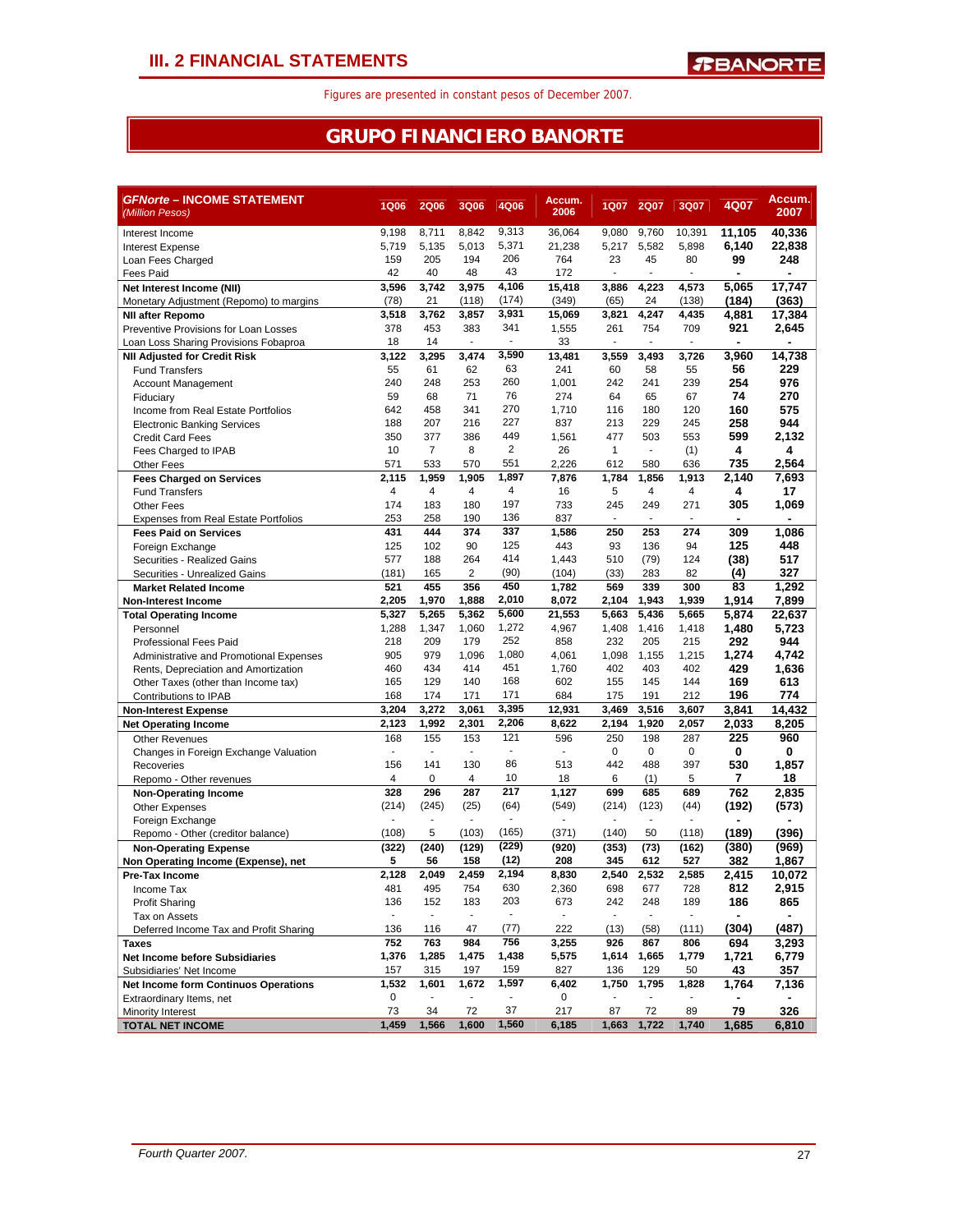## **III. 2 FINANCIAL STATEMENTS**

| <i>GFNORTE</i> – BALANCE SHEET<br>(Millions Pesos) | <b>1Q06</b>    | <b>2Q06</b>    | 3Q06           | 4Q06                     | <b>1Q07</b> | <b>2Q07</b>              | 3Q07           | 4Q07           |
|----------------------------------------------------|----------------|----------------|----------------|--------------------------|-------------|--------------------------|----------------|----------------|
| <b>ASSETS</b>                                      |                |                |                |                          |             |                          |                |                |
| <b>Cash and Due from Banks</b>                     | 41,491         | 41,954         | 43,231         | 45,053                   | 42,417      | 48,918                   | 39,871         | 41,610         |
| Negotiable Instruments                             | 15,241         | 15,774         | 9,285          | 15,586                   | 7,765       | 6,715                    | 9.517          | 7,754          |
| Securities Available for Sale                      | 5,542          | 1,309          | 2,020          | 6,492                    | 10,400      | 8,508                    | 10,814         | 10,948         |
| Securities Held to Maturity                        | 4,723          | 4,731          | 4,643          | 4,570                    | 754         | 779                      | 764            | 760            |
| <b>Investment in Securities</b>                    | 25,506         | 21,814         | 15,947         | 26,648                   | 18,918      | 16,002                   | 21,095         | 19,462         |
| Non-assigned Securities for Settlement             | $\blacksquare$ | L,             | $\blacksquare$ | $\blacksquare$           | ä,          | $\overline{\phantom{a}}$ | $\overline{a}$ | $\blacksquare$ |
| Debtor Balance in Repo Trans, net                  | 127            | 117            | 115            | 26                       | 100         | 134                      | 95             | 58             |
| Repo Transactions with Collateral                  | ÷,             | ÷,             | $\overline{a}$ | ÷,                       |             |                          |                |                |
| Secs to be received in Repo Trans, net             | Ĭ.             | ä,             | ä,             | ä,                       | ä,          | ä,                       | ä,             |                |
| <b>Transactions with Derivatives</b>               | 587            | 239            | 1,202          | 20                       | 984         | 291                      | 1.742          | 2,302          |
| <b>Operations w/ Derivatives &amp; Securities</b>  | 714            | 355            | 1,317          | 46                       | 1,084       | 425                      | 1,837          | 2,361          |
| <b>Commercial Loans</b>                            | 62,775         | 68,343         | 70,057         | 83,344                   | 85,231      | 89,464                   | 88,854         | 98,091         |
| Financial Intermediaries' Loans                    | 2,394          | 2,068          | 2,206          | 2,464                    | 2,489       | 5,948                    | 9,810          | 13,158         |
| <b>Consumer Loans</b>                              | 17,648         | 19,310         | 20,266         | 21,506                   | 22,658      | 24,541                   | 25,822         | 27,225         |
| Mortgage Loans                                     | 27,329         | 29,595         | 31,555         | 28,855                   | 30,133      | 32,381                   | 34,276         | 37,216         |
| <b>Government Entities' Loans</b>                  | 15,456         | 13,797         | 13,499         | 11,194                   | 15,262      | 17,244                   | 17,868         | 17,948         |
| <b>IPAB Loans</b>                                  | 178            | ä,             | $\sim$         | $\overline{\phantom{a}}$ | $\Box$      | $\overline{\phantom{a}}$ | ÷,             | $\blacksquare$ |
| <b>Performing Loans</b>                            | 125,778        | 133,112        | 137,582        | 147,361                  | 155,774     | 169,578                  | 176,631        | 193,638        |
| <b>Commercial PDL's</b>                            | 747            | 769            | 773            | 758                      | 832         | 880                      | 884            | 927            |
| Financial Intermediaries PDL's                     | ÷,             | ÷,             | $\sim$         | $\mathbf{r}$             |             | $\overline{\phantom{a}}$ | ٠              |                |
| Consumer PDL's                                     | 460            | 542            | 595            | 632                      | 721         | 885                      | 1,015          | 1,109          |
| Mortgage PDL's                                     | 804            | 795            | 814            | 748                      | 738         | 806                      | 840            | 858            |
| Government Entities PDL's                          | $\blacksquare$ | $\blacksquare$ | $\blacksquare$ | $\blacksquare$           |             | $\overline{\phantom{a}}$ | ÷,             | $\overline{a}$ |
| Past Due Loans                                     | 2,011          | 2,106          | 2,181          | 2,138                    | 2,291       | 2,571                    | 2,739          | 2,893          |
| <b>Gross Loan Portfolio</b>                        | 127,789        | 135,219        | 139,763        | 149,498                  | 158,064     | 172,14                   | 179,36         | 196,531        |
| Preventive Loan Loss Reserves                      | 3,444          | 3,665          | 3,743          | 3,668                    | 3,407       | 3,618                    | 3,624          | 3,786          |
| <b>Net Loan Portfolio</b>                          | 124,345        | 131,553        | 136,021        | 145,831                  | 154,658     | 168,531                  | 175,745        | 192,745        |
| <b>Acquired Collection Rights</b>                  | 4,002          | 4,167          | 3,966          | 3,755                    | 4,183       | 4,043                    | 3,861          | 3,660          |
| <b>Total Credit Portfolio</b>                      | 128,347        | 135,720        | 139,986        | 149,586                  | 158,841     | 172,57                   | 179,60         | 196,406        |
| Sundry Debtors & Other Accs Rec, net               | 8,321          | 8,404          | 5,597          | 5,853                    | 9,950       | 13,960                   | 18,788         | 7,617          |
| Inventories                                        | 84             | $\blacksquare$ | $\blacksquare$ | 84                       |             | $\overline{a}$           | 9              | 7              |
| Foreclosed Assets, net                             | 381            | 315            | 290            | 328                      | 423         | 430                      | 296            | 385            |
| Real Estate, Furniture & Equipment, net            | 6,048          | 6,060          | 6,133          | 6,898                    | 6,918       | 6,890                    | 6,874          | 8,098          |
| <b>Investments in Subsidiaries</b>                 | 2,542          | 2,831          | 3,047          | 3,285                    | 2,539       | 2,426                    | 2,569          | 2,590          |
| Deferred Taxes, net                                | 270            | ÷,             | ÷,             |                          | ÷           | $\blacksquare$           | $\overline{a}$ | 215            |
| Goodwill                                           | 58             | 54             | 49             | 3,741                    | 4,220       | 4,289                    | 4,217          | 4,134          |
| Intangibles                                        |                |                |                | 160                      | 156         | 158                      | 209            | 249            |
| <b>Other Assets</b>                                | 1,174          | 1,246          | 1,137          | 1,663                    | 3,474       | 3,379                    | 3,876          | 4,796          |
|                                                    | 18,879         | 18,910         | 16,253         | 22,012                   | 27,679      | 31,533                   | 36,839         | 28,090         |
| <b>TOTAL ASSETS</b>                                | 214,936        | 218,754        | 216,735        | 243,345                  | 248,939     | 269,452                  | 279,248        | 287,928        |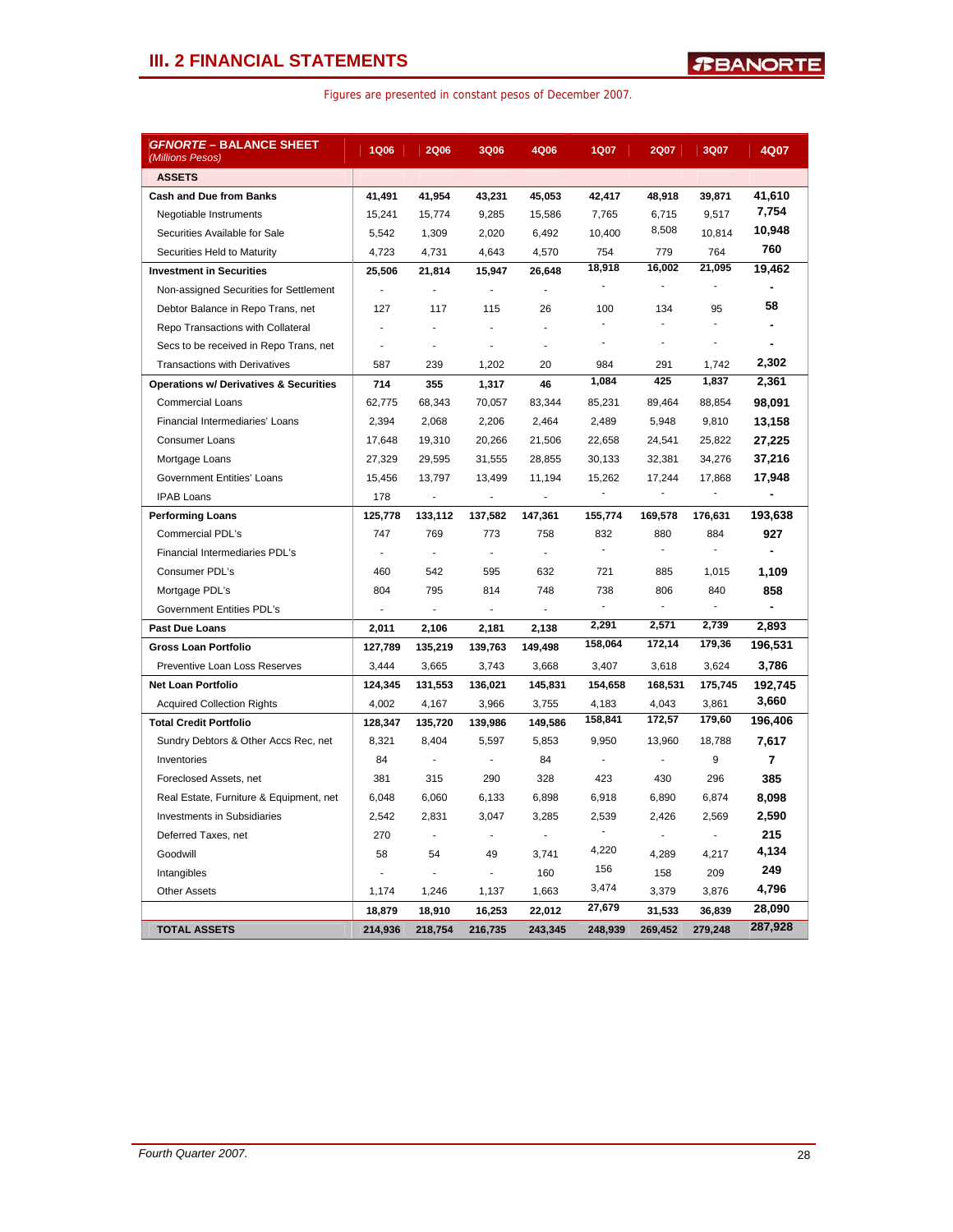| <b>GFNORTE - BALANCE SHEET</b><br>(Million Pesos) | <b>1Q06</b>              | <b>2Q06</b>              | <b>3Q06</b>              | 4Q06                     | <b>1Q07</b>              | <b>2Q07</b>              | 3Q07                     | 4Q07           |
|---------------------------------------------------|--------------------------|--------------------------|--------------------------|--------------------------|--------------------------|--------------------------|--------------------------|----------------|
| <b>LIABILITIES</b>                                |                          |                          |                          |                          |                          |                          |                          |                |
| <b>Demand Deposits</b>                            | 81,529                   | 86,376                   | 83,992                   | 99,026                   | 95,104                   | 100,622                  | 96,824                   | 111,080        |
| <b>Time Deposits</b>                              | 68,587                   | 67,767                   | 70,456                   | 76,954                   | 79,610                   | 80,471                   | 86,011                   | 92,227         |
| <b>Bank Bonds</b>                                 |                          | $\overline{\phantom{a}}$ | $\blacksquare$           | $\overline{\phantom{a}}$ | $\blacksquare$           | ÷,                       |                          |                |
| <b>Deposits</b>                                   | 150,11<br>ĥ              | 154,143                  | 154,447                  | 175,980                  | 174,713                  | 181,094                  | 182,834                  | 203,307        |
| Immediate Redemption Loans                        | 568                      | 1,678                    | 847                      | 1,025                    | ٠                        | 7,495                    | 2,454                    | 871            |
| <b>Short Term Loans</b>                           | 5,037                    | 5,199                    | 5,272                    | 6,128                    | 6,934                    | 7,840                    | 9,108                    | 11,057         |
| Long Term Loans                                   | 11,793                   | 13,706                   | 13,217                   | 10,337                   | 9,606                    | 9,922                    | 10,495                   | 10,796         |
| Due to Banks & Correspondents                     | 17,398                   | 20,584                   | 19,336                   | 17,490                   | 16,540                   | 25,258                   | 22,056                   | 22,723         |
| Non-assigned Securities for Settlement            | $\blacksquare$           | $\blacksquare$           | $\blacksquare$           | $\overline{a}$           | $\blacksquare$           | 2,988                    | 9,114                    | 10             |
| Creditor Balance in Repo Trans, net               | 439                      | 196                      | 367                      | 244                      | 409                      | 396                      | 518                      | 515            |
| Repo Transactions with Collateral                 |                          |                          |                          |                          |                          | $\blacksquare$           |                          |                |
| Secs to be received in Repo Trans, net            |                          | ٠                        |                          |                          | $\blacksquare$           | $\overline{\phantom{a}}$ |                          | $\blacksquare$ |
| <b>Transactions with Derivatives</b>              | 550                      | 197                      | 1,142                    | 2                        | 1,817                    | 984                      | 2,297                    | 2,435          |
| <b>Operations w/ Derivatives &amp; Securities</b> | 990                      | 393                      | 1,509                    | 246                      | 2,226                    | 4,368                    | 11,929                   | 2,960          |
| Income Tax & Profit Sharing Payable               | 683                      | 704                      | 1,142                    | 1,325                    | 909                      | 1,545                    | 1,909                    | 2,212          |
| Other Creditors & Accounts Payable                | 15,819                   | 11,835                   | 7,734                    | 7,732                    | 12,160                   | 13,075                   | 14,176                   | 10,888         |
| <b>Other Payable Accounts</b>                     | 16,502                   | 12,538                   | 8,876                    | 9,058                    | 13,070                   | 14,620                   | 16,086                   | 13,100         |
| Subordinated Non Convertible Debt                 | 4,893                    | 4,941                    | 4,848                    | 11,798                   | 11,943                   | 11,651                   | 11,734                   | 10,210         |
| Deferred Taxes                                    | $\overline{a}$           | 167                      | 213                      | 150                      | 328                      | 247                      | 143                      |                |
| <b>Deferred Credits</b>                           | 113                      | 107                      | 82                       | 74                       | 269                      | 472                      | 616                      | 827            |
| <b>TOTAL LIABILITIES</b>                          | 190,011                  | 192,873                  | 189,311                  | 214,796                  | 219,089                  | 237,709                  | 245,399                  | 253,127        |
| <b>EQUITY</b>                                     |                          |                          |                          |                          |                          |                          |                          |                |
| Paid-in Capital                                   | 12,023                   | 12,018                   | 12,020                   | 12,020                   | 12,020                   | 12,020                   | 12,016                   | 12,020         |
| <b>Share Subscription Premiums</b>                | 1,858                    | 1,859                    | 1,863                    | 1,863                    | 1,863                    | 1,863                    | 1,863                    | 1,863          |
| Subordinated Convertible Debentures               | $\overline{\phantom{a}}$ | $\overline{\phantom{a}}$ | $\blacksquare$           | $\overline{\phantom{a}}$ | $\overline{\phantom{a}}$ | $\blacksquare$           | $\overline{\phantom{a}}$ |                |
| <b>Subscribed Capital</b>                         | 13,882                   | 13,877                   | 13,882                   | 13,882                   | 13,882                   | 13,882                   | 13,878                   | 13,882         |
| Capital Reserves                                  | 1,826                    | 2,093                    | 2,140                    | 2,140                    | 2,446                    | 2,442                    | 2,407                    | 2,452          |
| <b>Retained Earnings</b>                          | 17,513                   | 17,210                   | 17,209                   | 16,417                   | 22,297                   | 22,297                   | 22,296                   | 21,379         |
| Surplus (Deficit) of Secs Available for Sale      |                          |                          |                          |                          |                          |                          |                          |                |
| Results from Conversions of Foreign Ops           |                          | ٠                        |                          |                          |                          |                          |                          |                |
| Results from Valuation of Hedging Secs            |                          |                          |                          |                          |                          |                          |                          |                |
| Surplus (Deficit) in Capital Restatement          | (6, 375)                 | (6,396)                  | (6, 394)                 | (6, 380)                 | (6,378)                  | (6, 375)                 | (6,376)                  | (6, 380)       |
| Results of Non Monetary Fixed Assets              | $\overline{\phantom{a}}$ | ٠                        |                          | $\overline{\phantom{a}}$ |                          | $\blacksquare$           | ٠                        | ٠              |
| Results of Non Monetary - Investment Assets       | (4, 518)                 | (5,079)                  | (5, 245)                 | (5, 156)                 | (5,603)                  | (5, 512)                 | (5,094)                  | (5,009)        |
| Adjustments in the Employee's Pensions            | $\overline{\phantom{a}}$ | $\overline{\phantom{a}}$ | $\overline{\phantom{a}}$ |                          |                          | ٠                        | ٠                        |                |
| Accumulated Effect of Deferred Liabilities        | $\overline{\phantom{a}}$ | ٠                        | $\blacksquare$           | $\overline{\phantom{a}}$ |                          | $\overline{\phantom{a}}$ | $\overline{\phantom{a}}$ |                |
| Net Income                                        | 1,459                    | 3,025                    | 4,625                    | 6,185                    | 1,663                    | 3,385                    | 5,125                    | 6,810          |
| <b>Earned Capital</b>                             | 9,905                    | 10,853                   | 12,335                   | 13,206                   | 14,425                   | 16,237                   | 18,359                   | 19,252         |
| Minority Interest                                 | 1,139                    | 1,151                    | 1,207                    | 1,461                    | 1,543                    | 1,624                    | 1,612                    | 1,667          |
| <b>Total Equity</b>                               | 24,925                   | 25,880                   | 27,424                   | 28,550                   | 29,850                   | 31,743                   | 33,849                   | 34,801         |
| <b>TOTAL LIABILITIES &amp; EQUITY</b>             | 214,936                  | 218,754                  | 216,735                  | 243,345                  | 248,939                  | 269,452                  | 279,248                  | 287,928        |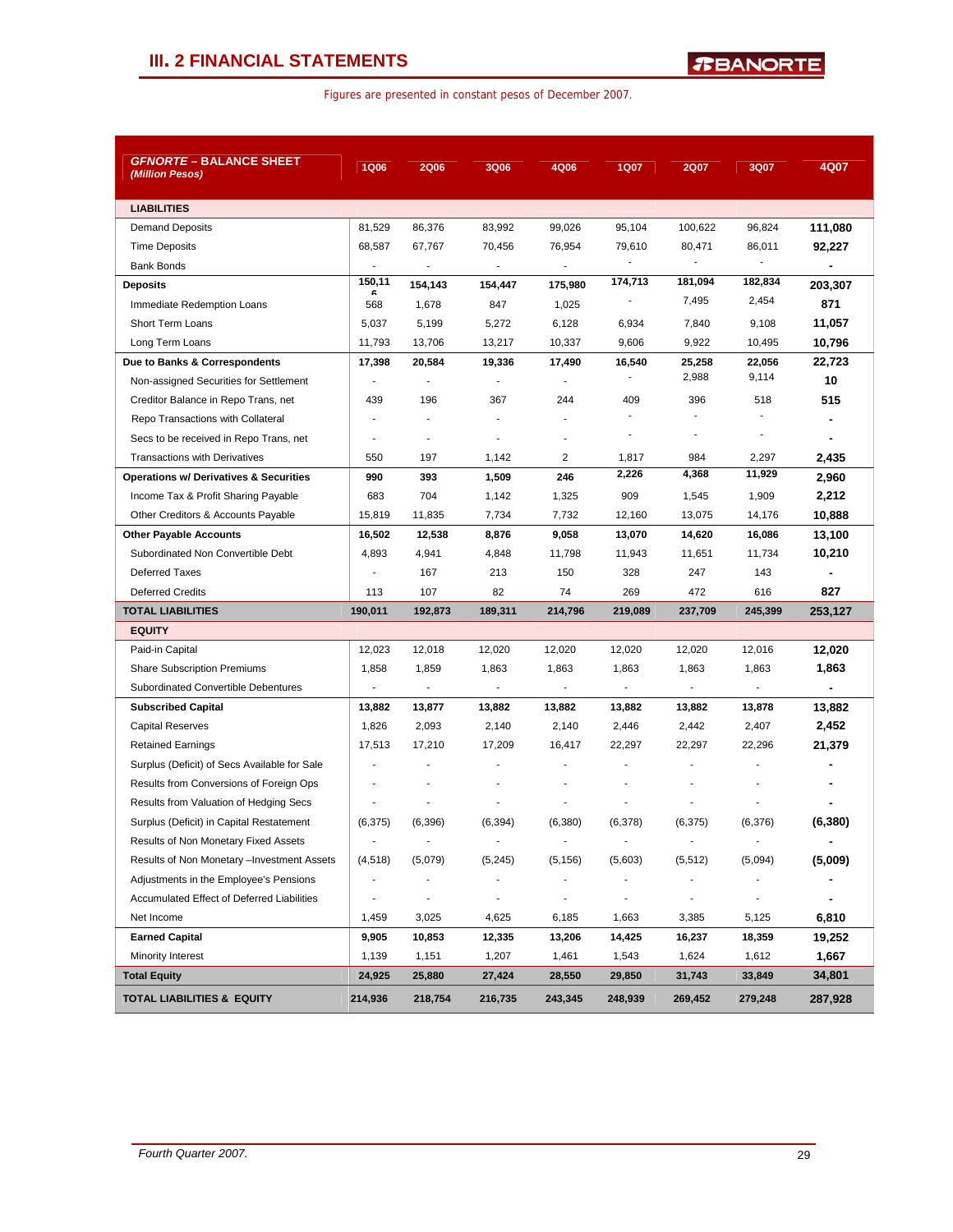## **III. 2 FINANCIAL STATEMENTS**

|  | Figures are presented in constant pesos of December 2007. |  |  |  |  |
|--|-----------------------------------------------------------|--|--|--|--|
|--|-----------------------------------------------------------|--|--|--|--|

| <b>GFNORTE – MEMORANDUM ACCOUNTS</b><br>(Million Pesos)             | <b>1Q06</b>              | <b>2Q06</b>              | 3Q06           | 4Q06                     | 1Q07           | <b>2Q07</b>  | 3Q07                     | 4Q07           |
|---------------------------------------------------------------------|--------------------------|--------------------------|----------------|--------------------------|----------------|--------------|--------------------------|----------------|
| On behalf of Third Parties                                          |                          |                          |                |                          |                |              |                          |                |
| <b>Customer's Banks</b>                                             | 13                       | 14                       | 9              | 12                       | 24             | $\mathbf{1}$ | 4                        | 11             |
| Dividends Receivable from Customers                                 | ÷,                       | ÷                        |                | $\blacksquare$           |                |              |                          |                |
| Interest Receivable from Customers                                  | ÷                        | ٠                        | ÷              | $\blacksquare$           | ÷.             | ÷            | ٠                        |                |
| Settlement of Customer Transactions                                 | 748                      | 713                      | 461            | 435                      | (320)          | (438)        | 89                       | 58             |
| <b>Customer Premiums</b>                                            |                          |                          |                |                          |                |              |                          |                |
| Settlement with Clients' Foreign Currency                           | ä,                       |                          |                |                          |                |              |                          |                |
| Margin Accounts in Futures' Operations                              |                          |                          |                |                          |                |              |                          |                |
| <b>Other Current Accounts</b>                                       | J.                       | ÷                        |                | ÷                        |                | ÷,           | ä,                       | ä,             |
| <b>Customers' Current Account</b>                                   | 762                      | 727                      | 470            | 447                      | (296)          | (437)        | 93                       | 69             |
| <b>Client Securities Received in Custody</b>                        | 133,725                  | 133,723                  | 149,848        | 168,949                  | 179,124        | 188,067      | 185,223                  | 180,385        |
| Securities and Documents Received in Guarantee                      | ÷,                       | ä,                       | ٠              |                          |                |              |                          |                |
| <b>Client Securities Abroad</b>                                     | ÷,                       | $\blacksquare$           |                | ÷,                       | ÷,             | ÷.           | $\overline{a}$           |                |
| <b>Clients' Securities</b>                                          | 133,725                  | 133,723                  | 149,848        | 168,949                  | 179,124        | 188,067      | 185,223                  | 180,385        |
| Clients' Repurchase Operations                                      | 28,194                   | 35,356                   | 38,512         | 22,865                   | 28,659         | 37,030       | 35,295                   | 21,803         |
| Clients' Repo Transactions w/ Securities                            | ä,                       | ä,                       |                |                          |                |              | L,                       |                |
| Purchase of Futures & Forward Contracts notional                    | $\blacksquare$           | ٠                        |                |                          | ÷.             |              | ä,                       | ÷              |
| Sale of Futures and Forward Contracts, notional                     | $\overline{\phantom{a}}$ |                          |                |                          |                |              |                          |                |
| <b>Clients' Option Parchase Operations</b>                          | 120                      | 17                       |                |                          | 5              |              |                          | 145            |
| <b>Clients' Option Sales Operations</b>                             | ä,                       |                          |                |                          |                |              |                          |                |
| Purchase of Derivatives' Packages                                   | ÷                        |                          |                |                          |                |              |                          |                |
| Sale of Derivatives' Packages<br><b>Trusts Ander Administration</b> | 2,822                    | ÷,<br>2,730              | 2,553          | 2,873                    | 2,823          | 3,024        | 2,912                    | 3,048          |
| <b>Transactions On Behalf of Clients</b>                            | 31,137                   | 38,103                   | 41,065         | 25,737                   | 31,487         | 40,054       | 38,207                   | 24,997         |
| TOTAL ON BEHALF OF THIRD PARTIES                                    | 165,624                  | 172.553                  | 191,384        | 195,133                  | 210.315        | 227,683      | 223,522                  | 205,451        |
| <b>Endorsement Guarantees Granted</b>                               | $\overline{\phantom{a}}$ | $\blacksquare$           | $\blacksquare$ | 34                       | $\blacksquare$ | ÷.           | $\overline{\phantom{a}}$ | ٠              |
| Loan Obligations                                                    | 2,352                    | 2,254                    | 2,456          | 3,550                    | 2,418          | 2,149        | 2,687                    | 2,365          |
| Properties in Trusts and Warrant                                    | 74,725                   | 75,232                   | 78,533         | 87,560                   | 84,520         | 87,179       | 100,223                  | 101,632        |
| Properties in Custody or Administration                             | 94,776                   | 95,243                   | 96,717         | 96,926                   | 99,925         | 103,169      | 110,368                  | 117,167        |
| Amounts committed to Operations with Fobaproa                       | 695                      | 1,195                    | 500            | 546                      | $\blacksquare$ | ÷,           | $\overline{a}$           |                |
| Drafts in Transit                                                   | ÷,                       | ä,                       |                | ä,                       |                |              |                          |                |
| Certificates of Deposits in Circulation                             | 487                      | 554                      | 463            | 1,231                    | 984            | 840          | 1,396                    | 1,541          |
| Letters of Credit to the Corporation as Guarantee                   | $\overline{\phantom{a}}$ | $\overline{\phantom{a}}$ | $\sim$         | $\overline{\phantom{a}}$ | $\overline{a}$ | ÷,           |                          | $\blacksquare$ |
| Securities to the Corporation for Custody                           | 212                      | 269                      | 250            | 212                      | 278            | 297          | 538                      | 610            |
| Government Secs of the Corp under Custody                           | 406                      | 152                      | 243            | 303                      | 294            | 322          | 84                       | 147            |
| Securities of the Corp given as Guarantee                           | ÷                        | ÷.                       |                |                          |                |              | ٠                        |                |
| Securities of the Corp Abroad                                       |                          |                          |                |                          |                |              |                          |                |
| Settlement with FX of the Corp Abroad                               | ٠                        | $\overline{\phantom{a}}$ | ٠              | ٠                        |                | ٠            |                          | $\blacksquare$ |
| Debts with the Contingency Fund                                     | ä,                       | $\overline{a}$           |                |                          |                |              |                          |                |
| Contingent Assets & Liabilities                                     | 275                      | 278                      | 276            | 272                      | 269            | 285          | 284                      | 278            |
| Investment bank Trans on Behalf of Third Parties                    | 111,102                  | 114,874                  | 108,138        | 96,246                   | 103,308        | 96,577       | 103,823                  | 91,329         |
| Uncollected Accrued Interest from Past Due Loans                    | 115                      | 122                      | 140            | 56                       | 66             | 77           | 99                       | 101            |
| <b>Investments of Retirement Savings Funds</b>                      | $\overline{a}$           | ÷                        | ٠              |                          | ÷              |              | ٠                        |                |
| Integration of the Credit Portfolio                                 |                          |                          |                |                          |                |              |                          |                |
| Amounts Contracted in Derivatives                                   |                          |                          |                |                          |                |              |                          |                |
| <b>Other Registration Accounts</b>                                  |                          | $\overline{\phantom{a}}$ |                | $\overline{\phantom{a}}$ | ÷,             |              | $\overline{\phantom{a}}$ |                |
| <b>Proprietary Transactions</b>                                     | 285,148                  | 290,172                  | 287,715        | 286,938                  | 292,061        | 290,897      | 319,501                  | 315,172        |
| Repo Securities to be Received                                      | 252,052                  | 243,311                  | 222,437        | 205,911                  | 217,654        | 236,600      | 234,956                  | 216,233        |
| (Minus) Repurchase Creditors                                        | (252, 39)                | (243,362                 | (222, 766)     | (206, 130)               | (217,956       | (236, 902)   | (235, 416)               | (216,708)      |
| <b>Repurchase Transactions</b>                                      | (347)                    | (52)                     | (329)          | (219)                    | (302)          | (301)        | (460)                    | (475)          |
| Repurchase Debtors                                                  | 71,478                   | 54,739                   | 34,370         | 20,260                   | 36,561         | 35,961       | 38,359                   | 21,503         |
| (Minus) Repo Securities to be Delivered                             | (71, 444)                | (54, 766)                | (34, 293)      | (20, 259)                | (36, 568)      | (35, 921)    | (38, 322)                | (21, 484)      |
| <b>Repurchase Transactions</b>                                      | 34                       | (28)                     | 76             | 1                        | (7)            | 40           | 37                       | 19             |
| <b>TOTAL PROPRIETARY</b>                                            | 284,835                  | 290,093                  | 287,463        | 286,720                  | 291,752        | 290,635      | 319,078                  | 314,715        |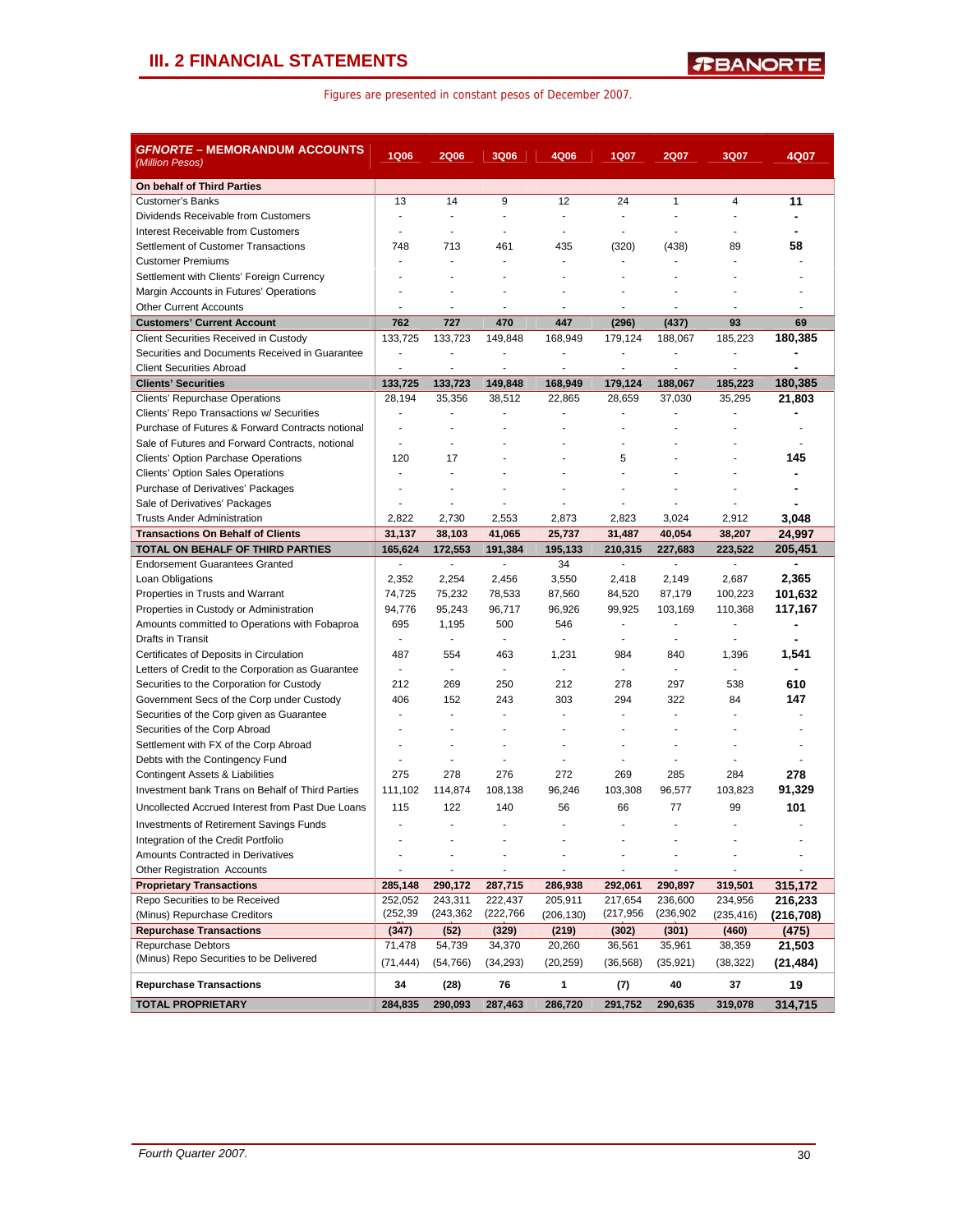| <b>GFNORTE - CONSOLIDATED STATEMENT OF CASH FLOW</b><br><b>JANUARY 1, 2007 - DECEMBER 31, 2007</b><br>(Million Pesos) |                     |
|-----------------------------------------------------------------------------------------------------------------------|---------------------|
| <b>Cash Flow from Operating Activities</b>                                                                            |                     |
| <b>Net Income</b>                                                                                                     | 6.810               |
| Items charged to results that do not generate or require use of resources                                             |                     |
| Results of valuation at reasonable value                                                                              | (192)               |
| Provisions for loan losses                                                                                            | 2,646               |
| Depreciation and amortization                                                                                         | 980                 |
| Defferred taxes                                                                                                       | (487)               |
| Provisions for obligations                                                                                            | 2,433               |
| Minoritary interest                                                                                                   | 326                 |
| Undistribuated earnings of subsidiaries                                                                               | (357)               |
|                                                                                                                       | 5,349               |
|                                                                                                                       |                     |
| Change in items related to operations:                                                                                |                     |
| Decrease (Increase) Deposits<br>Decrease (Increase) loan portfolio                                                    | 27,445<br>(50, 469) |
| Decrease (Increase) in portfolios of credit assets                                                                    |                     |
| Decrease (Increase) treasury operations (investment in securities)                                                    | 10.171              |
| Decrease (Increase) financial instruments for sale                                                                    | (2,949)             |
| Loans from banks and other institutions                                                                               | 5.233               |
| Decrease (Increase) Deferred taxes                                                                                    | (66)                |
| Decrease (Increase) in accounts receivable and payable                                                                |                     |
| Net cash generated or used from operations                                                                            | (10, 635)           |
|                                                                                                                       |                     |
| <b>Financing Activities:</b>                                                                                          |                     |
| Payment of subordinated debentures outstanding                                                                        | (1, 552)            |
| Increase in other payable accounts                                                                                    | (477)               |
| <b>Cash Dividends</b>                                                                                                 | (917)               |
| Stock repurchases                                                                                                     | 6                   |
| Change to Accounting Criteria                                                                                         | 523                 |
| Net cash generated or used from financing activities                                                                  | (2, 417)            |
|                                                                                                                       |                     |
| <b>Investment Activities:</b>                                                                                         |                     |
| Decrease in fixed assets                                                                                              | (1,961)             |
| Decrease in permanent investments in shares                                                                           | 339                 |
| Decrease (Increase) in deferred charges or credits                                                                    | (1,570)             |
| Decrease (Increase) foreclosed assets                                                                                 | 9                   |
| Increase in other accounts receivable                                                                                 | 632                 |
| Net cash generated or used from investment activities                                                                 | (2, 551)            |
| Decrease (increase) in cash and equivalents                                                                           | (3, 444)            |
| Cash and due from banks at the beginning of the year                                                                  | 45,054              |
| Cash and due from banks at the end of the year                                                                        | 41.610              |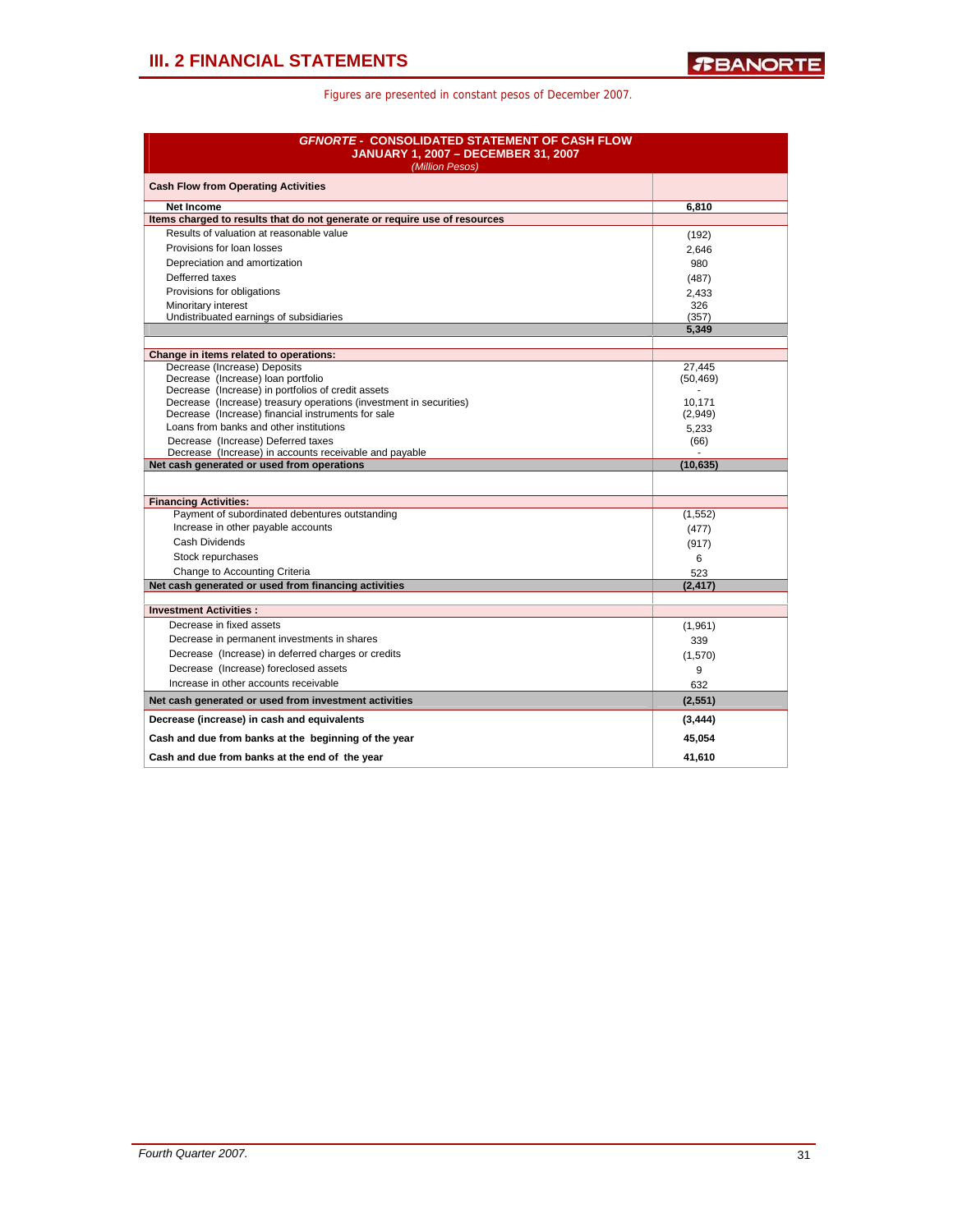| <b>GFNORTE – CONSOLIDATED STATEMENTS OF CHANGES IN STOCKHOLDER 'S EQUITY</b> | <b>JANUARY 1, 2007 - DECEMBER 31, 2007.</b><br>(Million Pesos) |                                    |
|------------------------------------------------------------------------------|----------------------------------------------------------------|------------------------------------|
|                                                                              | <b>CONTRIBUTED CAPITAL</b>                                     |                                    |
|                                                                              | <b>Fixed Paid-in Capital</b>                                   | Premium form sale of<br>securities |
| Balance as of December 31,2006                                               | 12,020                                                         | 1,863                              |
| Change to Accounting Criteria                                                |                                                                |                                    |
| Balance as of December 31,2006 with Reprocessing                             | 12,020                                                         | 1,863                              |
| Movements from stockholder's decisions                                       |                                                                |                                    |
| Stock repurchases                                                            |                                                                |                                    |
| Capitalization of profits                                                    |                                                                |                                    |
| Provisions Created                                                           |                                                                |                                    |
| Increase in Capital                                                          |                                                                |                                    |
| <b>Total</b>                                                                 |                                                                |                                    |
| <b>Movements from profits</b>                                                |                                                                |                                    |
| Total profits:                                                               |                                                                |                                    |
| Net Income                                                                   |                                                                |                                    |
| Non Monetary Assets Results                                                  |                                                                |                                    |
| Recognition of minority interest                                             |                                                                |                                    |
| <b>Total</b>                                                                 |                                                                |                                    |
| Balance as of December 31,2007                                               | 12,020                                                         | 1.863                              |

|                                                     |                            |                             |                                                          | <b>EARNED CAPITAL</b>                                                        |                   |                                      |                                                                       |
|-----------------------------------------------------|----------------------------|-----------------------------|----------------------------------------------------------|------------------------------------------------------------------------------|-------------------|--------------------------------------|-----------------------------------------------------------------------|
|                                                     | Capital<br><b>Reserves</b> | <b>Retained</b><br>earnings | Surpls or<br>Deficit in<br>Capital<br><b>Restatement</b> | <b>Results from</b><br><b>Non Monetary</b><br><b>Assets</b><br>(Investments) | <b>Net Income</b> | <b>Minoritary</b><br><b>Interest</b> | <b>Total</b><br><b>Stockhol</b><br>ders <sup>®</sup><br><b>Equity</b> |
| Balance as of December 31,2006                      | 2,140                      | 16,417                      | (6, 380)                                                 | (5, 156)                                                                     | 6,185             | 1,461                                | 28,550                                                                |
| Change to Accounting Criteria                       |                            |                             | -                                                        | (578)                                                                        | 70                | (15)                                 | (523)                                                                 |
| Balance as of December 31,2006 with<br>Reprocessing | 2,140                      | 16,417                      | (6, 380)                                                 | (5,734)                                                                      | 6,255             | 1,446                                | 28,027                                                                |
| Movements from stockholder's decisions              |                            |                             |                                                          |                                                                              |                   |                                      |                                                                       |
| Stock repurchases                                   | 6                          | ÷                           | ٠                                                        |                                                                              | ÷.                |                                      | 6                                                                     |
| Application of profits                              |                            | 6,255                       |                                                          |                                                                              | (6, 255)          |                                      |                                                                       |
| Provisions created                                  | 306                        | (306)                       |                                                          |                                                                              |                   |                                      |                                                                       |
| Cash Dividends                                      |                            | (917)                       |                                                          |                                                                              |                   |                                      | (917)                                                                 |
| Increase in Capital                                 |                            |                             |                                                          |                                                                              |                   |                                      |                                                                       |
| <b>Total</b>                                        | 312                        | 5,032                       |                                                          |                                                                              | (6, 255)          |                                      | (911)                                                                 |
| <b>Movements from profits</b>                       |                            |                             |                                                          |                                                                              |                   |                                      |                                                                       |
| Total profits:                                      |                            |                             |                                                          |                                                                              |                   |                                      |                                                                       |
| Net Income                                          |                            |                             |                                                          |                                                                              | 6.810             |                                      | 6,810                                                                 |
| Non Monetary Assets Results                         |                            |                             |                                                          | 147                                                                          |                   |                                      | 147                                                                   |
| Change to Accounting Criteria                       |                            | (70)                        |                                                          | 578                                                                          | ä,                | 15                                   | 523                                                                   |
| <b>Total</b>                                        | $\blacksquare$             | (70)                        |                                                          | 725                                                                          | 6,810             | 15                                   | 7,480                                                                 |
| Recognition of minority interest                    | ٠                          |                             | ٠                                                        |                                                                              | ٠                 | 206                                  | 206                                                                   |
| Balance as of December 31,2007                      | 2,452                      | 21,379                      | (6, 380)                                                 | (5,009)                                                                      | 6,810             | 1,667                                | 34,802                                                                |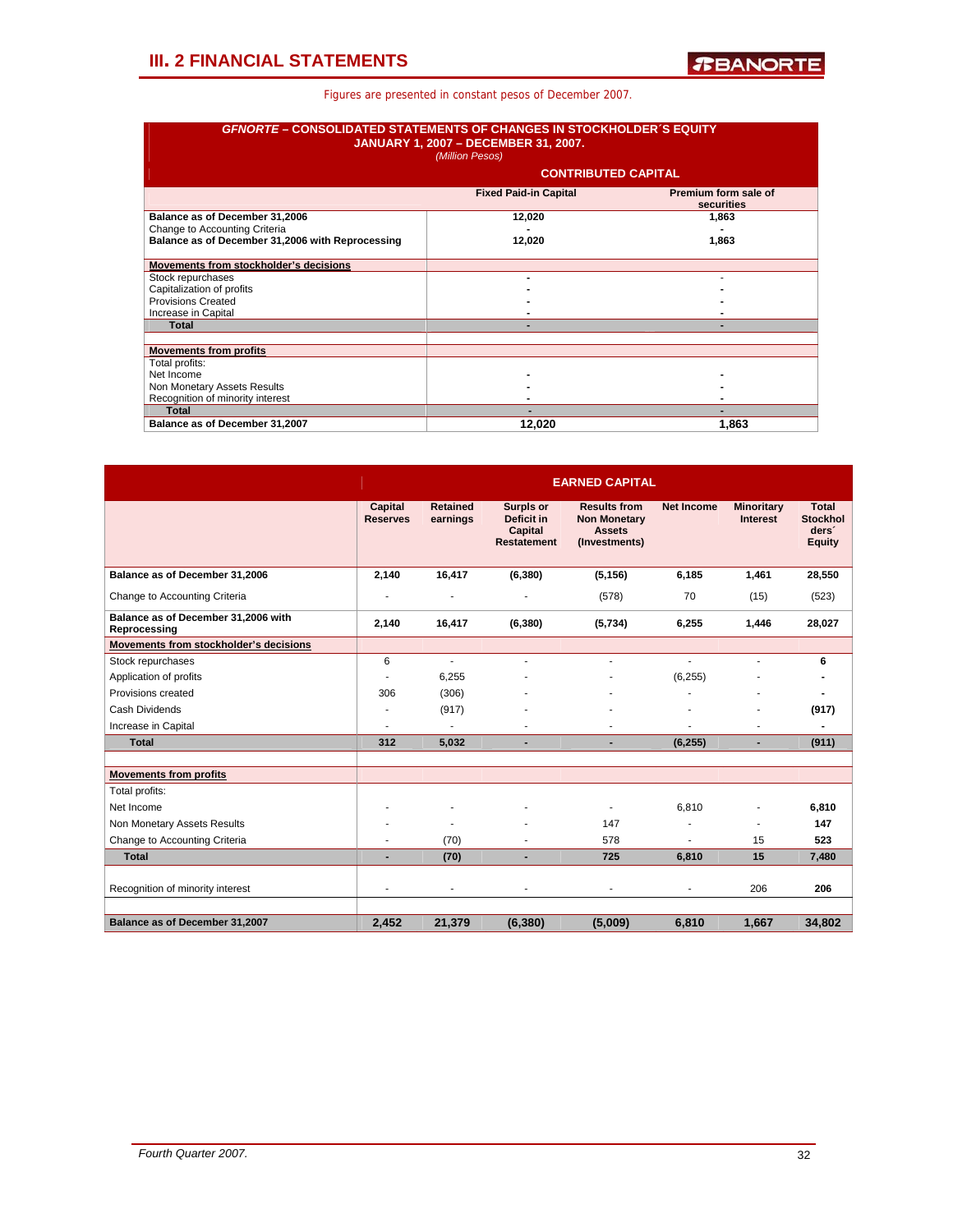## **III. 2 FINANCIAL STATEMENTS**

Figures are presented in constant pesos of December 2007.

## **BANKING SECTOR**

| BANKING SECTOR* - INCOME                        |                          |                          |                       |                |                          |                         |                          |                          |                |                |
|-------------------------------------------------|--------------------------|--------------------------|-----------------------|----------------|--------------------------|-------------------------|--------------------------|--------------------------|----------------|----------------|
| <b>STATEMENT</b>                                | <b>1Q06</b>              | <b>2Q06</b>              | <b>3Q06</b>           | 4Q06           | Accum.<br>2006           | <b>1Q07</b>             | 2Q07                     | 3Q07                     | 4Q07           | Accum.<br>2007 |
| (Million Pesos)                                 |                          |                          |                       |                |                          |                         |                          |                          |                |                |
| Interest Income                                 | 8,879                    | 8,309                    | 8,363                 | 8,750          | 34,300                   | 8,776                   | 9,341                    | 9,983                    | 10,606         | 38,707         |
| <b>Interest Expense</b>                         | 5,485                    | 4,855                    | 4,732                 | 4,962          | 20,035                   | 4,957                   | 5,343                    | 5,624                    | 5,869          | 21,793         |
| Loan Fees Charged                               | 154                      | 200                      | 187                   | 200            | 741                      | 23                      | 44                       | 77                       | 96             | 239            |
| Fees Paid                                       | 37                       | 35                       | 42                    | 38             | 152                      | ۰                       | $\blacksquare$           |                          | $\blacksquare$ | $\blacksquare$ |
| Net Interest Income (NII)                       | 3,510                    | 3,618                    | 3,777                 | 3,949          | 14,854                   | 3,842                   | 4,042                    | 4,436                    | 4,833          | 17,152         |
| Monetary Adjustment (Repomo) to margins         | (56)                     | 17                       | (92)                  | (128)          | (259)                    | (38)                    | 13                       | (103)                    | (137)          | (265)          |
| <b>NII after Repomo</b>                         | 3,454                    | 3,635                    | 3,685                 | 3,822          | 14,596                   | 3,804                   | 4,054                    | 4,334                    | 4,695          | 16,888         |
| Preventive Provisions for Loan Losses           | 375                      | 447                      | 383                   | 330            | 1,536                    | 249                     | 742                      | 696                      | 900            | 2,588          |
| Loan Loss Sharing Provisions Fobaproa           | 18                       | 14                       | ÷.                    | $\mathbf{r}$   | 33                       | ÷                       | $\mathbf{r}$             | ÷,                       | $\blacksquare$ | $\blacksquare$ |
| <b>NII Adjusted for Credit Risk</b>             | 3,060                    | 3,174                    | 3,302                 | 3,491          | 13,027                   | 3,555                   | 3,313                    | 3,637                    | 3,795          | 14,300         |
| <b>Fund Transfers</b>                           | 55                       | 61                       | 62                    | 63             | 241                      | 60                      | 58                       | 55                       | 56             | 229            |
| Account Management                              | 240                      | 248                      | 253                   | 260            | 1,001                    | 242                     | 241                      | 239                      | 254            | 976            |
| Fiduciary                                       | 59                       | 68                       | 71                    | 76             | 274                      | 64                      | 65                       | 67                       | 74             | 270            |
| Income from Real Estate Portfolios              | 642                      | 458                      | 341                   | 270            | 1,710                    | 116                     | 180                      | 120                      | 160            | 575            |
| <b>Electronic Banking Services</b>              | 188                      | 207                      | 216                   | 227            | 837                      | 213                     | 229                      | 245                      | 258            | 944            |
| <b>Credit Cards Fees</b>                        | 350                      | 377                      | 386                   | 449            | 1,561                    | 477                     | 503                      | 553                      | 599            | 2,132          |
| Fees Charged to IPAB                            | 10                       | $\overline{7}$           | 8                     | $\overline{2}$ | 26                       | $\mathbf{1}$            | $\overline{\phantom{a}}$ | (1)                      | 4              | 4              |
| <b>Other Fees</b>                               | 132                      | 171                      | 134                   | 164            | 601                      | 211                     | 228                      | 218                      | 254            | 911            |
| <b>Fees Charged on Services</b>                 | 1,676                    | 1,596                    | 1,469                 | 1,510          | 6,251                    | 1,383                   | 1,504                    | 1,495                    | 1,658          | 6,041          |
| <b>Fund Transfers</b>                           | 4                        | 4<br>177                 | $\overline{4}$<br>171 | 4              | 16<br>707                | 5                       | $\overline{4}$<br>233    | 4                        | 4              | 17<br>993      |
| <b>Other Fees</b>                               | 166<br>253               |                          |                       | 193            | 837                      | 227<br>÷                | $\overline{\phantom{a}}$ | 246<br>$\sim$            | 288<br>٠       |                |
| <b>Expenses from Real Estate Portfolios</b>     |                          | 258                      | 190                   | 136            |                          |                         |                          |                          |                |                |
| <b>Fees Paid on Services</b>                    | 424<br>144               | 439                      | 364                   | 333            | 1,560                    | 232                     | 237                      | 250                      | 292<br>135     | 1,010<br>506   |
| Foreign Exchange<br>Securities - Realized Gains | 495                      | 136<br>99                | 111<br>230            | 138            | 530                      | 113                     | 142                      | 116                      |                |                |
| Securities - Unrealized Gains                   |                          | 167                      | $\overline{4}$        | 317            | 1,141                    | 290                     | (129)<br>270             | 3<br>79                  | (97)<br>4      | 67<br>325      |
| <b>Market Related Income</b>                    | (194)<br>445             | 402                      | 345                   | (86)<br>369    | (109)<br>1,561           | (27)<br>376             | 283                      | 198                      | 42             | 898            |
| <b>Non-Interest Income</b>                      | 1,697                    | 1,560                    | 1,449                 | 1,547          | 6,253                    | 1,527                   | 1,550                    | 1,443                    | 1,408          | 5,929          |
| <b>Total Operating Income</b>                   | 4,757                    | 4,734                    | 4,751                 | 5,038          | 19,280                   | 5,082                   | 4,863                    | 5,080                    | 5,204          | 20,228         |
| Personnel                                       |                          |                          |                       |                | 4,805                    |                         | 1,376                    | 1,399                    | 1,441          | 5,581          |
| <b>Professional Fees Paid</b>                   | 1,238<br>198             | 1,304<br>185             | 1,031<br>155          | 1,233<br>219   | 757                      | 1,365<br>227            | 198                      | 210                      | 273            | 908            |
| Administrative and Promotional Expenses         | 739                      | 758                      | 824                   | 838            | 3,160                    | 900                     | 941                      | 1,014                    | 1,049          | 3,903          |
| Rents, Depreciation and Amortization            | 386                      | 359                      | 338                   | 368            | 1,451                    | 321                     | 329                      | 323                      | 313            | 1,286          |
| Other Taxes (other than Income tax)             | 137                      | 102                      | 102                   | 134            | 476                      | 127                     | 115                      | 114                      | 137            | 493            |
| Contribuitons to IPAB                           | 168                      | 174                      | 171                   | 171            | 684                      | 175                     | 191                      | 212                      | 196            | 774            |
| <b>Non-Interest Expense</b>                     | 2,866                    | 2,883                    | 2,621                 | 2,963          | 11,333                   | 3,114                   | 3,151                    | 3,272                    | 3,408          | 12,945         |
| <b>Net Operating Income</b>                     | 1,891                    | 1,851                    | 2,130                 | 2,075          | 7,947                    | 1,968                   | 1,712                    | 1,808                    | 1,796          | 7,284          |
| <b>Other Revenues</b>                           | 65                       | 83                       | 172                   | 141            | 461                      | 130                     | 216                      | 286                      | 197            | 830            |
| Foreign Exchange                                | $\blacksquare$           | ٠                        | $\sim$                | $\blacksquare$ | $\overline{\phantom{a}}$ | ٠                       | $\overline{\phantom{a}}$ | $\overline{\phantom{a}}$ | ä,             |                |
| Recoveries                                      | 145                      | 130                      | 128                   | 78             | 480                      | 428                     | 477                      | 396                      | 526            | 1,826          |
| Repomo - other revenues                         | $\mathbf{1}$             | $\mathbf 0$              | $\mathbf 1$           | $\overline{a}$ | 4                        | $\overline{\mathbf{c}}$ | $\blacksquare$           | $\mathbf{1}$             | 1              | 3              |
| <b>Non-Operating Income</b>                     | 211                      | 213                      | 302                   | 220            | 945                      | 560                     | 693                      | 683                      | 724            | 2,659          |
| <b>Other Expenses</b>                           | (108)                    | (158)                    | (24)                  | (62)           | (352)                    | (101)                   | (113)                    | (28)                     | (132)          | (374)          |
| Changes in Foreign Exchange Valuation           | $\overline{\phantom{a}}$ | ÷,                       |                       | $\overline{a}$ | $\overline{\phantom{a}}$ |                         |                          | $\sim$                   |                |                |
| Repomo - other expenses (creditor balance)      | (107)                    | 5                        | (101)                 | (162)          | (365)                    | (137)                   | 50                       | (114)                    | (182)          | (383)          |
| <b>Non-Operating Expense</b>                    | (215)                    | (153)                    | (125)                 | (224)          | (717)                    | (238)                   | (63)                     | (142)                    | (313)          | (756)          |
| Non Operating Income (Expense), net             | (4)                      | 60                       | 177                   | (5)            | 229                      | 322                     | 630                      | 541                      | 411            | 1,903          |
| Pre-Tax Income                                  | 1,888                    | 1,911                    | 2,307                 | 2,070          | 8,176                    | 2,289                   | 2,342                    | 2,349                    | 2,206          | 9,187          |
| Income Tax                                      | 414                      | 459                      | 717                   | 590            | 2,181                    | 628                     | 616                      | 659                      | 744            | 2,647          |
| <b>Profit Sharing</b>                           | 133                      | 147                      | 180                   | 189            | 648                      | 232                     | 239                      | 184                      | 206            | 862            |
| Tax on Assets                                   |                          | $\overline{\phantom{a}}$ | $\blacksquare$        | $\blacksquare$ | $\blacksquare$           | $\blacksquare$          | $\blacksquare$           | $\overline{\phantom{a}}$ |                |                |
| Deferred Income Tax and Profit Sharing          | 143                      | 123                      | 47                    | (77)           | 236                      | (15)                    | (43)                     | (94)                     | (298)          | (450)          |
| <b>Taxes</b>                                    | 690                      | 729                      | 944                   | 702            | 3,065                    | 845                     | 813                      | 749                      | 651            | 3,058          |
| <b>Net Income before Subsidiaries</b>           | 1,198                    | 1,182                    | 1,362                 | 1,369          | 5,111                    | 1,444                   | 1,529                    | 1,601                    | 1,555          | 6,129          |
| Subsidiaries' Net Income                        | 78                       | 37                       | 78                    | 86             | 279                      | 28                      | 6                        | 32                       | 20             | 87             |
| <b>Net Income form Continuos Operations</b>     | 1,276                    | 1,219                    | 1,440                 | 1,454          | 5,390                    | 1,473                   | 1,535                    | 1,633                    | 1,575          | 6,216          |
| Extraordinary Items, net                        |                          |                          |                       |                | $\sim$                   |                         |                          |                          |                |                |
| Minority Interest                               | $\sim$                   |                          | ÷.                    | $\overline{7}$ | $\overline{7}$           | 19                      | 21                       | 13                       | 12             | 64             |
| <b>TOTAL NET INCOME</b>                         | 1,276                    | 1,219                    | 1,440                 | 1,447          | 5,383                    | 1,454                   | 1,514                    | 1,621                    | 1,563          | 6,151          |

(\*) Afore is included in the Subsidiaries' net income.

*Fourth Quarter 2007.* 33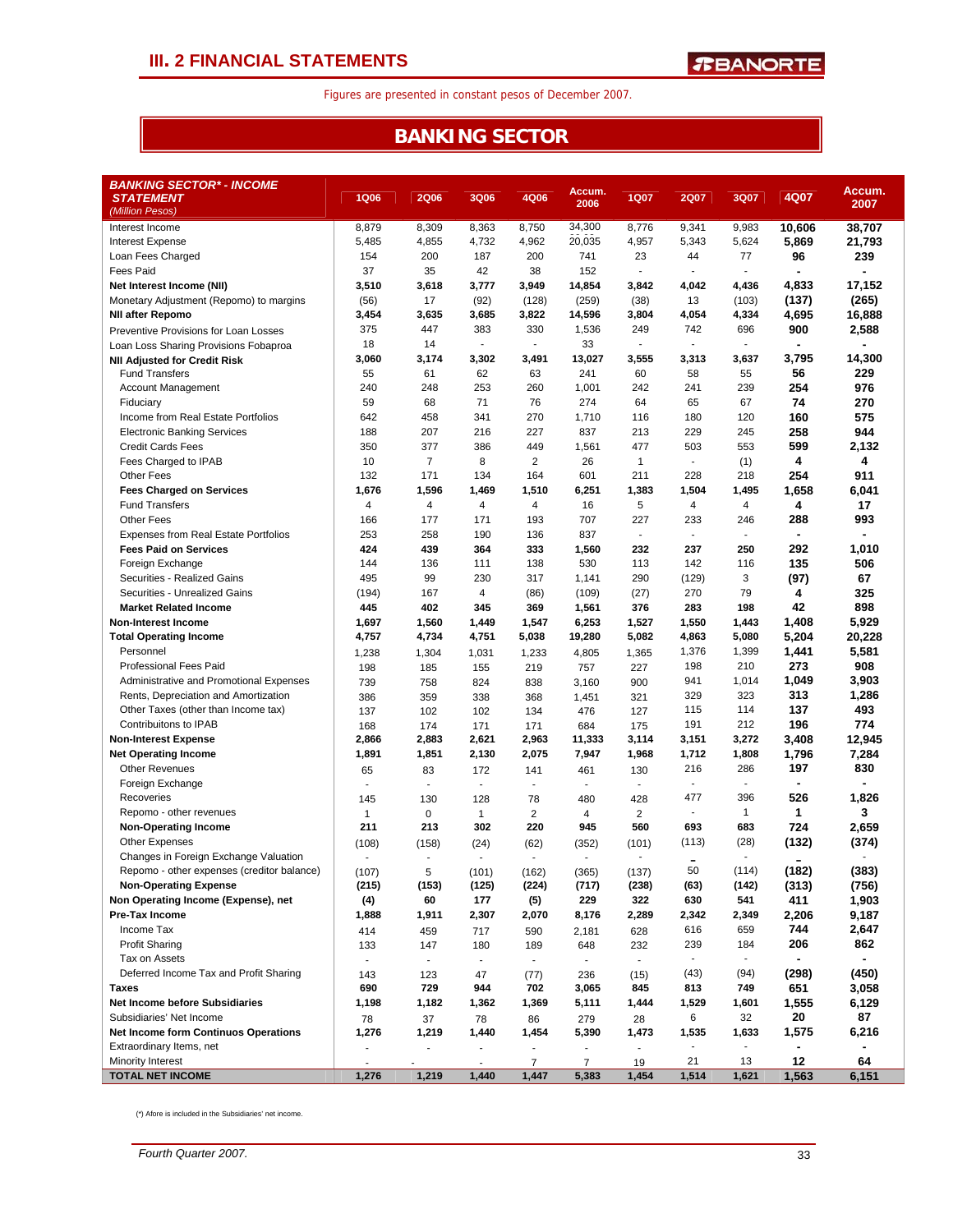## **III. 2 FINANCIAL STATEMENTS**

|  |  | Figures are presented in constant pesos of December 2007. |  |  |  |
|--|--|-----------------------------------------------------------|--|--|--|
|--|--|-----------------------------------------------------------|--|--|--|

| <i>BANKING SECTOR –</i> BALANCE SHEET<br>(Million Pesos) | <b>1Q06</b>    | <b>2Q06</b>              | 3Q06                     | 4Q06           | 1Q07           | 2Q07                     | 3Q07           | 4Q07    |
|----------------------------------------------------------|----------------|--------------------------|--------------------------|----------------|----------------|--------------------------|----------------|---------|
| <b>ASSETS</b>                                            |                |                          |                          |                |                |                          |                |         |
| <b>Cash and Due from Banks</b>                           | 41,246         | 41,676                   | 42,970                   | 44,712         | 42,138         | 48,644                   | 39,677         | 41,363  |
| Negotiable Instruments                                   | 14,811         | 15,350                   | 8,786                    | 15,069         | 7,189          | 6,092                    | 8,891          | 6,992   |
| Securities Available for Sale                            | 5,542          | 1,309                    | 2,020                    | 6,492          | 10,400         | 8,508                    | 10,814         | 10,948  |
| Securities Held to Maturity                              | 4,723          | 4,731                    | 4,643                    | 4,570          | 754            | 779                      | 764            | 760     |
| <b>Investment in Securities</b>                          | 25,075         | 21,390                   | 15,448                   | 26,132         | 18,343         | 15,379                   | 20.469         | 18,700  |
| Non-assigned Securities pending Settlement               |                | ÷,                       |                          |                |                |                          |                |         |
| Debtor Balance in Repo Trans, net                        | 108            | 101                      | 34                       | 14             | 60             | 82                       | 44             | 31      |
| Repo Transactions with Collateral                        | $\overline{a}$ | ÷,                       | $\blacksquare$           |                |                |                          |                |         |
| Secs to be received in Repo Trans, net                   |                | ÷,                       | $\overline{a}$           |                |                |                          |                | ۰       |
| <b>Transactions with Derivatives</b>                     | 374            | 221                      | 1,202                    | 20             | 954            | 290                      | 1,742          | 2,302   |
| <b>Operations w/ Derivatives &amp; Securities</b>        | 481            | 322                      | 1,237                    | 34             | 1,015          | 372                      | 1,786          | 2,332   |
| <b>Commercial Loans</b>                                  | 56,809         | 61,582                   | 62,953                   | 76,019         | 77,555         | 81,156                   | 79,795         | 87,001  |
| Financial Intermediaries' Loans                          | 4,475          | 4,392                    | 4,580                    | 4,400          | 4,918          | 8,529                    | 11,814         | 16,153  |
| <b>Consumer Loans</b>                                    | 17,647         | 19,308                   | 20,263                   | 21,502         | 22,655         | 24,538                   | 25,819         | 27,220  |
| Mortgage Loans                                           | 27,329         | 29,595                   | 31,555                   | 28,855         | 30,133         | 32,381                   | 34,276         | 37,216  |
| Government Entities' Loans                               | 15,420         | 13,768                   | 13,477                   | 11,180         | 15,255         | 17,243                   | 17,868         | 17,948  |
| <b>IPAB Loans</b>                                        | 178            | ÷,                       | $\overline{a}$           | $\overline{a}$ | $\blacksquare$ | $\overline{\phantom{a}}$ | $\blacksquare$ | ÷       |
| <b>Performing Loans</b>                                  | 121,858        | 128,645                  | 132,828                  | 141,956        | 150,516        | 163,846                  | 169,573        | 185,538 |
| Commercial PDL's                                         | 676            | 692                      | 676                      | 657            | 714            | 740                      | 756            | 777     |
| Financial Intermediaries PDL's                           | ÷              | $\blacksquare$           | $\blacksquare$           | $\blacksquare$ |                |                          |                | ٠       |
| Consumer PDL's                                           | 460            | 542                      | 595                      | 632            | 721            | 885                      | 1,015          | 1,109   |
| Mortgage PDL's                                           | 804            | 795                      | 814                      | 748            | 738            | 806                      | 840            | 858     |
| Government Entities PDL's                                | ÷,             | $\overline{\phantom{a}}$ | $\overline{\phantom{a}}$ | $\blacksquare$ | ÷,             |                          |                | ٠       |
| <b>Past Due Loans</b>                                    | 1,941          | 2,029                    | 2,084                    | 2,037          | 2,173          | 2,431                    | 2,611          | 2,743   |
| <b>Gross Loan Portfolio</b>                              | 123,798        | 130,673                  | 134,912                  | 143,993        | 152,689        | 166,277                  | 172,184        | 188,282 |
| Preventive Loan Loss Reserves                            | 3,343          | 3,564                    | 3,645                    | 3,578          | 3,318          | 3,541                    | 3,554          | 3,707   |
| <b>Net Loan Portfolio</b>                                | 120,455        | 127,109                  | 131,267                  | 140,415        | 149,371        | 162,737                  | 168,630        | 184,574 |
| <b>Acquired Collection Rights</b>                        | 4,002          | 4,167                    | 3,966                    | 3,755          | 4,183          | 4,043                    | 3,861          | 3,660   |
| <b>Total Credit Portfolio</b>                            | 124,458        | 131,276                  | 135,233                  | 144,170        | 153,555        | 166,780                  | 172,491        | 188,235 |
| Sundry Debtors & Other Accs Rec, net                     | 8,047          | 8,115                    | 5,336                    | 5,622          | 9,557          | 13,665                   | 18,469         | 7,137   |
| Foreclosed Assets, net                                   | 376            | 315                      | 290                      | 328            | 423            | 430                      | 296            | 385     |
| Real Estate, Furniture & Equipment, net                  | 5,285          | 5,280                    | 5,336                    | 6,030          | 6,033          | 5,987                    | 6,009          | 6,380   |
| Investments in Subsidiaries                              | 1,444          | 1,465                    | 1,517                    | 1,619          | 928            | 915                      | 832            | 839     |
| Deferred Taxes, net                                      | 351            | $\overline{\phantom{0}}$ | $\blacksquare$           | $\blacksquare$ | $\blacksquare$ | $\overline{\phantom{a}}$ | $\blacksquare$ | 237     |
| Goodwill                                                 | 18             | 15                       | 11                       | 3,704          | 4,183          | 4,253                    | 4,182          | 4,100   |
| Intangibles                                              | $\blacksquare$ | ÷,                       | $\blacksquare$           | 160            | 156            | 158                      | 209            | 249     |
| <b>Other Assets</b>                                      | 838            | 912                      | 813                      | 1,332          | 3,184          | 3,094                    | 3,504          | 4,395   |
|                                                          | 16,360         | 16,102                   | 13,301                   | 18,795         | 24,462         | 28,501                   | 33,502         | 23,731  |
| <b>TOTAL ASSETS</b>                                      | 207,620        | 210,766                  | 208,189                  | 233,842        | 239,512        | 259,677                  | 267,924        | 274,361 |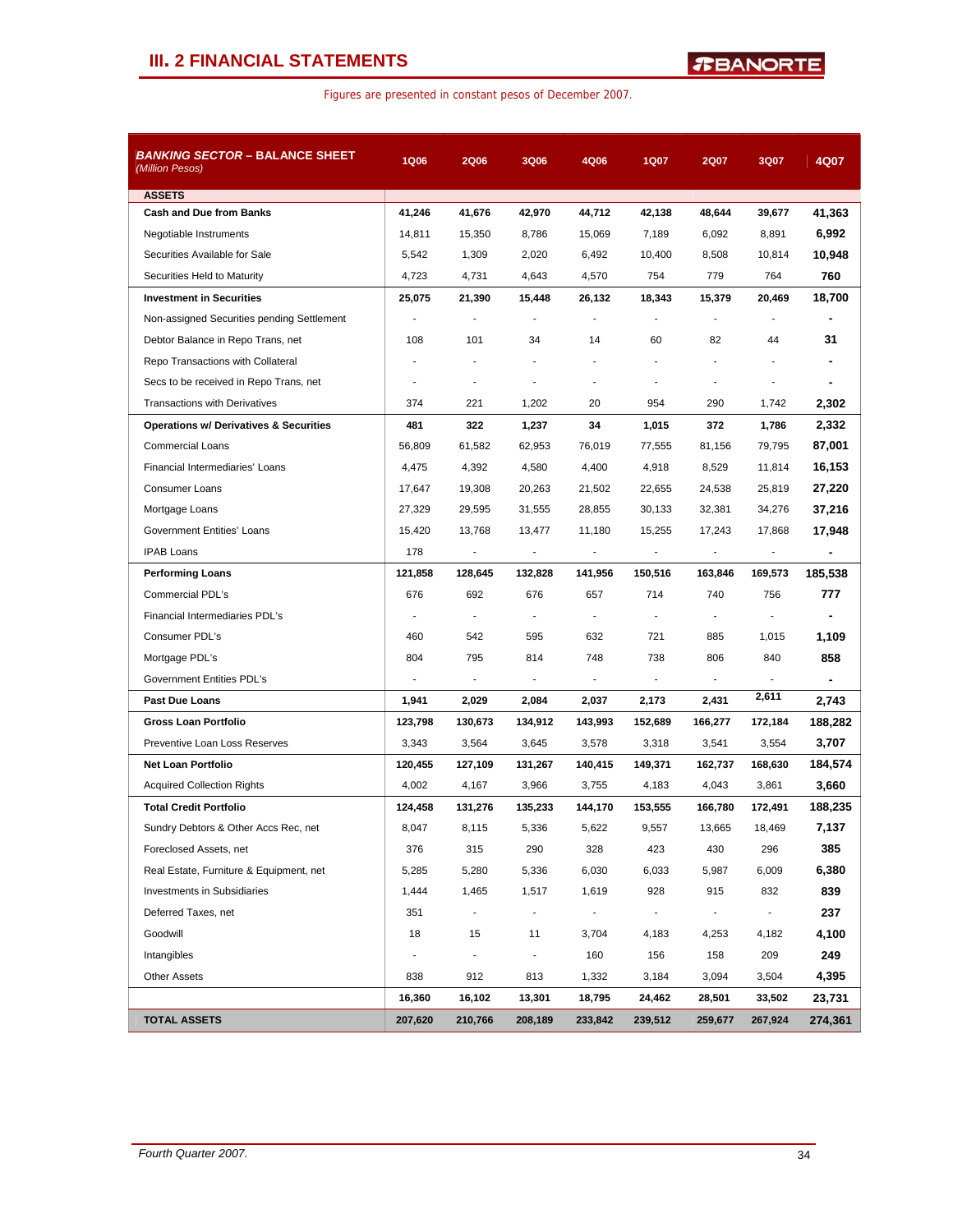| <b>BANKING SECTOR – BALANCE SHEET</b><br>(Million Pesos)                                  | <b>1Q06</b>    | <b>2Q06</b>    | <b>3Q06</b>              | 4Q06           | <b>1Q07</b>    | <b>2Q07</b>    | 3Q07            | 4Q07           |
|-------------------------------------------------------------------------------------------|----------------|----------------|--------------------------|----------------|----------------|----------------|-----------------|----------------|
| <b>LIABILITIES</b>                                                                        |                |                |                          |                |                |                |                 |                |
| <b>Demand Deposits</b>                                                                    | 81,560         | 86,436         | 84,035                   | 99,050         | 95, 131        | 100,657        | 96,844          | 111,115        |
| <b>Time Deposits</b>                                                                      | 68,723         | 67,883         | 70,624                   | 76,996         | 79,719         | 80,735         | 86,496          | 92,419         |
| <b>Bank Bonds</b>                                                                         |                |                |                          | L.             |                |                | $\overline{a}$  |                |
| <b>Deposits</b>                                                                           | 150,283        | 154,318        | 154,659                  | 176,046        | 174.849        | 181,392        | 183,340         | 203,534        |
| Immediate Redemption Loans                                                                | 568            | 1,678          | 847                      | 1,025          |                | 7,495          | 2,454           | 871            |
| <b>Short Term</b>                                                                         | 2,936          | 2,755          | 2,554                    | 2,569          | 3,554          | 4,083          | 4,059           | 4,895          |
| Long Term                                                                                 | 10,320         | 12,191         | 11,695                   | 8,835          | 8,277          | 8,565          | 9,030           | 8,328          |
| Due to Banks & Correspondents                                                             | 13,824         | 16,623         | 15,096                   | 12,430         | 11,831         | 20,143         | 15,543          | 14,094         |
| Non-assigned Securities for Settlement                                                    |                | ä,             | ٠                        |                |                | 2,988          | 9,114           | 10             |
| Creditor Balance in Repo Trans, net                                                       | 425            | 183            | 290                      | 229            | 373            | 347            | 473             | 489            |
| Repo Transactions with Collateral                                                         |                | $\blacksquare$ | $\blacksquare$           | ä,             | ÷              | $\blacksquare$ | $\overline{a}$  |                |
| Secs to be received in Repo Trans, net                                                    | $\blacksquare$ | $\blacksquare$ | $\blacksquare$           |                |                |                |                 |                |
| <b>Transactions with Derivatives</b><br><b>Operations w/ Derivatives &amp; Securities</b> | 337<br>762     | 180<br>363     | 1,142                    | 2<br>231       | 1,789<br>2,162 | 984<br>4,319   | 2,297<br>11,884 | 2,435          |
|                                                                                           | 600            | 598            | 1,431<br>1,008           | 1,200          | 801            | 1,398          | 1,703           | 2.934<br>1,995 |
| Income Tax & Profit Sharing Payable                                                       | 15,431         | 11,387         | 7,314                    | 7,323          | 11,734         | 12,590         | 13,647          | 10,371         |
| Other Creditors & Accounts Payable<br><b>Other Payable Accounts</b>                       | 16,031         | 11,984         | 8,322                    | 8,524          | 12,535         | 13,988         | 15,350          | 12,366         |
| Subordinated Non Convertible Debt                                                         | 4,893          | 4,941          | 4,848                    | 11,798         | 11,943         | 11,651         | 11,734          | 10,210         |
| <b>Deferred Taxes</b>                                                                     |                | 93             | 140                      | 78             | 256            | 191            | 105             |                |
| <b>Deferred Credits</b>                                                                   | 72             | 57             | 37                       | 46             | 221            | 412            | 556             | 784            |
| <b>TOTAL LIABILITIES</b>                                                                  | 185,865        | 188,380        | 184,534                  | 209,153        | 213.797        | 232,095        | 238,512         | 243,921        |
| <b>STOCKHOLDER S EQUITY</b>                                                               |                |                |                          |                |                |                |                 |                |
| Paid-in Capital                                                                           | 10.745         | 10,746         | 10,745                   | 10.745         | 10,955         | 10,955         | 10,955          | 10,955         |
| <b>Share Subscription Premiums</b>                                                        | 1,153          | 1,153          | 1,153                    | 1,153          | 856            | 856            | 856             | 856            |
| Subordinated Convertible Debentures                                                       |                | ÷              | $\overline{\phantom{a}}$ | $\blacksquare$ |                | $\blacksquare$ | $\blacksquare$  |                |
| <b>Subscribed Capital</b>                                                                 | 11,898         | 11,899         | 11,899                   | 11,899         | 11,811         | 11,811         | 11,810          | 11.811         |
| <b>Capital Reserves</b>                                                                   | 3,406          | 3,661          | 3,661                    | 3,616          | 3,390          | 3,390          | 3,389           | 3,390          |
| <b>Retained Earnings</b>                                                                  | 8,648          | 8,012          | 8,011                    | 7,197          | 11,162         | 11,162         | 11,161          | 10,536         |
| Results from Valuation of Secs Available for Sale                                         | 91             | (97)           | (238)                    | (31)           | 41             | 447            | 466             | 396            |
| Results from Valuation of Hedging Secs                                                    |                | $\blacksquare$ | $\blacksquare$           | $\mathbf{r}$   | (518)          | (671)          | (499)           | (320)          |
| Results from Conversions of Foreign Ops                                                   |                |                |                          | 37             | 9              | 16             | 20              | 15             |
| Surplus (Deficit) in Capital Restatement                                                  | (2, 772)       | (2,779)        | (2,779)                  | (2,783)        | (1,936)        | (1,931)        | (1,932)         | (1,938)        |
| Results of Non Monetary Fixed Assets                                                      | 13             | 13             | 13                       | 13             |                |                |                 |                |
| Results of Non Monetary -Investment Assets                                                | (481)          | (495)          | (524)                    | (561)          | 31             | 99             | 102             | 91             |
| Adjustments in the Employee's Pensions                                                    |                |                |                          |                |                |                |                 |                |
| <b>Accumulated Effect of Deferred Liabilities</b>                                         | (325)          | (325)          | (325)                    | (325)          |                | ۰              |                 |                |
| Net Income                                                                                | 1,276          | 2,495          | 3,936                    | 5,383          | 1,454          | 2,968          | 4,589           | 6,151          |
| <b>Earned Capital</b>                                                                     | 9,857          | 10,486         | 11,756                   | 12,546         | 13,632         | 15,479         | 17.297          | 18,319         |
| Minority Interest                                                                         | $\mathbf{1}$   | 1              | 1                        | 245            | 272            | 292            | 305             | 310            |
| <b>Total Stockholder's Equity</b>                                                         | 21,756         | 22,386         | 23,655                   | 24,690         | 25,715         | 27,582         | 29,412          | 30,440         |
| <b>TOTAL LIABILITIES &amp; STOCKHOLDER'S EQUITY</b>                                       | 207,620        | 210,766        | 208,189                  | 233,842        | 239,512        | 259,677        | 267,924         | 274,361        |

| <b>BANKING SECTOR - MEMORANDUM</b><br><b>ACCOUNTS</b><br>(Milllon Pesos) | <b>1Q06</b> | <b>2Q06</b> | 3Q06       | 4Q06       | <b>1Q07</b> | <b>2Q07</b> | 3Q07      | 4Q07     |
|--------------------------------------------------------------------------|-------------|-------------|------------|------------|-------------|-------------|-----------|----------|
| <b>Edorsement Guarantees Granted</b>                                     |             |             |            | 34         | ٠           |             |           |          |
| <b>Contingent Assets &amp; Liabilities</b>                               | 275         | 278         | 276        | 272        | 269         | 285         | 284       | 278      |
| Irrevocable Lines of Credit                                              | 2.352       | 2,254       | 2,456      | 3,550      | 2.418       | 2,149       | 2,687     | 2,365    |
| Assets held in Trusts or Mandate                                         | 74.725      | 75,232      | 78,533     | 87,560     | 84,520      | 87,179      | 100,223   | 101,632  |
| Assets held in custody or in administration                              | 90.805      | 91,267      | 92,788     | 93,069     | 96,095      | 99,309      | 106,546   | 113,408  |
| Investment banking transactions for third parties, net                   | 111.102     | 114.874     | 108,138    | 96,246     | 103.308     | 96,577      | 103,823   | 91,329   |
| Uncharged accrued interest from past - due loans                         | 114         | 120         | 137        | 51         | 59          | 70          | 92        | 94       |
| Amounts committed to fobaproa operations                                 | 695         | 1.195       | 500        | 546        |             |             |           |          |
| Investment of retirement saving funds                                    |             |             |            |            |             |             |           |          |
| Integration of loan portfolio                                            |             |             |            |            |             |             |           |          |
| Amounts received in derivative instruments                               |             |             |            |            |             |             |           |          |
| Fobaproa trusts                                                          |             |             |            |            |             |             |           |          |
| Repurchase securities to be received                                     | 221,559     | 206.883     | 176.456    | 178,238    | 188.653     | 199,567     | 198,072   | 194,429  |
| (Less) creditors from repos                                              | (221, 909)  | (206,940    | (176, 714) | (178, 449) | (188, 945)  | (199,834)   | (198,497) | (194,88  |
| Debtors from repos                                                       | 55.324      | 31.464      | 10,237     | 14.275     | 15.894      | 11,203      | 13,004    | 7,198    |
| (Less) Repurchase securities to be delivered                             | (55, 291)   | (31,489     | (10, 234)  | (14, 279)  | (15, 915)   | (11,201)    | (13,009)  | (7, 199) |
| Other control accounts                                                   |             |             |            |            |             |             |           |          |
|                                                                          | 279,752     | 285,137     | 282,572    | 281,115    | 286,355     | 285,306     | 313.225   | 308.649  |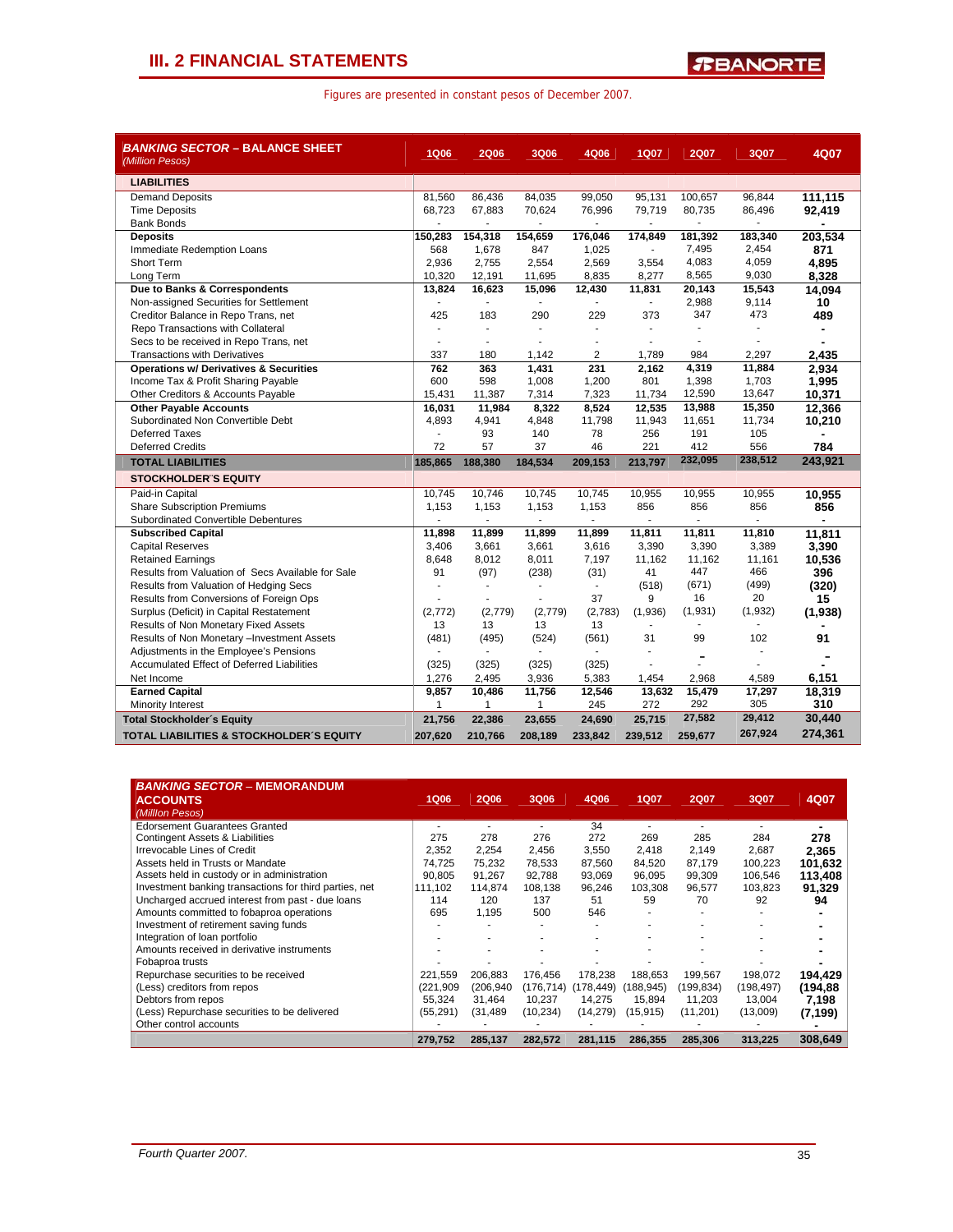## **BANORTE USA**

| <i>BANORTE USA –</i> INCOME STATEMENT<br>(Million Pesos)      | <b>1Q07</b>    | <b>2Q07</b>    | 3Q07           | 4Q07           | 2007           |
|---------------------------------------------------------------|----------------|----------------|----------------|----------------|----------------|
| Interest Income                                               | 302            | 277            | 296            | 319            | 1,195          |
| <b>Interest Expense</b>                                       | 146            | 140            | 148            | 156            | 591            |
| Loan Fees Charged                                             | ÷              | ÷.             | ÷.             | ä,             | ä,             |
| Fees Paid                                                     | ÷              | ÷.             |                | $\overline{a}$ |                |
| Net Interest Income (NII)                                     | 156            | 137            | 148            | 163            | 604            |
| Monetary Adjustment (Repomo) to margins                       | ÷.             | (1)            | ÷              | (2)            | (3)            |
| <b>NII after Repomo</b>                                       | 156            | 136            | 148            | 161            | 601            |
| Preventive Provisions for Loan Losses                         | 15             | 27             | (20)           | 38             | 61             |
| <b>Loss Sharing Provisions</b>                                |                |                |                |                |                |
| <b>NII Adjusted for Credit Risk</b>                           | 141            | 109            | 168            | 123            | 540            |
| Fund transfers                                                |                |                |                |                |                |
| Account management                                            |                |                |                |                |                |
| Fiduciary                                                     |                |                |                |                |                |
| Income from Loan Portfolios Acquired                          |                |                |                |                |                |
| <b>Electronic Banking Services</b><br><b>Credit Card Fees</b> |                |                |                |                |                |
| Fees Charged to IPAB                                          |                |                |                |                |                |
| Other fees                                                    | 24             | 25             | 25             | 27             | 101            |
| Fees Charged on Services,                                     | 24             | 25             | 25             | 27             | 101            |
| <b>Fund transfers</b>                                         | $\overline{a}$ | ÷              |                | ä,             |                |
| Other fees                                                    | ÷,             |                |                |                |                |
| Expenses from Loan Portfolios Acquired                        |                |                |                |                |                |
| <b>Fees Paid on Services</b>                                  | $\overline{a}$ | $\overline{a}$ | $\blacksquare$ | $\blacksquare$ | ÷,             |
| Foreign exchange                                              | J.             | ä,             |                |                |                |
| Securities -Realized gains                                    | ÷,             | ä,             | $\overline{a}$ | ä,             | ÷.             |
| Securities- Unrealized gains                                  | ÷              | ä,             |                |                |                |
| <b>Market Related Income</b>                                  | $\blacksquare$ | $\blacksquare$ | $\blacksquare$ | $\blacksquare$ | $\blacksquare$ |
| <b>Total Non Interest Income</b>                              | 24             | 25             | 25             | 27             | 101            |
| <b>Total Operating Income</b>                                 | 165            | 133            | 193            | 150            | 641            |
| Personnel                                                     | 50             | 51             | 53             | 59             | 213            |
| <b>Professional Fees Paid</b>                                 | 6              | $\overline{7}$ | $\overline{7}$ | 8              | 29             |
| Administrative and Promotional Expenses                       | 50             | 61             | 65             | 74             | 250            |
| Rents, depreciation and amortization                          | 11             | 9              | 9              | 10             | 39             |
| Taxes, other than income tax                                  | L.             | L.             | L.             | $\overline{a}$ | $\overline{a}$ |
| Contributions to IPAB                                         | ÷,             |                |                |                |                |
| <b>Non-Interest Expense</b>                                   | 117            | 128            | 135            | 151            | 531            |
| <b>Operating Income</b><br><b>Other Revenues</b>              | 48<br>28       | 5<br>41        | 58<br>40       | (1)<br>48      | 110<br>157     |
| Foreign exchange                                              | ٠              |                |                | ÷              | ٠              |
| Recoveries                                                    | 1              | $\mathbf{1}$   | $\mathbf{1}$   | $\mathbf{1}$   | 5              |
| Repomo-other revenues                                         |                |                |                |                |                |
| Non Operating Income                                          | 29             | 42             | 41             | 49             | 162            |
| Other Expenses                                                | ä,             |                |                | $\overline{a}$ |                |
| Changes in Foreign Exchange Valuation                         | ä,             | ÷.             | ÷.             |                | ÷.             |
| Repomo-other expenses (creditor balance)                      | L.             | (3)            |                | (3)            | (6)            |
| <b>Non Operating Expense</b>                                  | $\overline{a}$ | (3)            | $\overline{a}$ | (3)            | (6)            |
| Non Operating Income (Expense), net                           | 29             | 39             | 41             | 46             | 156            |
| Pre-tax Income                                                | 77             | 44             | 99             | 45             | 266            |
| Income Tax                                                    | (26)           | (15)           | (33)           | (16)           | (90)           |
| Profit sharing                                                |                |                |                |                |                |
| Tax on Assets                                                 |                |                |                |                | L,             |
| Deferred Income Tax and Profit sharing                        |                |                |                |                |                |
|                                                               | (26)           | (15)           | (33)           | (16)           | (90)           |
| Net Income before subsidiaries                                | 51             | 30             | 66             | 29             | 176            |
| Subsidiaries' net income                                      |                |                |                |                |                |
| Net Income from continuos operations                          | 51             | 30             | 66             | 29             | 176            |
| Extraodinary items, net                                       |                |                |                |                |                |
| Minority Interest                                             | (18)           | (21)           | (13)           | (12)           | (64)           |
| <b>TOTAL NET INCOME</b>                                       | 33             | 9              | 53             | 17             | 112            |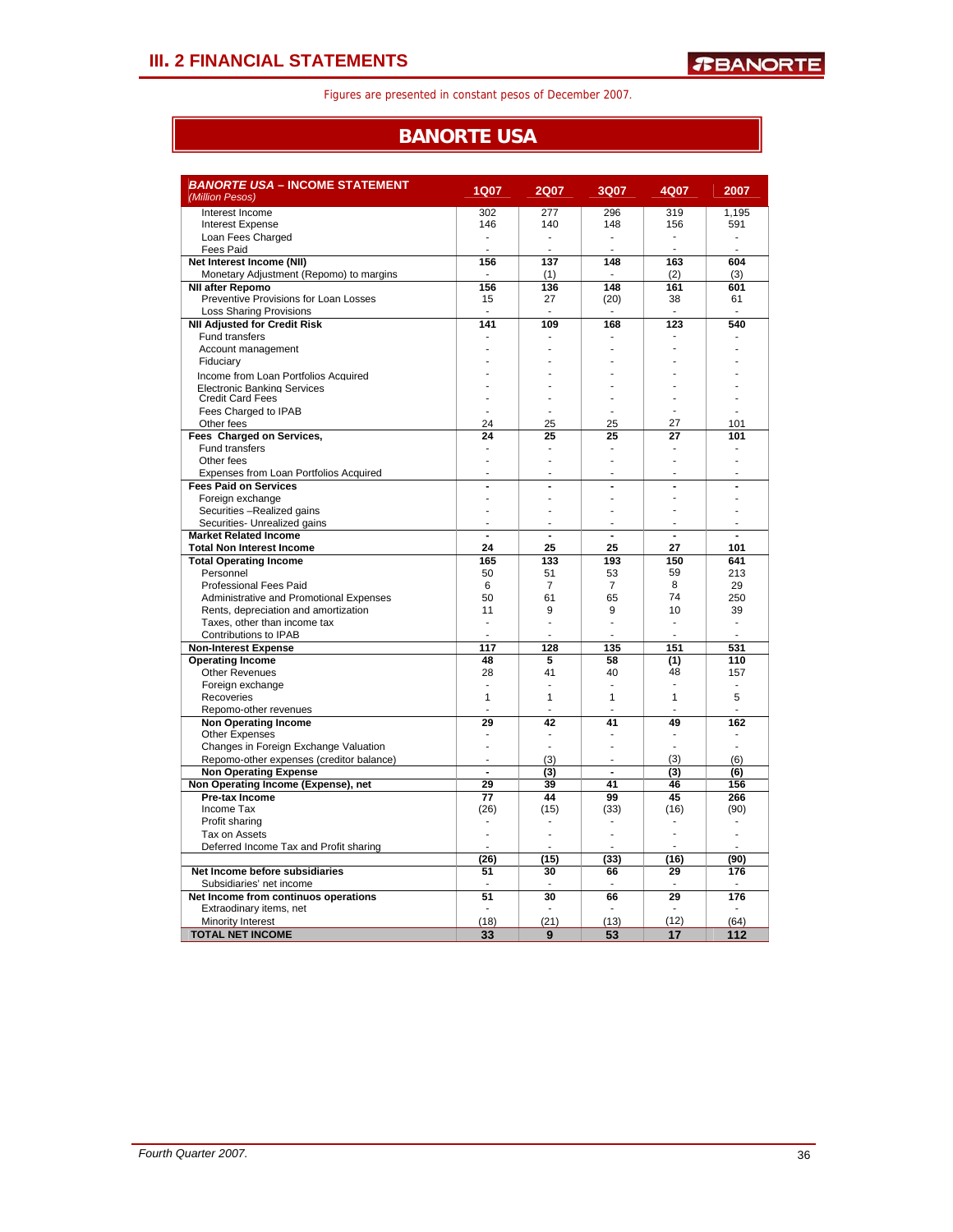| <b>BANORTE USA – BALANCE SHEET</b><br>(Million Pesos) | 1Q07           | <b>2Q07</b>    | <b>3Q07</b> | 4Q07   |
|-------------------------------------------------------|----------------|----------------|-------------|--------|
| <b>ASSETS</b>                                         |                |                |             |        |
| <b>Cash and due from Banks</b>                        | 1,503          | 407            | 283         | 570    |
| Negotiable Instruments                                |                |                |             |        |
| Securities available for sale                         | 4,091          | 3,976          | 4,663       | 4,635  |
| Securities held to maturity                           | 11             | 11             | 10          | 11     |
| <b>Investment in Securities</b>                       | 4,103          | 3,988          | 4,673       | 4,646  |
| Non-assigned securities pending Settlement            |                |                |             |        |
| Debtor Balance in Repo Trans, net                     |                |                |             |        |
| Repo Transactions with Collateral                     |                |                |             |        |
| Secs to be received in Repo Trans, net                |                |                |             |        |
| Transactions with derivatives                         |                | $\overline{a}$ |             |        |
| <b>Operations w/ Derivatives &amp; Securities</b>     |                |                |             |        |
| <b>Commercial Loans</b>                               | 8,947          | 9,528          | 9.617       | 8,909  |
| Financial Intermediaries' Loans                       |                |                |             |        |
| <b>Consumer Loans</b>                                 | 157            | 159            | 171         | 175    |
| Mortgage Loans                                        | 725            | 724            | 795         | 1,691  |
| <b>Goverment Entities' Loans</b>                      |                |                |             |        |
| <b>IPAB Loans</b>                                     |                |                |             |        |
| <b>Fiduciary Collection Rights</b>                    |                |                |             |        |
| <b>Performing Loans</b>                               | 9,828          | 10,410         | 10,582      | 10,776 |
| Commercial PDL's                                      | 73             | 50             | 40          | 66     |
| Financial Intermediaries' PDL's                       |                |                |             |        |
| Consumer PDL's                                        | 1              |                |             |        |
| Mortgage PDL's                                        | 5              | 10             | 6           | 16     |
| <b>Goverment Entities PDL's</b>                       |                |                |             |        |
| <b>Past Due Loans</b>                                 | 79             | 60             | 46          | 83     |
| <b>Gross Loan Portfolio</b>                           | 9,908          | 10,470         | 10,628      | 10,858 |
| Preventive loan loss reserves                         | 192            | 215            | 125         | 131    |
| <b>Net Loan Portfolio</b>                             | 9,717          | 10,255         | 10,504      | 10,727 |
| <b>Credit Assets Portfolio</b>                        |                |                |             |        |
| Sundry debtors and other accs rec,net                 |                | 14             | 7           |        |
| Foreclosed assets, net                                | 20             | 15             | 17          | 25     |
| Real Estate, Furniture & Equipment, net               | 569            | 570            | 585         | 585    |
| Investments in subsidiaries                           | $\overline{7}$ | $\overline{7}$ | 7           | 7      |
| Deferred taxes, net                                   |                |                |             |        |
| Risk Coverage for Mortgage                            |                |                |             |        |
| GoodWill                                              | 2,642          | 3,254          | 2,582       | 2,575  |
| Intangible                                            | 156            | 159            | 148         | 139    |
| <b>Otros Assets</b>                                   | 445            | 416            | 433         | 565    |
| <b>Other Assets</b>                                   | 3,243          | 3,829          | 3,164       | 3,278  |
| <b>TOTAL ASSETS</b>                                   | 19,161         | 18,478         | 19,241      | 19,838 |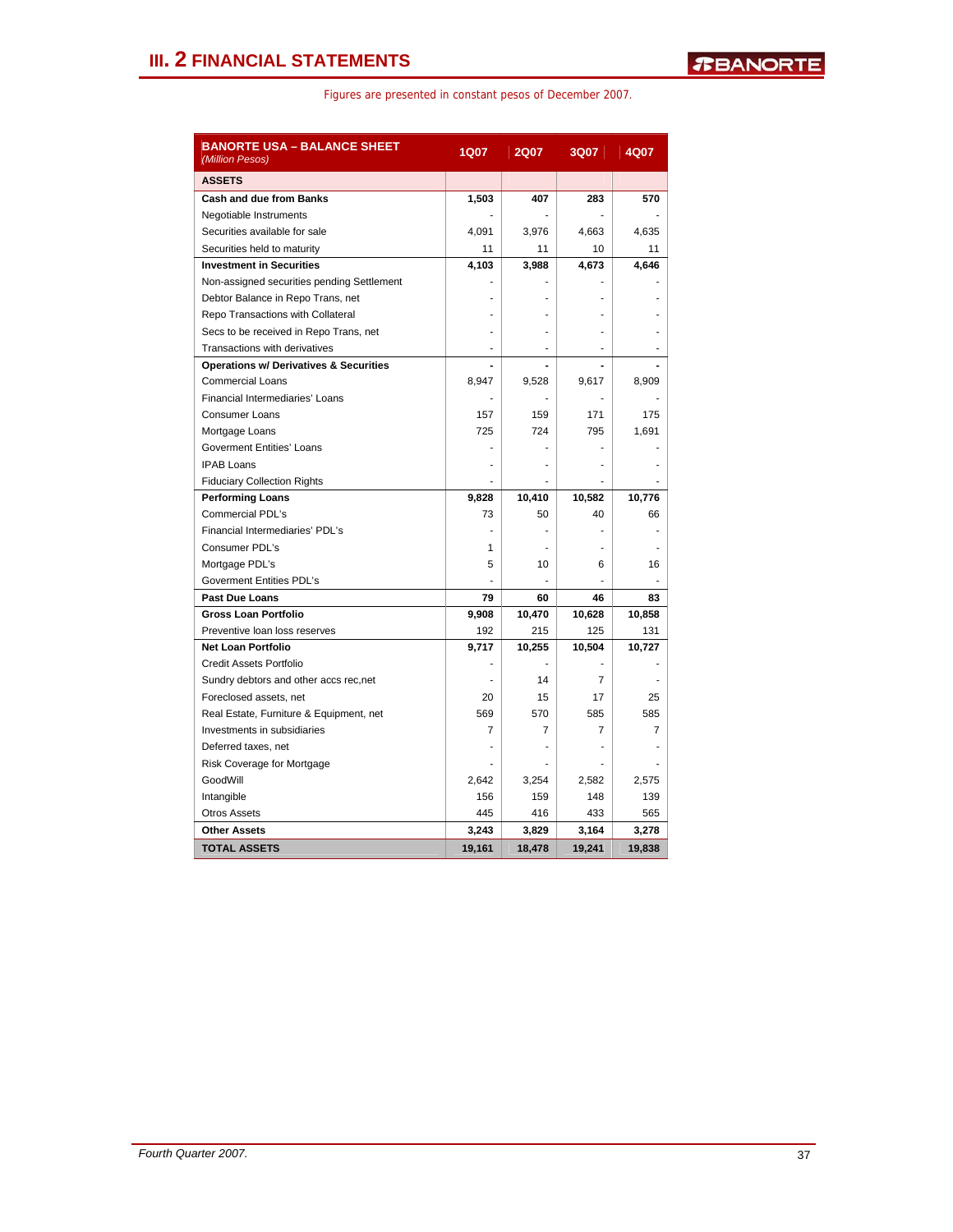| <b>BANORTE USA - BALANCE SHEET</b><br>(Million Pesos) | <b>1Q07</b>     | <b>2Q07</b>     | 3Q07       | 4Q07            |
|-------------------------------------------------------|-----------------|-----------------|------------|-----------------|
| <b>LIABILITIES</b>                                    |                 |                 |            |                 |
| <b>Demand Deposits</b>                                | 8,222           | 7,645           | 6,901      | 7,741           |
| <b>Time Deposits</b>                                  | 6,816           | 6,585           | 7,172      | 7,577           |
| <b>Bank Bonds</b>                                     |                 |                 |            |                 |
| <b>Deposits</b>                                       | 15,039          | 14,229          | 14,074     | 15,318          |
| Immediate Redemption Loans                            |                 |                 |            |                 |
| Short term                                            |                 | 111             | 60         |                 |
| Long term                                             | 88              | 85              | 916        | 264             |
| Due to banks and correspondents                       | 88              | 195             | 976        | 264             |
| Non-assigned securities pending settlement            |                 |                 |            |                 |
| Cerditor Balance in Repo Trans, net                   |                 |                 |            |                 |
| Repo transactions with collateral                     |                 |                 |            |                 |
| Securities to be received in Repo Trans, net          |                 |                 |            |                 |
| Transactions with derivatives, net                    |                 |                 |            |                 |
| <b>Operations w/ Derivatives &amp; Securities</b>     |                 | $\overline{a}$  | ÷          |                 |
| Income Tax & Profit Sharing Payable                   | 33              |                 |            |                 |
| Other creditors & accounts payable                    | 220             | 122             | 117        | 135             |
| Other payable accounts                                | 252             | 122             | 117        | 135             |
| Subordinated non Convertible Debenture                | 233             | 230             | 229        | 225             |
| Deferred Taxes                                        | 31              | $\overline{7}$  | 17         | 19              |
| Deferred credits                                      |                 | 19              | 24         | 30              |
| <b>TOTAL LIABILITIES</b>                              | 15,645          | 14,803          | 15,438     | 15,991          |
| <b>STOCKHOLDER'S EQUITY</b>                           |                 |                 |            |                 |
| Paid-in Capital                                       | 3,131           | 3,350           | 3,331      | 3,344           |
| Share subscription premiums                           |                 |                 |            |                 |
| Subordinated Convertible Debentures                   |                 |                 |            |                 |
| <b>Subscribed Capital</b>                             | 3,133           | 3,350           | 3,331      | 3,344           |
| <b>Capital Reserves</b>                               |                 |                 |            |                 |
| <b>Retained Earnings</b>                              | 10              | 10              | 10         | 11              |
| Results from Valuation of Secs Available for Sale     | 22              | $\overline{c}$  | 40         | 57              |
| Results from Conversions of Foreign Ops               | 50              | (25)            | 20         | 15              |
| Surplus (Deficit) in capital restatement              |                 |                 |            |                 |
| Results of Non Monetary fixed assets                  |                 |                 |            |                 |
| Results on non monetary - investment assets           |                 |                 |            |                 |
| Adjustment in employees' pensions                     |                 |                 |            |                 |
| Accumulated effect of Deferred Liabilities            |                 |                 |            |                 |
| Net Income                                            | 34              | 44              | 97         | 112             |
| <b>Earned Capital</b>                                 | 117<br>266      | 30              | 168<br>304 | 194<br>309      |
| <b>Minority Holdings</b>                              |                 | 296             | 3,803      |                 |
| <b>Total Stockholder's Equity</b>                     | 3,517<br>19,161 | 3,674<br>18,478 | 19,241     | 3,847<br>19,838 |
| <b>TOTAL LIABILITIES &amp; STOCKHOLDER'S CAPITAL</b>  |                 |                 |            |                 |

| <b>BANORTE USA - MEMORANDUM ACCOUNTS</b><br>(Million Pesos) | 1Q07 | <b>2Q07</b> | 3Q07 | 4Q07 |
|-------------------------------------------------------------|------|-------------|------|------|
| Endorsement quarantees granted                              |      |             |      |      |
| Other contingent obligations                                |      |             |      |      |
| Irrevocable lines of credit                                 |      |             |      |      |
| Credit commitments                                          | 18   | 21          | 14   | 14   |
| Assets held in trusts or mandate                            |      |             |      |      |
| Assets held in custody or in administration                 |      |             |      |      |
| Investment banking transactions for third parties, net      |      |             |      |      |
| Amounts committed to fobaproa operations                    |      |             |      |      |
| Investment of retirement saving funds                       |      |             |      |      |
| Integration of loan portfolio                               |      |             |      |      |
| Amounts received in derivative instruments                  |      |             |      |      |
| Fobaproa trusts                                             |      |             |      |      |
| Repurchase securities to be received                        |      |             |      |      |
| (Less) creditors from repos                                 |      |             |      |      |
| Debitors from repos                                         |      |             |      |      |
| (Less) Repurchase securities to be delivered                |      |             |      |      |
| Other control accounts                                      |      |             |      |      |
| Endorsement quarantees granted                              | 18   | 21          | 14   | 14   |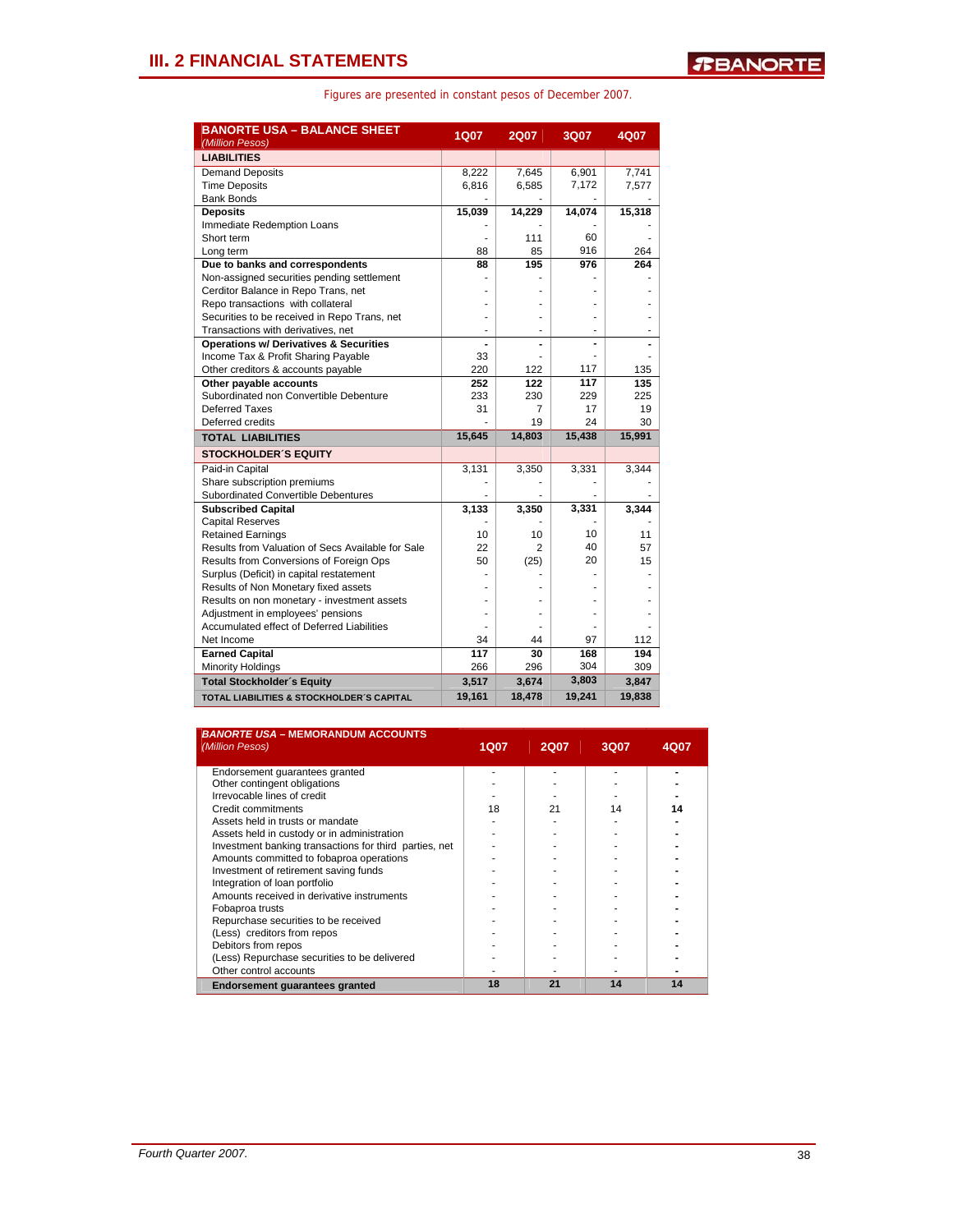## **ACCOUNTING CHANGES AND REGULATIONS**

### • **General guidelines applicable to the financial information of holding companies of financial institutions subject to supervision by the National Banking and Securities Commission (CNBV.)**

On April 27, 2005, the CNBV issued general provisions applicable to the financial information of the controlling companies of financial groups in order to homologate the information that financial groups issue to the public for the analysis of their solvency and economic stability. This is done in order to facilitate savings and investment<br>decision-making. GFNorte's Financial Statements can be found in our website at decision-making. GFNorte's Financial Statements can be found in our website at www.banorte.com/informacion\_financiera

## • **Provisions for implementation of the new Basel Capital Agreement.**

On October 3th, 2005, the CNBV published the agreement signed by financial authorities and the Mexican Banker's Association in order to implement the new capital guidelines that contain the standards and principles known as Basel II that will enable the bank's capital to reflect with greater precision the credit, market and operational risks.

### • **New rules for banking institutions' capital requirements.**

On December 28, 2005, Secretaria de Hacienda y Credito Publico (SHCP), issued new regulations for capital requirements, establishing a greater number of of bands and higher capital requirements. These new regulations came into effect on January, 2006.

## • **Changes to accounting criteria.**

In September 2006, the CNBV issued changes to accounting standards in order to to make them consistent with reporting standards established both in Mexico and internationally. This will facilitate comparisons of the information that banking institutions disclose to the authorities, the public and the markets in general. Such changes became effective as of January 1, 2007.

The most relevant changes are listed below:

- Companies that are not part of the financial system are included for financial statement consolidation.

- Repossessed assets will be revalued with the adjustment of the UDI (CPI unit of account); previously they generated a monetary expense in Repomo since they were considered a monetary asset.

- The fees charged for new loans will be deferred over the life of the loan in the income statement instead of being fully reflected at the time they are originated.

- The loan loss reserves in excess of the amount required by the classification method will be credited against the P&L results of the following quarterly risk rating.

- The recoveries from previously written off loans will be recognized directly in the P&L results.

## • **B-11 Bulletin.**

The income and amortizations from investments in collection rights will be recognized according to according to the rules established in the B-11 critera of the CNBV using one of the three different methods established in this critera for that effect.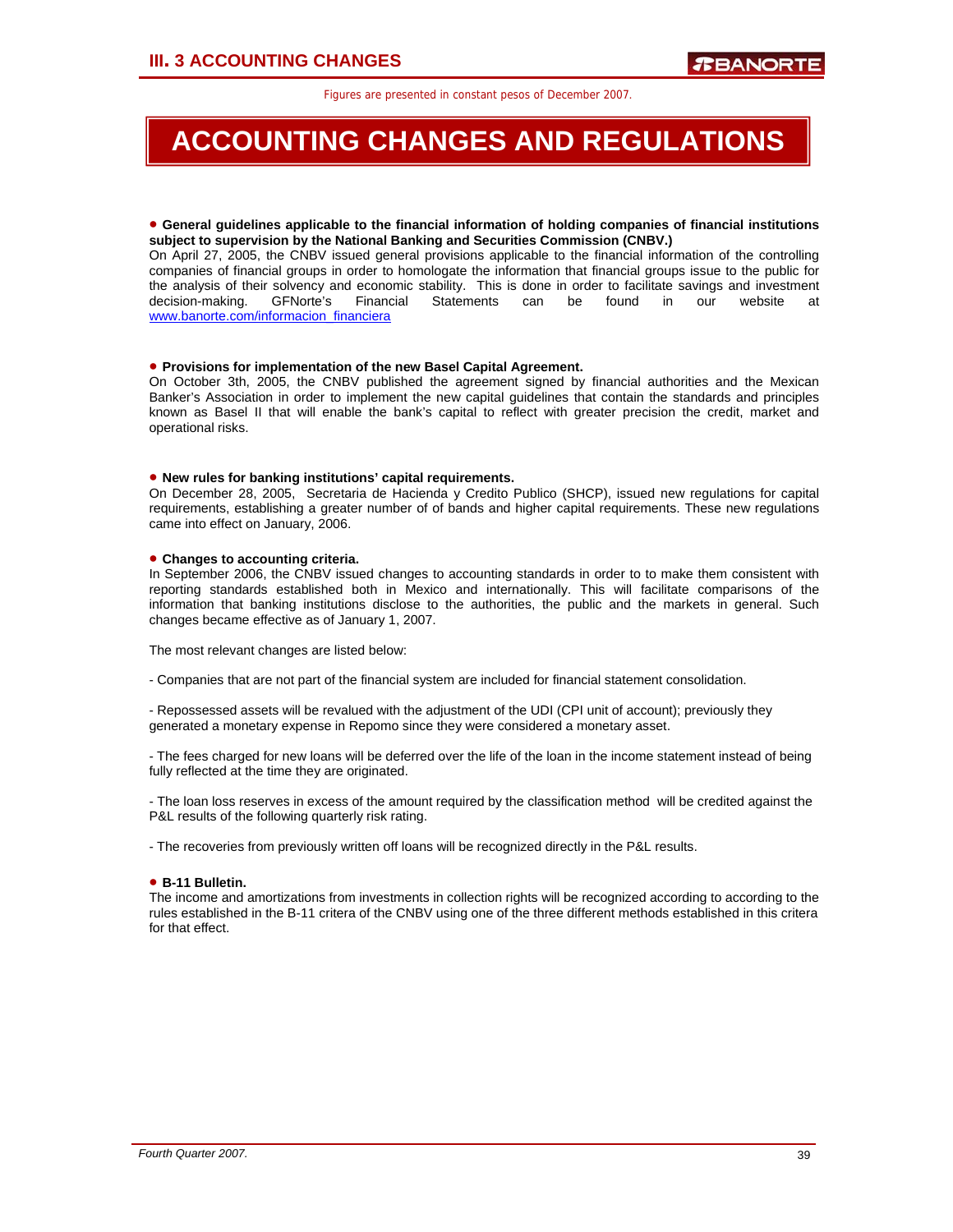## **LOAN PORTFOLIO SALES TO SOLIDA ADMINISTRADORA DE PORTAFOLIOS**

On February, 2003 Banorte sold Ps 1.9 billion (Ps 1.861 billion in Past-due loans & Ps 64 million in Performing loans) of its own portfolio (including interests) to its subsidiary Sólida Administradora de Portafolios, S.A. de C.V. for Ps 378 million. The transaction was done based on August 2002 figures, and therefore the final figure that affected the February balance was Ps 1.856 billion, once the collections made since August 2002 are considered. The pastdue portfolio as well as Ps 1.577 billion in associated loan reserves were cancelled.

As instructed by the CNBV, we show the integration of the loan portfolio sold in 1Q03 by Banorte to its subsidiary Sólida Administradora de Portafolios, S.A. de C.V. The Purpose of this sale was to concentrate the portfolio in this specialized recovery unit as it had been managing the collections of this loans previously. This was a one time operation and is not a recurrent procedure to transfer loans to Sólida.

|                             |        | <b>Local Currency (2)</b> |               |        | Foreign Currency (USD) (3) |               |        | <b>Total</b>  |               |
|-----------------------------|--------|---------------------------|---------------|--------|----------------------------|---------------|--------|---------------|---------------|
| (Millions of Nominal Pesos) | Aug'02 | Sep'07                    | <b>Dec'07</b> | Aug'02 | Sep'07                     | <b>Dec'07</b> | Aug'02 | <b>Sep'07</b> | <b>Dec'07</b> |
| <b>Performing Loans</b>     |        |                           |               |        |                            |               |        |               |               |
| Commercial                  | 5      |                           |               | 5      | ٠                          | ٠             | 10     |               |               |
| Consumer                    |        |                           |               | ۰      | ۰                          | ٠             | ۰      | ۰             | ٠             |
| Mortgage                    | 54     | 75                        | 77            | ۰      | ٠                          | ٠             | 54     | 75            | 77            |
| Total                       | 59     | 75                        | 77            | 5      | ٠                          | ٠             | 64     | 75            | 77            |
| <b>Non Performing Loans</b> |        |                           |               |        |                            |               |        |               |               |
| Commercial                  | 405    | 384                       | 375           | 293    | 127                        | 112           | 698    | 511           | 487           |
| Consumer                    | 81     | 73                        | 73            |        | ۰                          | ۰             | 81     | 73            | 73            |
| Mortgage                    | 1,112  | 478                       | 458           | ۰      | ٠                          | ٠             | 1,112  | 478           | 458           |
| Total                       | 1,598  | 935                       | 906           | 293    | 127                        | 112           | 1,891  | 1,062         | 1,018         |
| <b>TOTAL LOANS</b>          | 1.657  | 1.010                     | 983           | 298    | 127                        | 112           | 1.955  | 1,137         | 1,095         |
| Loan Loss Reserves (1)      |        |                           |               |        |                            |               |        |               |               |
| Commercial                  | 326    | 367                       | 363           | 246    | 122                        | 112           | 572    | 489           | 475           |
| Consumer                    | 77     | 73                        | 73            | ۰      | ۰                          | ٠             | 77     | 73            | 73            |
| Mortgage                    | 669    | 447                       | 433           |        |                            | ٠             | 669    | 447           | 433           |
| Total                       | 1,072  | 887                       | 869           | 246    | 122                        | 112           | 1,318  | 1,009         | 981           |

1) Reserve requirements using the same classification method used for the bank.<br>2) Includes UDIS.<br>3) The dollar portfolio and reserves are re-expressed in pesos.<br>Note 1. - There was a Reserve deficit of Ps 80 million as of

In 4Q07 the Loan portfolio showed changes due to: collections for Ps 15 million, re-structures for Ps 8 million, repossessed assets for Ps 1 millon and Ps 49 million in charge-offs and discounts. In the Loan loss provisions there were charge-offs and discounts for Ps 12 million and repossessed assets for Ps 1 million. There were transfers from performing loans to past due loans for Ps 4 million and transfers from past due loans to performing loans for Ps 9 million.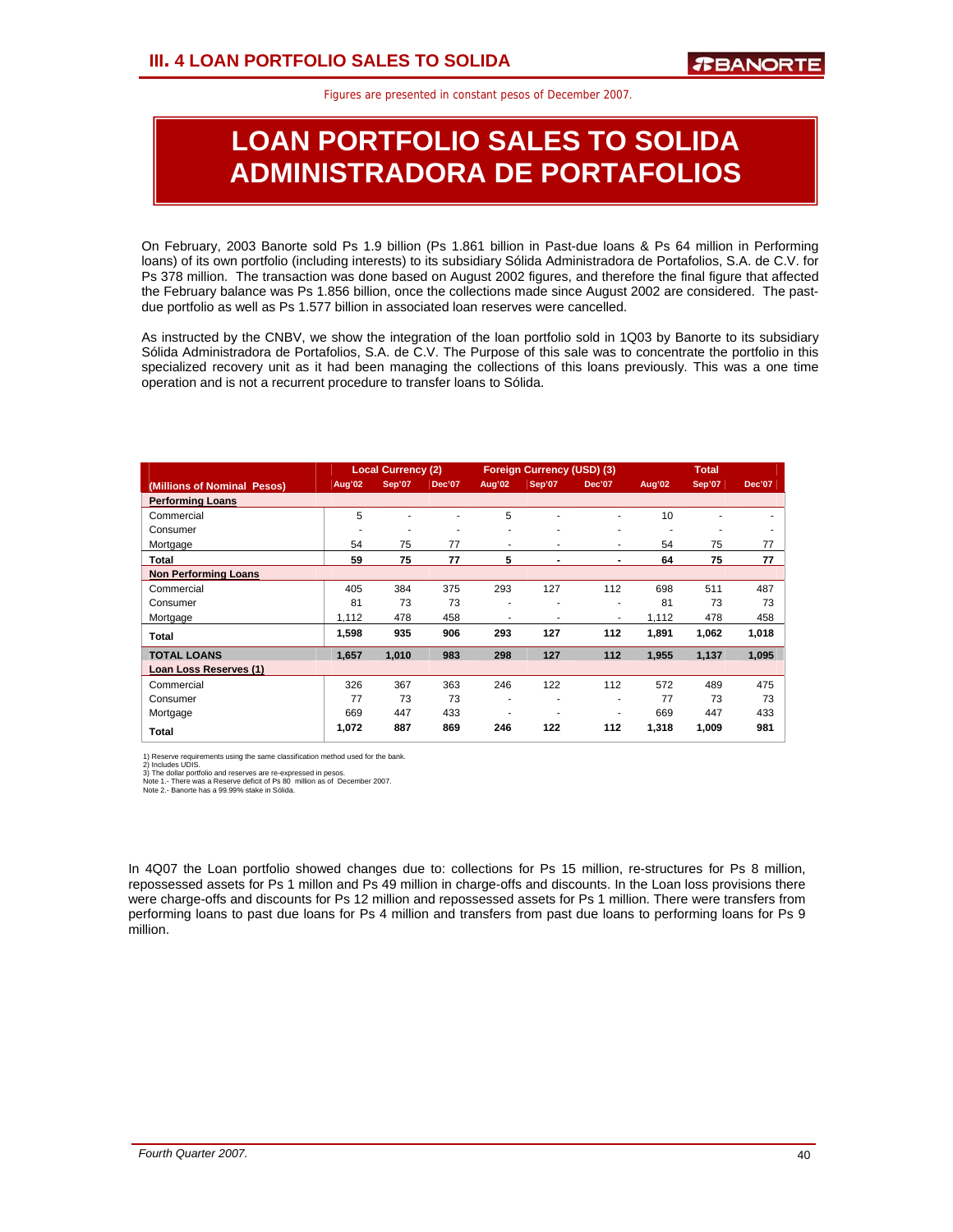## **III. 4 LOAN PORTFOLIO SALES TO SOLIDA**

|                             | Local Currency (1) |         |        | Foreign Currency (USD)(2) |         | <b>Total</b> |
|-----------------------------|--------------------|---------|--------|---------------------------|---------|--------------|
| (Millions of Nominal Pesos) | Sep'07             | Dec'07  | Sep'07 | Dec'07                    | Sep'07  | Dec'07       |
| <b>Performing Loans</b>     |                    |         |        |                           |         |              |
| Commercial                  | 86,218             | 99,311  | 13,961 | 15,281                    | 100,179 | 114,592      |
| Consumer                    | 25,220             | 27,045  |        | $\overline{a}$            | 25,220  | 27,045       |
| Mortgage                    | 32,996             | 35,602  |        |                           | 32,996  | 35,602       |
| Fobaproa / IPAB             |                    |         |        |                           |         |              |
| <b>Performing Loans</b>     | 144,434            | 161,958 | 13,961 | 15,281                    | 158,395 | 177,239      |
|                             |                    |         |        |                           |         |              |
| <b>Non Performing Loans</b> |                    |         |        |                           |         |              |
| Commercial                  | 1,048              | 1,060   | 168    | 138                       | 1,216   | 1,198        |
| Consumer                    | 1,071              | 1,182   |        |                           | 1,071   | 1,182        |
| Mortgage                    | 1,298              | 1,299   | ٠      | ä,                        | 1,298   | 1,299        |
| <b>Non Performing Loans</b> | 3,417              | 3,541   | 168    | 138                       | 3,585   | 3,679        |
|                             |                    |         |        |                           |         |              |
| <b>TOTAL LOANS</b>          | 147,851            | 165,499 | 14,129 | 15,419                    | 161,980 | 180,918      |
|                             |                    |         |        |                           |         |              |
| <b>Loan Loss Reserves</b>   | 3,977              | 4,319   | 264    | 238                       | 4,241   | 4,557        |
| <b>Net Loan Portfolio</b>   | 143,874            | 161,180 | 13,865 | 15,181                    | 157,739 | 176,361      |
| <b>Loan Loss Reserves</b>   |                    |         |        |                           | 118.30% | 123.87%      |
| % Past Due Loans            |                    |         |        |                           | 2.21%   | 2.03%        |

Figures are presented in constant pesos of December 2007.

1) Includes UDIS. 2) The dollar portfolio and reserves are re-expressed in pesos.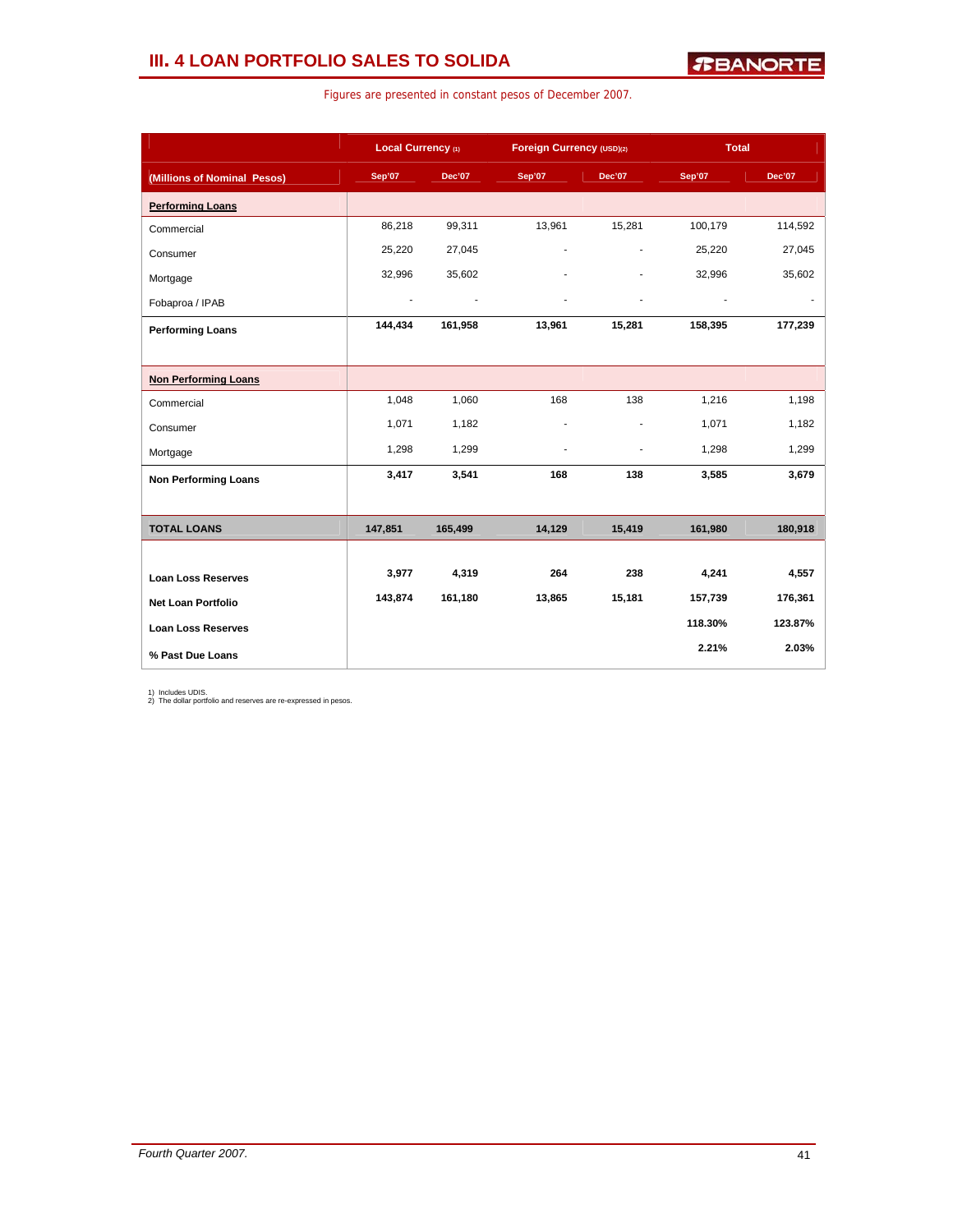## **NOTES TO FINANCIAL STATEMENTS**

## **FINANCIAL INSTRUMENTS AND VALUATION EFFECTS 4Q07**

| (Million Pesos)                     |                             |                 |                                         |                     |
|-------------------------------------|-----------------------------|-----------------|-----------------------------------------|---------------------|
| <b>NEGOTIABLE INSTRUMENTS</b>       | <b>BOOK</b><br><b>VALUE</b> | <b>INTEREST</b> | <b>UNREALIZED</b><br><b>GAIN (LOSS)</b> | <b>MARKET VALUE</b> |
| <b>Goverment Securities</b>         | 617                         | $\overline{2}$  | (1)                                     | 617                 |
| <b>Banking Securities</b>           | 5,399                       | 13              | (5)                                     | 5,407               |
| Private                             | 216                         | 4               | 23                                      | 243                 |
| <b>Bank Paper</b>                   |                             |                 |                                         |                     |
| <b>Treasury Bonds</b>               |                             |                 |                                         |                     |
| <b>PEMEX</b>                        |                             |                 |                                         |                     |
| <b>UMS</b>                          |                             |                 |                                         |                     |
| <b>Commercial Paper</b>             | 1,228                       |                 | (1)                                     | 1,228               |
| Shares listed in the SIC            | 1                           |                 |                                         | $\mathbf{1}$        |
| Guarantee (collateral) for futures  | 4                           |                 |                                         | 4                   |
| <b>Mutual Funds</b>                 | 11                          |                 |                                         | 11                  |
| <b>Subordinated Securities</b>      | 236                         |                 | 5                                       | 242                 |
| Total                               | 7,713                       | 18              | 22                                      | 7,754               |
| <b>SECURITIES HELD FOR SALE</b>     |                             |                 |                                         |                     |
| <b>Goverment Securities</b>         | 4,643                       | 24              | (32)                                    | 4,635               |
| Mexican Government Securities (UMS) | 1,309                       | 34              | 17                                      | 1,361               |
| <b>Treasury Bonds</b>               |                             |                 | ä,                                      |                     |
| Public company bonds                | 19                          |                 | 52                                      | 71                  |
| <b>Bonds</b>                        | 273                         | 3               | 10                                      | 286                 |
| Eurobonds                           | 380                         | 9               | (3)                                     | 386                 |
| <b>Bank Paper</b>                   |                             |                 |                                         |                     |
| Structured notes                    |                             |                 |                                         |                     |
| <b>PEMEX</b>                        | 3,817                       | 54              | 10                                      | 3,881               |
| Subordinated securities             | 21                          |                 | 309                                     | 329                 |
| Swaps for hedging purposes          |                             |                 |                                         |                     |
| <b>Total</b>                        | 10,462                      | 123             | 363                                     | 10,948              |
| <b>SECURITIES HELD TO MATURITY</b>  |                             |                 |                                         |                     |
| <b>Special Cetes</b>                | 644                         | $\overline{7}$  |                                         | 651                 |
| Securities affected as collateral   |                             |                 |                                         |                     |
| <b>Fiduciary Rights</b>             | 34                          |                 | (26)                                    | 8                   |
| <b>Bonds</b>                        |                             |                 |                                         |                     |
| Mexican Government Securities (UMS) |                             |                 |                                         |                     |
| Government securities               | 10                          |                 |                                         | 11                  |
| PEMEX (USD)                         |                             |                 |                                         |                     |
| <b>Strip Bonds</b>                  | 13                          |                 |                                         | 13                  |
| Subordinated securities             | 76                          | ٠               |                                         | 76                  |
| <b>Total</b>                        | 778                         | $\overline{7}$  | (26)                                    | 760                 |
| <b>TOTAL</b>                        | 18,953                      | 148             | 359                                     | 19,462              |

## **SECURITIES ASSIGNED FOR SETTLEMENT 4Q07**

| <b>BOOK</b><br><b>VALUE</b> | <b>INTEREST</b> | <b>UNREALIZED</b><br><b>GAIN (LOSS)</b> | <b>MARKET VALUE</b> |
|-----------------------------|-----------------|-----------------------------------------|---------------------|
| 19                          | 8               | (17)                                    | 10                  |
|                             |                 |                                         |                     |
|                             |                 |                                         |                     |
|                             |                 |                                         |                     |
|                             |                 |                                         |                     |
|                             |                 |                                         |                     |
|                             |                 |                                         |                     |
|                             |                 |                                         |                     |
|                             |                 |                                         |                     |
|                             |                 |                                         |                     |
|                             |                 |                                         |                     |
| 19                          |                 | (17)                                    | 10                  |
|                             |                 |                                         |                     |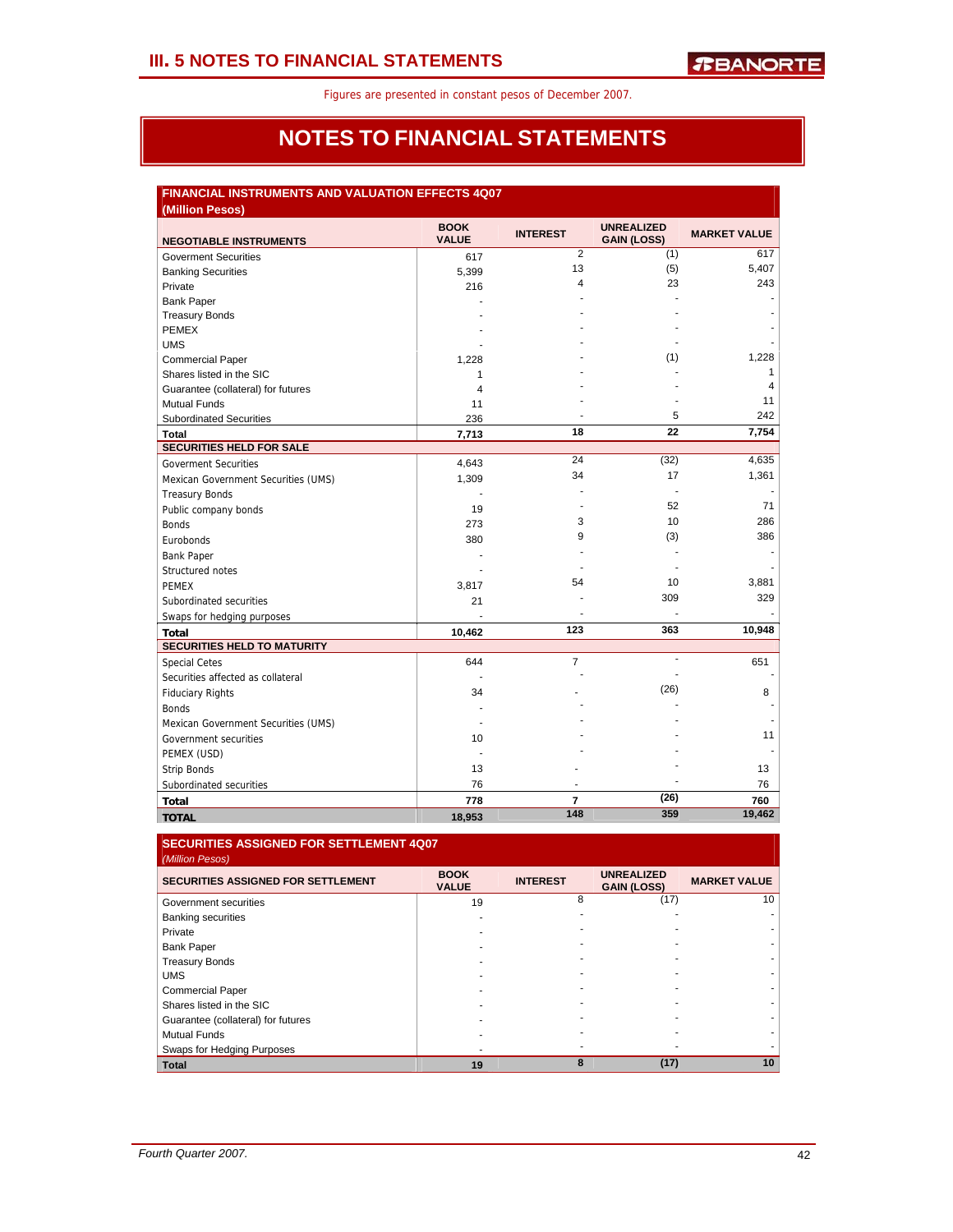## **III. 5 NOTES TO FINANCIAL STATEMENTS**

*T***BANORTE** 

| <b>REPURCHASE AGREEMENT OPERATIONS 4Q07</b><br>(Million Pesos) |                                                                |                                             |                                  |                                          |                                    |  |  |  |  |  |
|----------------------------------------------------------------|----------------------------------------------------------------|---------------------------------------------|----------------------------------|------------------------------------------|------------------------------------|--|--|--|--|--|
| <b>FINANCIAL STATEMENT</b>                                     |                                                                |                                             |                                  |                                          |                                    |  |  |  |  |  |
| <b>SALES</b>                                                   | <b>MARKET VALUE</b>                                            |                                             |                                  | <b>INDIVIDUAL</b><br><b>COMPENSATION</b> |                                    |  |  |  |  |  |
|                                                                | <b>RECEIVABLES ON</b><br><b>REPURCHASE</b><br><b>AGREEMENT</b> | <b>SECURITIES TO</b><br><b>BE DELIVERED</b> | <b>GLOBAL</b><br><b>POSITION</b> | <b>ASSET</b><br><b>BALANCE</b>           | <b>LIABILITY</b><br><b>BALANCE</b> |  |  |  |  |  |
| <b>Goverment Securities</b>                                    | 183.055                                                        | 183,494                                     | (439)                            | 25                                       | 464                                |  |  |  |  |  |
| <b>Banking Securities</b>                                      | 17.251                                                         | 17,262                                      | (10)                             | 3                                        | 13                                 |  |  |  |  |  |
| <b>Private Securities</b>                                      | 15,926                                                         | 15,952                                      | (26)                             | 5                                        | 31                                 |  |  |  |  |  |
| <b>Total</b>                                                   | 216.233                                                        | 216,708                                     | (475)                            | 33                                       | 508                                |  |  |  |  |  |

|                             |                                                                |                                             |                                  |                                | <b>FINANCIAL STATEMENT</b>               |
|-----------------------------|----------------------------------------------------------------|---------------------------------------------|----------------------------------|--------------------------------|------------------------------------------|
| <b>PURCHASES</b>            | <b>MARKET VALUE</b>                                            |                                             |                                  |                                | <b>INDIVIDUAL</b><br><b>COMPENSATION</b> |
|                             | <b>RECEIVABLES ON</b><br><b>REPURCHASE</b><br><b>AGREEMENT</b> | <b>SECURITIES TO</b><br><b>BE DELIVERED</b> | <b>GLOBAL</b><br><b>POSITION</b> | <b>ASSET</b><br><b>BALANCE</b> | <b>LIABILITY</b><br><b>BALANCE</b>       |
| <b>Goverment Securities</b> | 17,832                                                         | 17,812                                      | (20)                             | 25                             | 5                                        |
| <b>Banking Securities</b>   | 3.020                                                          | 3,020                                       | <b>.</b>                         |                                |                                          |
| <b>Private Securities</b>   | 651                                                            | 652                                         |                                  |                                |                                          |
| <b>Total</b>                | 21,503                                                         | 21,484                                      | (19)                             | 25                             | 6                                        |
|                             |                                                                |                                             |                                  | 58                             | 515                                      |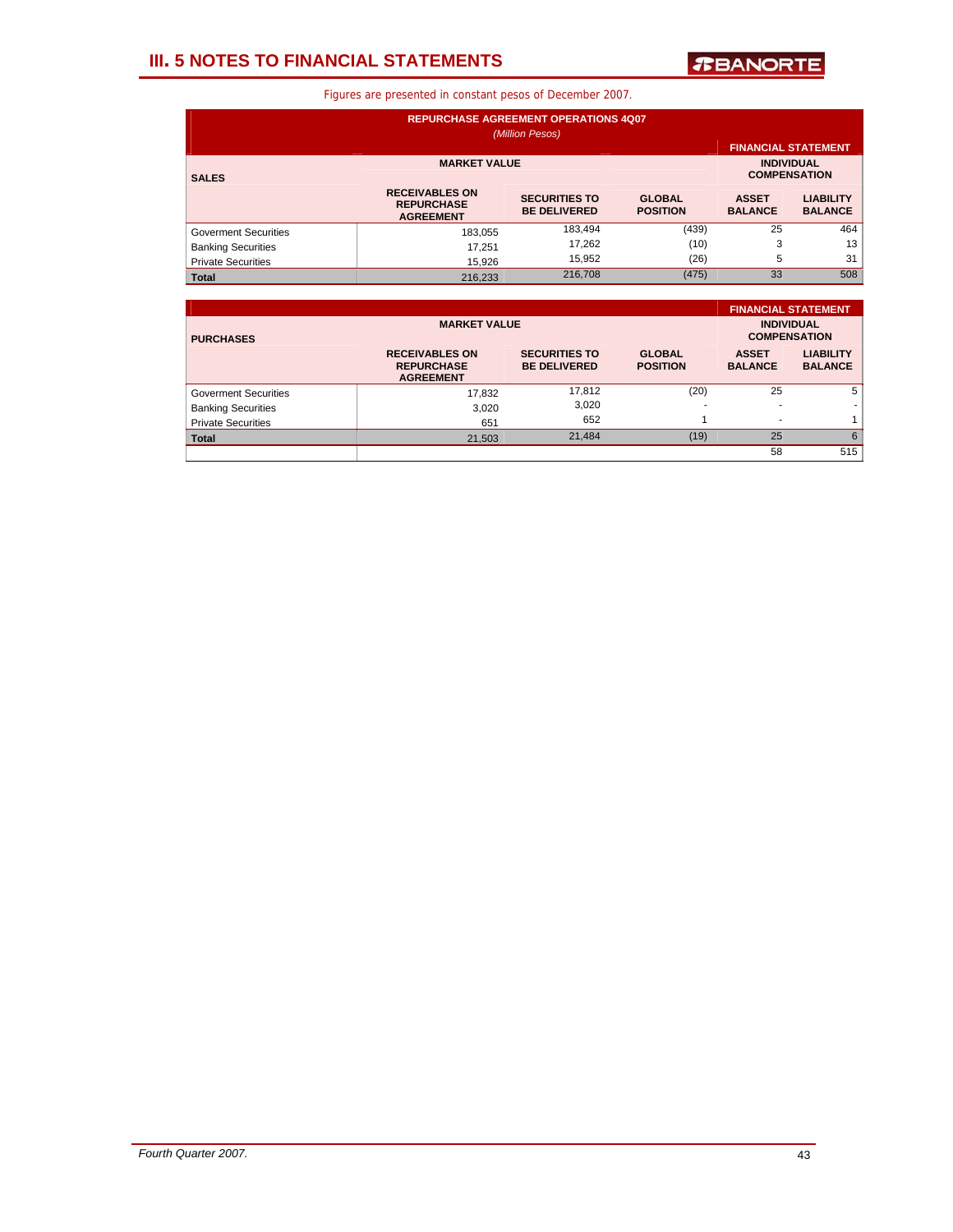| DERIVATIVE FINANCIAL INSTRUMENTS OPERATIONS 4Q07 |                     |                     |                          |                          |                     |  |  |  |  |
|--------------------------------------------------|---------------------|---------------------|--------------------------|--------------------------|---------------------|--|--|--|--|
|                                                  |                     | (Million Pesos)     |                          |                          |                     |  |  |  |  |
| <b>INSTRUMENT</b>                                | <b>TO RECEIVE</b>   |                     | <b>NET</b>               | <b>DEPTO</b><br>R        | <b>CREDITO</b><br>R |  |  |  |  |
|                                                  |                     | <b>TO DELIVER</b>   |                          | <b>BALAN</b><br>CЕ       | <b>BALANC</b><br>Е  |  |  |  |  |
| <b>FUTURES</b>                                   |                     |                     |                          |                          |                     |  |  |  |  |
| Over Inflation (INPC)                            | 10                  | (10)                | $\mathbf{1}$             | $\mathbf{1}$             | L.                  |  |  |  |  |
| <b>FORWARD FX CONTRACTS</b>                      | <b>AGREED PRICE</b> | <b>MARKET VALUE</b> | <b>VALUATION</b>         |                          | $\mathbf{1}$        |  |  |  |  |
| Negotiable                                       |                     |                     |                          |                          |                     |  |  |  |  |
| Purchases                                        | 3,111               | 3,067               | (43)                     |                          |                     |  |  |  |  |
| <b>Sells</b>                                     | 3,126               | 3,165               | 39                       |                          |                     |  |  |  |  |
| Total                                            | 6,237               | 6,233               | (4)                      | 42                       | 47                  |  |  |  |  |
|                                                  |                     |                     |                          |                          | (4)                 |  |  |  |  |
| Hedging                                          |                     |                     |                          |                          |                     |  |  |  |  |
| Purchases                                        |                     |                     |                          |                          |                     |  |  |  |  |
| Sells                                            |                     |                     |                          |                          |                     |  |  |  |  |
| Total                                            |                     |                     |                          |                          |                     |  |  |  |  |
| <b>SWAPS</b>                                     | <b>TO RECEIVE</b>   | <b>TO DELIVER</b>   | <b>NET</b>               |                          |                     |  |  |  |  |
| <b>Cross Currency</b>                            |                     | ä,                  | $\overline{\phantom{a}}$ |                          |                     |  |  |  |  |
| Valuation                                        |                     |                     | ÷.                       |                          |                     |  |  |  |  |
| <b>Total</b>                                     |                     |                     | J.                       |                          |                     |  |  |  |  |
|                                                  |                     |                     |                          |                          |                     |  |  |  |  |
| Negotiable                                       |                     |                     |                          |                          |                     |  |  |  |  |
| Capital                                          | 18,135              | (18, 184)           | (49)                     |                          |                     |  |  |  |  |
| Interest rate                                    | 596                 | (578)               | 17                       |                          |                     |  |  |  |  |
| Valuation                                        | 30,497              | (30, 420)           | 77                       |                          |                     |  |  |  |  |
| Subtotal                                         | 49,227              | (49, 182)           | 45                       | 1,550                    | 1,505<br>45         |  |  |  |  |
| Hedging                                          |                     |                     |                          |                          |                     |  |  |  |  |
| Capital                                          | 12,788              | (12,986)            | (198)                    |                          |                     |  |  |  |  |
| Interest rate                                    | 172                 | (147)               | 24                       |                          |                     |  |  |  |  |
| Valuation                                        | 3,480               | (3,735)             | (255)                    |                          |                     |  |  |  |  |
| Subtotal                                         | 16,440              | (16, 869)           | (429)                    | 415                      | 844                 |  |  |  |  |
|                                                  |                     |                     |                          |                          | (429)               |  |  |  |  |
| <b>OPTIONS</b>                                   | Prima Inicio        | Valuación           | Prima Valuada            |                          |                     |  |  |  |  |
| Negociable-Assets                                |                     | (30)                | (24)                     |                          |                     |  |  |  |  |
| Swaptions<br>Rate Options                        | 6<br>851            | (632)               | 219                      |                          |                     |  |  |  |  |
| Index Options (ipc)                              | $\overline{a}$      |                     | $\blacksquare$           |                          |                     |  |  |  |  |
| Total                                            | 857                 | (662)               | 194                      | 194                      |                     |  |  |  |  |
|                                                  |                     |                     |                          |                          |                     |  |  |  |  |
| <b>Hedging -Assets</b>                           |                     |                     |                          |                          |                     |  |  |  |  |
| Swaptions                                        |                     |                     |                          |                          |                     |  |  |  |  |
| Rate Options                                     | 139                 | (38)                | 100                      |                          |                     |  |  |  |  |
| Index Options (ipc)                              | $\blacksquare$      |                     | $\overline{\phantom{a}}$ |                          |                     |  |  |  |  |
| Total                                            | 139                 | (38)                | 100                      | 100                      |                     |  |  |  |  |
| Negociable-Liability                             |                     |                     |                          |                          |                     |  |  |  |  |
| Swaptions                                        | (12)                | $\overline{2}$      | (11)                     |                          |                     |  |  |  |  |
| <b>FX</b>                                        |                     | ä,                  | $\mathbf{r}$             |                          |                     |  |  |  |  |
| Rate Options                                     | (691)               | 662                 | (29)                     |                          |                     |  |  |  |  |
| Index Options (ipc)                              | $\blacksquare$      | $\Box$              | $\blacksquare$           |                          |                     |  |  |  |  |
| Total                                            | (703)               | 663                 | (40)                     | $\overline{\phantom{a}}$ | 40                  |  |  |  |  |
| Debtor Balance                                   |                     |                     |                          | 2,302                    |                     |  |  |  |  |
| <b>Creditor Balance</b>                          |                     |                     |                          |                          | 2,435               |  |  |  |  |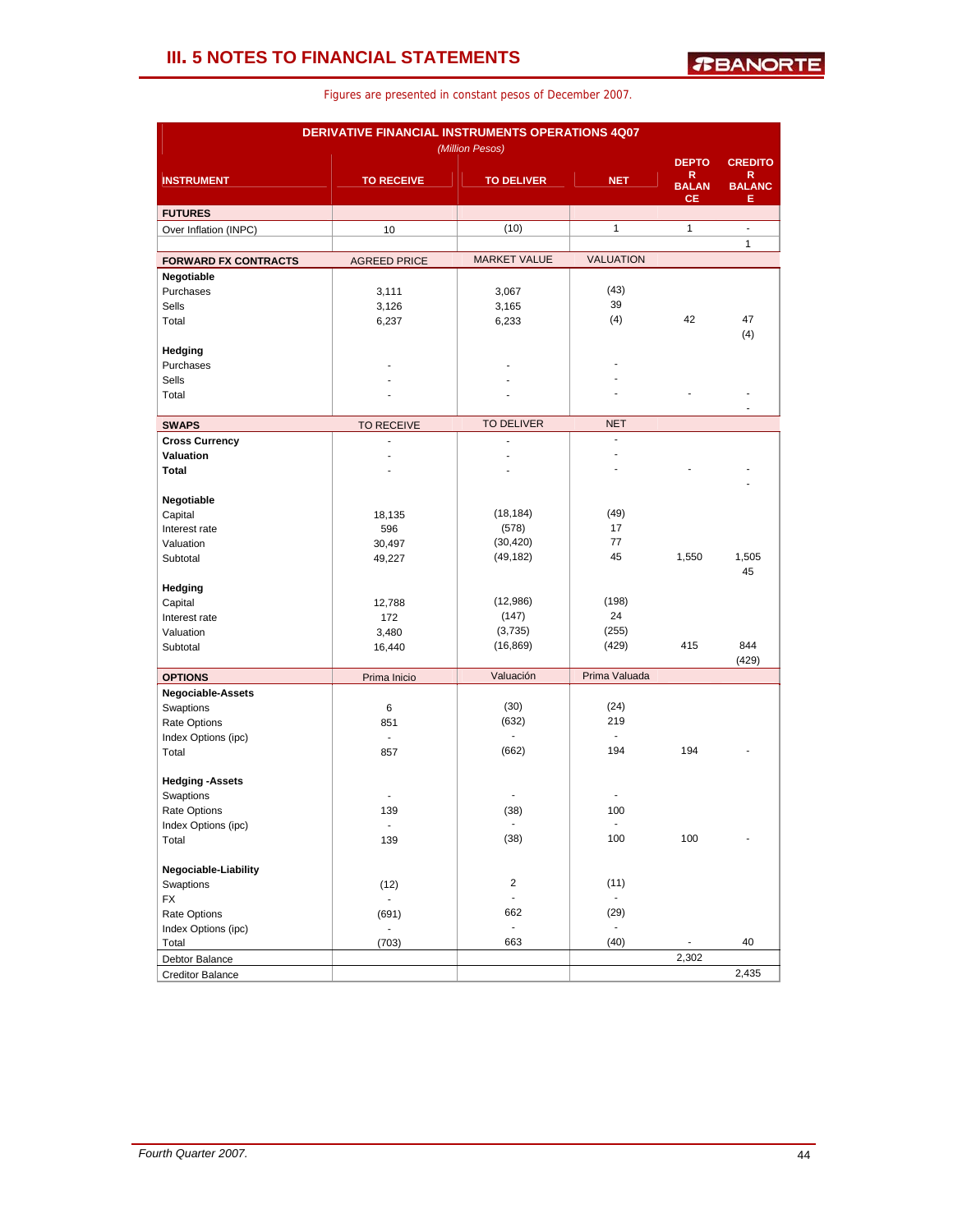| NOTIONAL PRINCIPAL AMOUNT IN DERIVATIVE OPERATIONS 4Q07<br>(Millones de Pesos) |              |                                  |                 |                 |  |  |  |  |
|--------------------------------------------------------------------------------|--------------|----------------------------------|-----------------|-----------------|--|--|--|--|
| <b>PRODUCT</b>                                                                 | <b>KIND</b>  | <b>UNDERLYING</b>                | <b>CURRENCY</b> | <b>POSITION</b> |  |  |  |  |
| <b>FX Forwards</b>                                                             | Purchases    | Exchange Rate<br>(Dollar)        | <b>MXN</b>      | 3,160           |  |  |  |  |
| <b>FX Forwards</b>                                                             | <b>Sales</b> | <b>Exchange Rate</b><br>(Dollar) | <b>MXN</b>      | 3,174           |  |  |  |  |
|                                                                                |              |                                  |                 | 6,334           |  |  |  |  |
| <b>FX Options</b>                                                              | Purchases    | <b>Exchange Rate</b><br>(Dollar) | <b>MXN</b>      |                 |  |  |  |  |
| <b>FX Options</b>                                                              | <b>Sales</b> | <b>Exchange Rate</b><br>(Dollar) | <b>MXN</b>      | 16              |  |  |  |  |
|                                                                                |              |                                  |                 | 16              |  |  |  |  |
| <b>Interest Rate Options</b>                                                   | Purchases    | <b>TIIE</b>                      | <b>MXN</b>      | 1,866,241       |  |  |  |  |
| <b>Interest Rate Options</b>                                                   | <b>Sells</b> | <b>TIIF</b>                      | <b>MXN</b>      | 1,853,120       |  |  |  |  |
|                                                                                |              |                                  |                 | 3,719,361       |  |  |  |  |
| <b>Interest Rate Swaptionse</b>                                                | USLI/IRS     | <b>TIIE</b>                      | <b>MXN</b>      | 3,800           |  |  |  |  |
| <b>Interest Rate Swaptions</b>                                                 | TIIE/IRS     | TIIE                             | <b>MXN</b>      | 3,300<br>7,100  |  |  |  |  |
|                                                                                |              |                                  |                 |                 |  |  |  |  |
| <b>Interest Rate Swaps</b>                                                     | USLI/IRS     | <b>LIBOR</b>                     | <b>MXN</b>      | 680             |  |  |  |  |
| <b>Interest Rate Swaps</b>                                                     | TIIE/IRS     | <b>TIIE</b>                      | <b>MXN</b>      | 116,721         |  |  |  |  |
|                                                                                |              |                                  |                 | 117,401         |  |  |  |  |
| <b>FX Swaps</b>                                                                | CETE-US/CS   | <b>CETE</b>                      | <b>MXN</b>      | 4,694           |  |  |  |  |
| <b>FX Swaps</b>                                                                | TIIE-EU/CS   | <b>TIIE</b>                      | <b>MXN</b>      | 874             |  |  |  |  |
| <b>FX Swaps</b>                                                                | MXP-US/CSF   | <b>FIX/FIX</b>                   | <b>MXN</b>      | 14,125          |  |  |  |  |
| <b>FX Swaps</b>                                                                | TIIE-US/BS   | <b>TIIE/LIBOR</b>                | <b>MXN</b>      | 4,266           |  |  |  |  |
| <b>FX Swaps</b>                                                                | TIIE-US/CS   | <b>TIIE</b>                      | <b>MXN</b>      | 6,957           |  |  |  |  |
|                                                                                |              |                                  |                 | 30,915          |  |  |  |  |
| <b>Futures in MEXDER</b>                                                       | Purchases    | <b>TIIE</b>                      | <b>MXN</b>      |                 |  |  |  |  |
| <b>Futures in MEXDER</b>                                                       | <b>Sales</b> | <b>TIIF</b>                      | <b>MXN</b>      | 880             |  |  |  |  |
|                                                                                |              |                                  |                 | 880             |  |  |  |  |
| <b>Futures in MEXDER</b>                                                       | Purchases    | <b>CETE</b>                      | <b>MXN</b>      | ÷.              |  |  |  |  |
| <b>Futures in MEXDER</b>                                                       | Sales        | <b>CETE</b>                      | <b>MXN</b>      | 100             |  |  |  |  |
|                                                                                |              |                                  |                 | 100             |  |  |  |  |
| <b>Futures in MEXDER</b>                                                       | Purchases    | M10                              | <b>MXN</b>      |                 |  |  |  |  |
| <b>Futures in MEXDER</b>                                                       | Sales        | M10                              | <b>MXN</b>      |                 |  |  |  |  |
|                                                                                |              |                                  |                 | ٠               |  |  |  |  |

| INVESTMENT IN NON GOVERNMENTAL FINANCIAL INSTRUMENTS THAT RESPRESENT MORE THAN 5% $\,$<br><b>NET CAPITAL 4Q07</b> |                              |       |                      |  |  |  |
|-------------------------------------------------------------------------------------------------------------------|------------------------------|-------|----------------------|--|--|--|
|                                                                                                                   | (Million Pesos)              |       |                      |  |  |  |
| <b>INDUSTRY</b>                                                                                                   | <b>INVESTMENT INSTRUMENT</b> |       | AMOUNT % NET CAPITAL |  |  |  |
| <b>BACOMER</b>                                                                                                    | Banking Bond                 | 3.565 | 10.6%                |  |  |  |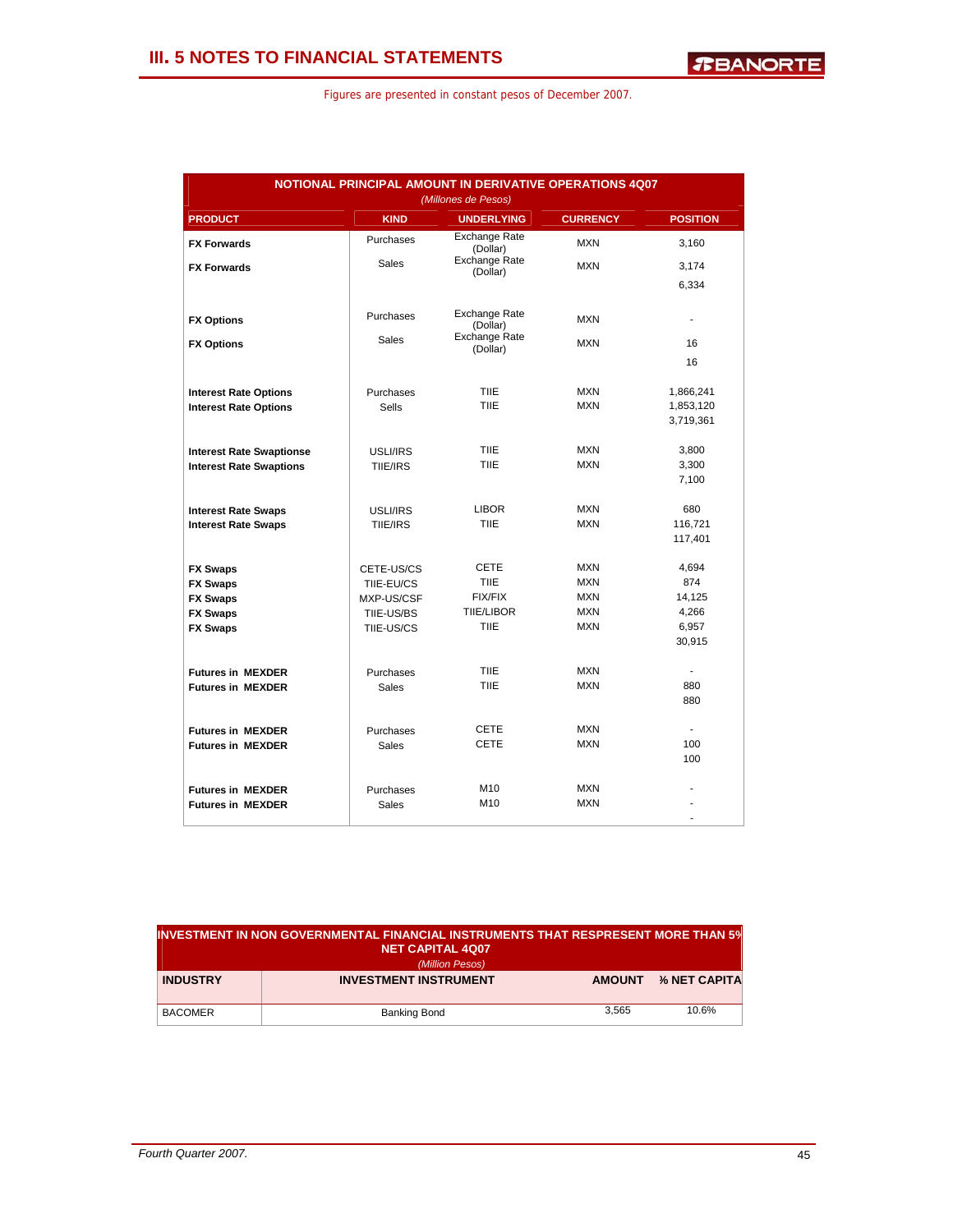| Figures are presented in constant pesos of December 2007. |  |  |  |  |  |  |  |
|-----------------------------------------------------------|--|--|--|--|--|--|--|
|-----------------------------------------------------------|--|--|--|--|--|--|--|

|                                 |                                      |                | <b>LOAN PORTFOLIO</b><br>(Million Pesos) |                          |                |                          |                          |                          |
|---------------------------------|--------------------------------------|----------------|------------------------------------------|--------------------------|----------------|--------------------------|--------------------------|--------------------------|
|                                 | <b>Local Currency</b><br><b>UDIS</b> |                | <b>Foreign Currency</b>                  |                          | <b>Total</b>   |                          |                          |                          |
|                                 | 4Q06                                 | 4Q07           | 4Q06                                     | 4Q07                     | 4Q06           | 4Q07                     | 4Q06                     | 4Q07                     |
| <b>Performing Loans</b>         |                                      |                |                                          |                          |                |                          |                          |                          |
| Commercial                      | 64,125                               | 72,194         | 263                                      | 290                      | 18,956         | 25,607                   | 83,344                   | 98,091                   |
| <b>Financial Intermediaries</b> | 1.967                                | 12,367         |                                          | $\overline{\phantom{a}}$ | 496            | 791                      | 2,464                    | 13,158                   |
| Consumer                        | 21,266                               | 26,957         | 89                                       | 93                       | 151            | 176                      | 21,506                   | 27,225                   |
| Mortgages                       | 26,757                               | 34,483         | 1,309                                    | 1,042                    | 789            | 1,691                    | 28,855                   | 37,216                   |
| <b>Goverment Entities</b>       | 10,735                               | 17,591         |                                          | $\overline{a}$           | 459            | 357                      | 11,194                   | 17,948                   |
| Fobaproa                        | $\blacksquare$                       | $\blacksquare$ |                                          | ٠                        | $\blacksquare$ | $\overline{\phantom{a}}$ |                          | $\overline{\phantom{a}}$ |
| Total                           | 124,849                              | 163,592        | 1,661                                    | 1,425                    | 20,851         | 28,621                   | 147,361                  | 193,638                  |
| <b>Past Due Loans</b>           |                                      |                |                                          |                          |                |                          |                          |                          |
| Commercial                      | 618                                  | 828            | 13                                       | 6                        | 126            | 93                       | 758                      | 927                      |
| <b>Financial Intermediaries</b> |                                      | ٠              |                                          | ٠                        | ٠              | ٠                        |                          | $\overline{\phantom{a}}$ |
| Consumer                        | 631                                  | 1.109          |                                          | ٠                        | 1              |                          | 632                      | 1,109                    |
| Mortgages                       | 397                                  | 496            | 347                                      | 345                      | 4              | 16                       | 748                      | 858                      |
| <b>Goverment Entities</b>       | ÷                                    | ٠              | $\overline{\phantom{a}}$                 | $\overline{\phantom{a}}$ |                | ٠                        | $\overline{\phantom{a}}$ | $\blacksquare$           |
| <b>Total</b>                    | 1,645                                | 2,433          | 360                                      | 351                      | 132            | 109                      | 2,138                    | 2,893                    |
| <b>Total Propietary Loans</b>   | 126,494                              | 166,025        | 2,021                                    | 1,776                    | 20,983         | 28,731                   | 149,498                  | 196,531                  |

| <b>COST OF BALANCES OF FINAPE, FOPIME, MORTGAGE UDIS AND MORTGAGE FOVI</b><br><b>LOAN PORTFOLIOS AS OF 4007</b><br>()Million Pesos) |                    |                                            |  |  |  |  |  |  |
|-------------------------------------------------------------------------------------------------------------------------------------|--------------------|--------------------------------------------|--|--|--|--|--|--|
|                                                                                                                                     | <b>TOTAL</b>       |                                            |  |  |  |  |  |  |
|                                                                                                                                     | <b>PERIOD COST</b> | <b>BALANCE OF LOAN</b><br><b>PORTFOLIO</b> |  |  |  |  |  |  |
| <b>FINAPE</b>                                                                                                                       | 0.2                | 0.3                                        |  |  |  |  |  |  |
| <b>FOPYME</b>                                                                                                                       | ۰                  | $\overline{\phantom{a}}$                   |  |  |  |  |  |  |
| Mortgage UDIS                                                                                                                       | 43.7               | 78.7                                       |  |  |  |  |  |  |
| Mortgage FOVI                                                                                                                       | 17.7               | 18.3                                       |  |  |  |  |  |  |
|                                                                                                                                     | 61.6               | 97.4                                       |  |  |  |  |  |  |

Quarter ending balance of Ps 97 million pesos in debtors support programs with a cost for the period of Ps 62 million.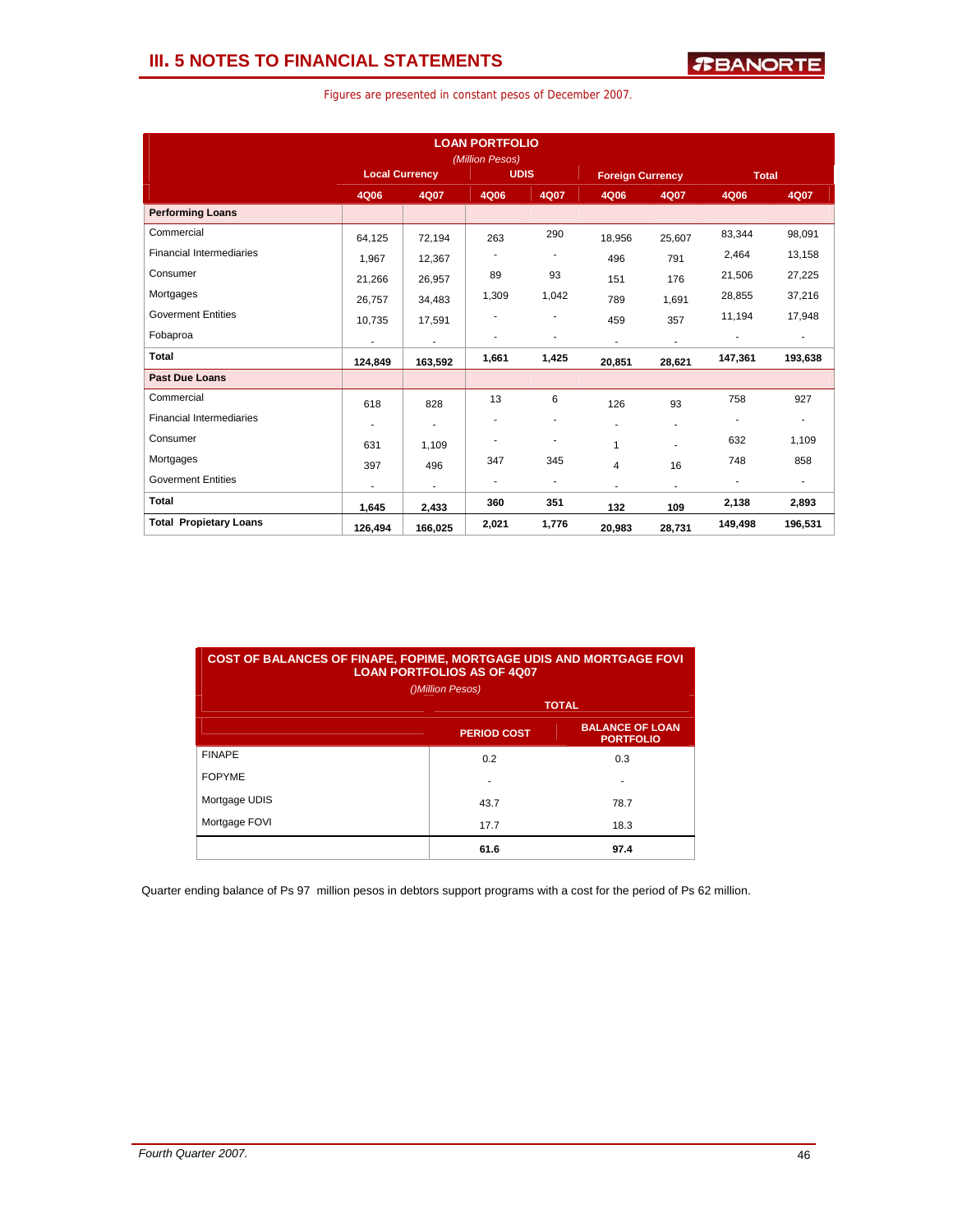## • **Troubled Portfolio**

The National Banking and Securities Commission (CNBV) accepted the Proposal of the Bankers Association of Mexico (ABM) to consider as a Troubled Portfolio the D and E risk levels of the portfolio classification. The following table shows the troubled portfolio.

| (Million Pesos)                  | <b>Total</b> |
|----------------------------------|--------------|
| <b>Troubled Portfolio</b>        | 1.792        |
| Total Loans                      | 196.531      |
| Troubled Portfolio / Total Loans | 0.9%         |

| <b>DEFERRED TAXES</b>                                                                           |                   |                                 |                |  |  |  |  |  |
|-------------------------------------------------------------------------------------------------|-------------------|---------------------------------|----------------|--|--|--|--|--|
| (Million Pesos)                                                                                 |                   |                                 |                |  |  |  |  |  |
| <b>ASSETS</b>                                                                                   | <b>INCOME TAX</b> | <b>PROFIT</b><br><b>SHARING</b> | <b>NET</b>     |  |  |  |  |  |
| Tax losses pending amortization                                                                 | $\overline{2}$    |                                 | $\overline{2}$ |  |  |  |  |  |
| Unrealized loss from Securities held for sale                                                   | 10                |                                 | 10             |  |  |  |  |  |
| Provisions for possible loss in loans                                                           | 37                |                                 | 37             |  |  |  |  |  |
| Amortization of Intangibles                                                                     | 1                 |                                 | 1              |  |  |  |  |  |
| Deferred compensation                                                                           | 3                 |                                 | 3              |  |  |  |  |  |
| Non deductible provisions and cumulative income                                                 | 277               | 97                              | 375            |  |  |  |  |  |
| Net operating loss carryforward - Uniteller and Banorte USA corp.                               | 13                |                                 | 13             |  |  |  |  |  |
| <b>Incorporation of Meseta Trust</b>                                                            | 14                |                                 | 14             |  |  |  |  |  |
| Excess of accounting value over fiscal value on Reposessed Assets                               | 293               | 48                              | 342            |  |  |  |  |  |
| Diminishable profit sharing                                                                     | 236               | 84                              | 320            |  |  |  |  |  |
| Past-due loan reserves                                                                          | 19                |                                 | 19             |  |  |  |  |  |
| Anticipated Income and Expenses                                                                 | 204               | 72                              | 276            |  |  |  |  |  |
| Installation expenses                                                                           | 9                 |                                 | 9              |  |  |  |  |  |
| Valuation Effect of Financial Instruments                                                       | 1                 |                                 | 1              |  |  |  |  |  |
| Tax on Assets to recover                                                                        | $\overline{2}$    |                                 | 2              |  |  |  |  |  |
| <b>Total Assets</b>                                                                             | 1,120             | 301                             | 1,421          |  |  |  |  |  |
| <b>LIABILITIES</b>                                                                              |                   |                                 |                |  |  |  |  |  |
| Accrued interest and inflationary component of Fixed Assets,<br>Foreclosed, Intangible & Others | (63)              |                                 | (63)           |  |  |  |  |  |
| <b>Pension Funds Contribution</b>                                                               | (140)             | (50)                            | (190)          |  |  |  |  |  |
| Loan Portfolio Acquisitions                                                                     | (490)             | (70)                            | (560)          |  |  |  |  |  |
| Projects to be capitalized                                                                      | (103)             | (37)                            | (140)          |  |  |  |  |  |
| Income tax to pay on UDIS Trust funds                                                           | (37)              |                                 | (37)           |  |  |  |  |  |
| Book value depreciation                                                                         | (38)              |                                 | (38)           |  |  |  |  |  |
| Dividends Federal Home Loan Bank                                                                | (4)               |                                 | (4)            |  |  |  |  |  |
| Intangibles' amortizations                                                                      | (41)              |                                 | (41)           |  |  |  |  |  |
| Expenses paid in advance                                                                        | (4)               |                                 | (4)            |  |  |  |  |  |
| Effects of other accounts                                                                       | (1)               |                                 | (1)            |  |  |  |  |  |
| Effects of other accounts                                                                       | (2)               |                                 | (2)            |  |  |  |  |  |
| <b>Reversal of Sale Costs</b>                                                                   | (11)              |                                 | (11)           |  |  |  |  |  |
| Organization and Recording Expenses & Installation Expenses                                     | (7)               |                                 | (7)            |  |  |  |  |  |
| Unrealized capital gain from investments in Siefore                                             | (41)              |                                 | (41)           |  |  |  |  |  |
| Revenues from "Meseta" Trust                                                                    | (69)              |                                 | (69)           |  |  |  |  |  |
| <b>Total liabilities</b>                                                                        | (1,050)           | (157)                           | (1, 207)       |  |  |  |  |  |
| <b>Assets (Liabilities) Accumulated Net</b>                                                     | 70                | 145                             | 215            |  |  |  |  |  |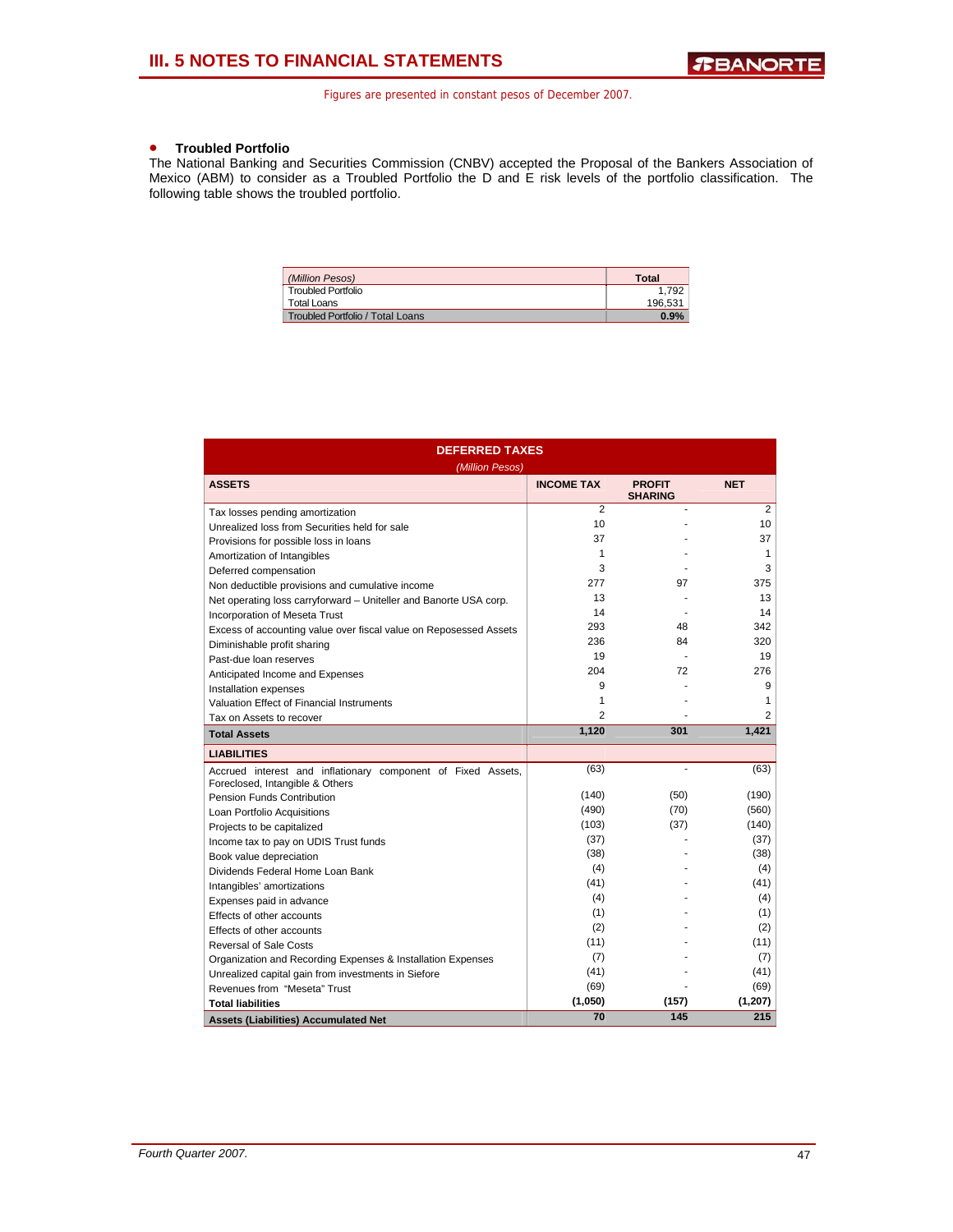## **III. 5 NOTES TO FINANCIAL STATEMENTS**

| <b>LONG TERM DEBT AS OF 4007</b><br>(Million Pesos) |                            |                                |                          |                                                                      |             |                                |                 |                                   |  |
|-----------------------------------------------------|----------------------------|--------------------------------|--------------------------|----------------------------------------------------------------------|-------------|--------------------------------|-----------------|-----------------------------------|--|
| <b>TYPE OF DEBT</b>                                 | <b>CURR</b><br><b>ENCY</b> | <b>DATE OF</b><br><b>ISSUE</b> | <b>AMOUNT</b><br>(Pesos) | <b>ORIGINAL</b><br><b>AMOUNT</b><br>(Million<br>Ps, Dils or<br>UDIS) | <b>TERM</b> | <b>INTEREST</b><br><b>RATE</b> | <b>MATURITY</b> | <b>INTEREST</b><br><b>PAYMENT</b> |  |
| CD's-Banorte U01001                                 | <b>UDIS</b>                | Jan 11 '01                     | 354                      | 90                                                                   | 10 years    | 8.13%                          | Dec 30 '10      | $E/182$ days                      |  |
| Step-Up Subordinated Callable                       | <b>USD</b>                 | Feb 17 '04                     | 3,275                    | 300                                                                  | 10 years    | 5.875%                         | Feb 17 '14      | $E/180$ davs                      |  |
| Notes Due 2014                                      |                            |                                |                          |                                                                      |             |                                |                 |                                   |  |
| Non Convertible Subordinated<br><b>Bonds 2006</b>   | <b>USD</b>                 | Oct 13 '06                     | 4,366                    | 400                                                                  | 1 year      | 6.135%                         | Oct 13 '16      | $E/180$ days                      |  |
| Non Convertible Subordinated<br><b>Bonds 2006</b>   | <b>USD</b>                 | Oct 13 '06                     | 2.188                    | 200                                                                  | 15 years    | 6.862%                         | Oct 13 '21      | $E/180$ days                      |  |

| <b>BANK AND OTHER ENTITIES LOANS' AS OF 4007</b><br>(Million Pesos) |                                 |                                           |                       |                                   |                                |                       |              |  |
|---------------------------------------------------------------------|---------------------------------|-------------------------------------------|-----------------------|-----------------------------------|--------------------------------|-----------------------|--------------|--|
|                                                                     | <b>LOCAL</b><br><b>CURRENCY</b> | <b>INTER</b><br><b>EST</b><br><b>RATE</b> | <b>TERM</b><br>(DAYS) | <b>FOREIGN</b><br><b>CURRENCY</b> | <b>INTEREST</b><br><b>RATE</b> | <b>TERM</b><br>(DAYS) | <b>TOTAL</b> |  |
| <b>LOANS FROM LOCAL BANKS</b>                                       | ۰                               |                                           | ٠                     | 789                               | 5.67%                          | 1,095                 | 789          |  |
| LOANS FROM FOREIGN BANKS GENERATED<br>IN THE COUNTRY                |                                 |                                           | ۰                     | 883                               | $L + 0.9$                      | 1.115                 | 883          |  |
| LOANS FROM FOREIGN BANK GENERATED<br><b>FROM CAYMAN</b>             |                                 |                                           |                       | 3.407                             | 5.32%                          | 719                   | 3,407        |  |
| LOANS FROM DEVELOPMENT BANKS                                        | 5,249                           | 8.10%                                     | 674                   | 1.762                             | 10.18%                         | 639                   | 7,011        |  |
| LOANS FROM PUBLIC FUNDS                                             | 7,586                           | 7.12%                                     | 546                   | 157                               | 5.49%                          | 750                   | 7,743        |  |
| <b>LOANS FROM BANKS</b>                                             | 1.312                           | 8.31                                      | 106                   |                                   | ٠                              | ٠                     | 1.312        |  |
| <b>CALL MONEY</b>                                                   | 874                             | 7.50%                                     | 3                     |                                   | ٠                              | ٠                     | 874          |  |
| LOANS FROM FIDUCIARY FUNDS                                          | 609                             | 10.25%                                    | 4,945                 |                                   | ٠                              | ۰                     | 609          |  |
| PROVISIONS FOR INTEREST                                             | 94                              | N.A.                                      | <b>N.A.</b>           |                                   | ۰                              | ۰                     | 94           |  |
|                                                                     | 15.724                          |                                           |                       | 6,998                             |                                |                       | 22,723       |  |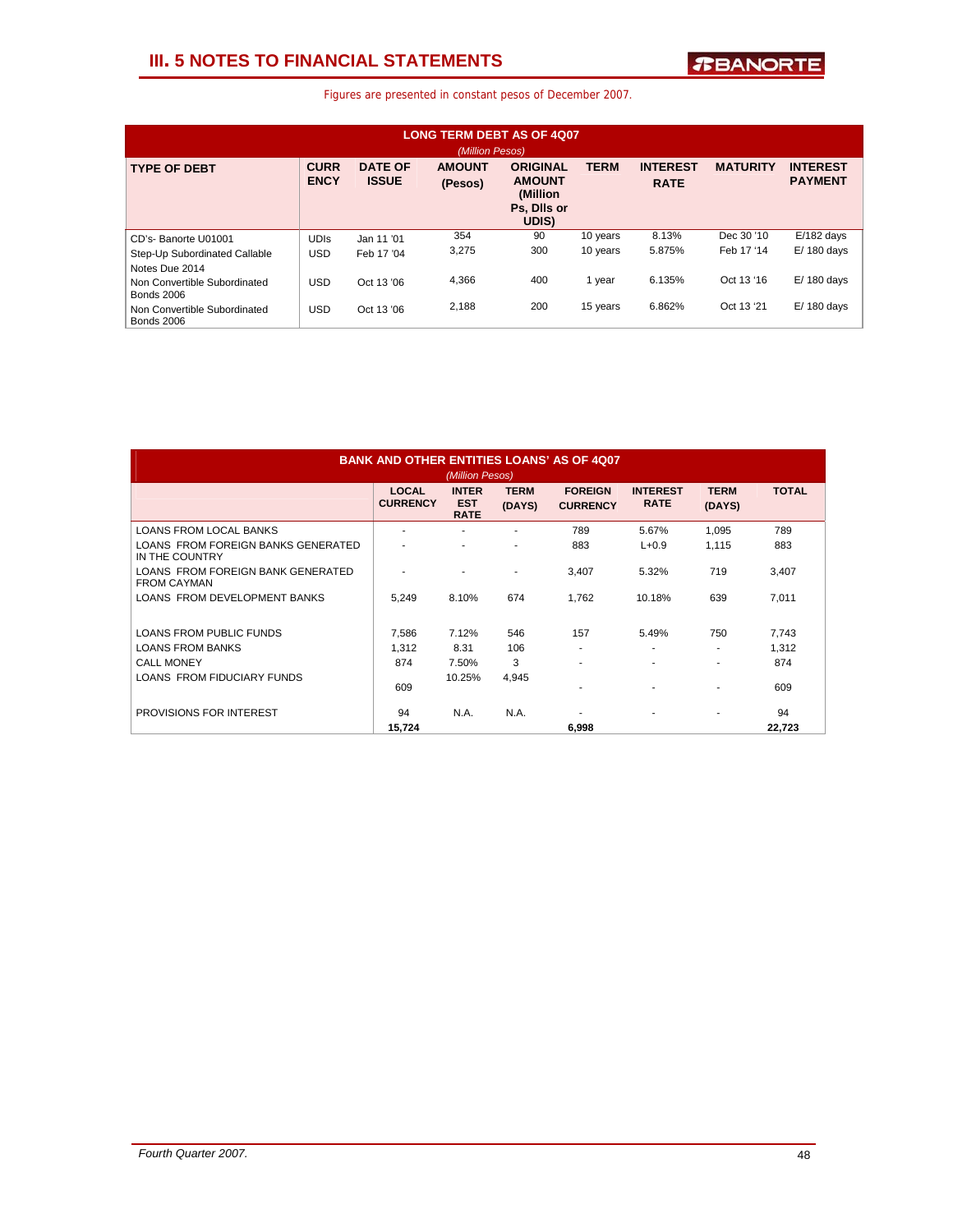| <b>TRADING INCOME 4Q07</b><br>(Million Pesos)  |       |  |  |  |  |
|------------------------------------------------|-------|--|--|--|--|
| <b>VALUATION EFFECTS</b>                       |       |  |  |  |  |
| Negotiable Instruments                         | 1     |  |  |  |  |
| Securities Held to Maturity                    |       |  |  |  |  |
| Repurchase Agreements                          | 83    |  |  |  |  |
| Derivate instruments                           | 234   |  |  |  |  |
| <b>Futures</b>                                 | 1     |  |  |  |  |
| From repo trasactions                          |       |  |  |  |  |
| Range                                          |       |  |  |  |  |
| Inflation Adjustment                           |       |  |  |  |  |
| <b>Total</b>                                   | 319   |  |  |  |  |
| <b>RESULTS FORM BUYING AND SELLING</b>         |       |  |  |  |  |
| Negotiable Instruments                         | 503   |  |  |  |  |
| Securities Held for Sell                       | (36)  |  |  |  |  |
| <b>Hedging Derivatives</b>                     | 46    |  |  |  |  |
| <b>Inflation Adjustment</b>                    |       |  |  |  |  |
| <b>Total of Buying and Selling Instruments</b> | 514   |  |  |  |  |
| <b>FX Spot</b>                                 | 454   |  |  |  |  |
| <b>FX Forwards</b>                             |       |  |  |  |  |
| <b>FX Futures</b>                              |       |  |  |  |  |
| <b>FX Futures TIIE</b>                         |       |  |  |  |  |
| <b>FX Hedging</b>                              |       |  |  |  |  |
| Changes in FX Valuation                        | (15)  |  |  |  |  |
| Intermediation of metals                       | 1     |  |  |  |  |
| Changes in valuation of Metals                 | (3)   |  |  |  |  |
| <b>Total Foreign Exchange</b>                  | 438   |  |  |  |  |
| <b>Inflation Adjustment</b>                    | 22    |  |  |  |  |
| <b>Total of Buying and Selling</b>             | 973   |  |  |  |  |
| <b>TOTAL TRADING INCOME</b>                    | 1,292 |  |  |  |  |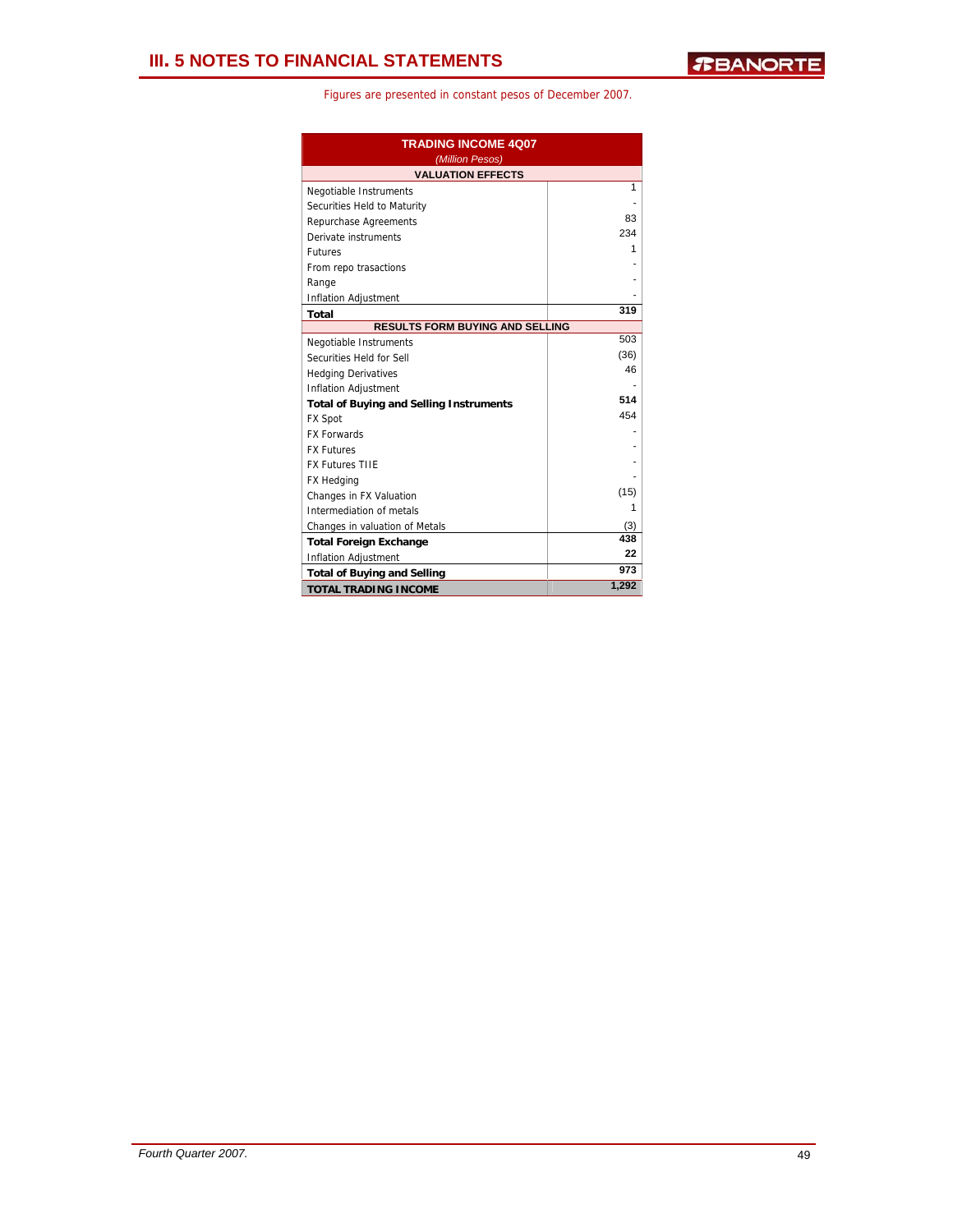## **III. 5 NOTES TO FINANCIAL STATEMENTS**

Figures are presented in constant pesos of December 2007.

## • **Risk Management**

## ¾ **Credit Risk**

Credit risk is the risk of clients failing to meet their payments. Therefore, it is essential to correctly manage such a risk in order to maintain a quality loan portfolio.

The objectives of credit risk management at GFNorte are:

- Improve the quality, diversification and composition of the loan portfolio in order to optimize the riskperformance (yield) ratio
- Provide Executive Management with reliable, timely information to assist decision making regarding loans.
- Provide the Business Areas with clear and sufficient tools to support loan placement and follow-up.
- Create economic value for shareholders by efficient loan risk management.
- Comply with the information requirements that the authorities set forth regarding loan risk management.
- Perform risk management in accordance with the best practices, implementing models, methodologies, procedures and systems based on the main advances worldwide.

## ¾ **Individual Credit Risk**

The Bank of the Group separate the loan portfolio into two large groups: consumer loans and company loans.

The individual loan risk for consumer loans is identified, measured and controlled by a parametric system (scoring) that includes origination and behavior models for each of the consumer products: mortgage, car, payroll loans and credit cards.

The individual risk for company loans is identified, measures and controlled by the Target Markets, Risk Acceptance Criteria and Banorte's Internal Risk Qualification (CIR).

The Target Markets and Risk Acceptance Criteria are tools that, along with the Internal Risk Qualification, are part of GFNorte's Loan Strategy and give support to loan risk level estimation.

The Target Markets are activities selected by region and economic activity – backed by economic research and loan behavior analysis – where Banorte is interested in placing loans.

The Risk Acceptance Criteria are parameters that describe the risk identified by the industry, which makes it possible to estimate the risk involved for the bank when granting a loan to customer on the bases of their economic activity. The types of risk contemplated in the Risk Acceptance Criteria are financial risk, operation risk, market risk, company life cycle, legal, regulatory, loan experience and management quality.

Banorte's CIR aligns with the "general PROVISIONS applicable to the loan qualification method of loan institution" issued by the CNByV on December 2, 2005. Banorte's CIR was certified by the CNBV and by an international external auditor in 2001.

Banorte's CIR is applied to commercial loans equal to or greater than an amount in Mexican pesos equivalent to nine hundred thousand investment units on the qualification date.

## ¾ **Portfolio Credit Risk**

GFNorte has designed a portfolio credit risk method that, besides contemplating the major and latest international practices in identification, measurement, control and follow-up, has been adapted to work within the context of the Mexican Financial System.

This credit risk methodology makes it possible to know the current value of the portfolio loans of the Banks (including Banco Mercantil del Norte and Banco del Centro), that is, *the loan exposure*, allowing surveillance of the risk concentration levels per risk qualification, geographical regions, economic activities, currency and type of product in order to know the portfolio's profile and take action to direct it toward a diversification which will maximize profitability with the lowest risk.

Calculating loan exposure implies generating a cash flow of each one of the loans, of both capital and interest to discount it later. This exposure is sensible to changes in the market, thereby facilitating calculations under different economic scenarios.

The method, in addition to contemplating loan exposure, takes into consideration the probability of non-compliance, the recovery level associated to each client and the classification of the debtor based on the Merton model. The *probability of non-compliance* is the probability that the debtor will not meet his/her debt obligation with the bank according to the originally agreed terms and conditions. The probability of non-compliance is based on the transition matrixes that the Banks calculate from the migration of the debtors through different risk qualification levels. The *recovery ratio* is the percentage of total exposure that is estimated to be recovered if the debtor fails to comply.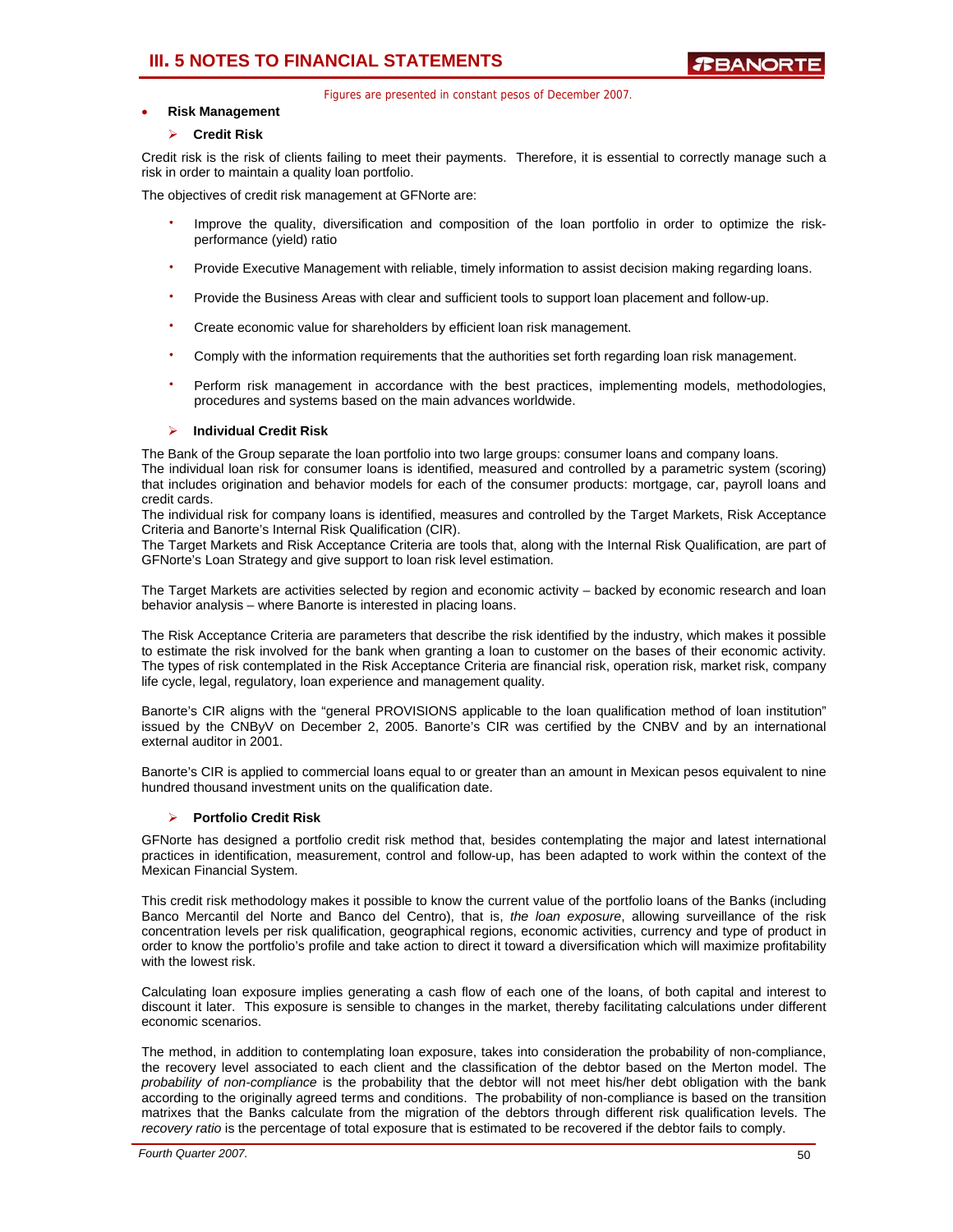## **III. NOTES TO FINANCIAL STATEMENTS**

Figures are presented in constant pesos of December 2007.<br>The *classification of the debtor*, based on the Merton model, associates the debtor's future behavior to loan and market factors on which his "credit health" depends, as determined by statistical techniques.

The results are risk measures such as the expected and unexpected loss at a one-year horizon. The expected loss is the credit portfolio's loss distribution average, which is used to measure the following year's expected loss due to noncompliance or variations in debtors' credit quality. This unexpected loss is an indicator of the loss that could be expected in extreme scenarios and is measured as the difference between the maximum loss given the distribution of losses, at a specific reliability level that in the case of the Banking Sector is 95%, and the expected loss.

The results obtained are used as a tool for better decision-making in granting loans and in the diversification of the portfolio, according to the Banks' global strategy. The individual risk identification tools and the portfolio credit risk methodology are periodically checked and updated to allow the application of new techniques that may support or strengthen them.

By December 31, 2007, the Banco Mercantil del Norte total portfolio was Ps 180,309 million. The expected loss represents 1.8% and the unexpected loss is 3.3% with respect to the total portfolio. The average expected loss is 1.8% during the period between October 2007 and December 2007.

### ¾ **General rules for risk diversification in asset and liability operations applicable to loan institutions**

In compliance with the risk diversification rules in asset and liability operations, Banco Mercantil del Norte submits the following information:

| Basic capital by September 30, 2007                 |         |
|-----------------------------------------------------|---------|
| I.<br>Financings whose individual amount represents |         |
| more than 10% of the basic capital:                 |         |
| Credit operations                                   |         |
| Number of financings                                | 1       |
| Total amount of financings                          |         |
| % vs. basic capital<br>$\overline{\phantom{0}}$     | 15%     |
| Money Market operations                             |         |
| Number of financings                                | 1       |
| Total amount of financings<br>$\qquad \qquad -$     | \$8.961 |
| % vs. basic capital                                 | 36%     |
|                                                     |         |

II. Maximum amount of financing with the 3 major

| Common Risk debtors and groups | \$17,290 |
|--------------------------------|----------|
|--------------------------------|----------|

In compliance with the risk diversification rules for asset and liability transactions, the following information is provided below regarding ProNegocio (Millions of pesos):

| Basic capital as of September 30, 2007                                            |            |  |  |  |  |  |  |
|-----------------------------------------------------------------------------------|------------|--|--|--|--|--|--|
| III. Financing whose individual amount represents more than 10% of basic capital: |            |  |  |  |  |  |  |
| Credit transactions                                                               |            |  |  |  |  |  |  |
| - Number of financings                                                            | 0          |  |  |  |  |  |  |
| - Amount of financings taken as a whole                                           | <u>\$0</u> |  |  |  |  |  |  |
| - % in relation to basic capital                                                  | $0\%$      |  |  |  |  |  |  |
| Money market transactions                                                         |            |  |  |  |  |  |  |
| - Number of financings                                                            | 0          |  |  |  |  |  |  |
| - Amount of financings taken as a whole                                           | <u>\$0</u> |  |  |  |  |  |  |
| - % in relation to basic capital                                                  | $0\%$      |  |  |  |  |  |  |
| IV. Maximum amount of financing with the                                          |            |  |  |  |  |  |  |
| 3 largest debtors and Common Risk groups                                          | 56*        |  |  |  |  |  |  |
| *99.997% of this amount corresponds to checking account investments with Banks    |            |  |  |  |  |  |  |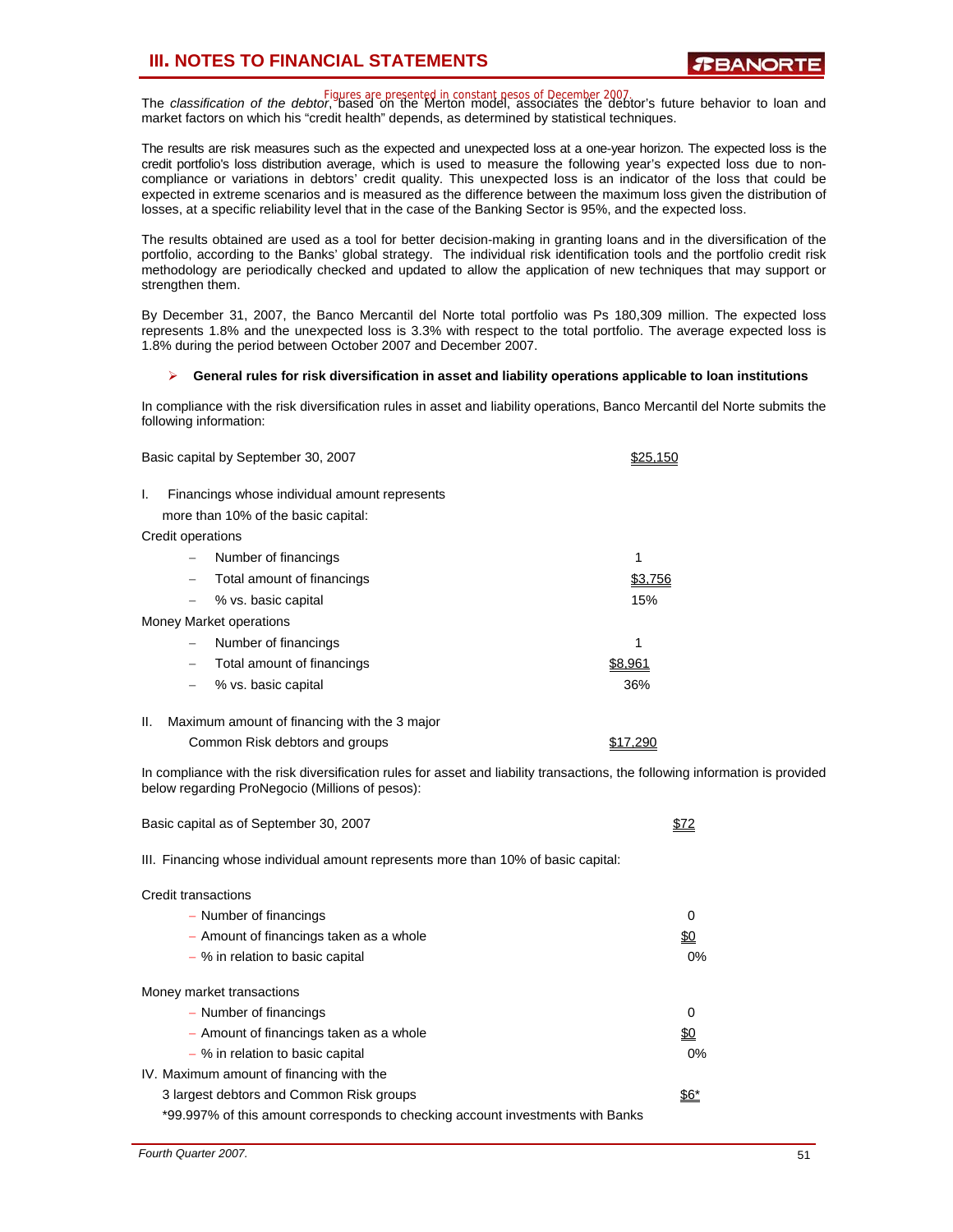### ¾ **Market Risk**

#### ⋅ *Value at Risk*

The exposure to market risk is determined through the calculation of the Value at Risk ("VaR"). The meaning of the VaR under this method is the potential loss which could be generated in the valuation of the portfolios at a given date. This methodology is used both for the calculation of market risk and for the establishment and control of internal limits.

In order to calculate the Value at Risk (VaR), the Institution applies the nonparametric historical simulation method, considering for such purpose a 99% confidence level, using the 500 immediate historical scenarios, multiplying the result by a security factor that fluctuates between 3 and 4 depending on the annual Back Testing results calculated up to the previous quarter, also considering 10 days to break up the risk portfolio in question. These measures make it possible to insure considering unforeseen volatilities in the main risk factors that affect such portfolios.

Such methodology is applied to all financial instrument portfolios within and beyond the balance, including money market and treasury transactions, capital, foreign-exchange and derivatives held for trading and hedging purposes, which are exposed to variations in their value due to changes in the risk factors affecting their market valuation (domestic and foreign interest rates, exchange rates and indexes, among others).

The average VaR for the October - December 2007 quarter for the portfolio is Ps 1,891 million.

| <b>Million Pesos</b> | 4Q06   | 1Q07   | <b>2Q07</b> | 3Q07   | 4Q07   |
|----------------------|--------|--------|-------------|--------|--------|
| Total Var *          | 1.499  | 1.648  | 1.748       | 1.715  | 1.891  |
| Net Capital ***      | 31.151 | 31.043 | 32.364      | 34.809 | 34.517 |
| VaR/Net Capital      | 4.81%  | 5.31%  | 5.40%       | 4.93%  | 5.48%  |

\* Quarter Average of Bank and Brokerage House \*\* Net capital of the Banking Sector is the arithmetic sum of the net capitals of Bank and Brokerage House.

Moreover, the average Value at Risk per risk factor of the portfolio of instruments described for the Bank and Brokerage House, during the Fourth quarter of 2007 is shown below:

| <b>Risk Factor</b>                    | <b>VaR</b> |
|---------------------------------------|------------|
| Domestic interest rate                | 2,088      |
| Foreign interest rate                 | 134        |
| Exchange rate                         | 80         |
| Capitals                              | 20         |
| Bond Prices in Foreign Currency       | 84         |
| Total VaR of Bank and Brokerage House | 1,891      |

The VaR for each of the risk factors shown is determined by simulating 500 historical scenarios of the variables that make up each of such factors, maintaining constant the variables that affect the other risk factors mentioned above. Similarly, the consolidated Value at Risk for the Bank and Brokerage House considers the correlations of all the risk factors that affect portfolio valuation. That is why the arithmetic sum of the Value at Risk per Risk Factor does not match.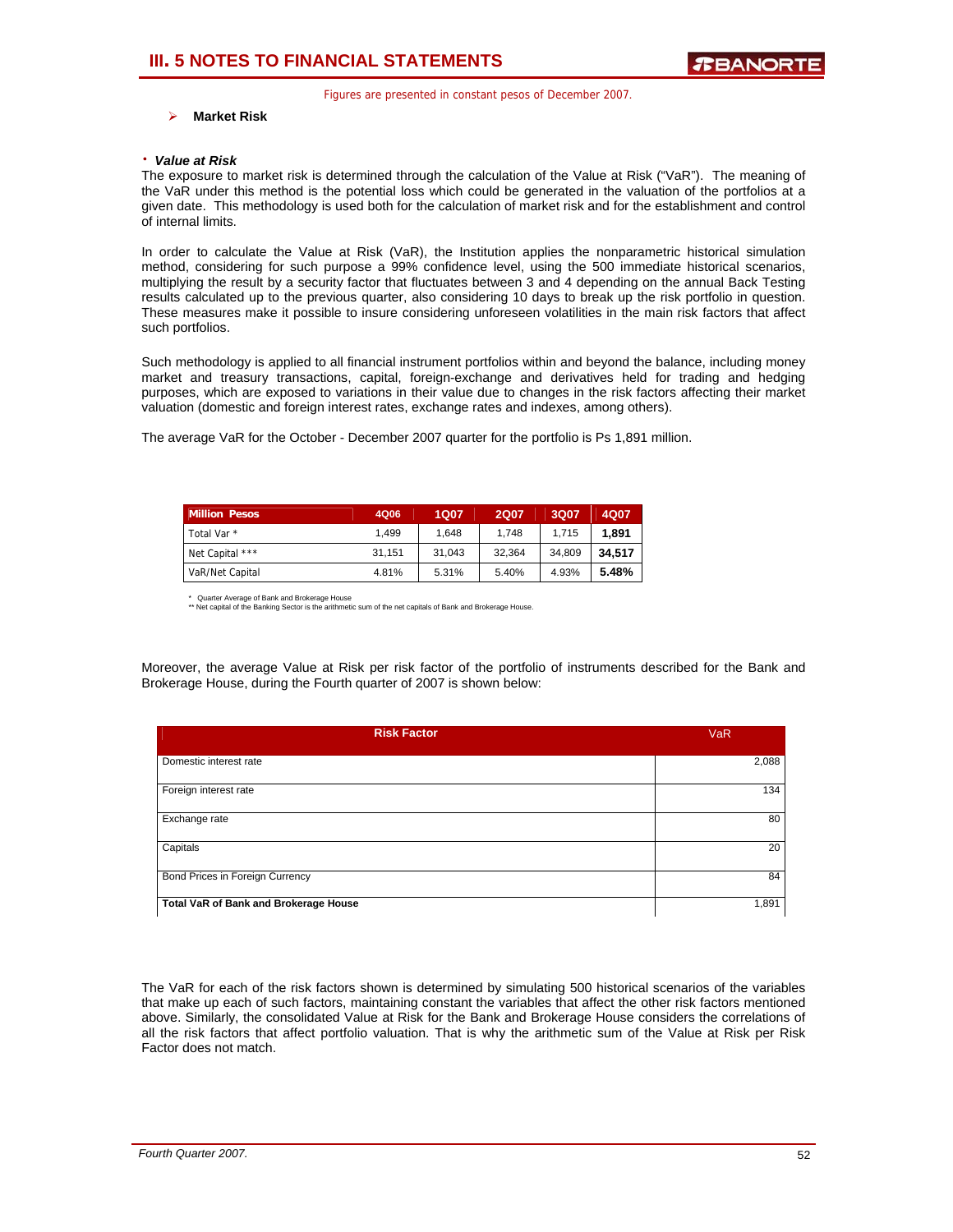## ⋅ *Backtesting Analysis*

In order to validate the daily VaR calculation measurement effectiveness, as a measure of market risk, the Backtesting analysis is updated weekly. This analysis makes it possible to compare the results estimated by VaR with the actual results.

## ⋅ *Sensitivity Analysis and Extreme Conditions Test*

To enrich the analysis and to obtain the desired impact that movements on risk factors may have on positions, sensitivity analizes and tests under extreme conditions are periodically implemented. These analizes prevent the Institution from negative situations that could arise in which extraordinary losses result from the valuation of financial instruments in position.

## ¾ **Liquidity Risk and Balance**

In response to the Banking Sector's need to measure Liquidity Risk and to have consistent follow-up, the Banks us financial ratios, such as the Liquidity Ratios (Liquid Assets / Liquid Liabilities). Liquid Assets include availabilities, securities to negotiate and securities available for sale. Liquid Liabilities include demand deposits, demand interbanking loans and short-term interbanking loans.

For liquidity risk quantification and follow-up, the Banking Sector uses for the dollar portfolios, the criteria that the Bank of Mexico established for developing the Liquidity Coefficient, which makes it possible to evaluate the differentials between asset and liability flows in different periods of time. This promotes a healthier distribution of terms for these assets.

Moreover, to prevent the risk of concentrating terms and re-appreciation date for each of the Banks in the Banking Sector, a Gap Analysis is made to face the resources with sources of funding, detecting any concentration in advance. These analyses are made separately per currency (domestic, foreign, and udis).

Additionally a balance simulation analysis is made for each of the Banks in the Banking Sector. It is used to evaluate the future behavior of the Balance Sheet in a statistic and dynamic manner. An analysis of sensitivity to changes in domestic, foreign and actual rates is made on the base scenario. Tests are also made under extreme condition to evaluate the result of extreme changes in rates, funding and the exchange rate.

As a measure of the evaluation effectiveness of the simulation model, projections are periodically compared with actual data. These tests make it possible to evaluate the assumptions and the method used, and to make any necessary adjustments.

## ¾ **Operational Risk**

As of January 2003, GFNorte established a formal operational risk department called the "Operational Risk Management Department" (ARO) within the General Directorship of Risk Management.

Our institution defines Operational Risk as the potential loss due to failures or deficiencies in the internal controls, errors in operation processing and storing or in data transmitting, as well as to adverse administrative and judicial rulings, fraud or theft (this definition includes Technological and Legal risk).

The objectives of the Operational Risk Management are: a) To allow and support the organization to reach its institutional objectives through the prevention and management of operational risks; b) To insure that the existing operational risks and the required controls are duly identified, assessed and in line with the risk strategy established by the organization; and c) To insure that the operational risks are duly quantified in order to make the proper capital allocation per operational risk.

## **Pillars of Operational Risk Management**

## **I. Policies, Objectives and Guidelines**

As part of the institutional regulations, there are documented policies, objectives, guidelines, methodologies and responsible areas in Operating Risk management.

The Operating Risk Directorship maintains close communication and coordination with the Regulatory Comptrollership in order to facilitate effective Internal Control in which the proper procedures and controls are established that will mitigate Operating Risk in the processes, and provide follow up through the Internal Audit Department.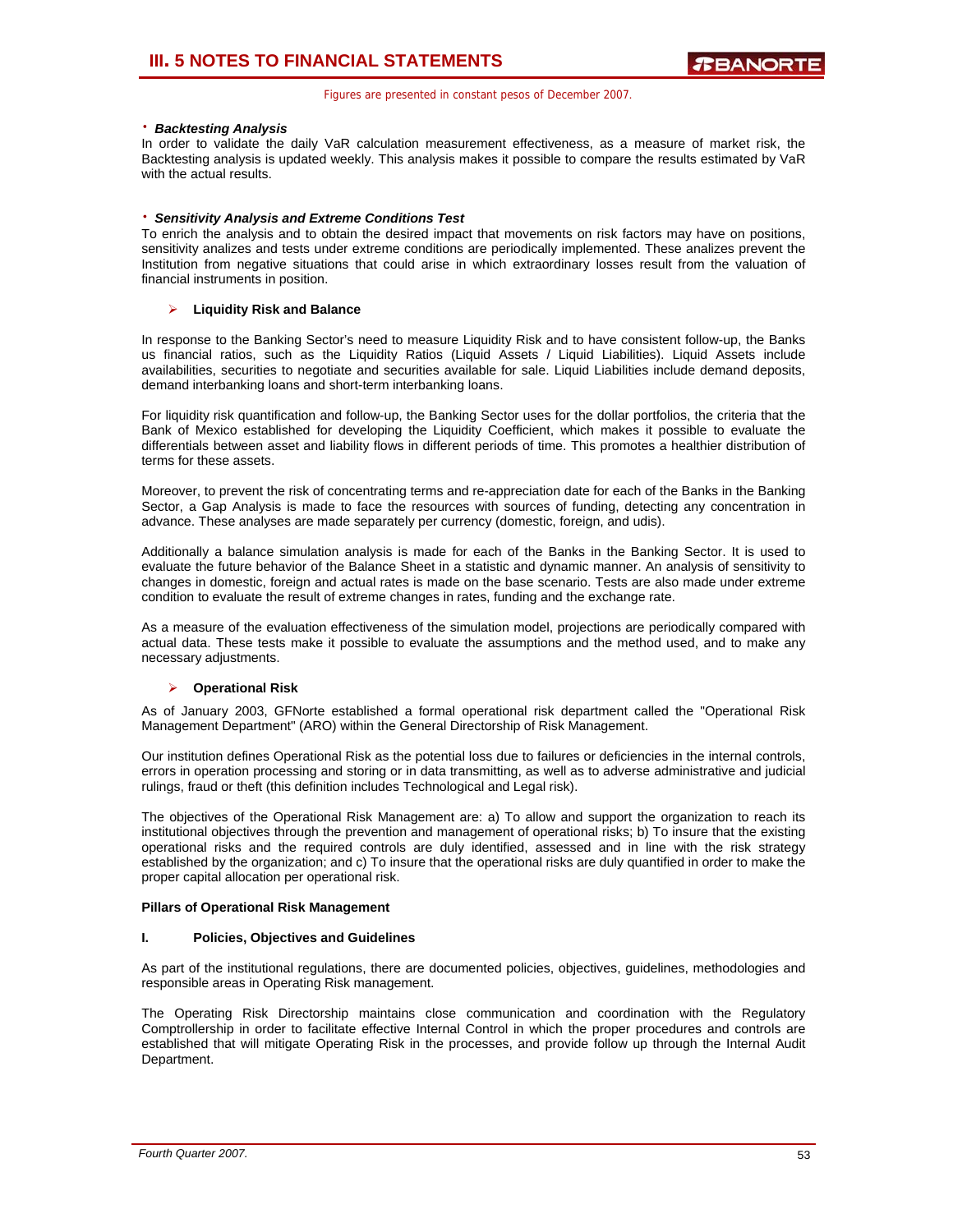The Regulatory Comptrollership, as part of the Internal Control System, carries out the following activities to mitigate risk: a) Internal control validations; b) Institutional regulations management and control; c) Monitoring of operating processes' internal control by means of control indicators reports, that are reported by the process comptrollers in the various areas; d) Money Laundering Prevention process management; e) Control and follow up of the regulatory provisions; f) Analysis and assessment of the operating processes and projects with the participation of the responsible directors of each process in order to insure adequate internal control.

## **II. Quantitative and Qualitative Measuring Tools**

## Operating Losses Database

To record operating loss events, a system has been developed internally known as the "Operating Loss and Events Capture System" (SCERO). This system enables the central information supplier areas to directly record such events online, which are classified by Type of Event in accordance with the following categories (in line with those proposed by the Basle II Agreement):

| <b>Types of Events</b>             | <b>Description</b>                                                                                                                                                                     |
|------------------------------------|----------------------------------------------------------------------------------------------------------------------------------------------------------------------------------------|
| Internal Fraud                     | Acts entended to defraud, usurp the property or avoid the regulation, law or policies of the<br>Institution that involve at least one internal party.                                  |
| <b>External Fraud</b>              | Acts, by a third party, entended to defraud, usurp the property or avoid the law.                                                                                                      |
| <b>Labor Relations</b>             | Acts that are inconsistent with the laws or agreements of employment, health or safety, or<br>that result in payment of claims for personal damage or regarding discrimination issues. |
| <b>Practices with Clients</b>      | Negligent or unintentional faults that hinder compliance with the professional obligations with<br>clients, or faults derived from the nature or designo f a product or service.       |
| Damage to Assets                   | Loss or damage to physical assets due to natural disasters or other events.                                                                                                            |
| <b>System Failures</b>             | Interruption of business activities because of information system failures.                                                                                                            |
| Execution, Delivery &<br>Processes | Failures in processing transactions or in process management and in relationships with<br>counterparts and suppliers.                                                                  |

This historical Database provides the statistics of the operating events in which the institution has incurred so as to be able to determine their trends, frequencies, impact and distribution. Moreover, the Database will make it possible in the future to have enough information to calculate the capital requirements per Advances Models.

## ⋅ *Legal and Fiscal Contingencies Database*

For the recording and follow-up of legal, administrative and tax issues that may arise from adverse unappealable ruling, an internal system called "Legal Risk Issues Monitoring System" (SMARL) was developed. This system enables the central data supplying areas to record such events directly and on-line, which are then classified by company, sector and legal issue, among others.

As part of GFNorte's legal risk management, legal and fiscal contingencies are estimated by the attorneys that process the issues based on an internal methodology. This makes it possible to create the necessary book reserve to face such estimated contingencies.

## ⋅ *Risk Management Model*

GFNorte has defined objectives, which are achieved through different plans, programs and projects. Compliance with such objectives may be adversely affected due to operating risks, for which reason a methodology must be in place to manage them within the organization. Consequently, operating risk management is now an institutional policy defined and supported by senior management.

To perform Operating Risk Management, each of the operating risks involved in the processes must be identified in order to analyze them. In this regard, the risks identified by the Regulatory Comptrollership are recorded in a risk matrix and processed in order to eliminate or mitigate them (seeking to reduce their severity or frequency) by defining tolerance levels, as the case may be. At present, work is being done on developing a new Institution Operating Risk Management Model and the technological tools needed to implement it.

## **III. Required Capital Calculation**

On last November 23, 2007, the Official Gazette of the Federation published the Operation Risk Capitalization Rules, thereby establishing the use of a Basic Model (applicable to the Bank of Mexico as of January 2008). The calculation of the capital requirement for Operating Risk is currently done under the new methodology.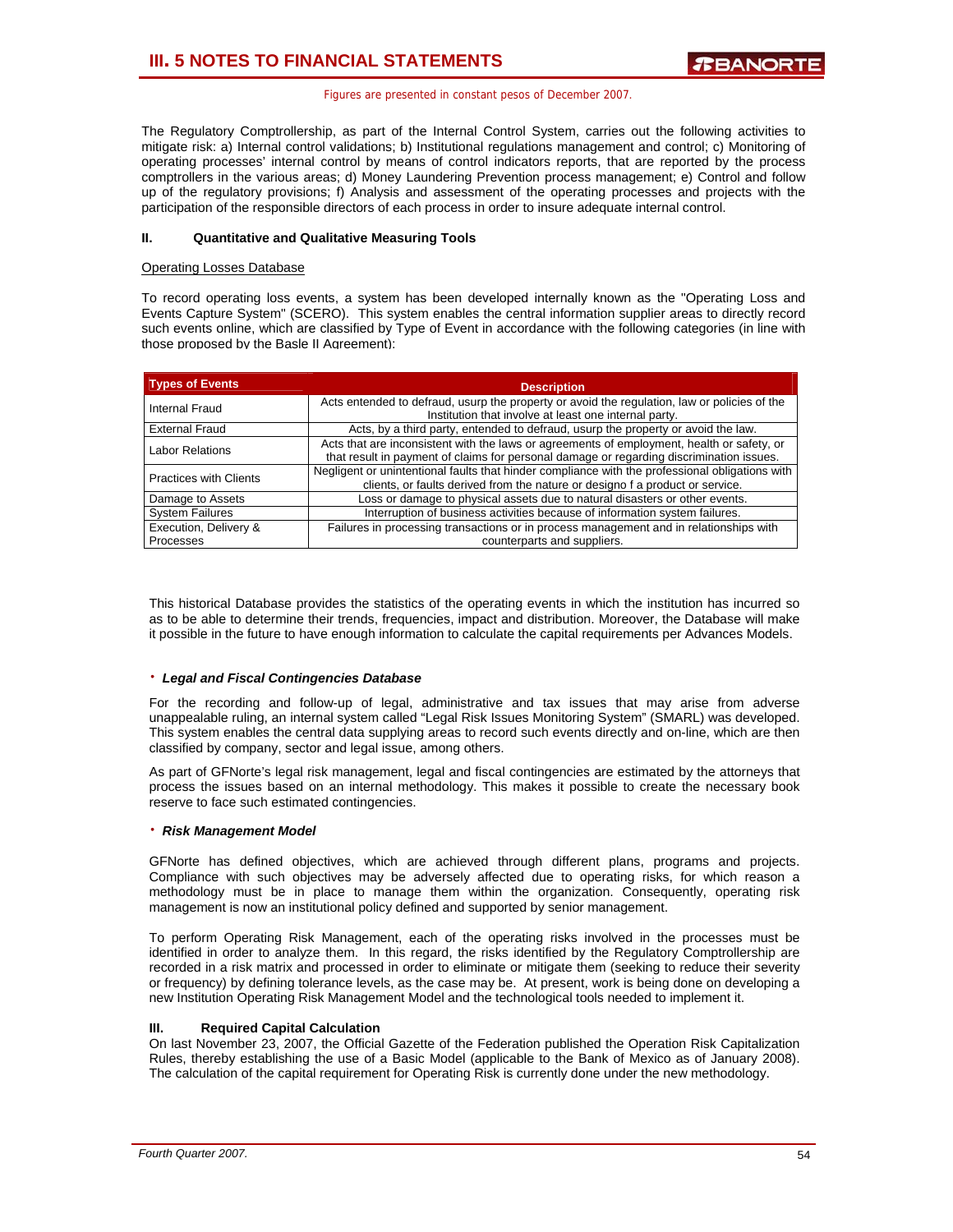## **IV. Information and Reporting**

The information generated by the Database and the Management Model is processes periodically to report to the Risk Policies Committee and the Board of Directors regarding the main operating events that were detected, the trends, identified risks (risk matrix) and their mitigating strategies. Reporting is also done on the status of the main Operating Risk mitigation initiatives implemented by the various areas of the organization.

On the other hand, there is an internal methodology in place with which to estimate the operating losses (based on the simple floating average of historical bankruptcies that have affected the institution over the last 36 months). Based on such methodology, the monthly consequences and losses are estimated at Ps &16.9 million (for the next 3 months) that would create Operating Risks in Banorte and Ps &0.2 million in the Brokerage House.

## ¾ **Technology risk**

Technological Risk is defined in our institution as all potential losses from damage, interruption, alteration or failures derived from the use of or dependence on hardware, software, systems, applications, networks and any other information distribution channel in the rendering of banking services to the customers.. This risk forms an inherent part of Operating Risk, which is why its management is handled collectively throughout the entire organization.

To address the Operating Risk associated with information integrity, and "Integrity Committee" has been created. Its objectives are to align security and information control efforts under a prevention focus, to define new strategies, policies, processes or procedures and to provide solutions to information security issues that affect or may affect the Institutional patrimony.

The functions established by the CNBV or Technology Risk Management are performed by the Institution under institution regulatory and Integrity Committee guidelines.

To address the Operating Risk caused by high impact external events, GFNorte has a Business Continuity Plan (BCP) and Disaster Recovery Plan (DRP) based on a same-time data replication system at an alternate computer site. All the above cover the back up and recovery of the Institution's critical applications in the event or any relevant operating contingency.

## ¾ **Legal risk**

Legal Risk is defined as the potential loss from failure to comply with the applicable legal and administrative provisions, the issuance of indisputable unfavorable court rulings and the application of penalties regarding the operations that the institution performs.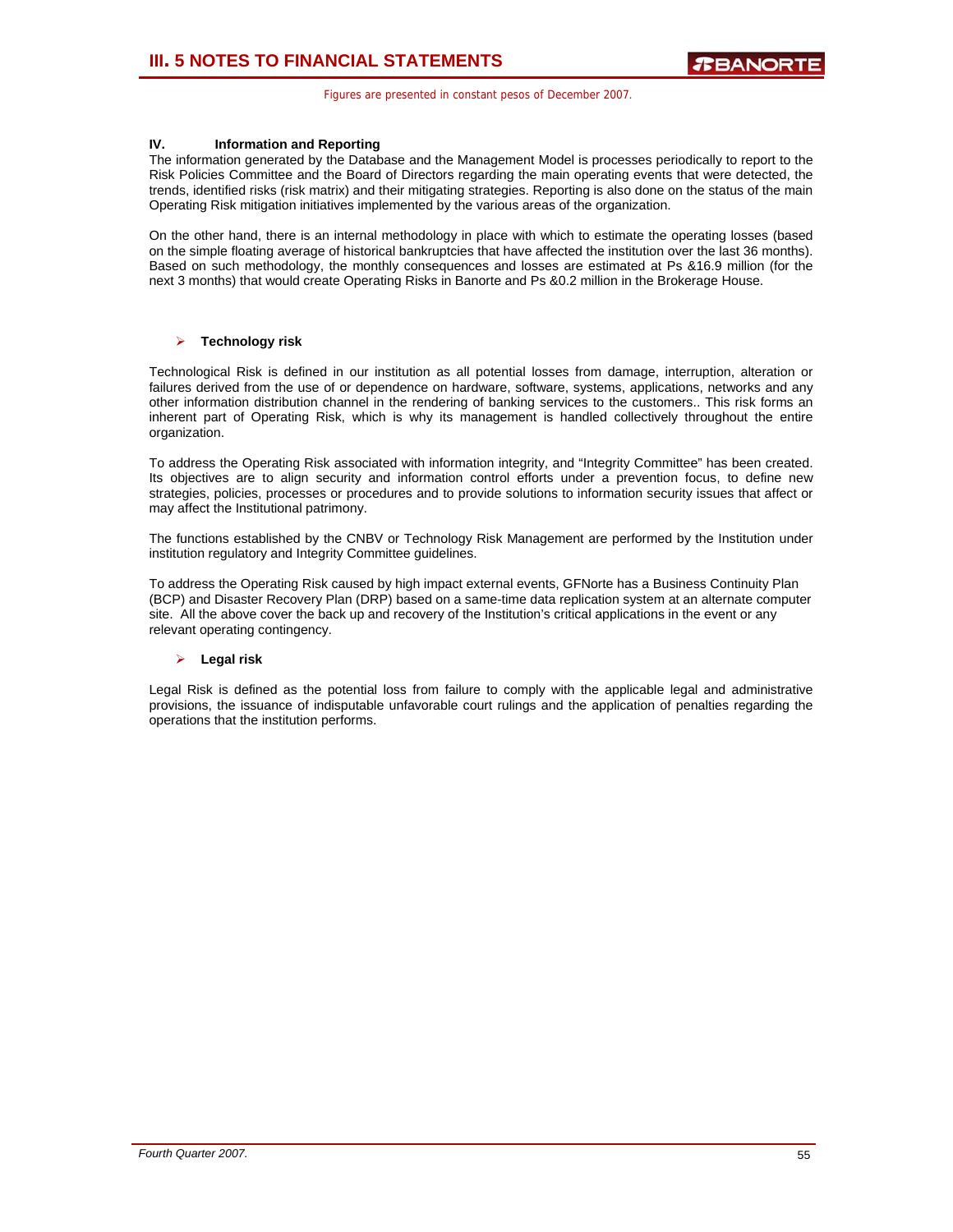## • **Information by Segments**

| <b>GFNORTE - BALANCE SHEET 4007</b><br>(Million Pesos) |                          |         |                  |                |                |                          |                |        |                  |                                |
|--------------------------------------------------------|--------------------------|---------|------------------|----------------|----------------|--------------------------|----------------|--------|------------------|--------------------------------|
|                                                        | Holding                  | Banorte | <b>Brokerage</b> | Leasing        | Factoring      | Wareh<br>ouse            | Pronego<br>cio | Total  | Eliminatio<br>ns | <b>Final</b><br><b>Balance</b> |
| Interest Income                                        | 15                       | 38,734  | 2,253            | 610            | 500            | 3                        | 266            | 42,381 | (2,045)          | 40,336                         |
| <b>Interest Expense</b>                                |                          | 21,793  | 2,383            | 227            | 317            | $\mathbf{1}$             | 50             | 24,771 | (1,934)          | 22,838                         |
| Loan Fees                                              | ٠                        | 239     | $\blacksquare$   | ÷,             | ÷,             |                          | 9              | 248    | $\blacksquare$   | 248                            |
| Net Interest Income (NII)                              | 15                       | 17,180  | (129)            | 384            | 183            | $\overline{2}$           | 224            | 17,858 | (111)            | 17,747                         |
| Repomo-Margin                                          | (8)                      | (298)   | (16)             | (18)           | (22)           | ٠                        | (1)            | (363)  | $\overline{a}$   | (363)                          |
| NII after Repomo                                       | $\overline{7}$           | 16,882  | (145)            | 365            | 161            | $\overline{2}$           | 223            | 17,495 | (111)            | 17,384                         |
| Loan Loss & Loss Sharing Provisions                    | $\overline{\phantom{a}}$ | 2,588   | $\blacksquare$   | 6              | 4              |                          | 48             | 2,645  | $\overline{a}$   | 2,645                          |
| NII after Provisions                                   | $\overline{7}$           | 14,294  | (145)            | 360            | 156            | $\overline{2}$           | 175            | 14,849 | (111)            | 14,738                         |
| Fees on services,                                      |                          | 7,033   | 716              | $\mathbf{1}$   | 19             | 36                       | $\blacksquare$ | 7,804  | (111)            | 7,693                          |
| Fees paid,                                             |                          | 1,034   |                  | 3              | 14             |                          | 37             | 1.088  | (2)              | 1,086                          |
| Market-related Income                                  |                          | 898     | 394              |                | $\blacksquare$ |                          |                | 1,292  |                  | 1,292                          |
| <b>Total Non Interest Income</b>                       | $\blacksquare$           | 6,897   | 1,110            | (2)            | 4              | 36                       | (37)           | 8,009  | (110)            | 7,899                          |
| <b>Total Operating Income</b>                          | $\overline{7}$           | 21,191  | 965              | 358            | 160            | 38                       | 139            | 22,858 | (221)            | 22.637                         |
| Non-Interest Expense                                   | $\overline{7}$           | 13,707  | 550              | 262            | 29             | 21                       | 186            | 14.761 | (329)            | 14,432                         |
| Operating Income                                       |                          | 7,485   | 415              | 96             | 131            | 17                       | (47)           | 8,097  | 108              | 8,205                          |
| Non Operating Income                                   | 19                       | 2,659   | 23               | 48             | 23             | 166                      | 6              | 2,944  | (108)            | 2,835                          |
| Non Operating Expense                                  | $\overline{2}$           | 756     | 45               | 3              | $\mathbf{1}$   | 160                      | 2              | 969    |                  | 969                            |
| Non Operating Income (Expense)NET                      | 17                       | 1,903   | (21)             | 44             | 22             | 5                        | 4              | 1,975  | 108              | 1,867                          |
| Pre-tax Income                                         | 17                       | 9,388   | 394              | 140            | 153            | 22                       | (43)           | 10,072 | $\blacksquare$   | 10,072                         |
| Tax and Profit sharing                                 | 13                       | 3.125   | 114              | $\blacksquare$ | 46             | 8                        | 13             | 3,293  | $\blacksquare$   | 3,293                          |
| Net Income before subsidiaries                         | 4                        | 6,263   | 280              | 140            | 107            | 15                       | (30)           | 6,779  |                  | 6,779                          |
| Subsidiaries 'net income                               | 6,806                    | 34      | 8                | ÷              | ÷,             | $\overline{\phantom{a}}$ | $\overline{a}$ | 6,848  | (6, 491)         | 357                            |
| Net Inc. from continuos operations                     | 6,810                    | 6,297   | 288              | 140            | 107            | 15                       | (30)           | 13,627 | (6, 491)         | 7,136                          |
| Extraodinary items, net                                |                          | ÷.      |                  |                |                |                          | ÷.             |        |                  |                                |
| Minority Interest                                      | $\overline{a}$           | (145)   | $\overline{a}$   | ÷              | $\blacksquare$ | $\overline{\phantom{a}}$ | ٠              | (145)  | (181)            | (326)                          |
| <b>TOTAL NET INCOME</b>                                | 6.810                    | 6,151   | 288              | 140            | 107            | 15                       | (30)           | 13,482 | (6, 672)         | 6,810                          |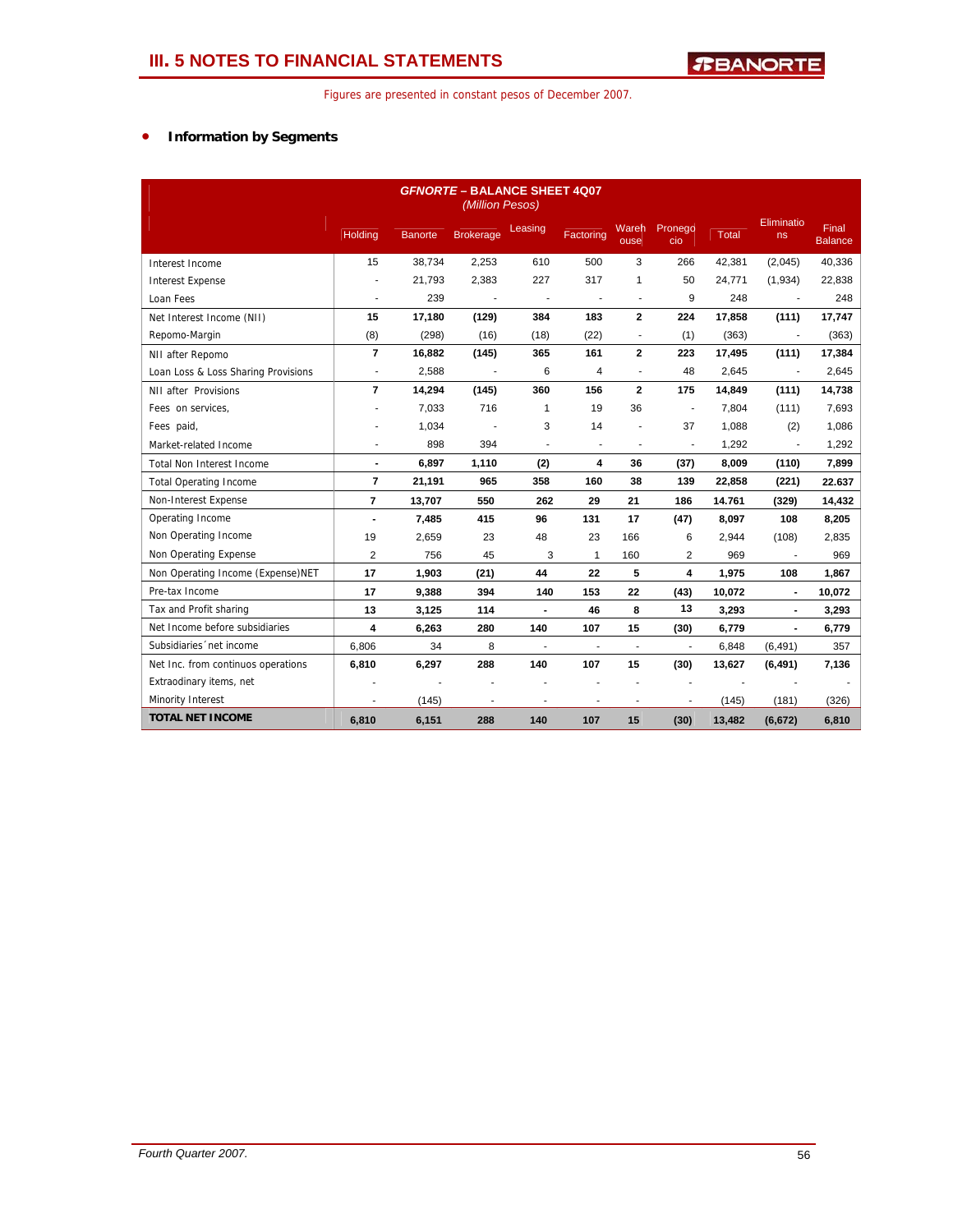## **III. 5 NOTES TO FINANCIAL STATEMENTS**

| Figures are presented in constant pesos of December 2007. |  |  |
|-----------------------------------------------------------|--|--|
|-----------------------------------------------------------|--|--|

| <b>GFNORTE - BALANCE SHEET AS OF 4007</b><br>(Million Pesos) |                |                          |                               |                |                |                          |                |                |                  |                  |
|--------------------------------------------------------------|----------------|--------------------------|-------------------------------|----------------|----------------|--------------------------|----------------|----------------|------------------|------------------|
| <b>ASSETS</b>                                                | Holding        |                          | Banorte Brokera Leasing<br>ge |                | Factorin Wareh | ouse                     | Pronego<br>cio | <b>Total</b>   | Eliminatio<br>ns | Final<br>balance |
| Cash and due from Banks                                      | 188            | 41,599                   | $\overline{2}$                | 3              | 64             | 10                       | 6              | 41.871         | (261)            | 41,610           |
| Negotiable Instruments                                       | ÷              | 6.992                    | 762                           |                |                |                          | ä,             | 7.754          |                  | 7,754            |
| Securities held for sale                                     |                | 10,948                   |                               |                |                |                          |                | 10.948         |                  | 10,948           |
| Securities held to maturity                                  | $\overline{a}$ | 760                      | $\blacksquare$                |                |                |                          |                | 760            |                  | 760              |
| <b>Financial Instruments:</b>                                | $\blacksquare$ | 18.700                   | 762                           |                |                |                          | $\blacksquare$ | 19.462         | $\blacksquare$   | 19,462           |
| Non-assigned securities to pay                               |                | $\overline{\phantom{a}}$ |                               |                |                |                          | ÷              |                |                  |                  |
| Futures receivable, net                                      |                | 31                       | 28                            |                |                |                          |                | 58             |                  | 58               |
| Options and derivatives, net                                 |                | 2.302                    | $\mathbf{1}$                  |                | ٠              | ٠                        |                | 2,302          |                  | 2,302            |
| Repos & Derivatives:                                         | $\blacksquare$ | 2.332                    | 28                            | $\blacksquare$ | ÷.             | $\blacksquare$           | $\blacksquare$ | 2,361          | $\blacksquare$   | 2.361            |
| Commercial                                                   | ٠              | 87.001                   | $\blacksquare$                | 3.079          | 7,53           |                          | 473            | 98.091         |                  | 98.091           |
| <b>Financial Intermediaries</b>                              |                | 16,153                   |                               | 70             |                |                          | $\mathbf{r}$   | 16,223         | (3,065)          | 13,158           |
| Consumer                                                     |                | 27,220                   |                               | 5              |                |                          |                | 27,225         |                  | 27,225           |
| Mortgage                                                     |                | 37.216                   |                               |                |                |                          | J.             | 37.216         |                  | 37,216           |
| <b>Goverment Entities</b>                                    |                | 17,948                   |                               |                |                |                          |                | 17,948         |                  | 17,948           |
| Fobaproa                                                     | ٠              |                          | ÷                             |                |                |                          | ٠              |                |                  |                  |
| Performing Loans                                             | $\overline{a}$ | 185,538                  | $\blacksquare$                | 3,154          | 7,53           | $\overline{a}$           | 473            | 196.703        | (3,065)          | 193,638          |
| Commercial                                                   |                | 777                      | ÷.                            | 12             | 25             | ٠                        | 112            | 927            |                  | 927              |
| <b>Financial Intermediaries</b>                              |                |                          |                               |                |                |                          |                |                |                  |                  |
| Consumer                                                     |                | 1,109                    |                               |                |                |                          |                | 1,109          |                  | 1,109            |
| Mortgage                                                     |                | 858                      |                               |                |                |                          |                | 858            |                  | 858              |
| <b>Goverment Entities</b>                                    |                |                          |                               |                |                |                          |                |                |                  |                  |
| Past Due Loans                                               | $\blacksquare$ | 2.743                    | $\blacksquare$                | 12             | 25             | $\blacksquare$           | 112            | 2.893          |                  | 2.893            |
| <b>Total Credit</b>                                          | $\blacksquare$ | 188,282                  | $\overline{a}$                | 3,166          | 7,56           | $\blacksquare$           | 585            | 199,596        | (3,065)          | 196,531          |
| Preventive loan loss reserves                                | $\blacksquare$ | 3,707                    | $\blacksquare$                | 13             | 20             | $\overline{\phantom{a}}$ | 46             | 3,786          |                  | 3,786            |
| Net Loan Portfolio                                           | $\overline{a}$ | 184,574                  | $\blacksquare$                | 3,153          | 7,54           | ÷.                       | 539            | 195,810        | (3,065)          | 192,745          |
| Acquired collection rights                                   | ä,             | 3,660                    | $\blacksquare$                |                |                |                          |                | 3,660          |                  | 3,660            |
| <b>Total Loans</b>                                           | $\blacksquare$ | 188,235                  | $\blacksquare$                | 3,153          | 7,54           | $\blacksquare$           | 539            | 199,471        | (3,065)          | 196,406          |
| Sundry debtors and other assets, net                         | 11             | 7,221                    | 110                           | 169            |                | 60                       | 9              | 7,580          | 37               | 7,617            |
| Merchandise Inventory                                        |                | ÷                        |                               |                |                | $\overline{7}$           | ÷              | $\overline{7}$ |                  | $\overline{7}$   |
| Foreclosed assets, net                                       |                | 385                      | $\overline{a}$                |                |                | Ĭ.                       | $\blacksquare$ | 385            |                  | 385              |
| Real Estate, Furniture & Equipment, net                      | ä,             | 6,461                    | 16                            | 1,492          | $\mathbf{1}$   | 59                       | 69             | 8,098          |                  | 8,098            |
| Investments in subsidiaries                                  | 32,912         | 1,017                    | 69                            |                |                |                          | $\sim$         | 33,999         | (31, 408)        | 2,590            |
| Deferred taxes                                               |                | 210                      |                               |                | $\overline{2}$ |                          | 18             | 230            | (16)             | 215              |
| GoodWill                                                     | 34             | 4.100                    |                               |                |                |                          | ä,             | 4,134          |                  | 4,134            |
| Intangible                                                   | ä,             | 249                      |                               |                |                |                          | $\overline{a}$ | 249            |                  | 249              |
| <b>Otros Assets</b>                                          | ÷              | 4,426                    | 346                           | 5              | 15             | 4                        | 12             | 4,808          | (12)             | 4,796            |
| <b>Total Other Assets</b>                                    | 32,957         | 24,069                   | 542                           | 1,666          | 18             | 130                      | 108            | 59,489         | (31, 399)        | 28,090           |
| <b>TOTAL ASSETS</b>                                          | 33,144         | 274,936                  | 1,33                          | 4,821          | 7,62           | 140                      | 653            | 322,653        | (34, 725)        | 287,928          |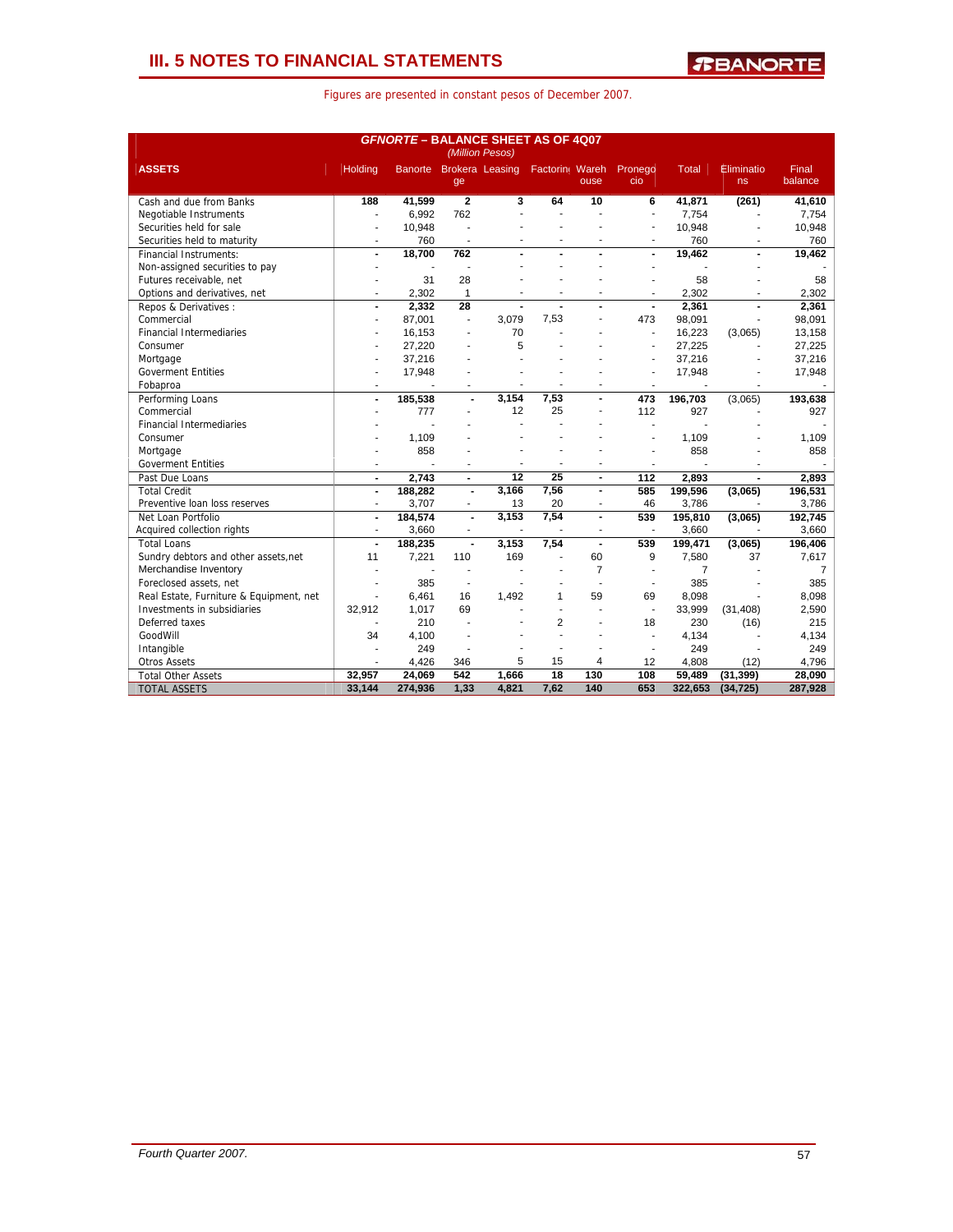## **III. 5 NOTES TO FINANCIAL STATEMENTS**

| <b>GFNORTE - BALANCE SHEET AS OF 4Q07</b><br>(Million Pesos) |                |            |                                  |                          |                  |                          |                          |              |                          |                         |
|--------------------------------------------------------------|----------------|------------|----------------------------------|--------------------------|------------------|--------------------------|--------------------------|--------------|--------------------------|-------------------------|
| <b>LIABILITIES</b>                                           | <b>Holding</b> |            | <b>Banorte Brokerage Leasing</b> |                          | <b>Factoring</b> | Wareho<br>use            | Prone-<br>gocio          | <b>Total</b> | <b>Eliminati</b><br>ons  | <b>Final</b><br>balance |
| <b>Demand Deposits</b>                                       | ÷.             | 111,114    |                                  |                          |                  |                          | ä,                       | 111,114      | (34)                     | 111,080                 |
| <b>Time Deposits</b>                                         |                | 92,419     |                                  |                          |                  |                          |                          | 92,419       | (192)                    | 92,227                  |
| <b>Bonds</b>                                                 |                |            |                                  |                          |                  |                          |                          |              |                          |                         |
| <b>Deposits</b>                                              |                | 203,533    |                                  |                          |                  |                          |                          | 203,533      | (226)                    | 203,307                 |
| Demand                                                       |                | 871        | ä,                               | $\overline{\phantom{a}}$ | $\overline{a}$   | $\overline{\phantom{a}}$ |                          | 871          | ä,                       | 871                     |
| Short term                                                   |                | 4,895      | ٠                                | 1,696                    | 6,950            | 13                       | 568                      | 14,121       | (3,064)                  | 11,057                  |
| Long term                                                    | ٠              | 8,328      | ٠                                | 2,291                    | 176              | $\blacksquare$           | $\overline{\phantom{a}}$ | 10,796       | $\overline{\phantom{a}}$ | 10,796                  |
| Due to banks & corresp.                                      | $\blacksquare$ | 14,094     | $\blacksquare$                   | 3,987                    | 7,126            | 13                       | 568                      | 25,788       | (3,064)                  | 22,723                  |
| Assigned securities to pay                                   |                | 10         | $\overline{\phantom{0}}$         | $\blacksquare$           | $\blacksquare$   | $\blacksquare$           |                          | 10           | $\blacksquare$           | 10                      |
| Non-assigned securities to pay                               |                |            |                                  |                          |                  |                          |                          |              |                          | $\blacksquare$          |
| Futures receivable, net                                      |                | 489        | 26                               |                          |                  | ٠                        |                          | 515          |                          | 515                     |
| Options and derivatives, net                                 |                | 2,435      |                                  |                          |                  |                          |                          | 2,435        | ٠                        | 2,435                   |
| <b>Repos &amp; Derivatives:</b>                              | $\blacksquare$ | 2,924      | 26                               |                          |                  |                          | $\blacksquare$           | 2,949        | $\blacksquare$           | 2,949                   |
| Income Tax & Profit Sharing                                  | $\overline{7}$ | 2,073      | 124                              | ä,                       | $\overline{4}$   | $\overline{\mathbf{4}}$  |                          | 2,212        | $\overline{\phantom{0}}$ | 2,212                   |
| Other Payable accounts                                       | 3              | 10,396     | 162                              | 291                      | 4                | 8                        | 22                       | 10,887       | $\mathbf{1}$             | 10,888                  |
| Other payable accounts                                       | 10             | 12.470     | 286                              | 291                      | 8                | 11                       | 22                       | 13,094       | 1                        | 13,100                  |
| Subordinated non Convertible<br><b>Debenture</b>             | ٠              | 10,210     | ä,                               |                          |                  |                          | $\overline{a}$           | 10,210       | ÷.                       | 10,210                  |
| <b>Deferred Taxes</b>                                        |                |            | $\mathbf{1}$                     |                          | ä,               | 15                       |                          | 16           | (16)                     |                         |
| Deferred credits                                             |                | 784        |                                  | 43                       | 1                | $\overline{a}$           | 12                       | 839          | (12)                     | 827                     |
| <b>TOTAL LIABILITIES</b>                                     |                | 10 244,024 | 313                              | 4,321                    | 7,135            | 39                       | 602                      | 256,439      | (3, 316)                 | 253,127                 |
|                                                              |                |            |                                  |                          |                  |                          |                          |              |                          |                         |

| <b>STOCKHOLDER 'S EQUITY</b>                                 |         |         |                |       |       |      |                |          |           |         |
|--------------------------------------------------------------|---------|---------|----------------|-------|-------|------|----------------|----------|-----------|---------|
| Paid-in Capital                                              | 12.020  | 10.955  | 540            | 166   | 140   | 87   | 78             | 23,986   | (11.967)  | 12,020  |
| Share subscription premiums                                  | 1,863   | 856     |                |       |       |      |                | 2,718    | (856)     | 1,863   |
| Subordinated Convertible Debentures                          |         |         |                |       |       |      |                |          |           |         |
| <b>Subscribed Capital</b>                                    | 13.882  | 11.811  | 540            | 166   | 140   | 87   | 78             | 26,704   | (12, 822) | 13,882  |
| <b>Capital Reserves</b>                                      | 2,452   | 3,390   | 58             | 79    | 60    | 14   |                | 6,052    | (3,600)   | 2,452   |
| <b>Retained Earnings</b>                                     | 21,379  | 10,536  | 681            | 318   | 272   | 50   | $\overline{2}$ | 33,239   | (11, 860) | 21,379  |
| Surplus (Deficit) from securities                            |         | 396     |                |       |       |      |                | 396      | (396)     |         |
| Results from coverage securities<br>valuation                |         | (320)   |                |       |       |      |                | (320)    | 320       |         |
| Results of foreign operations<br>exchange                    |         | 15      | $\overline{2}$ |       |       |      |                | 17       | (17)      |         |
| Excess (Insuf.) in capital restatement                       | (6,380) | (1,938) | (530)          | (203) | (88)  | (3)  |                | (9, 142) | 2,762     | (6,380) |
| Non Mon assets results Fixed Assets                          |         |         | 1              |       |       |      |                |          | (1)       |         |
| Non Mon assets results Investm                               | (5,009) | 91      | (20)           |       | ٠     | (62) |                | (5,000)  | (9)       | (5,009) |
| subsidiaries<br>Adjustment in the employees pension<br>funds |         |         |                |       |       |      |                |          |           |         |
| Net Income                                                   | 6.810   | 6.151   | 288            | 140   | 107   | 15   | (30)           | 13,482   | (6,672)   | 6,810   |
| <b>Earned Capital</b>                                        | 19,252  | 18,319  | 480            | 334   | 351   | 14   | (27)           | 38,724   | (19, 471) | 19,252  |
| Minority Holdings                                            |         | 782     |                |       |       |      |                | 782      | 885       | 1,667   |
| <b>Total Stockholder</b> 's Equity                           | 33,135  | 30,912  | 1,020          | 500   | 491   | 101  | 51             | 66.210   | (31, 408) | 34,801  |
| TOT. LIAB. & STOCKHOL. EQUITY                                | 33,144  | 274.936 | 1,333          | 4,821 | 7,626 | 140  | 653            | 322.648  | (34, 725) | 287,928 |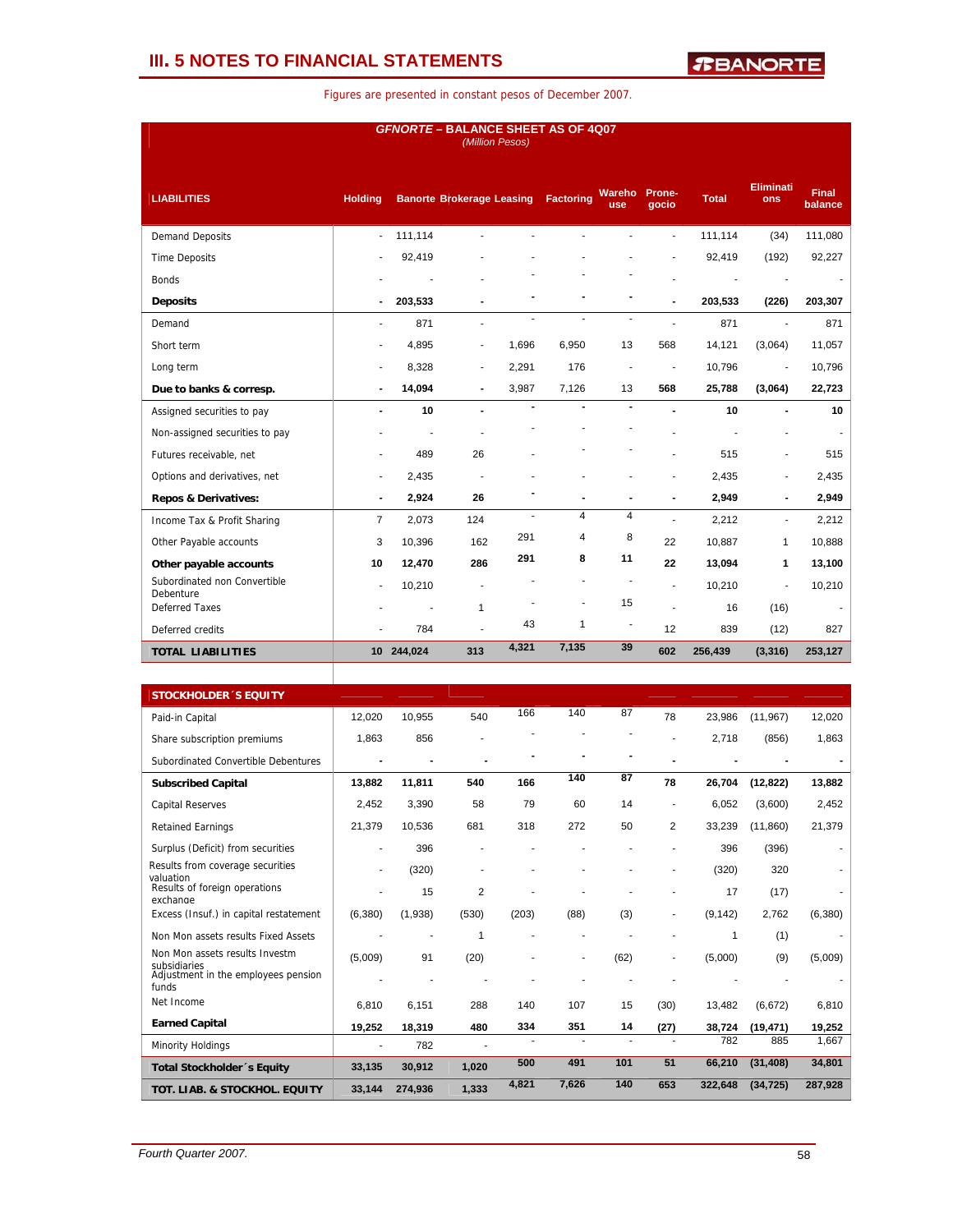## • **Internal Control**

The companies that make up GFNorte have an Internal Control System (SCI) that complies with the guidelines established by both the Board of Directors and the regulatory authorities.

The mission of the Internal Control structure is to help ensure the proper working order of adequate internal control of its operations. Said structure is made up of several components:

- A. The Board of Directors with the support of the Risk Policy Committee and the Audit Committee and Company Practices (The company practice functions, that are established in the new Stock Market Law, were incorporated in the Audit Committee in 4Q06).
- B. General Management and its support areas, to wit the Comprehensive Risk Management Unit (UAIR), and the Legal and Comptrollership Departments, which are in charge of ensuring that adequate control and risk levels are maintained in the Group's operations.
- C. Internal Audit, External Audit and the Statutory Accountant (As of 4Q06, the Commissary only applies to the GFNorte subsidiaries), as structures of additional support to watch over the proper working order of the Internal Control System and to provide reasonable certainty as to the reliability of the information generated.
- D. Documents that specify the general control criteria which must be followed to operate and register transactions; to put our human, material and technological resources to good use; to ensure proper usage, security, timeliness and reliability of information; due compliance with external and internal rules and regulations; and a Code of Conduct that regulates the conduct of all Group directors, officers and employees during the performance of their activities.
- E. Manuals of policies and procedures that regulate the operations undertaken by the institution and that establish the points of control to be observed and the parties responsible for compliance thereof.

During 4Q07, SCI continued to work properly developing activities associated with strengthening risk control, assessment and management, establishing and monitoring controls, and insuring information quality.

- A. Modifications to the Code of Conduct were submitted to the Board of Directors for its approval. Once approved, this document was made known to all the employees so they could ratify their compliance with it.
- B. The Board of Directors also approved modifications to the Internal Control objectives and guidelines, the general policies to optimize human and material resources.
- C. An electronic tool was implemented so that employees and officers could report events or behaviors that conflict with the principles of the Code of Conduct. Such reports are addressed directly by the Internal Audit department, which follows up the case until it is resolved, and reports them to the CAPS.
- D. The Institution's Accounting Internal Control is continually being reinforced by constantly verifying the principal controls that mitigate or eliminate associated risks.

## • **Treasury Policy**

GFNorte's Banking Sector Treasury is the central unit in charge of balancing its resource needs, monitoring and managing the regulatory levels, eliminating the rate risk of fixed-rate placement operations by using coverage and implementing arbitrage strategies.

The cash currencies and investment in securities are in Mexican pesos and U.S. dollars.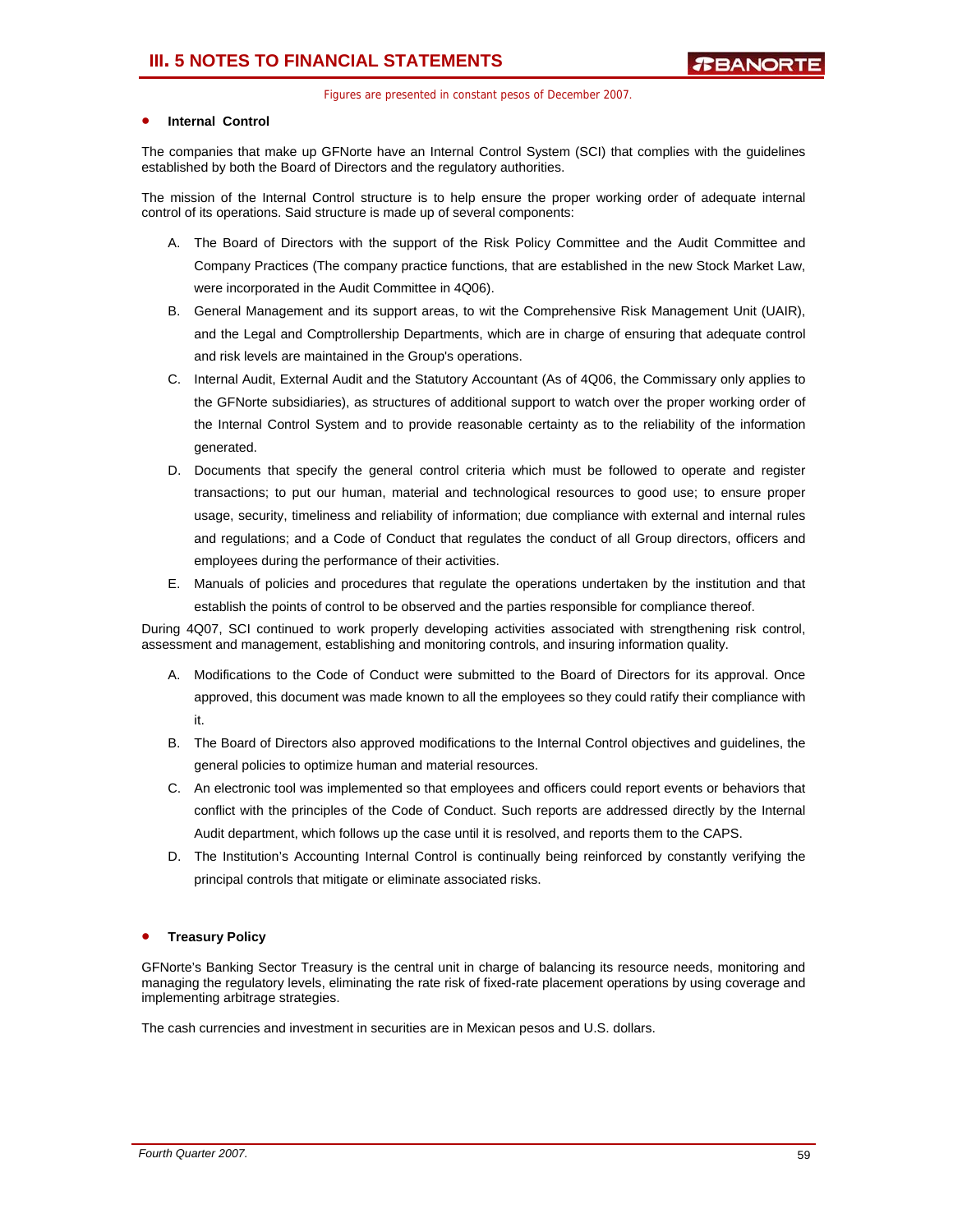### • **Internal and External Liquidity Sources**

The internal liquidity sources, in local as well as foreign currency, come from the various deposit products that the institution offers its customers, that is checking accounts and term deposits. Another source is the sales of the institution's assets.

External liquidity sources include various mechanisms to access the debt and capital markets. For instance, issuing credit titles, loans from other institution including the Central Bank and international agencies, as well as issuing subordinate debts. This concept also considers the liquidity that the bank obtains by reporting the securities the institution has that are feasible for this type of operation.

Another alternative for getting resources is by issuing capital shares.

### • **Dividend Policy**

During the April 30, 2003 session, the Board of Directors approved a dividend payment policy in which it will propose to the General Ordinary Stockholders' Meeting a dividend payment consisting of at leas 15% of the Partnership's net recurring profit, providing that there is no legal impediment and that market conditions and the Partnership's financial situation allow it.

## • **Related Parties Loans**

At GFNorte, the amount of the loans performed with related individuals and companies, does not exceed the established limit of 75% of the Tier 1 capital. As of December 31, 2007 and September 30, 2007, the loans granted to related parties totaled Ps \$5,041 million and Ps. \$4,942 million, respectively.

## • **People in Charge**

The undersigned represent under oath that, within the scope of our respective functions, we have drawn up the information relative to Grupo Financiero Banorte contained in this report, which, to the best of our knowledge, reasonably reflects its situation.

Ing. Luis Peña Kegel Chief Executive Officer of Grupo Financiero Banorte, S. A. de C. V.

Ing. Sergio García Robles Gil Chief Financial Officer

C.P. Román Martínez Méndez Managing Director Audit

Lic. Jorge Eduardo Vega Camargo Executive Director Comptrollership

C.P. Nora Elia Cantú Suárez Executive Director Accounting